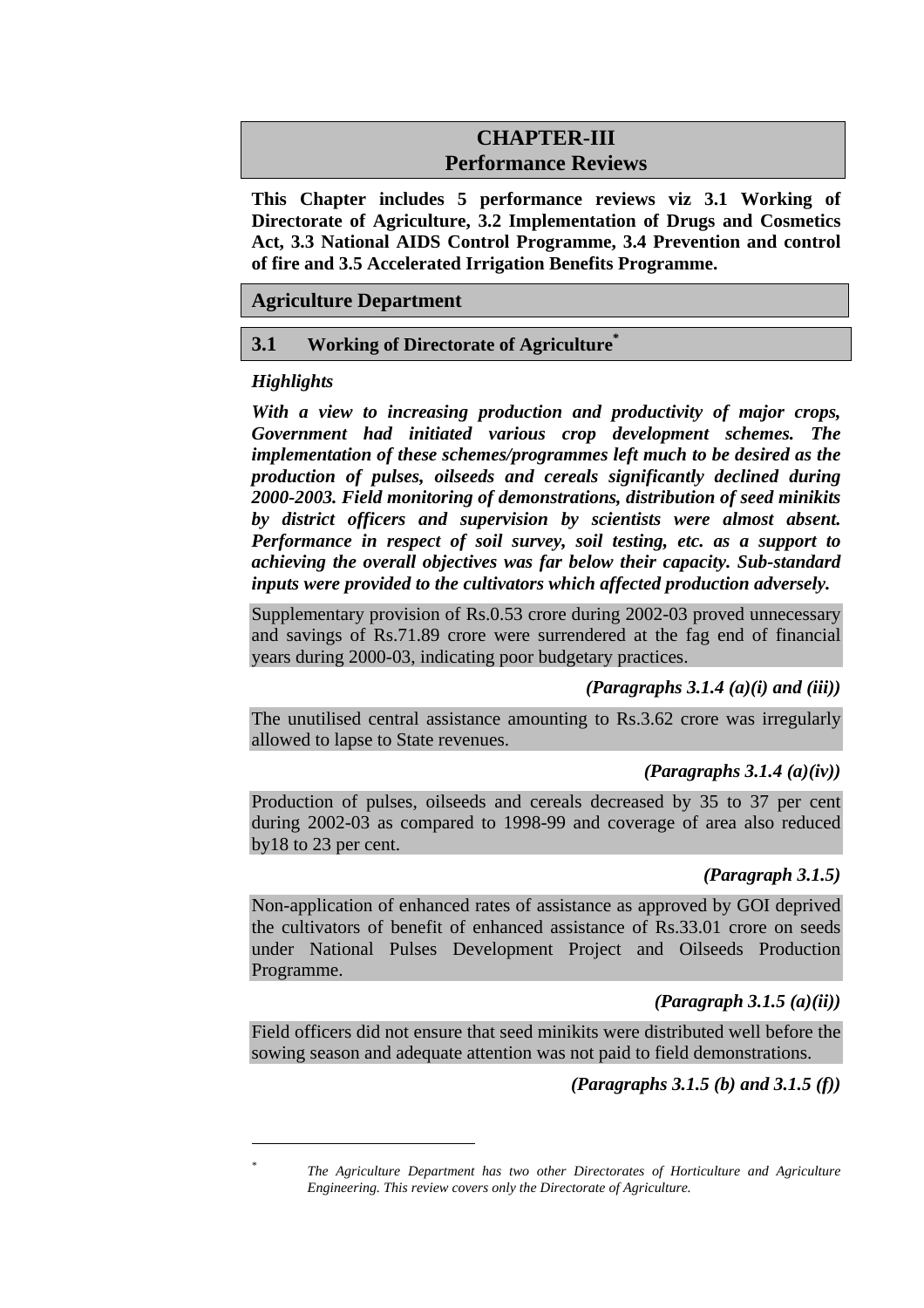State Government failed to set up a cotton seed delinting (treatment plant) under Intensive Cotton Development Programme despite availability of GOI assistance of rupees one crore.

## *(Paragraph 3.1.5 (e)(i))*

Sub-standard seeds, fertilizers and pesticides were sold to cultivators. There were substantial shortfalls in soil surveys as well as in soil testing.

### *(Paragraph 3.1.5 (h)(iii))*

Expenditure of Rs.53.91 crore incurred on construction of structures under National Watershed Development Project for Rainfed Areas was 19 per cent more than the prescribed ceiling.

### *(Paragraph 3.1.6(b))*

Infructuous expenditure of Rs.2.68 crore was incurred on pay and allowances of idle and attached staff.

## *(Paragraphs 3.1.8 (h)(i) (ii) and 3.1.8 (c))*

## *3.1.1. Introduction*

The Agriculture Department (Department) is responsible for implementing the Centrally and State sponsored schemes aiming at increasing production and productivity of all crops by means of soil, water management and minor irrigation programme, development of latest technologies and their dissemination among cultivators and ensuring availability of improved inputs viz. seeds, fertilizer, pesticides, agriculture implements, etc.

Madhya Pradesh has a geographical area of 307.55 lakh hectares (ha). The net sown area during 2001-02 was 149.62 lakh ha, including irrigated area of 47.35 lakh (32 per cent) ha. The main crops of the State are Gram, Arhar, Urad, Moong, Lentil (Pulses), Soyabean, Mustard, Linseed, Groundnut (Oilseeds), Wheat, Paddy, Maize, Jowar, Small Millets (Cereals) and Cotton (Commercial crop).

## *3.1.2. Organisational set-up*

The Director of Agriculture (Director) is the chief controlling officer under overall supervision and guidance of Principal Secretary to Government and is responsible for implementation of various schemes for promoting agricultural production through extension, training, provisioning of improved implements, etc. The Director is assisted by Zonal Managers (ZMs), Agro Climatic Zones at the divisional level and Deputy Directors of Agriculture (DDAs) at the district level. The schemes at sub-divisional, block and village levels respectively were implemented by Sub-Divisional Officers of Agriculture (SDOAs), Senior Agriculture Development Officers (SADOs)/Agriculture Development Officers (ADOs) and Rural Agriculture Extension Officers (RAEOs). The soil conservation schemes were implemented through Assistant Soil Conservation Officers (ASCOs), working under respective DDAs.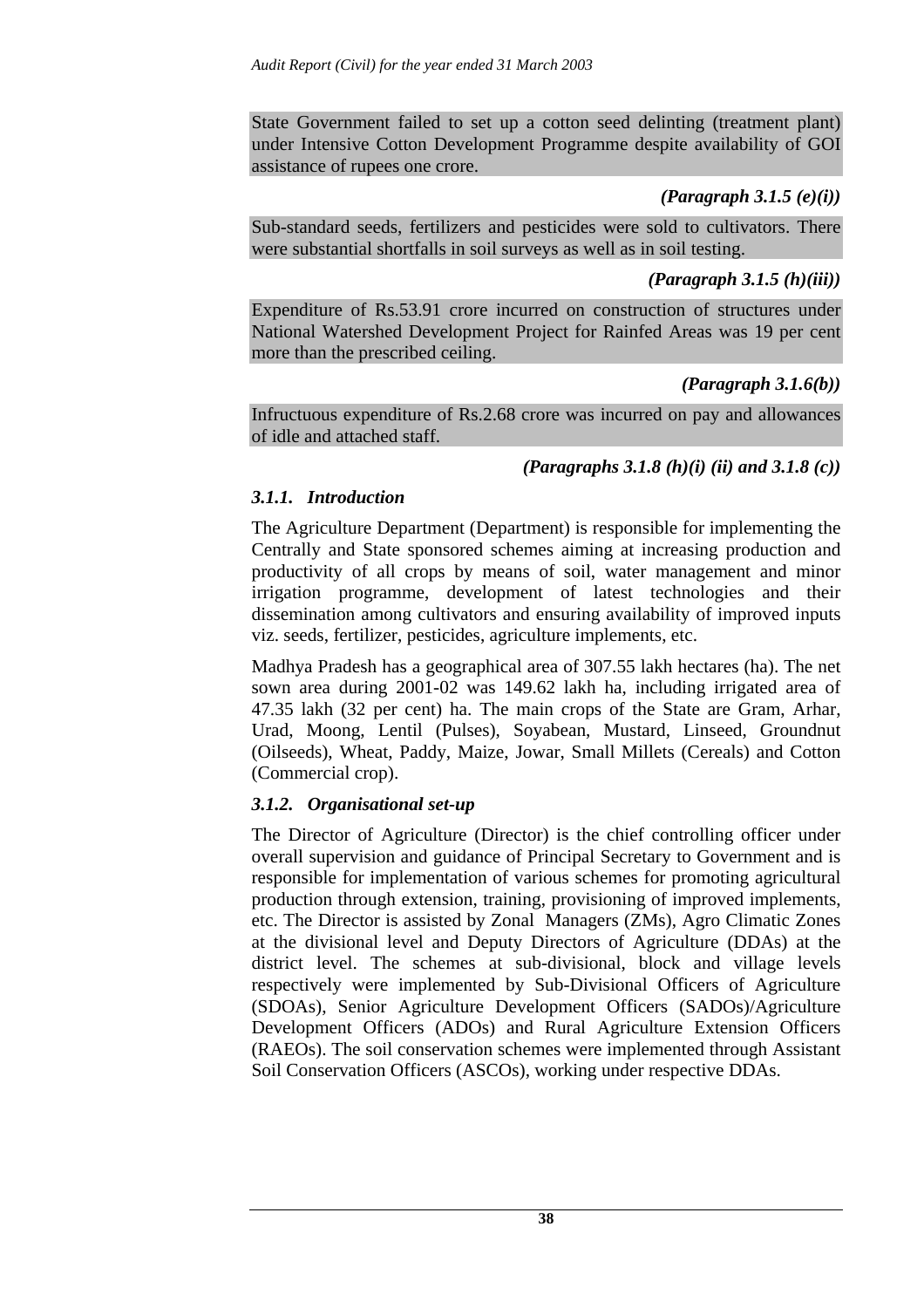## *3.1.3. Audit coverage*

Review of the schemes implemented by Directorate of Agriculture for the period 2000-2003 was conducted at the Secretariat and the Directorate at Bhopal and subordinate offices in 11\* (out of 45) districts between November

2002 and June 2003. The results are mentioned in the succeeding paragraphs.

### *3.1.4. Financial management and control*

#### **(a) Budget provisions and expenditure**

 The budget provisions and expenditure of Director were reflected in 10 Grants detailed as below:

|              |                  |                  |                               | (Rupees in crore) |                  |                               |                  |                  |                             |  |  |
|--------------|------------------|------------------|-------------------------------|-------------------|------------------|-------------------------------|------------------|------------------|-----------------------------|--|--|
| Grant        | 2000-2001        |                  |                               | 2001-2002         |                  |                               | 2002-2003        |                  |                             |  |  |
| no.          | <b>Provision</b> | Expendi-<br>ture | Excess $(+)/$<br>$Savings(-)$ | <b>Provision</b>  | Expendi-<br>ture | Excess $(+)/$<br>$Savings(-)$ | <b>Provision</b> | Expendi-<br>ture | Excess $(+)/$<br>Savings(-) |  |  |
| 13           | 217.14           | 208.50           | $(-)8.64$                     | 204.25            | 201.87           | $(-)2.38$                     | 259.78           | 204.28           | $(-)55.50$                  |  |  |
| 15           | 3.26             | 3.44             | $(+)0.18$                     | 2.91              | 2.77             | $(-)0.14$                     | 7.10             | 4.33             | $(-)2.77$                   |  |  |
| 41           | 45.88            | 44.25            | $(-)1.63$                     | 32.64             | 31.32            | $(-)1.32$                     | 58.58            | 43.01            | $(-)15.57$                  |  |  |
| 45           | 9.03             | 9.74             | $(+)0.71$                     | 11.91             | 8.65             | $(-)3.26$                     | 18.75            | 8.39             | $(-)10.36$                  |  |  |
| 52           | 4.40             | 4.07             | $(-)0.33$                     | 3.83              | 3.86             | $(+)0.03$                     | 5.20             | 3.27             | $(-)1.93$                   |  |  |
| 54           | 44.18            | 45.62            | $(+)1.44$                     | 34.67             | 36.75            | $(+)2.08$                     | 41.82            | 41.77            | $(-)0.05$                   |  |  |
| 64           | 11.63            | 11.60            | $(-)0.03$                     | 19.85             | 19.22            | $(-)0.63$                     | 29.19            | 19.25            | $(-)9.94$                   |  |  |
| 67           | 0.09             | --               | $(-)0.09$                     | 0.54              | 0.34             | $(-)0.20$                     | 0.16             | 0.10             | $(-)0.06$                   |  |  |
| 80           | 11.08            | 11.47            | $(+)0.39$                     | 7.69              | 7.46             | $(-)0.23$                     | 16.77            | 8.44             | $(-)8.33$                   |  |  |
| 82           | 3.70             | 4.13             | $(+) 0.43$                    | 3.20              | 3.08             | $(-)0.12$                     | 6.06             | 3.10             | $(-)2.96$                   |  |  |
| <b>Total</b> | 350.39           | 342.82           | $(-) 7.57$                    | 321.49            | 315.32           | $(-) 6.17$                    | 443.41           | 335.94           | $(-)107.47$                 |  |  |

Following shortfalls were noticed in budget management:

**(i) Unnecessary supplementary provisions:** Supplementary provision of Rs.0.53 crore made during 2002-03 under Grant No.52 in National resources management project of Danida assisted watershed area development and National resources management project remained totally unutilised.

**(ii) Substantial savings:** Substantial savings were noticed in Grants No.13 (Rs.8.64 crore) and 41 (Rs.1.63 crore) during 2000-01 and 45 (Rs.3.26 crore), 13 (Rs.2.38 crore) and 41 (Rs.1.32 crore) during 2001-02. There was saving under all the grants amounting to Rs.107.47 crore in 2002-03. The savings underlined the need for better estimation of requirement of funds.

**(iii) Belated surrender of savings: S**avings of Rs.18.32 crore (Grant No.13) and Rs.0.93 crore (Grant No.52) during 2000-01 and Rs.44.15 crore (Grant No.13), Rs.1.89 crore (Grant No.52), Rs.6.00 crore (Grant No. 54) during 2001-02 and Rs.0.60 crore (Grant No.13) during 2002-03 were surrendered at the fag end of the financial years, leaving no scope for alternative use of funds. This indicated lack of adequate financial control over expenditure.

**Supplementary provision of Rs.0.53 crore proved unnecessary.** 

**Poor budgetory practices resulted savings of Rs.124.70 crore.** 

**Rs.71.89 crore surrendered at fag end of financial year.** 

> $\overline{a}$ *\**

 *<sup>1.</sup> Betul 2. Chhindwara 3. Dhar 4. Gwalior 5.Hoshangabad 6. Jabalpur 7. Khargone 8. Morena 9. Ratlam 10.Satna 11. Sehore*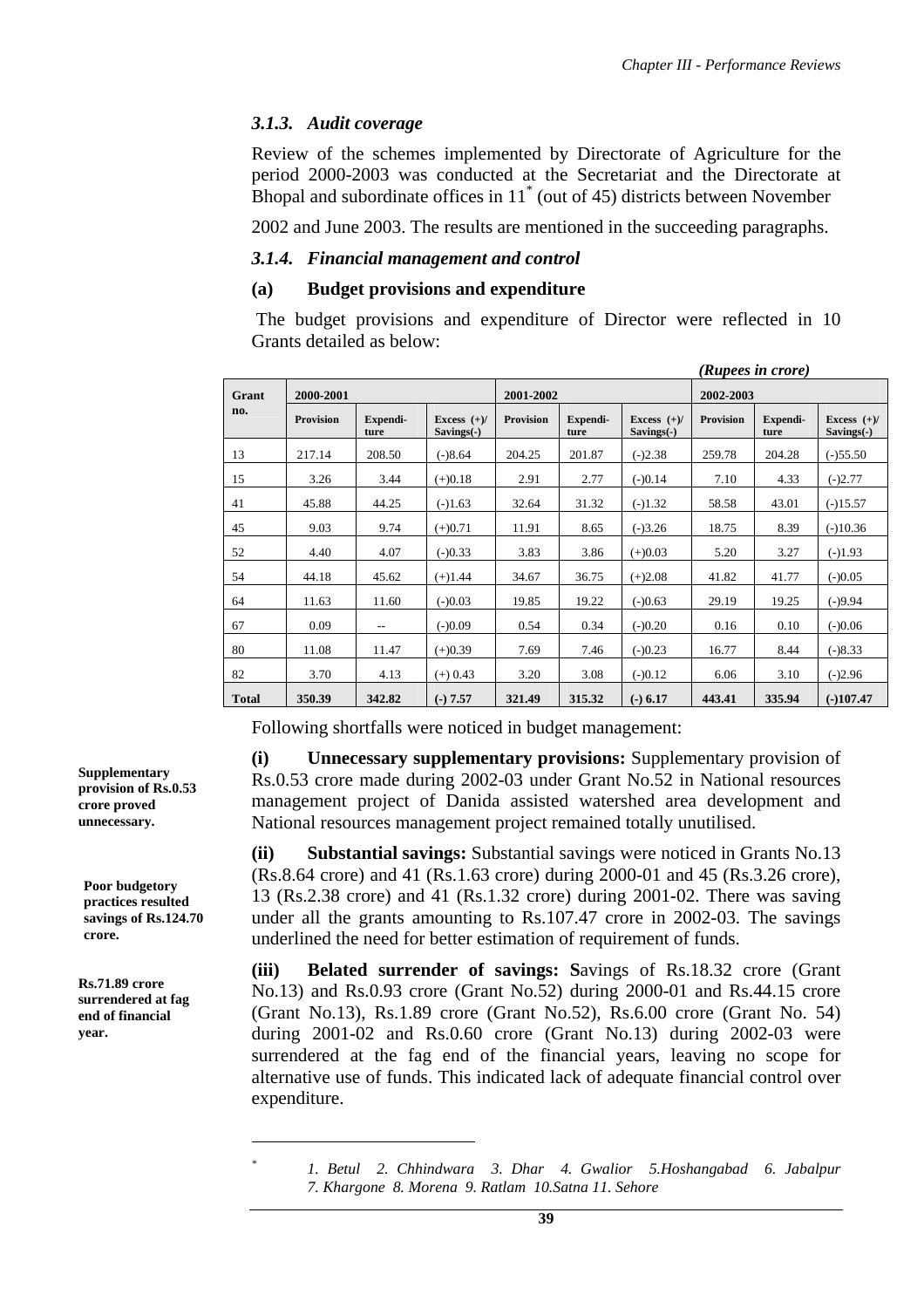**Central assistance of Rs.3.62 crore lapsed to State revenues.** 

**(iv) Transfer of funds to Civil Deposits :** Rules\* provide that no money shall be drawn from treasury unless required for immediate disbursement. Nevertheless Rs.6.59 crore were drawn and parked under Civil Deposits (CD) accounts during 1996-99 and Rs.5.40 crore lapsed to State revenues as having remained un-utilised for over 3 years:

|                   |                                          |                      |               |                                         |                            |        |                                           | (Rupees in lakh)                         |
|-------------------|------------------------------------------|----------------------|---------------|-----------------------------------------|----------------------------|--------|-------------------------------------------|------------------------------------------|
| Name of DDO       | of<br>Year<br>parking in<br><b>Civil</b> | <b>Scheme</b>        | <b>Amount</b> | <b>Amount</b><br>utilsed<br>in<br>vears | drawn<br>and<br>subsequent |        | Amount lapsed<br>to Government<br>account | <b>Central</b><br>assistance<br>involved |
|                   | <b>Deposits</b>                          |                      | Rs.           | Year                                    | Amount<br>Rs.              | Rs.    | Rs.                                       | Rs.                                      |
| Director Bhopal   | 1996-97                                  | <b>NWDPRA</b>        | 481.33        | 1997-1999                               | 119.33                     | 362.00 | 362.00                                    | 362.00                                   |
| Director Bhopal   | 1998-99                                  | <b>State Schemes</b> | 99.36         | $\qquad \qquad -$                       | $- -$                      | 99.36  | 99.36                                     | --                                       |
| <b>DDA</b> Morena | 1996-97                                  | Minor Irrigation     | 22.60         | $- -$                                   | $- -$                      | 22.60  | 22.60                                     | $- -$                                    |
|                   | 1998-99                                  | Tube/Dug well        | 54.90         | $\sim$ $\sim$                           | $\sim$ $\sim$              | 54.90  | 54.90                                     | $- -$                                    |
| <b>DDA</b> Betul  | 1998-99                                  | Amritdhara           | 1.13          | $\sim$ $\sim$                           | $-$                        | 1.13   | 1.13                                      | $\qquad \qquad -$                        |
|                   | Total                                    |                      | 659.32        |                                         | 119.33                     | 539.99 | 539.99                                    | 362.00                                   |

DDO - Drawing and Disbursing Officer

The funds were kept under Civil Deposits to shore up the ways and means position of the State Government. The amounts included Central assistance of Rs.3.62 crore which, if not utilized, was required to be refunded to GOI.

#### **(b) Control over expenditure**

**(i) Non-maintenance of expenditure control register:** Monthly statements of expenditure received from the subordinate units were not compiled and expenditure control register was also not found maintained at the Directorate level. Thus upto-date progressive expenditure on monthly basis not worked out by the Director was indicative of lack of monitoring and improper control over expenditure.

The Director stated (January 2003) that data was compiled in computer. However, audit observed that data bank contained only expenditure figures without budget provisions etc. and hence was not of much use. The Director, however, assured maintenance of the expenditure control register in future.

**(ii) Wanting utilisation certificates:** Grants-in-aid amounting to Rs.132.63 crore were paid to three agencies during 2000-03 for which utilisation certificates(UCs) were not found to have been received in the Directorate.Director did not intimate the details of action, if any, taken by him in this regard.

### **(iii) Outstanding Detailed Contingent bills**

Rules provide that before drawal of funds on an Abstract Contingent (AC) bills, it should be certified by the DDO that Detailed Contingent (DC) bills in respect of amounts drawn on AC bills earlier had been submitted. In testchecked districts, DC bills for Rs.1.74 crore for the period 1991-2003 as detailed in **Appendix XXX** were still wanting.

**Utilisation certificates for Rs.132.63 crore were awaited.** 

**Funds of Rs.1.74 crore drawn on A.C. bills not adjusted.** 

 $\overline{a}$ 

*<sup>\*</sup> Rule 284 of M.P. Treasury Code Volume I.*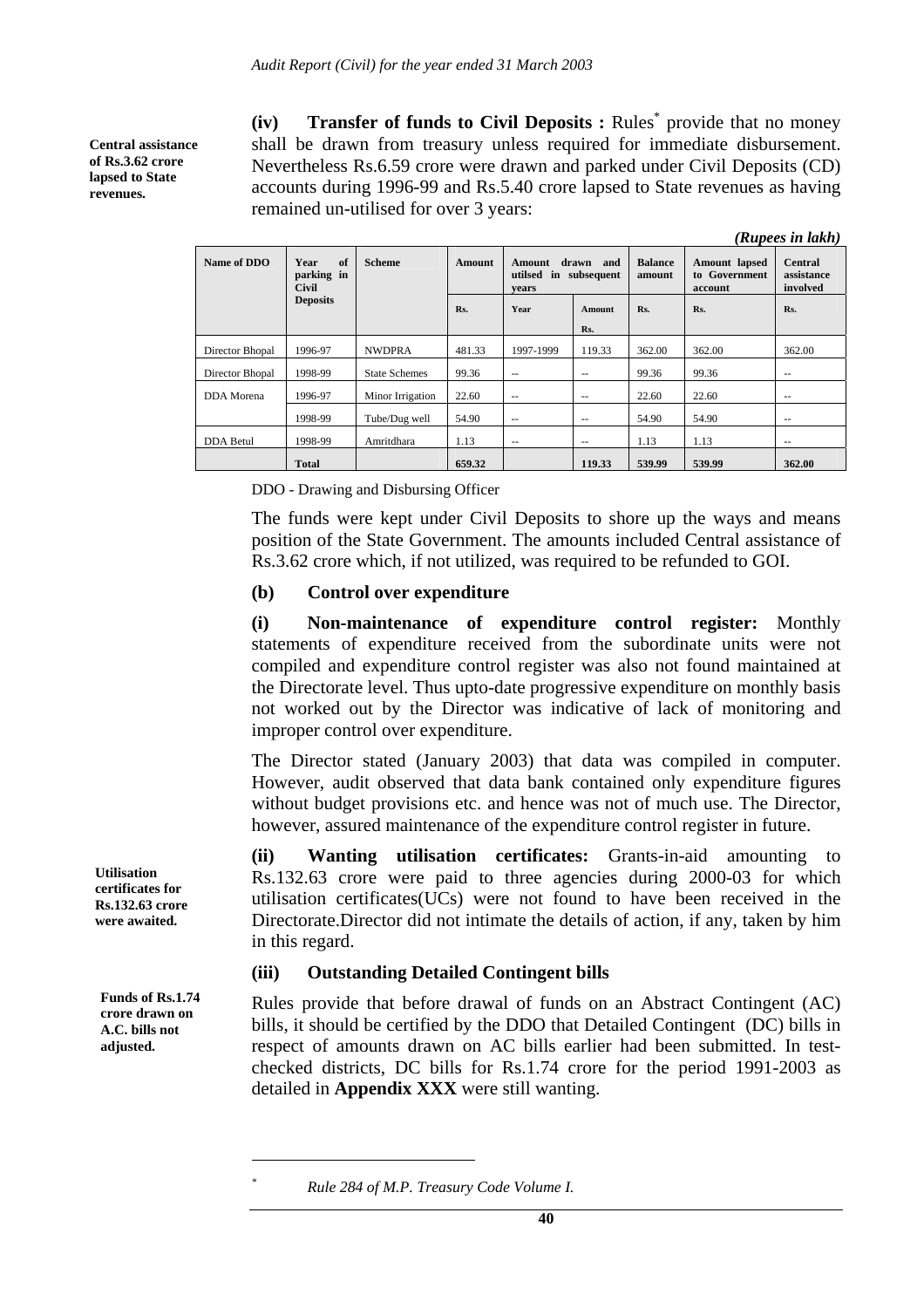DC bills were not submitted, reportedly due to delay in receipt of accounts, wanting physical verification of works, pending departmental enquiries and court cases, etc. The possibility of loss to Government due to cases of misutilisation, etc. of funds and other malpractices remaining undetected due to non-submission of DC bills cannot be ruled out.

### *3.1.5. S***c***heme/Programme management*

.

The Department is responsible for implementation of  $5^{\#}$  major Centrally sponsored and 13 Central Schemes merged to form the Macro Management Scheme (inclusive of 2 of 5 major Schemes transferred) as given in **Appendix XXXI**. The schemes comprising of components like distribution of seeds, mini-kits, pesticide, insecticide, educating farmers through demonstration, training etc.

All major Centrally sponsored schemes are funded on 75:25 sharing and the Macro Management Scheme is shared in ratio of 90:10 comprising of 80 per cent grant and 20 per cent loan. The scheme-wise financial releases by GOI, provision in the State budget and expenditure during 2000-03 were as per details given in **Appendix XXXII** and the targeted and actual area, production and yield of major crops in the State during last five years were as detailed in **Appendix XXXIII.**

The targets of production were required to be fixed in such a manner so as to achieve the ultimate target of doubling the food production within 10 years. The targets of area coverage as well as production, fixed during 2000-03 were far below the levels required for doubling the production in 10 years.

Further, the production of pulses, oilseeds and cereals instead of increasing, never touched the level achieved during 1998-99 and had come down sharply by 35 to 37 per cent during 2002-03 as compared to 1998-99 as per details given below:-

| Crop          |         | <b>Yearwise production</b> |             | Percentage of shortfall in production<br>in comparison to 1998-99 |         |         |              |
|---------------|---------|----------------------------|-------------|-------------------------------------------------------------------|---------|---------|--------------|
|               | 1998-99 | 2000-01                    | $2001 - 02$ | 2002-03<br>(FFC)                                                  | 2000-01 | 2001-02 | $2002 - 03*$ |
| <b>Pulses</b> | 33.74   | 22.81                      | 32.17       | 21.91                                                             | 32      |         | 35           |
| Oilseeds      | 55.47   | 40.97                      | 45.69       | 34.86                                                             | 26      | 18      | 37           |
| Cereals       | 119.34  | 79.09                      | 103.70      | 75.22                                                             | 34      | 13      | 37           |
| Total         | 208.55  | 142.87                     | 181.56      | 131.99                                                            | 31      | 13      | 37           |

*(Production-In lakh tonnes)*

*\* Final forecast* 

 $\overline{a}$ *#*

The shortfall in coverage of area of major crops ranged between 18 and 23 per cent. The shortfall in yield was also significant due to shortfall in production.

**Significant reduction in production of food grains during 2000-03.** 

 *<sup>(</sup>i) National Pulses Development Project (NPDP), (ii) Oilseeds Production Programme (OPP), (iii) Intensive Cotton Development Programme (ICDP), (iv) Integrated Cereals Development Programme-coarse cereals (ICDP-CC) and (v) Integrated cereals Development Programme-Rice (ICDP-Rice)*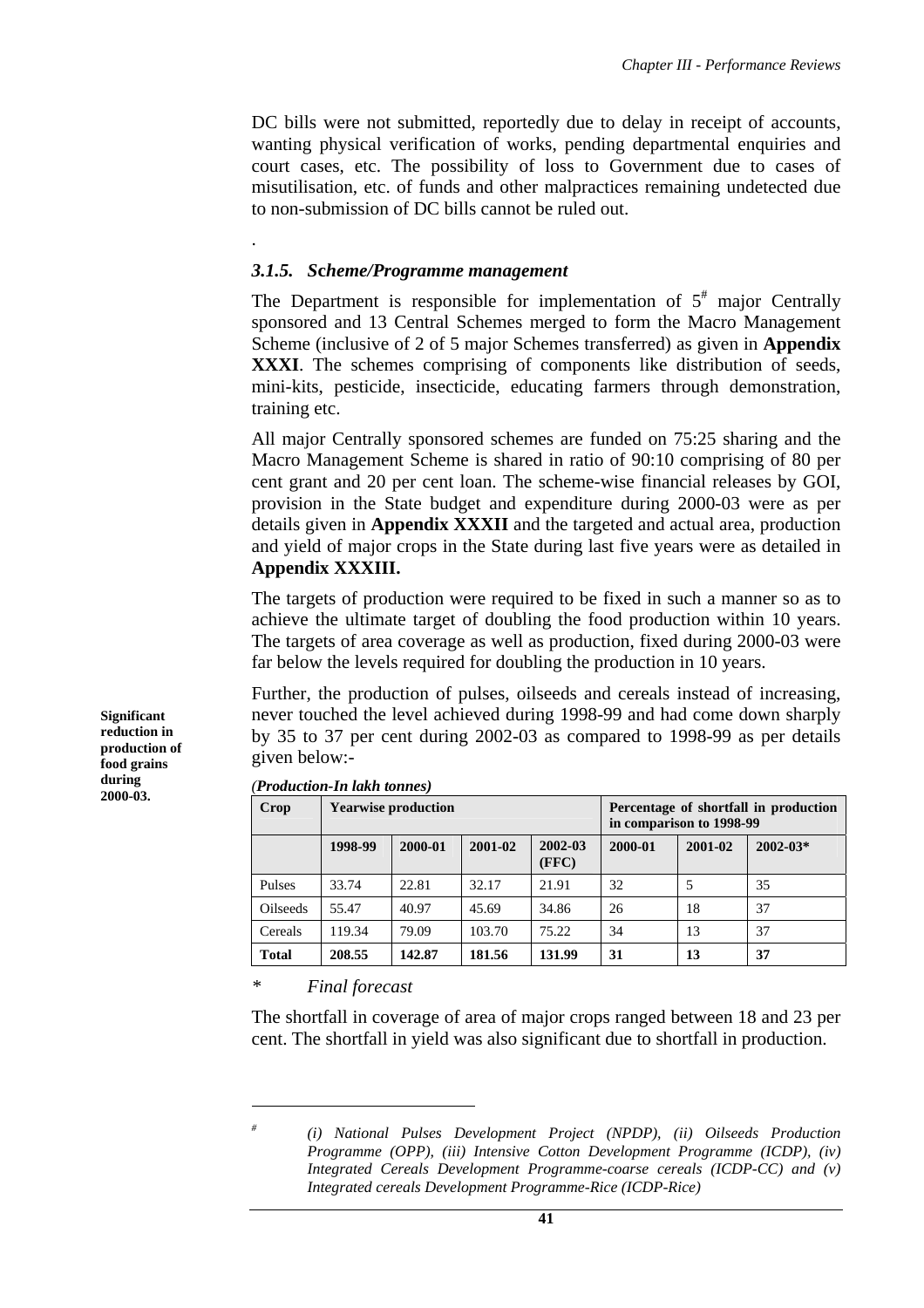The Director attributed the shortfall to drought, flood and irregular rains in different areas of the State. There was no doubt that bad monsoon played a big role in the low production of the main crops during 2002-03 but it also indicates that the Government has not done enough to reduce the dependence of farmers on vagaries of monsoon in last five decades. Further it is also a fact that not only poor monsoon was responsible for low production but the lackadaisical performance in the fields of soil surveys, soil testing, supply of certified high yielding varieties of seeds, fertilizers, lack of assured irrigation facilities, training, supportive extension activities etc were also responsible for low production and still lower productivity of the major crops.

The component-wise implementation of Centrally sponsored (NPDP, OPP, ICDP, ICDP-CC and ICDP-Rice) schemes were as under:

### **(a) Seed production and distribution**

The breeder seed is multiplied into foundation seed and subsequently into certified seed. The requirement of breeder seed is indented by the Director to GOI on demand by seed producing agencies and government agriculture farms. The scheme-wise targets of purchases and distribution and achievements/shortfalls during 2000-03 were as per details given in **Appendix XXXIV**.

It was observed that the procurement of seed was erratic, the cultivators were not paid assistance at enhanced rates and payment of assistance to the selected beneficiaries was not ensured as discussed below :-

(i) The shortfalls under various schemes, in procurement of breeder seeds ranged from 27 (ICDP-Rice-2002-03) to 82 (OPP-2001-02) per cent, production of foundation seed from 36 (NPDP-2000-01 and ICDP-Rice-2002- 03) to 91 (OPP 2001-02) per cent, production of certified seed from 30 (NPDP 2000-01) to 98 (OPP 2001-02) per cent and distribution of certified seed from 6 (ICDP-Rice-2002-03) to 78 (ICDP-2000-01) per cent. The targets fixed for procurement of seeds were unrealistic and as a result the achievements there against were highly erratic. The seed is a vital input and its shortage could not but have adversely affected the agricultural production. No reasons for shortfall in production and distribution of seeds were assigned.

(ii) It was also noticed that GOI enhanced the rates of assistance on production of foundation seed, certified seed (under seed village programme) and distribution of certified seed under NPDP and OPP from the year 2000-01 and sanctioned financial assistance accordingly. The State Government, however, continued the payment of assistance at old rates. Thus the cultivators were deprived of the benefit of the enhanced assistance of Rs.33.01 crore during 2000-03. Director stated (January 2003) that enhanced rates were not made applicable with a view to extend the area of coverage by the schemes and for giving the benefit of assistance to maximum number of beneficiaries.

The reply was not consistent with the directions of the GOI, and the assistance short disbursed remained unutilised.

(iii) As per orders (December 2000) of State Government, certified seed was to be distributed at subsidised rates to the beneficiaries selected by

**Cultivators deprived of assistance of Rs.33.01 crore.**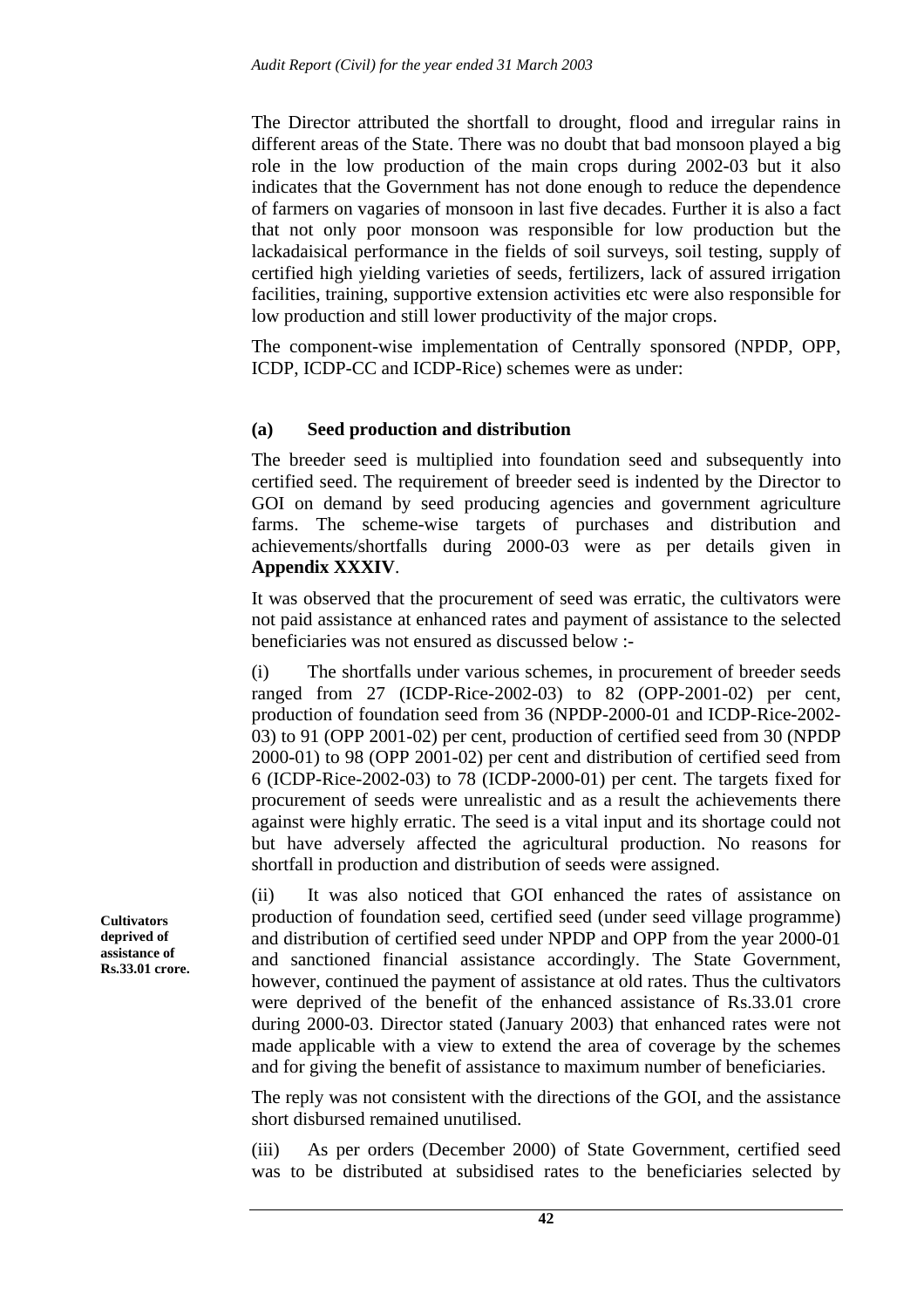RAEOs and approved by Janpad Panchayats. The lists of such approved beneficiaries were to be sent by SADOs to DDAs for payment of the assistance to seed supplying agencies.

Test-check of records of Chhindwara, Dhar, Hoshangabad and Khargone districts, revealed that the assistance under the schemes was paid to the seed supplying agencies by DDAs without ensuring the distribution of seeds to the approved beneficiaries. Lists of beneficiaries were neither available with the DDAs nor were found attached with the invoices of seed supplying agencies. It was, therefore, doubtful whether the assistance of Rs.1.38 crore on 46512.42 quintals of seed during 2000-03 actually reached the targeted beneficiaries.

While DDAs Chhindwara, Hoshangabad and Khargone assured that payments would not be made on adhoc basis in future, the DDA, Dhar, replied (June 2003) that selection of beneficiaries was not possible as seed was received in the peak time for sowing. The reply of DDA, Dhar indicates that the Department needs to ensure that selection of beneficiaries is done before sowing season.

(iv) The subsidy was admissible on seeds of latest varieties notified within 10 years. It was observed that subsidy of Rs.2.97 lakh was paid in Chhindwara (151.20 quintals) and Khargone (1331.07 quintals) districts during 2001-03 under ICDP-CC on varieties of seeds, which were more than 10 years old.

The DDA, Khargone, replied that subsidy was paid as the seed supplying agency had certified the variety as notified within 10 years. The reply was not tenable as the varieties of seeds mentioned in the invoices Wheat RAJ-3077, Mangla-HI-1077 were notified in November 1989 and Gujarat Wheat-496 notified in August 1990. No reply was forthcoming from DDA, Chhindwara.

# **(b) Distribution of seed minikits**

With a view to popularise the latest high yielding varieties of seeds, minikits containing good quality seeds together with seed treating chemicals, rhizobium culture and literature on agriculture practices printed thereon were distributed to identified farmers free of cost under NPDP and OPP. GOI decided to supply the seed minikits direct to the States through the Technology Mission on Oilseeds, Pulses (TMOP), National Seed Corporation (NSC) and State Farms Corporation of India (SFCI) from 2000-01. The payment of the cost of seed minikits to NSC and SFCI was made by TMOP.

Actual date of receipt of seed minikits by SADOs/RAEOs and distribution to farmers with dated acknowledgements of the latter were not on record in Chhindwara, Dhar, Hoshangabad, Gwalior, Khargone and Ratlam districts, with the result that it could not be verified whether the distribution of seed minikits was done prior to the sowing season. However, 7536 seed minikits were distributed after the sowing period was over as these were received in the districts when sowing period was already over as per details given below:

**Adhoc payment of assistance of Rs.1.38 crore to seed supplying agencies.** 

**7536 seed minikits were distributed after normal sowing period and results not collected.**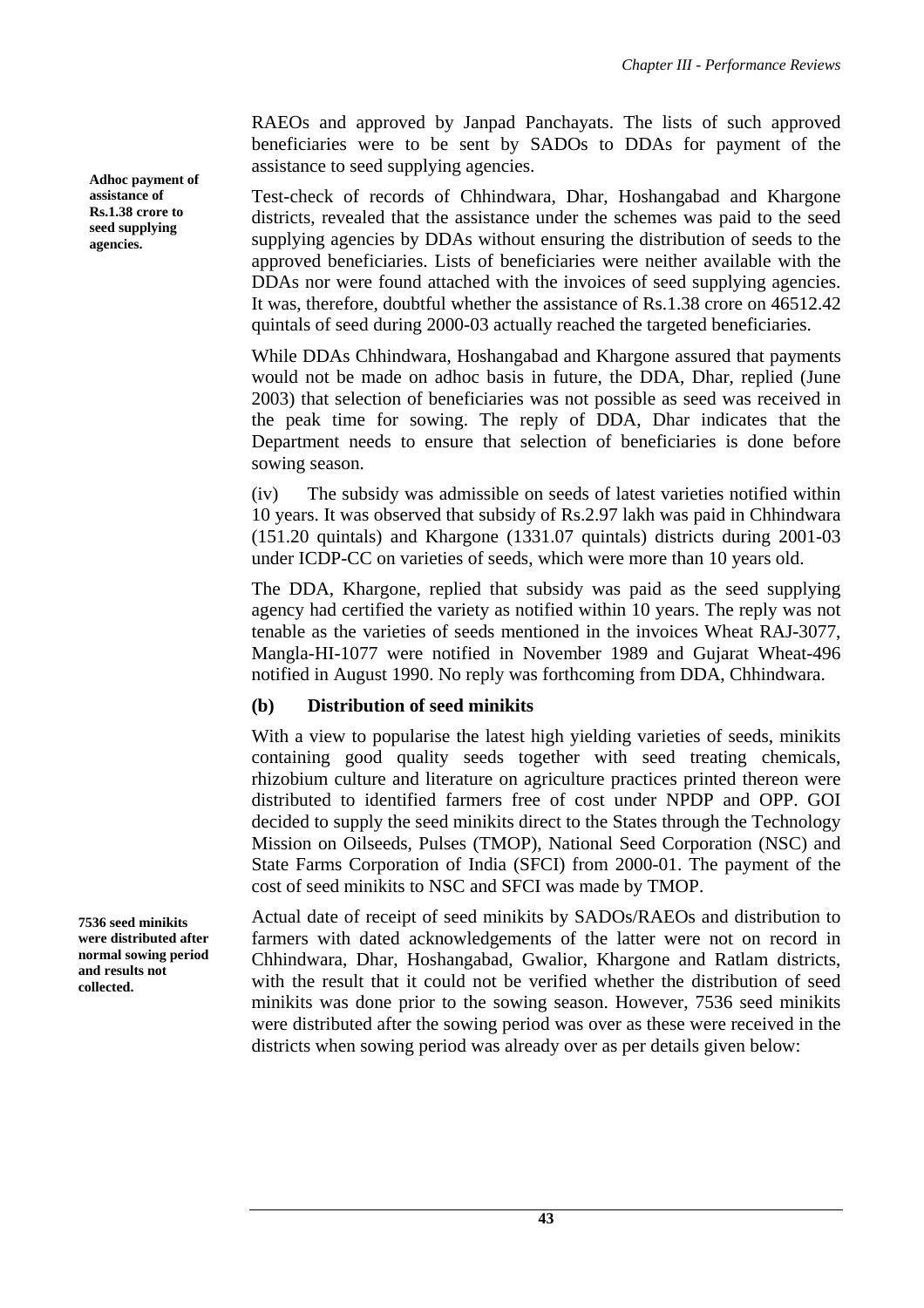| <b>District</b> | Year    | <b>Seed</b>                                                              | <b>Normal</b><br>sowing<br>period                      | Date of receipt<br>of minikits in<br>district office | of<br>No.<br>minikits<br>distributed | <b>Actual</b><br>sowing<br>period<br>reported<br>by SADOs |
|-----------------|---------|--------------------------------------------------------------------------|--------------------------------------------------------|------------------------------------------------------|--------------------------------------|-----------------------------------------------------------|
| 1. Chhindwara   | 2002-03 | $T-9$<br>Urad<br>Urad TAU-1                                              | Between last week<br>of June and first<br>week of July | 14<br>August<br>19<br>August                         | 1000<br>600                          | 26-8-2002<br>to<br>22.9.2002                              |
|                 |         | Til GT-1                                                                 | First week of July                                     | 19<br>August                                         | 900                                  |                                                           |
|                 |         |                                                                          |                                                        | <b>Total</b>                                         | 2500                                 |                                                           |
| 2. Dhar         | 2001-02 | Castor                                                                   | $-do-$                                                 | 8<br>August<br>7                                     | 10                                   | <b>NMA</b>                                                |
|                 | 2002-03 | $-do-$                                                                   | --do--                                                 | August<br>$\overline{4}$<br>October                  | 30<br>46                             |                                                           |
|                 |         |                                                                          |                                                        | 21<br>October                                        | 50                                   |                                                           |
|                 |         |                                                                          |                                                        | <b>Total</b>                                         | 136                                  |                                                           |
| 3. Hoshangabad  | 2002-03 | Gram - RSG-                                                              | 15<br>Between                                          | 13<br>November                                       | 500                                  | <b>NMA</b>                                                |
|                 |         | 44                                                                       | October<br>15<br>and<br>November                       | $\overline{4}$<br>December                           | 1000                                 |                                                           |
|                 |         |                                                                          |                                                        | <b>Total</b>                                         | 1500                                 |                                                           |
| 4. Ratlam       | 2002-03 | Urad TAG-1<br>$T-9$<br>Urad<br>Urad TU-94-<br>$\overline{c}$<br>Til GT-1 | Between last week<br>of June and first<br>week of July | 13<br>August<br>24<br>August<br>24<br>August         | 600<br>1900<br>200                   | <b>NMA</b>                                                |
|                 |         |                                                                          | First week of July                                     | 25<br>August                                         | 700                                  |                                                           |
|                 |         |                                                                          |                                                        | <b>Total</b>                                         | 3400                                 |                                                           |
|                 |         |                                                                          |                                                        | <b>Grand Total</b>                                   | 7536                                 |                                                           |

NMA - Not made available

The distribution of seed minikits after the sowing period did not serve the objective. Delayed distribution resulted in low production and it adversely affected the objective of popularising the new varieties.

The DDAs, Chhindwara and Ratlam, agreed (May and June 2003) that low yield was due to belated receipt and distribution of seed minikits.

Results of distribution of minikits were not compiled and published by the Director due to which its impact could not be demonstrated to beneficiaries. The Director replied (March 2003) that the results were maintained at block/district levels. Verification of records in Chhindwara, Dhar, Hoshangabad, Gwalior and Khargone districts, however, revealed that the results were not maintained except in a few cases.

### **(c) Distribution of sprinkler sets**

The sprinkler mode of irrigation was introduced to provide life-saving irrigation with most economical use of available water for coverage of maximum area. The assistance on distribution of sprinkler sets to farmers was based on the category of the beneficiary and cost of the sprinkler set subject to a ceiling.

In six\* test-checked districts, 6977 sprinkler sets were distributed and subsidy of Rs.6.04 crore was paid during 1998-2003. However, no physical verification was conducted by the SDOAs and DDA in Betul and Chhindwara

 $\overline{a}$ 

*<sup>\*</sup> Betul, Chhindwara, Dhar, Gwalior, Hoshangabad and Khargone.*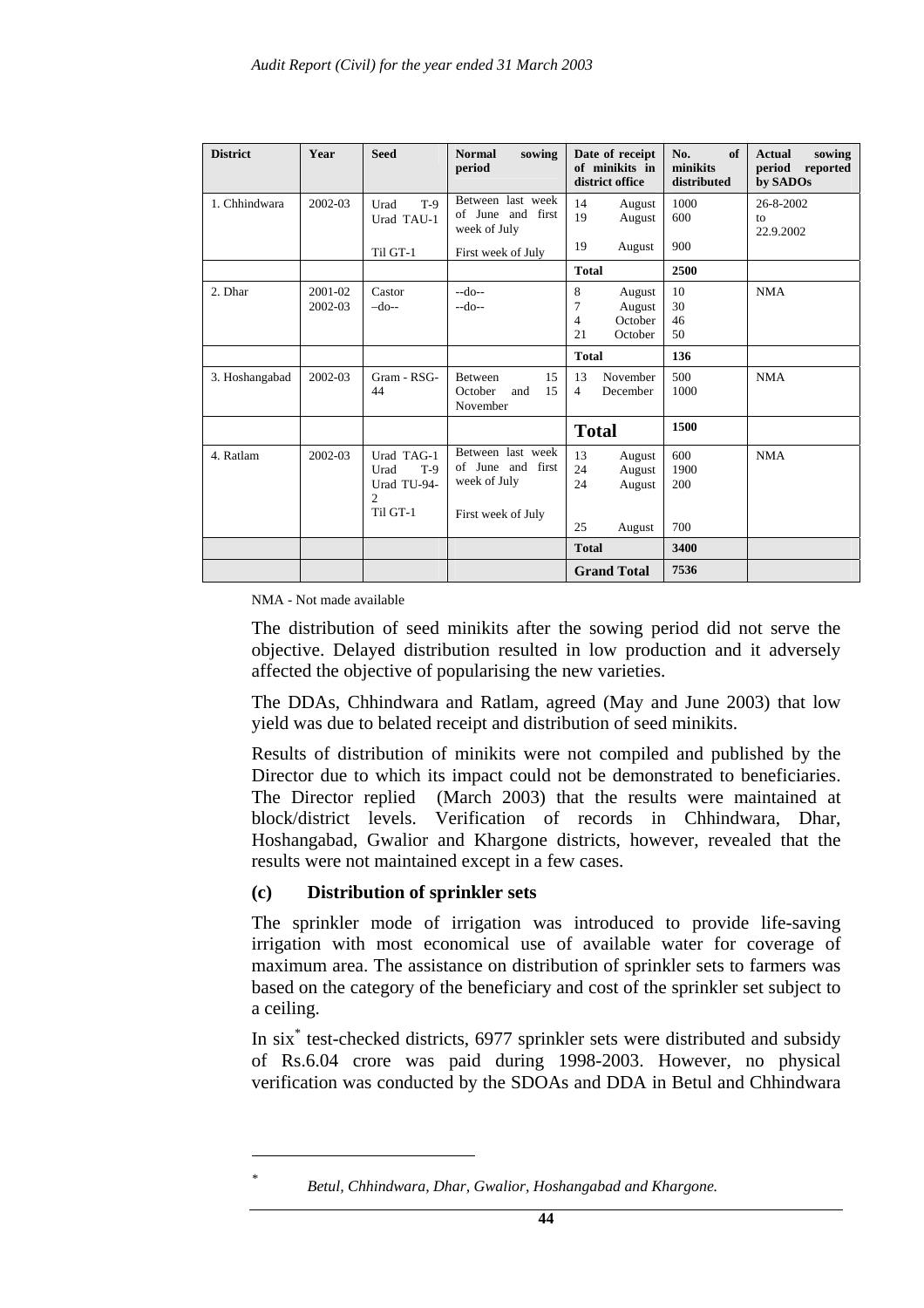and by DDAs in Dhar, Gwalior, Hoshngabad and Khargone districts to ensure actual installation of sprinkler sets in the fields of the farmers.

The beneficiaries were required to furnish an affidavit to the effect that the sprinkler set would be used for irrigation only and would not be sold out/transferred during the next five years, failing which amount of subsidy was recoverable with interest. No follow up to ensure the installation of sprinkler set till five years was done.

## **(d) Extension of technology**

To boost production of agricultural crops, the schemes envisaged transfer of technology by imparting training to farmers. Training was to be imparted through Government Training Centres, with help of subject matter specialists of the Department and Regional Research Centres of Agriculture University; study tours were also required to be conducted for field training.

Against 2613 groups of farmers to be provided training, only 2318 groups were covered during 2000-03 under all the schemes. Moreover, the impact of the training programmes organised was not evaluated.

## **(e) Non-setting up of cotton seeds extraction plant and bio-agent lab facility**

(i) GOI sanctioned (May 2000) assistance of rupees one crore under ICDP for setting up a plant in the State during 2000-01 to help farmers for extraction of their own cotton seeds. The plant was not, however, established even as of March 2003. Thus the State Government failed to create this important item of infrastructure during the last three years with the result that the growers of cotton were deprived of the benefits envisaged of the plant. Director did not intimate the reasons for not setting up the plant.

(ii) GOI sanctioned (January 2000) under ICDP the establishment of bioagent laboratory for the production of different kinds of bio-agents used primarily in cotton crop on actual cost basis limited to Rupees one crore per laboratory on 75:25 sharing basis between GOI and State Government during 1999-2000. The assistance of Rupees one crore drawn in March 2001 was released to MP State Agriculture Marketing Board (Board) for setting up the laboratory in Ratlam district. The Board reported expenditure of Rs.80 lakh up to October 2002, but actual physical progress of the work was not available with the Director. The Director stated (January 2003) that progress of the work was awaited from the Board. The plant had not been erected and commissioned so far (January 2003).

## **(f) Field demonstrations**

Schemes envisaged demonstrations of use the latest varieties of seeds on the fields of farmers to popularise adoption of new technologies for obtaining high yields. The demonstration plots were to be visited by departmental officers and supervised by agricultural scientists. Results obtained in comparison to those on adjoining fields (control plots) using conventional methods were to be compiled and notified/published to assess and disseminate the impact of improved technologies. Subsidy for seeds and other inputs was admissible at different rates, cropwise.

**Non-erection/ commission of plant/laboratory**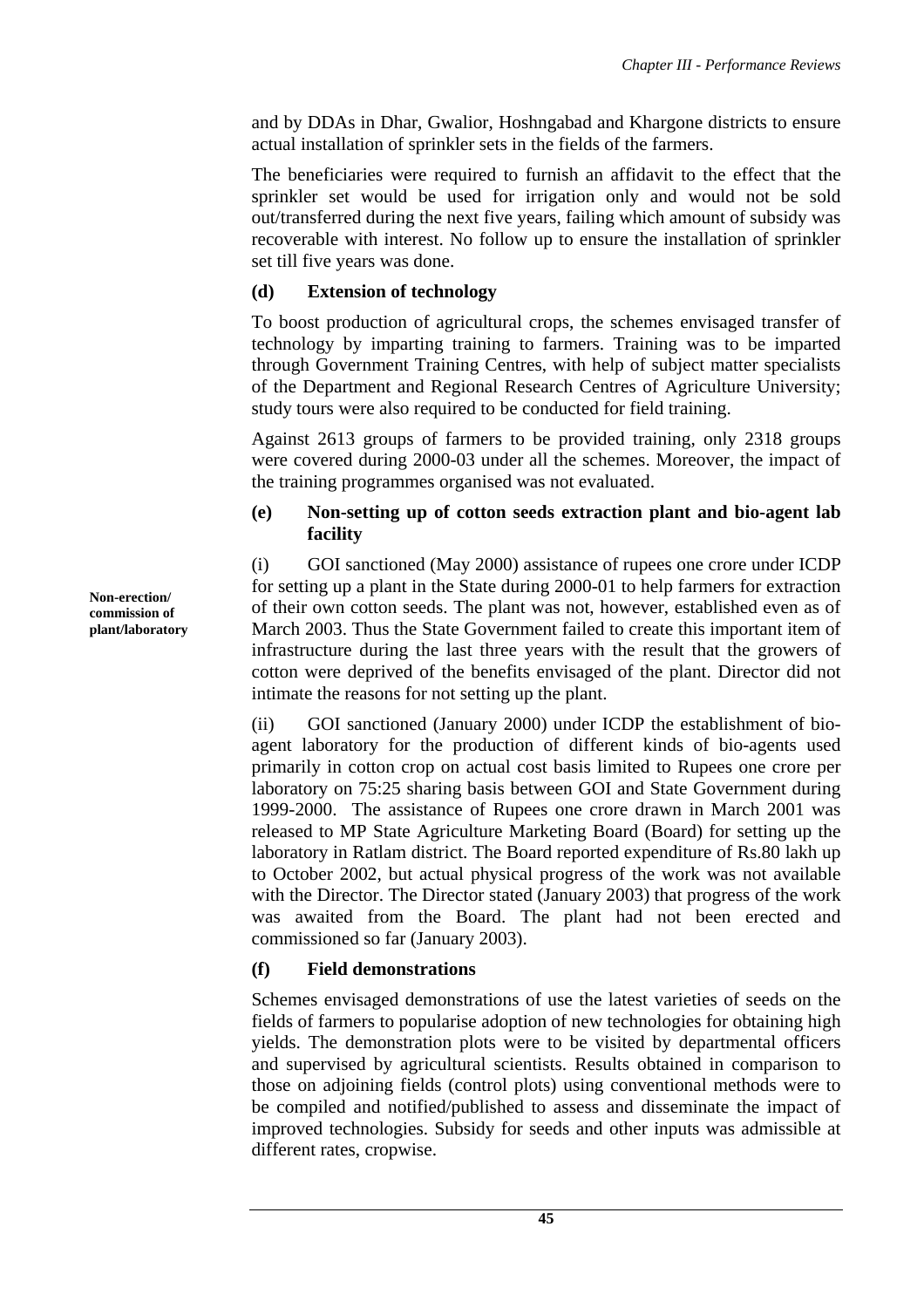The scheme-wise targets, achievements and shortfall of demonstrations during 2000-03 were as per details given in **Appendix XXXV**.

(i) The average scheme-wise shortfall in demonstrations ranged between 12 and 52 per cent of the targets during 2000-03.

(ii) The results of the demonstrations were not received in the Directorate and were not compiled and publicised. The Director claimed (May 2003) that the results were maintained and published at block and district levels. However, records of Chhindwara, Dhar, Hoshangabad and Khargone districts revealed that this was not done by the DDAs.

(iii) Demonstration plots were not visited by the departmental higher officers to ensure that the demonstrations were laid as per the recommended package of practices. They were not supervised by Agricultural Scientists too, as envisaged.

(iv) More than 10-year old variety of seed was used in demonstrations under ICDP-CC during 2000-01 in Dhar (4 quintal) and during 2001-03 in Khargone (12 quintal) and under NPDP during 2002-03 in Dhar (15.60 quintal) districts.

The above findings highlight the fact that adequate attention was not paid to the demonstration component of the scheme, involving subsidy of Rs.2.12 crore during 2000-03. The expenditure on this component, therefore, appeared to have proved largely unfruitful.

### **(g) Excess payment of subsidy under Macro Management (MM) Scheme**

GOI approved (July 2002) the continuance of the MM scheme during Tenth Plan subject to the condition that the subsidy per farmer or per activity should not exceed 25 per cent of cost or the present subsidy level, whichever is lower. The notification regarding this ceiling was circulated by State Government in November 2002.

Test-check of records in four districts revealed that the subsidy under MM was paid without restricting it to 25 per cent of the cost. This resulted in excess payment of subsidy amounting to Rs.24.37 lakh in 10531 cases on agriculture implements, plant protection equipments, sprinkler sets, etc. after November 2002. The DDAs replied that the cases were sanctioned prior to receipt of said State Government orders. Reply was not tenable as subsidy was released after issue of orders (November 2002) by State Government.

## **(h) Quality control**

To ensure availability of good quality inputs (seeds, fertilizers and pesticides) Government had established one seed laboratory (Gwalior), four fertilizer laboratories (Bhopal, Gwalior, Indore and Jabalpur) and one pesticide laboratory (Jabalpur) in the State under the Seed Act, Fertilizer Control Order and Pesticides Act respectively. The laws empower SADOs to draw samples of inputs and get them tested in the laboratories (labs).

The details of samples targeted to be drawn, actually drawn and tested and those found substandard during 2000-03 were as under:-

**Older variety of seed was used in demonstrations and results not ascertained.** 

**Excess payment of subsidy of Rs.24.37 lakh.**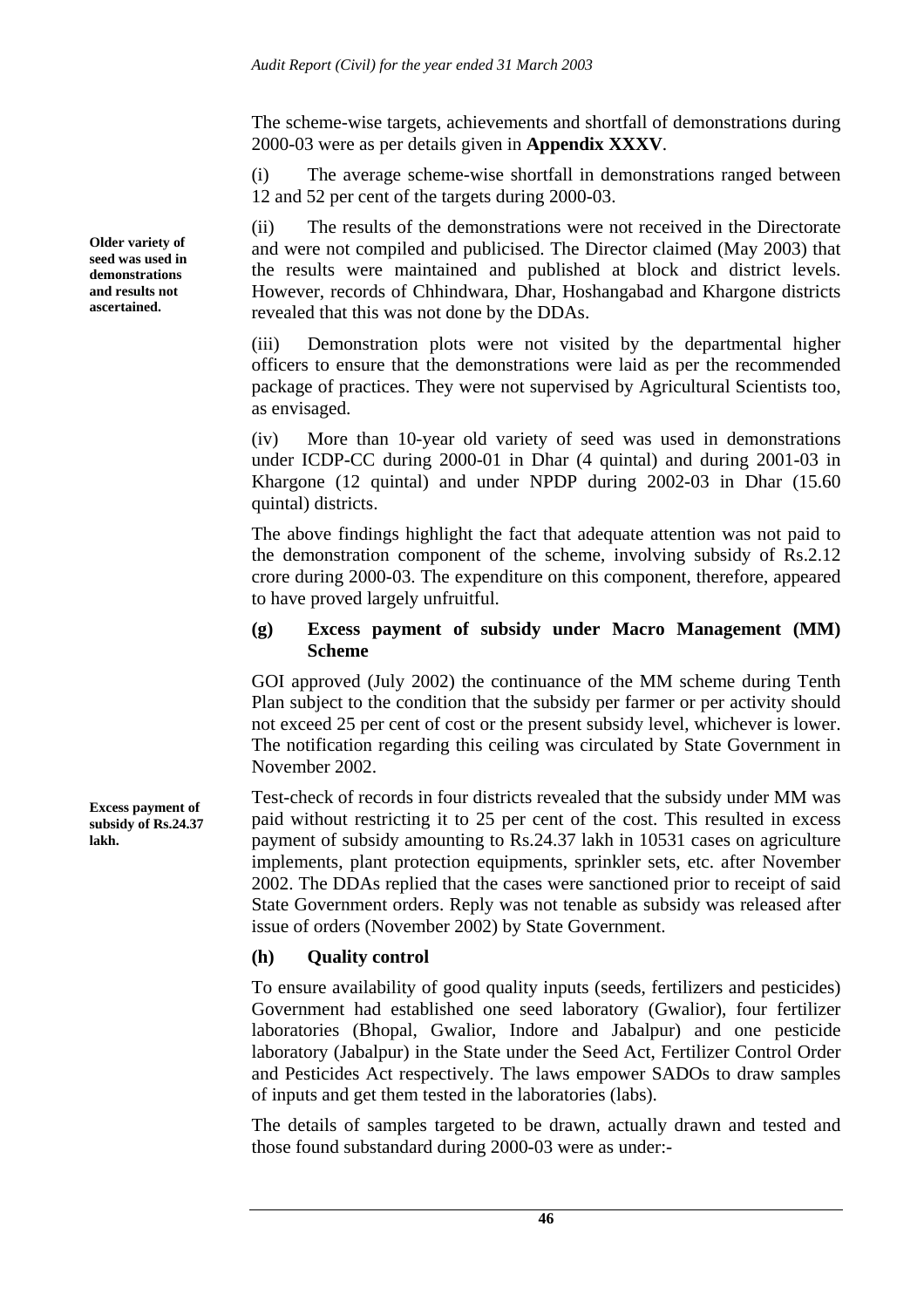| Input            | Year         | <b>Number of samples</b> |                          | Percen-                 | No.<br>of         | of<br>No.                         | No. of samples found |                  | of<br>Percentage           |
|------------------|--------------|--------------------------|--------------------------|-------------------------|-------------------|-----------------------------------|----------------------|------------------|----------------------------|
|                  |              | Targeted to<br>be drawn  | <b>Actually</b><br>drawn | of<br>tage<br>shortfall | samples<br>tested | samples<br>cancelled <sup>*</sup> | <b>Standard</b>      | Sub-<br>standard | sub<br>standard<br>samples |
| (I) Seed         | 2000-01      | Not fixed                | 2918                     | NA                      | 2918              | $\overline{\phantom{a}}$          | 2745                 | 173              | 6                          |
|                  | 2001-02      | 3500                     | 2438                     | 30                      | 2438              | $\overline{\phantom{a}}$          | 2141                 | 297              | 12                         |
|                  | 2002-03      | 3500                     | 2929                     | 16                      | 2893              | 36                                | 2473                 | 420              | 15                         |
|                  | <b>Total</b> | 7000                     | 5367                     | 23                      | 8249              | 36                                | 7359                 | 890              | 11                         |
| (II) Fertilizer  | 2000-01      | 9145                     | 6146                     | 33                      | 5830              | 316                               | 4470                 | 1360             | 23                         |
|                  | 2001-02      | 7575                     | 5550                     | 27                      | 4536              | 1014                              | 3191                 | 1345             | 30                         |
|                  | 2002-03      | 7600                     | 5936                     | 22                      | 5330              | 606                               | 3913                 | 1417             | 27                         |
|                  | <b>Total</b> | 24320                    | 17632                    | 28                      | 15696             | 1936                              | 11574                | 4122             | 26                         |
| (III) Pesticides | 2000-01      | 3000                     | 634                      | 79                      | 624               | 10                                | 518                  | 106              | 17                         |
|                  | 2001-02      | 1500                     | 591                      | 61                      | 581               | 10                                | 481                  | 100              | 17                         |
|                  | 2002-03      | 1500                     | 721                      | 52                      | 718               | 3                                 | 625                  | 93               | 13                         |
|                  | <b>Total</b> | 6000                     | 1946                     | 68                      | 1923              | 23                                | 1624                 | 299              | 16                         |

It would be evident from the table above that:

(i) Targets for drawing samples for seeds were not fixed during 2000-01.

(ii) Shortfalls in drawing samples ranged between 16 and 30 per cent (in respect of seeds), 22 and 33 per cent (fertilizer) and 52 and 79 per cent (pesticides); during 2000-03.

(iii) Of the samples analysed, 6 to 15 per cent, 23 to 30 per cent and 13 to 17 per cent samples of seeds, fertilizer and pesticides respectively were found to be sub-standard.

Three months' period was provided for carrying out tests (60 days) and communication of results (30 days). However, it was observed that during this long period of 3 months, the inputs used to be sold to cultivators even without waiting for results. In the test-checked (excluding Jabalpur and Satna) districts, the DDAs issued orders to stop sale of the stocks whose samples were found sub-standard. SADOs were instructed to report the quantity of substandard stock after conducting physical verification. The requisite reports from SADOs were not found received. Thus, the 'stop the sale' orders were not implemented. The quantities in stock on the date of taking samples, subsequently found sub-standard during 2000-03 was as follows:

| <b>Sl. No.</b> | <b>District</b> | Seed (quintals) | <b>Fertilizer</b> (tonnes)     | <b>Pesticides</b> |                 |
|----------------|-----------------|-----------------|--------------------------------|-------------------|-----------------|
|                |                 |                 |                                | Dust (tonnes)     | Liquid (litres) |
| 1.             | <b>Betul</b>    | 244.10          | 1196.100                       | 0.086             | 17.150          |
| 2.             | Chhindwara      | 315.60          | 3200.850                       |                   | 48.200          |
| 3.             | <b>Dhar</b>     | 938.35          | 3454.250                       | 9.201             | 131.900         |
| 4.             | Gwalior         | NA.             | 778.800                        | 1.044             | 6.000           |
| 5.             | Hoshangabad     | 5184.63         | 2868.251                       | 35.157            | 934.750         |
| 6.             | Jabalpur        | --              | 1016.000                       | NA.               | NA.             |
| 7.             | Khargone        | 1223.29         | 4618.450                       | 0.098             | 440.750         |
| 8.             | Morena          | NA.             | 7183.600                       | 0.040             | 0.100           |
| 9.             | Satna           | 1471.10         | <b>NA</b>                      | <b>NA</b>         | NA.             |
| 10.            | Sehore          | 862.80          | 814.989+                       | 17.300            | 97.200          |
|                |                 |                 | 7872 bags                      |                   |                 |
|                | Total           | 10239.87        | 25131.29<br>$tonnes+7872$ bags | 62.926            | 1676.05         |

**Sub-standard seeds, fertiliser and pesticides were sold to cultivators.** 

 $\overline{a}$ 

*<sup>\*</sup> As the samples taken did not conform to the laws.*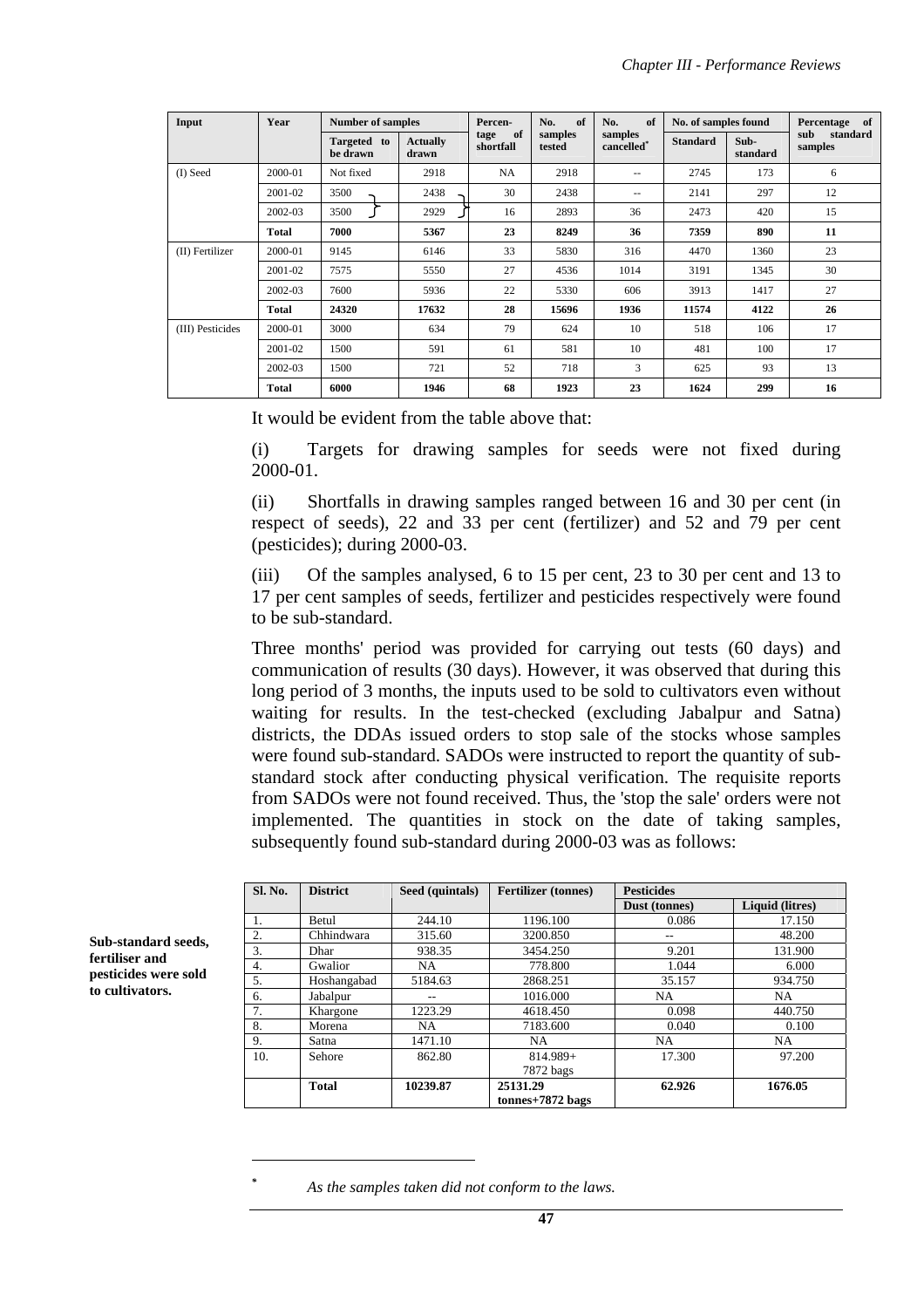Thus the DDAs failed to stop the sale of aforesaid quantities of sub-standard stock, which defeated the very purpose of collecting and analysing the samples. The DDA, Gwalior, agreed (June 2003) that the stock was sold out by the time the analysis reports were received.

### **(i) Undue financial aid**

Rupees 1.52 crore were outstanding against M.P. State Cooperative Oilseed Growers' Federation Limited (Oilfed) against the advance payment of subsidy made to it during 1990-2000 for production of foundation and certified seeds under OPP. The yearwise details of subsidy paid in advance, adjusted and balance at the end of year were not made available to Audit by the Director. He also did not effect recovery or adjust the outstanding subsidy when further payment of subsidy of Rs.52.59 lakh on production of foundation and certified seeds under OPP was made to Oilfed during 2002-03.

Director, however, stated in June 2003 that outstanding amount would be adjusted at the earliest.

### *3.1.6 Implementation of National Watershed Development Project for Rainfed Areas (NWDPRA)*

The NWDPRA was launched in the State from 1990-91 with the objective to conserve, improve and utilise the natural resources like land, water, plant, animal and human resources in a harmonious and integrated manner in rainfed areas. It aimed at development of natural resource base, sustaining its productivity and improving the standard of living of poor and landless farmers and endeavoured towards restoration of ecological balance. The scheme was modified by GOI from 14 November 2000 as Watershed Area Rainfed Agricultural System Approach (WARASA)-Jan Sahbhagita with thrust on community participation in planning, implementation, monitoring and maintenance of watersheds.

**(a) Targets and achievements:** Physical and financial targets and achievements during IX Plan and 2002-03 were reported as under**:** 

|                    |                 |                  | Financial-Rs. in lakh<br>Physical-ha |                  |                            |  |  |  |  |
|--------------------|-----------------|------------------|--------------------------------------|------------------|----------------------------|--|--|--|--|
| Year               | <b>Targets</b>  |                  | <b>Achievements</b>                  |                  | Percentage of shortfall in |  |  |  |  |
|                    | <b>Physical</b> | <b>Financial</b> | <b>Physical</b>                      | <b>Financial</b> | physical achievement.      |  |  |  |  |
| 1997-98            | 60000           | 3325.00          | 53836                                | 1208.00          | 10                         |  |  |  |  |
| 1998-99            | 100000          | 2499.56          | 90230                                | 1819.89          | 10                         |  |  |  |  |
| $1999-00$          | 100000          | 2500.00          | 90082                                | 2622.37          | 10                         |  |  |  |  |
| 2000-01            | 75000           | 1750.00          | 62158                                | 1541.14          | 17                         |  |  |  |  |
| 2001-02            | 75000           | 1750.00          | 38044                                | 1079.30          | 49                         |  |  |  |  |
| 2002-03            | 55500           | 1100.00          | 32797                                | 1097.98          | 41                         |  |  |  |  |
| <b>Grand Total</b> | 465500          | 12924.56         | 367147                               | 9368.68          | 21                         |  |  |  |  |

The shortfalls in physical achievements during IX Plan ranged between 10 (1997-2000) and 49 (2001-02) per cent and 41 per cent during 2002-03. The Director attributed the shortfalls to short release of funds by GOI.

The reply was not tenable as against available Central assistance of Rs.3547.89 lakh (including unspent balance of Rs.17.78 lakh as on 1 April

**Advance payment of Rs.1.52 crore not recovered.**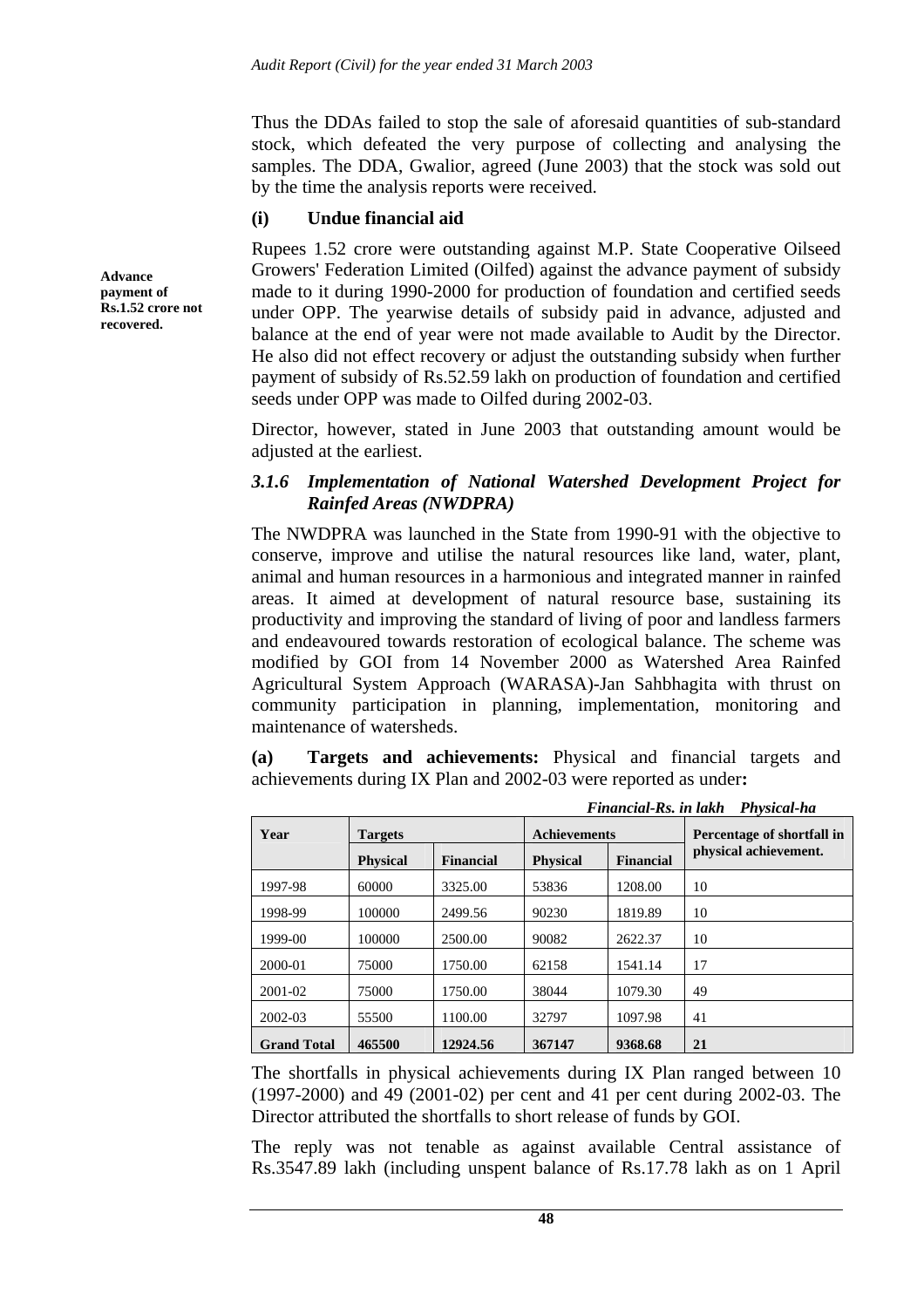2000, Rs.3465.85 lakh were utilised during 2000-03 leaving unspent balance of Rs.82.04 lakh as of March 2003.

**(b) Faulty execution:** Execution of each component of the scheme was to be done as per prescribed norms. Expenditure of Rs.91.62 crore was incurred on the scheme during 1997-2003. The component-wise norms fixed, amount actually spent and its percentage to total expenditure during 1997-2003 were as follows:

| Component                                       | Prescribed norms (in terms of<br>percentage to total expenditure) | <b>Expenditure incurred</b><br>(Rs. in lakh) | Percentage<br>of<br>expenditure |  |
|-------------------------------------------------|-------------------------------------------------------------------|----------------------------------------------|---------------------------------|--|
| Basic activities                                | 35                                                                | 2714.04                                      | 30                              |  |
| Soil and water conservation<br>measures         | 40                                                                | 5391.04                                      | 59                              |  |
| Production<br>and<br>system<br>vegetative works | 20                                                                | 743.11                                       |                                 |  |
| Household production system                     |                                                                   | 313.60                                       |                                 |  |
| <b>Total</b>                                    | <b>100</b>                                                        | 9161.79                                      | 100                             |  |

Thus, major emphasis was laid on construction of structures under soil and water conservation measures and other components like basic activities i.e. training, community organisation, research support, establishment of project nurseries, agro forestry, pasture development, livelihood support for landless and marginal farm households etc. were only partially covered with the result that income-earning opportunities, fuel, fodder, fibre, etc. could not be made available to rural masses, as envisaged.

**(c) Excess expenditure:** Assistance of Rs. 7.50 per plant under agroforestry, Rs.15 per plant under dryland horticulture and Rs.250 per family under homestead garden was to be provided to the beneficiaries. Physical and financial targets and achievements thereagainst, expenditure incurred and expenditure in excess of prescribed unit cost were as follows:

|                            |                 |                     |                |                     |                         | Financial (Rupees in lakh) Physical-in numbers |               |
|----------------------------|-----------------|---------------------|----------------|---------------------|-------------------------|------------------------------------------------|---------------|
| Sub-component              | <b>Physical</b> |                     | Financial      |                     | unit<br>Approved        | Expenditure as                                 | <b>Excess</b> |
|                            | <b>Targets</b>  | <b>Achievements</b> | <b>Targets</b> | <b>Achievements</b> | cost<br>(Rs.)           | approved<br>per<br>unit cost                   | expenditure   |
| 1. Agroforestry            | 786683          | 759223              | 59.00          | 67.72               | 7.50 per plant          | 56.94                                          | 10.78         |
| 2. Dryland<br>horticulture | 285714          | 387332              | 41.00          | 60.29               | 15.00 per plant         | 58.10                                          | 2.19          |
| 3. Homestead<br>garden     | 32480           | 26704               | 87.68          | 79.64               | 250.00<br>per<br>family | 66.76                                          | 12.88         |
|                            |                 |                     |                | 207.65              | <b>Total</b>            | 181.80                                         | 25.85         |

Thus the expenditure under the above sub-components exceeded that as per the approved norms by Rs.25.85 lakh.

### *3.1.7. Implementation of State Schemes*

The Directorate has implemented State sponsored schemes. Results of testcheck of these schemes are as under:

### **(a) Management of departmentally owned farms:**

The department owns 43 agriculture farms to provide qualitative seeds to farmers. Test-check of 4 farms revealed that shortfall in achievement of target

**Thrust was on construction of structures at the cost of other activities benefiting rural masses.**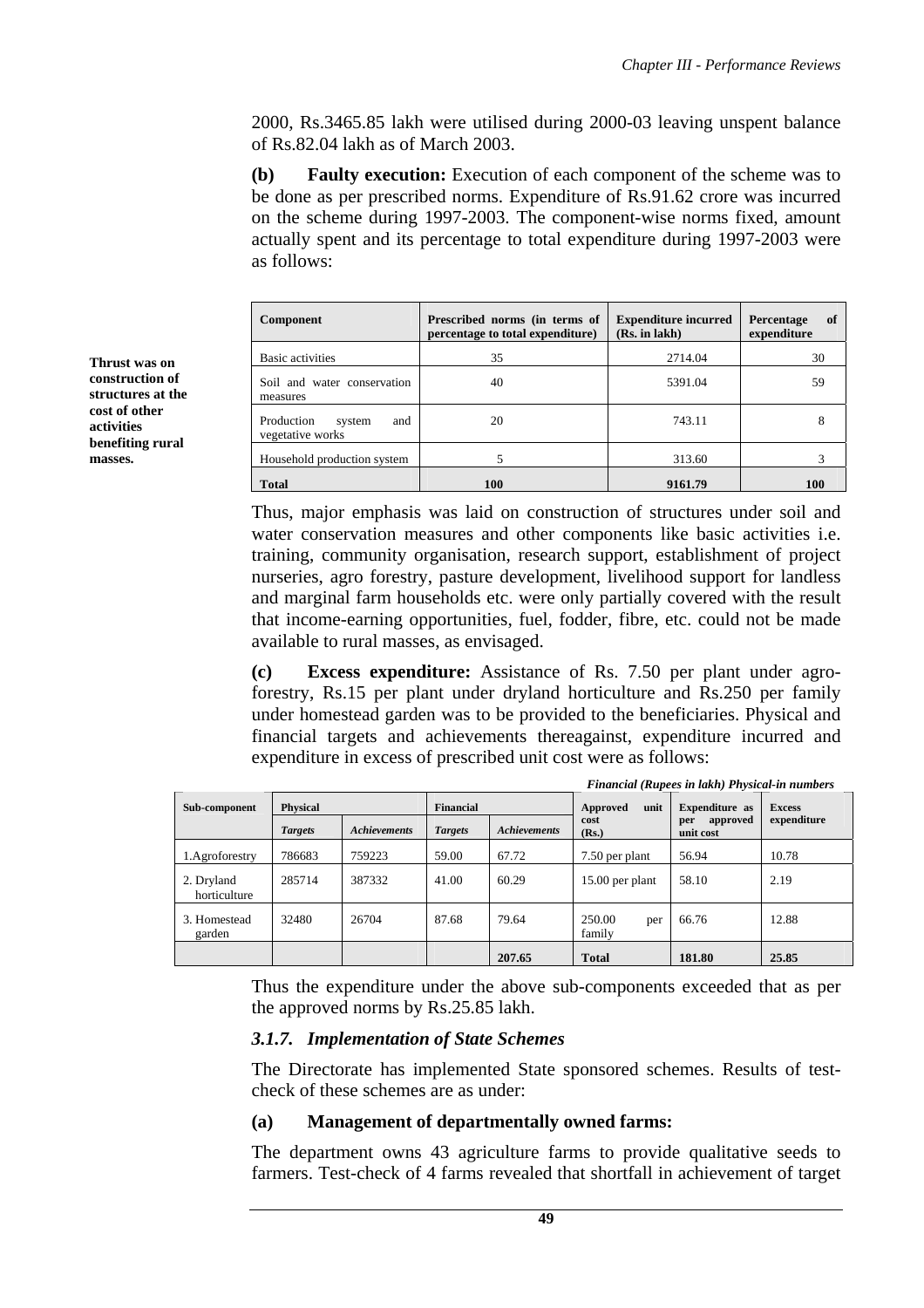of production of seeds during 2000-2003 ranged from 26 (AETC Pawarkheda, Hoshangabad) to 60 (Delakhedi, Chhindwara) per cent as per details given in **Appendix XXXVI.** The shortfall was attributed to scanty and irregular rains.

Further, seeds produced in farms was sold to M.P. State Seed and Farm Development Corporation (SSFDC) but sale proceeds amounting to Rs.1.83 crore were outstanding for recovery/realisation from SSFDC as of March 2003. No effective action for recovery of outstanding amount or its adjustment against subsidy paid to SSFDC under the schemes was taken by the Director.

#### **(b) Soil surveys**

Soil surveys are essential for knowing the characteristics of soil, its behaviour and adaptability to various uses as also the productivity under defined sets of management practices.

Against the target of 5.56 lakh ha fixed for soil survey by eight\* Soil Survey Units (SSUs) in the State, each headed by an Assistant Soil Survey Officer (ASSO), only 3.27 lakh ha were surveyed during 2000-03 and the shortfall ranged from 35 to 46 per cent of the targets fixed.

Test-check of records of Gwalior, Hoshangabad and Jabalpur units revealed that no soil survey was conducted by Gwalior unit during 2000-03, rendering the entire expenditure of Rs.71.52 lakh on the unit infructuous. Similarly in Hoshangabad unit, where the extent of shortfall in surveys during 2000-03 was 52 per cent, there was no achievement at all during 2000-01 rendering the expenditure of Rs.32.23 lakh on the unit during that year, infructuous. The ASSO, Hoshangabad, agreed (December 2001) that the staff remained idle.

The Director and ASSOs, Gwalior and Hoshangabad, attributed the shortfall to delays in release of and/or paucity of funds and non-availability of vehicles.

### **(c) Soil testing**

 $\overline{a}$ 

The objective of the soil testing was to recommend the balanced and integrated use of fertilizers for increasing agriculture production. Six (Chhindwara, Dhar, Hoshangabad, Khargone, Morena and Sehore) out of the 16<sup>\*\*</sup> soil testing labs in the State were test-checked during the present review. It was noticed that each lab was allotted two or more districts for coverage. The targets for drawing soil samples were fixed districtwise, by the Director, and blockwise, by the DDAs. Though the Director issued (May 2002) instructions for stoppage of one increment of the officials failing to achieve the targets, the shortfalls in collection of samples ranged between 43 (Khargone) and 64 (Chhindwara) per cent which was indicative of poor implementation of the programme and under-utilisation of infrastructures and manpower. Action against the officials responsible for shortfalls was not found taken by the DDAs, Chhindwara, Dhar, Hoshangabad, Gwalior,

**Recovery of cost of seed of Rs.1.83 crore not effected from State Seed Corporation.** 

**Non conducting of soil surveys resulted in infructuous expenditure of Rs.1.04 crore.** 

*<sup>\*</sup> 1. Chhatarpur (Nowgaon) 2. Gwalior 3. Hoshangabad, 4. Indore, 5. Jabalpur, 6. Khandwa, 7. Rewa, 8. Sagar* 

*<sup>\*\* 1.</sup> Balaghat, 2 Bhind, 3 Bhopal, 4.Chhatarpur (Nowgaon), 5.Chhindwara, 6.Dhar, 7.Hoshangabad, 8.Khandwa, 9.Khargone, 10.Mandsaur, 11.Morena, 12.Narsinghpur, 13.Rewa, 14.Sagar, 15.Sehore, 16.Ujjain*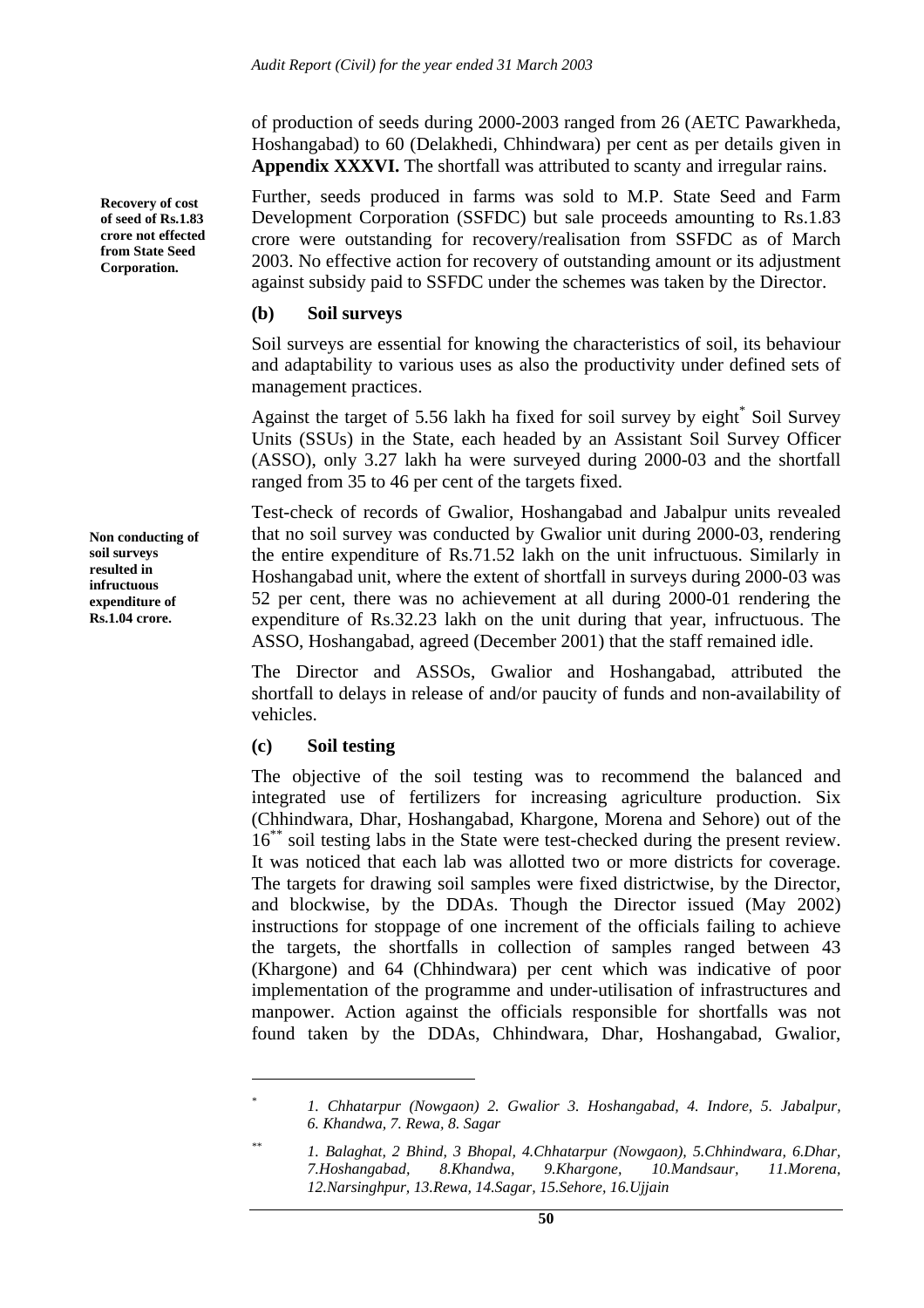Khargone, Morena and Sehore. The yearwise targets, achievements and shortfalls in the six test-checked labs during 2000-2003 are detailed in **Appendix XXXVII.**

### **(d) Training centres**

Nineteen (19) training centres (Farmers' Training Centres-FTC, Agriculture Extension Training Centres-AETC, Soil Conservation Training Centres-SCTC) were established for imparting training to extension staff and farmers. Training was imparted for sessions of one day to three months. The targets, achievements and shortfalls during 2000-2003 in the  $8^{\circ}$  test-checked training centres were as per details given in **Appendix XXXVIII**.

It was noticed that of the total 273 working days in a year, the centres were idle on an average for 135 (SCTC, Betul and AETC, Pawarkheda, Hoshangabad) to 256 (AETC, Antari Gwalior) working days. The shortfall in imparting training to staff ranged between 12 (SCTC, Gwalior) and 34 (SCTC, Betul) per cent and to farmers between 2 (FTC, Morena) and 54 (AETC, Pawarkheda, Hoshangabad) per cent.

The training centres (except Jabalpur) attributed the shortfalls to nonavailability of trainees, insufficient amount of honorarium to farmers and paucity of funds. The fact, however, remains that the training infrastructure on which further recurring expenditure of Rs.5.18 crore was incurred during 2000-03 remained largely under-utilised

#### *3.1.8 Manpower management*

#### **(a) Sanctioned strength and persons-in-position**

After the creation of Chhattisgarh State, the persons-in-position under the control of the Director were 15,115 against the sanctioned strength of 15,747. Out of total shortage of 632, shortage of technical staff was 623. (DDAs:13 (16 per cent), ADAs:190 (31 per cent), and ADOs:416 (34 per cent)) which perhaps adversely affected the implementation of various schemes and programmes in the field.

### **(b) Infructuous expenditure on pay and allowances of idle staff**

**(i)** A Centrally sponsored Pilot Project for Reclamation of Ravine Lands launched during 1987-88 with the objective to eradicate dacoits in Chambal division and implemented by Executive Engineer (EE), Ravine Reclamation Scheme (RRS), Morena, was discontinued by State Government in January 1992. Government also directed the Director and Forest Department to adjust the staff thus rendered idle elsewhere. The Director, however, sanctioned transfer of staff along with equipment and workshop to Agriculture Engineer, Gwalior, only five years later, in February 1997. These orders too were not implemented even as of May 2003.

Government sanctioned (April 1997) transfer of 11 officials to Sagar division under the control of Director of Agriculture Engineering but only two officials (an Executive Engineer and an Assistant Engineer) were relieved. Twenty-

**Rs.5.18 crore spent on the training centres which were largely under utilised.** 

**Infructuous** 

**expenditure of Rs.2.18 crore incurred on pay and allowances of idle staff of defunct Ravine reclamation scheme and drivers.** 

 $\overline{a}$ 

<sup>⊗</sup> *1. Betul 2. Gwalior (AETC and SCTC) 3. Hoshangabad (FTC and AETC) 4. Jabalpur 5. Khargone 6. Morena*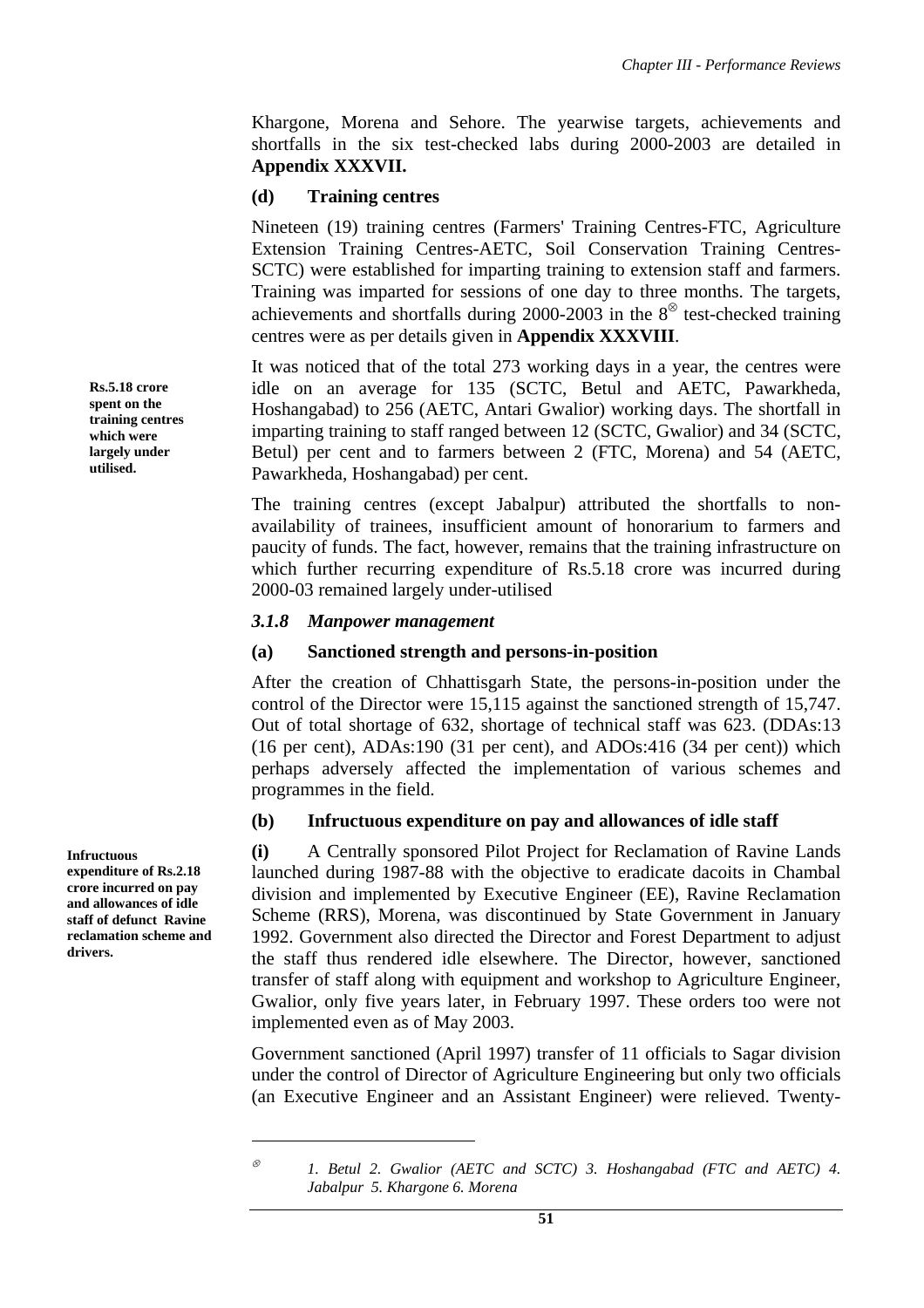seven (27) officials were still in-position at the defunct Morena office. Of which 15 officials were attached to other offices like Collectorate, Zila Panchayat, local bodies, etc. but their pay and allowances were being drawn by the ASCO incharge of the defunct office.

The expenditure of Rs.1.62 crore incurred on pay and allowances of the defunct office during 1997-2003 was infructuous. Further, equipment like trucks, tractors, drilling machines, diesel pumps, etc. numbering 30 in all (cost not available), had also been lying idle since 1997.

The EE replied (May 2003) that the staff were not relieved for want of individual transfer orders and the equipment was not accepted by Agriculture Engineer, Gwalior.

**(ii)** Director was not having information about drivers-in-position against the vehicles actually on road. However, in 6 test-checked districts (Betul, Chhindwara, Dhar, Gwalior, Hoshangabad and Sehore), 53 drivers as against 16 on road vehicles were in position. Thus, 37 drivers were idle due to nonavailability of vehicles rendering the expenditure of Rs.55.85 lakh on their pay and allowances during 2000-03 infructuous.

### **(c) Irregular secondment of staff to other departments**

Government in General Administration Department issued (January 2000) instructions for termination of the practice of attachment of staff elsewhere. Scrutiny revealed that in nine (Betul, Chhindwara, Dhar, Gwalior, Jabalpur, Khargone, Morena, Ratlam, and Sehore) test-checked districts, 34 officials were attached to other departments, but their pay and allowances continued to be drawn by the Agriculture department. Total expenditure on pay and allowance on the staff amounted to Rs.50.24 lakh. Their continued attachment for long periods calls for re-assessment of staff requirement in the aforesaid districts.

## **(d) Monitoring and Evaluation**

**(i) Internal controls:** With a view to exercising a watch over proper working of subordinate offices, Government in General Administration Department (GAD) issued instructions (May 1999) for preparing a roster each year for inspection of subordinate offices. The roster was prepared by the Director during 2000-03. The yearwise number of inspections targeted, actually carried out and the shortfalls were as follows:

| Year    | No. of inspections<br>due | No. of inspections<br>carried out | <b>Shortfall</b> | Percentage of<br>shortfall |
|---------|---------------------------|-----------------------------------|------------------|----------------------------|
| 2000-01 | 493                       | 253                               | 240              | 49                         |
| 2001-02 | 910                       | 374                               | 536              | 59                         |
| 2002-03 | 664                       | 47′                               | 187              | 28                         |

Thus the shortfall ranged between 28 (2002-03) and 59 (2001-02) per cent. It was further noticed that 22, 13 and 10 officers, who were required to inspect 200, 118 and 108 offices, respectively, did not conduct any inspections at all during 2000-01, 2001-02 and 2002-03.

It was stated that show cause notices and warnings were issued to the defaulters. The facts, however, remains that the functioning of the internal

**Irregular expenditure of Rs.0.50 crore on the staff attached to other departments.**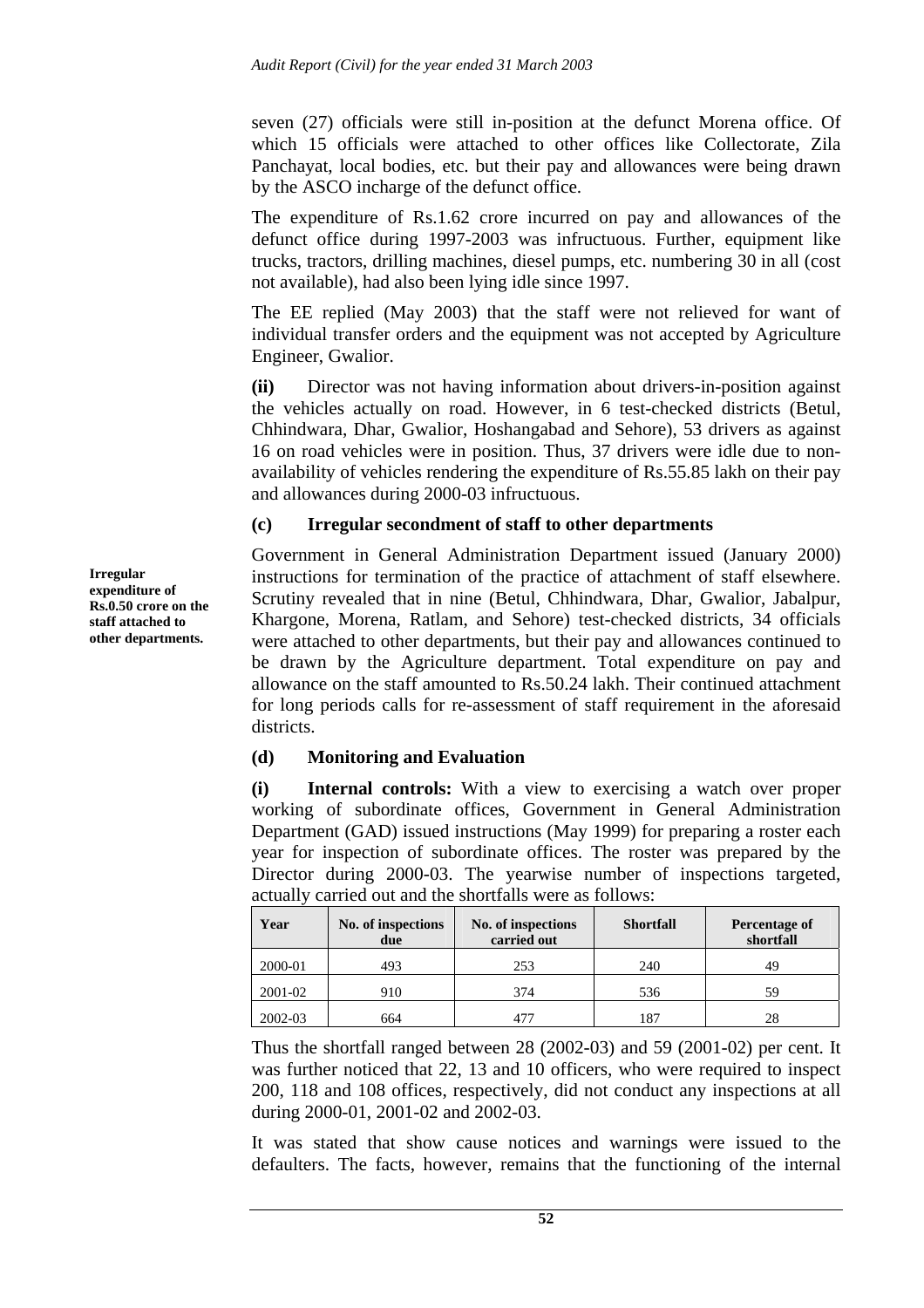audit wing working under direct control of the Director left much to be desired.

**(ii)** Systematic and result-oriented monitoring necessary for effective implementation of schemes/ programmes, was generally poor. Guidelines issued by Government from time to time envisaging intensified field monitoring of activities through visits by district officers and supervision by scientists were not being followed. Impact of transfer of latest production technologies to farmers through training was not assessed and results of seed minikits and field demonstrations for disseminating these technologies among the cultivators were not assessed and publicised.

# *3.1.9. Conclusion*

The Government of India had set the target (1998) of doubling the production within 10 years. However, the average growth rate during 1998-2003 reduced under all the major crops by 5.94 (Pulses), 15.41 (Oilseeds), 4.16 (Cereals) and 22.79 (Cotton) per cent in comparison to that during 1997-98 primarily due to severe drought conditions, which gripped the state during 2002-03. It indicated continued dependence of the agricultural crops on the monsoon. The performance in the fields of soil surveys, soil testing, training, supportive extension and increasing production and productivity was far below the set targets. In a number of cases, sub-standard inputs were provided in test checked districts, affecting production adversely. The crop development schemes and programmes failed to boost production and productivity as there was decrease in production and productivity of pulses, oilseeds and cereals during 2000-03 as compared to 1998-99.

# *3.1.10. Recommendations*

- ⇒ Indenting of breeder seeds, production of foundation seeds and certified seeds and their distribution require accurate planning to ensure availability of certified seeds to farmers well before the crop season. The distribution network should be strengthened to ensure timely supply of quality seeds to all intending farmers.
- $\Rightarrow$  Public awareness should be generated by giving publicity to holding of demonstrations and training camps.
- $\Rightarrow$  Tests reports of inputs should be obtained well in advance of their distribution to farmers.
- $\Rightarrow$  The training centres should be strengthened by providing sufficient funds and farmers should be motivated to join training; enhancing honorarium payable to them could be considered.

# **PUBLIC HEALTH AND FAMILY WELFARE DEPARTMENT**

# **3.2 Implementation of Drugs and Cosmetics Act**

## *Highlights*

*The Drugs and Cosmetics Act, 1940 is an important social legislation and is very effective tool for safeguarding the consumer's interest. Public Health*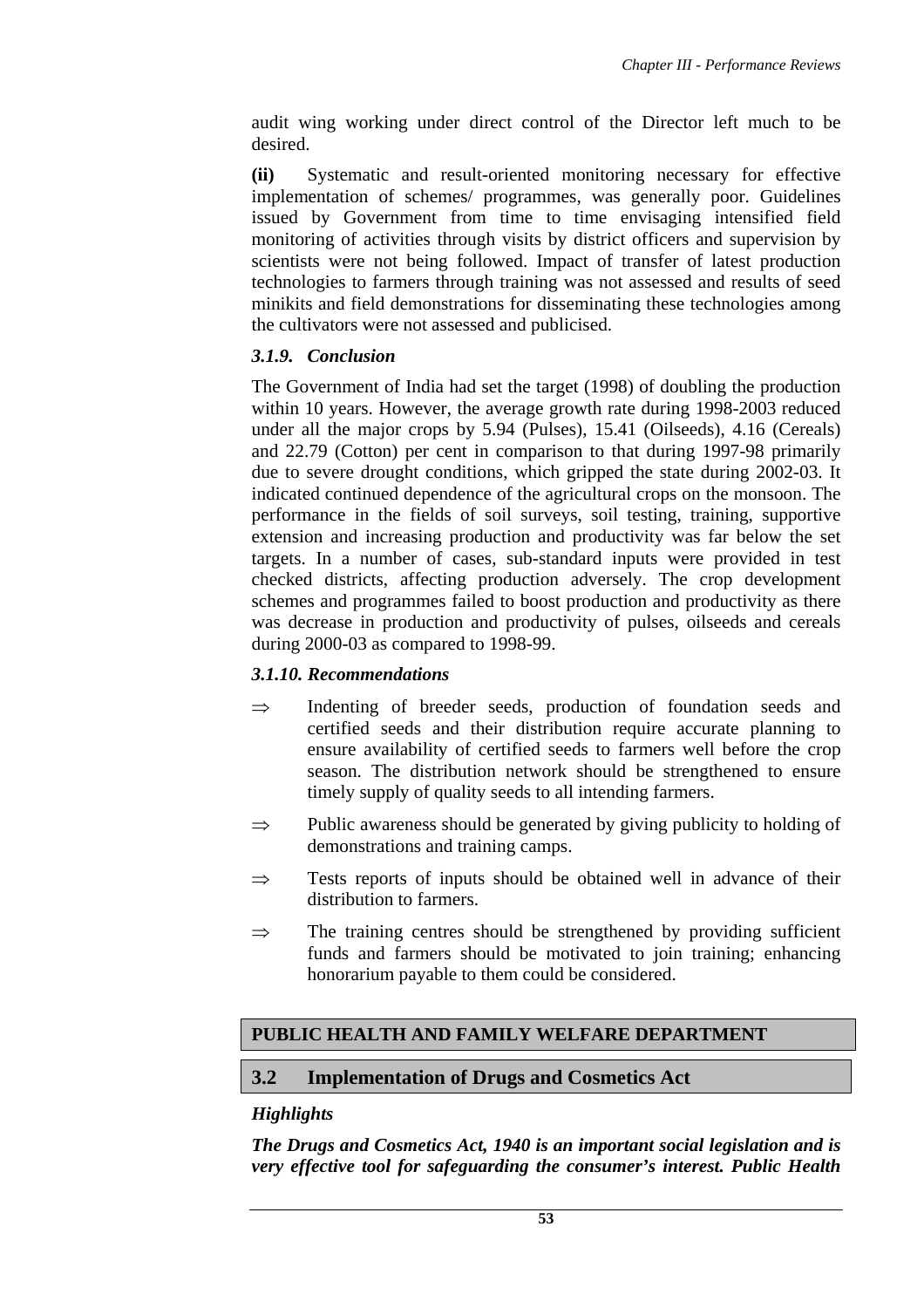*and Family Welfare Department was responsible for enforcing the implementation of the provisions of the Drugs and Cosmetics Act, 1940, and Rules framed there under, to ensure availability of standard and safe drugs and cosmetics, at fair and affordable prices to the consumers. The department, however, did not have adequate skilled manpower to enforce effectively the regulatory functions. There was near-total absence of effective action to discharge this vital responsibility, resulting in supply and distribution of sub-standard, fake and adulterated drugs by manufacturers and retail sellers. The supply and distribution of these sub-standard drugs remained un-checked also due to acute shortage of inspectorate and laboratory staff as well as very limited capacity of the existing drug testing laboratory in the State.* 

The Controller, Food and Drug Administration was working with less than one third of the inspectorate staff required.

### *(Paragraph 3.2.4)*

The licences for manufacturing/ selling units were not renewed timely and positive action against the defaulting units was not taken properly and promptly.

## *(Paragraph 3.2.5 B)*

Shortfalls in inspection of manufacturing and sales premises during 1998-2003 ranged from 40 to 66 per cent and 24 to 78 per cent respectively.

### *(Paragraph 3.2.5 D & E)*

Shortfalls in collection of samples of drugs vis-a-vis the targets ranged between 23 and 39 per cent. No targets for sampling of Ayurvedic and Unani drugs were fixed. Collection of samples from rural areas did not receive adequate attention.

## *(Paragraphs 3.2.5 F and G)*

Samples of sera, vaccine and blood products were not being collected and tested at all for want of storage facilities in districts offices; this exposed the patients to risks of serious infections like HIV, hepatitis, etc.

## *(Paragraph 3.2.5 H)*

Register of court cases filed against manufacture or sale of fake/spurious/adulterated drugs was not maintained; the pace of launching of prosecution and the follow-up was slow and poor.

## *(Paragraph 3.2.5 J)*

Inordinate delays were noticed in issue of test reports; in 72 per cent cases, the test reports were issued after 45 days. Of these, 40 per cent reports were issued after 200 days to over one year.

## *(Paragraph 3.2.6)*

Action was not taken to curb sale of scheduled drugs at prices higher than those fixed by National Pharmaceutical Pricing Authority, defeating the very objective of the Drugs (Price Control) Order, 1995.

## *(Paragraph 3.2.7)*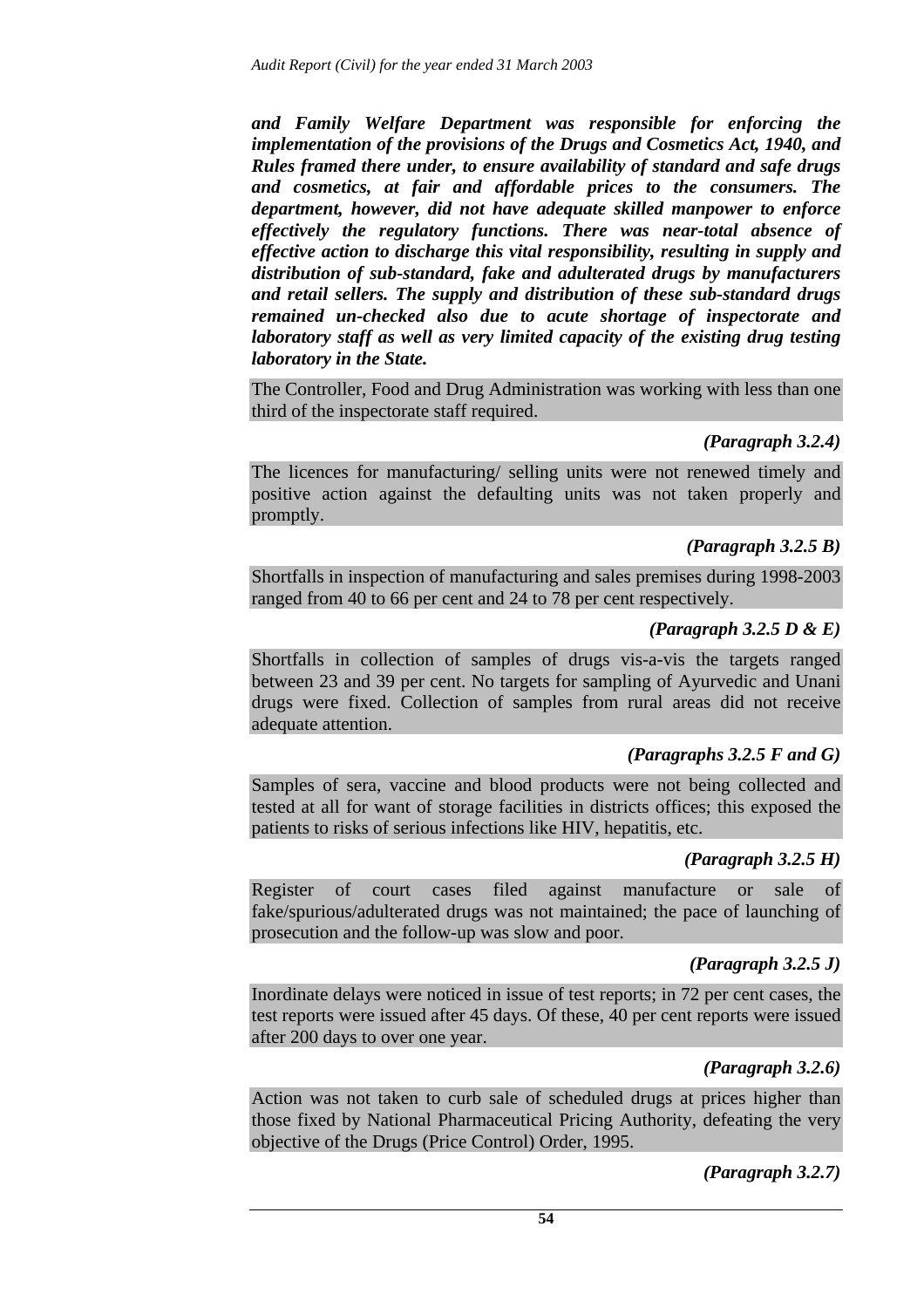# *3.2.1. Introduction*

**i) Background:** At the beginning of the twentieth century, pharmaceuticals were being imported from abroad. After the First World War manufacturing concerns, both Indian and Foreign, sprang up to produce pharmaceuticals at cheaper rates to compete with imported products. Some of these products were of inferior quality and harmful. Government, therefore, decided to introduce legislation to control the manufacture, distribution and sale of drugs and medicines. A Select Committee appointed by the Central Legislative Assembly in 1937 recommended various measures, providing for the uniform control of manufacture and distribution of drugs as well as of import and finally the Drugs Act<sup>‡</sup> was enacted on 10 April 1940.

At present, the Acts and Rules, apart from the Drugs and Cosmetics Act, 1940, which govern the manufacture, sale, import, export and clinical research of drugs and cosmetics in India are : The Pharmacy Act, 1948; The Drugs and Magic Remedies (Objectionable Advertisements) Act, 1954; The Narcotics Drugs and Psychotropic Substances Act, 1985; The Medicinal and Toilet Preparations (Excise Duties) Act, 1956; The Drugs (Prices Control) Order 1995 (Under the Essential Commodities Act). However, 'The Drugs and Cosmetics Act, 1940' continues to be the main Act.

# **ii) Main features of the Act**

- To ensure standards of Drugs and Cosmetics, Diagnostics and Devices.
- To monitor the quality of drugs and medicines imported, manufactured, distributed and sold.
- To take punitive measures for violations of provisions of the Act.
- To regulate clinical research and publication of Indian Pharmacopoeia.

**iii) Statutory Functions:** This is a Central Act and is applicable to all the States. Central Government lays down the regulatory measures and the standards of drugs, cosmetics and diagnostics, and makes amendments to Acts and Rules. It regulates market authorisation of new drugs and standards of imported drugs. It is the Central Licence Approving Authority for Blood Banks, Large Volume Parenterals and Vaccines and Sera. Drugs Technical Advisory Board (DTAB), Drugs Consultative Committee (DCC) and Central Drugs Laboratories are under the control of the Central Government.

The main functions of the State Government are (a) licensing of drug manufacturing and sales units, (b) licensing of drug testing laboratories,

 $\overline{a}$ *‡ Drugs Act, 1940 was amended in December 1961 to provide for regulation of the manufacture of cosmetics and prohibition of import and sale of sub-standard and misbranded cosmetics.*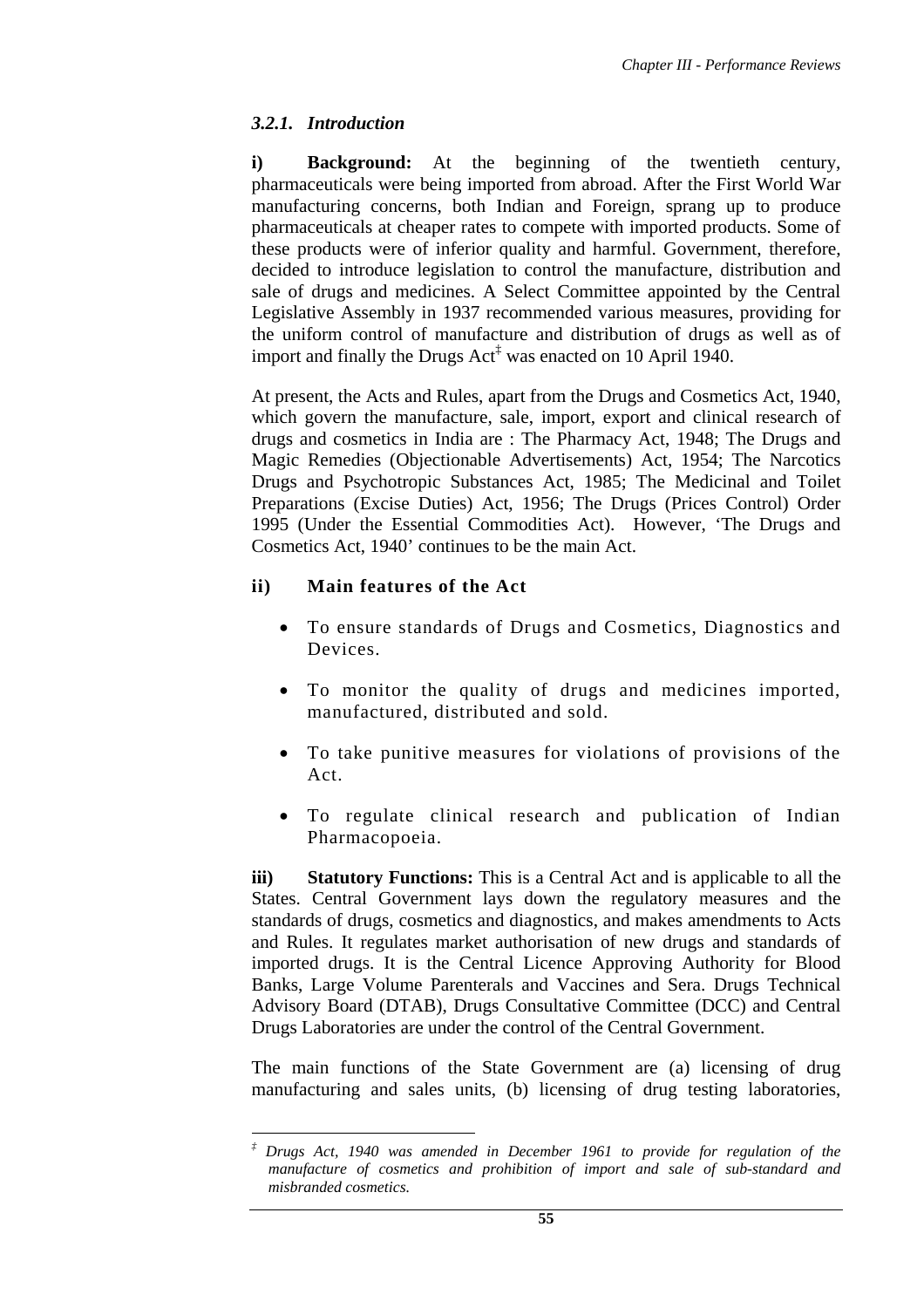(c) approval of drug formulations for manufacture, (d) monitoring of quality of Drugs and Cosmetics manufactured and (e) investigation and prosecution in respect of contravention of legal provisions, (f) regulation of the standards of imported drugs, (g) inspection and (h) recall of sub-standard drugs.

The Drugs (Prices Control) Order, 1995 (amendment of 2002 awaiting approval), a subordinate legislation mainly lays down the criteria for identifying the drugs to be kept/brought under price control and fixing of ceiling prices.

The Act is implemented through issue of licences for import of drugs and for manufacturing and selling units, periodical inspections, taking samples and testing the drugs and cosmetics and launching prosecutions in cases of drugs found to be not of standard quality (NSQ) or spurious or adulterated.

### *3.2.2. Organizational arrangements*

The Act is administered at the Government level by the Principal Secretary in the Public Health and Family Welfare Department (Department) with the assistance of Drug Controller at State level. The Chief Medical and Health Officers who are ex-officio Deputy Directors, Food and Drugs Administration at district level, assisted by Senior Drug Inspectors, are responsible for inspection of manufacturing units and Drugs Inspector for inspection of sales premises. The Sr. Inspector/Inspectors are required to collect samples and get them tested at State Drugs Testing Laboratory (SDL), Bhopal and launch prosecutions in respect of sub-standard, spurious or misbranded drugs and cosmetics.

### *3.2.3. Audit coverage*

A test-check of records of the Controller, Food and Drugs Administration (Controller) and Deputy Directors, Food and Drugs (Deputy Directors) in 10 districts<sup>\*</sup> out of 45 for the period 1998-99 to 2002-03 was conducted during December 2002 to November 2003 to assess the effectiveness of the implementation of the Act and the Rules. Deficiencies noticed in implementation of provisions of Act are discussed in succeeding paragraphs.

### *3.2.4 Acute shortage of manpower*

The Food and Drugs Administration in the State was functioning with skeleton staff and facilities that it inherited from the Public Health Department in 1978. With the fast development of pharmaceutical industry in the State, the number of manufacturing units had increased from a little more than 200 in 1982 to 693 in 2002-03 with total available sale premises of 14,741 as at end of March 2003. The strength of the staff sanctioned 25 years back however, remained same and was totally inadequate to handle the present workload. Even the posts sanctioned were not fully manned.

As per norms prescribed by Central Council of Health and Family Welfare, 36 Sr. Drugs Inspectors and 130 Drugs Inspectors were required in the State

**Shortage of field staff was 68 per cent** 

> $\overline{a}$ *\**

*Betul, Dhar, Gwalior, Indore, Jabalpur, Khargone, Mandsaur, Ratlam, Satna, Ujjain*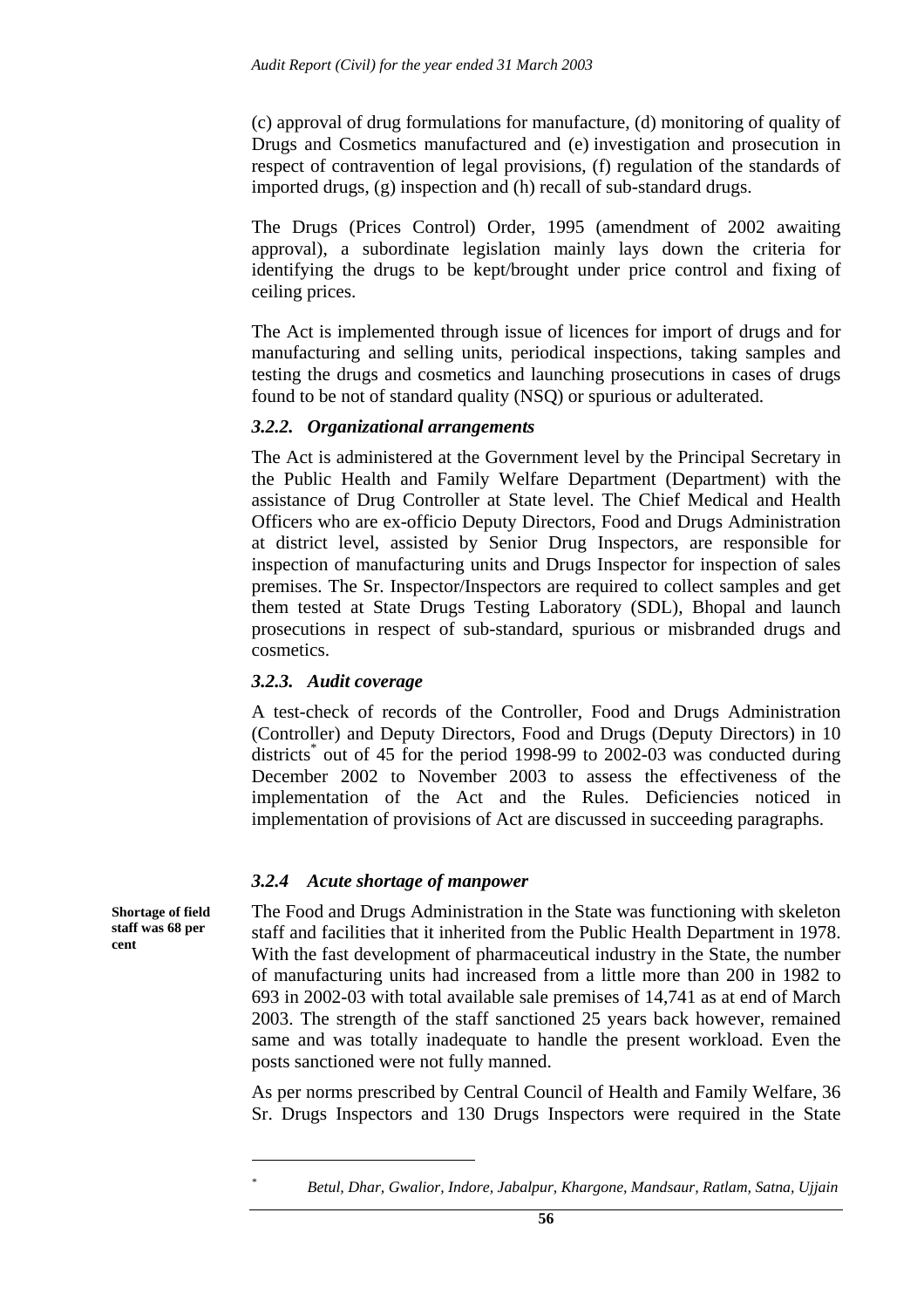before its re-organisation with effect from November 2000 whereas only 7 Sr. Drugs Inspectors and 46 Drugs Inspectors were in position prior to reorganisation and 4 and 41 respectively thereafter. Shortage of staff adversely affected the implementation of the Act.

## *3.2.5. Implementation of the Act*

The implementation of provisions of Act suffered from number of deficiencies such as non-renewal of licences timely, inadequate inspection of manufacturing and sales premises, short collection of samples, nonconfiscation of spurious and adulterated drugs and non-launching of prosecution etc.

## **A. Infirmities in the Act**

There were many infirmities in the Act itself due to inadequate provisions in respect of licensing, loopholes, absence of time-frame for prosecution etc.

## **Inadequate provision for renewal**

Under Rule 72 of the Rules a licence or a renewal certificate issued shall be valid for a period of 5 years from the date of issue. But once a renewal application is submitted either before the expiry of the original licence or within six months from the date of its expiry, the original licence shall continue to be in force until orders are passed on the application by the licensing authority. No time frame has however, been prescribed in the Act for renewal of licences. As such, in cases where the inspection of the premises is delayed for some reason and subsequently the licence is found unfit for renewal, the concerned unit can function with immunity during the interval.

## **Non-differentiation of minor and major offences**

There is no differentiation of minor and major offences in the Act/Rules. As such, decision on departmental action or prosecution is left to the discretion of the DC or DIs. As such they are amenable to outside pulls and pressures.

## **Lack of provision for free surrender of samples**

According to existing provisions, drug samples are required to be collected by the DI only on payment of cost thereof. In view of financial stringency, the funds allotted for this purpose are generally inadequate. As such the provision in the Rules acts as a hindrance in the collection of adequate number of samples for quality analysis.

## **Absence of time frame for prosecution**

No time frame has been prescribed in the Act to file the complaint by the department in the court of law with the result that action against the offenders get delayed.

# **No time frame for drug analysis**

No time frame has been prescribed to analyse the drugs samples due to which substandard/ spurious drugs continue to be sold in the market.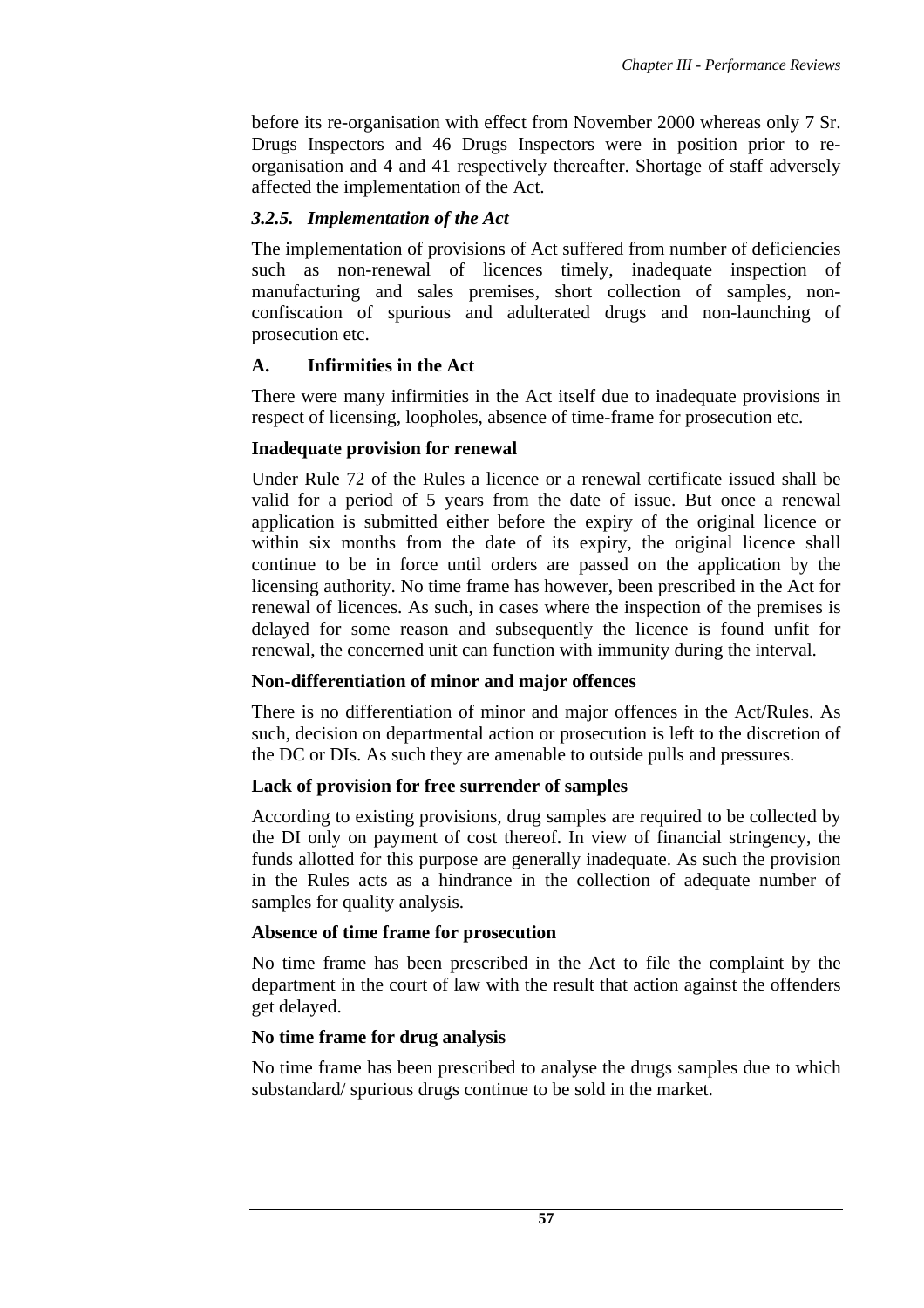### **B. Licensing procedures**

As per Rule 72 of Drugs and Cosmetics Rules 1945, the licences of manufacturers are to be renewed before expiry of their validity. However, if a licencee applies for renewal within six months of expiry, the licence shall continue to be valid. The validity of a licence for manufacturers was up to 31 December of the following year (five years from the date of application from August 2001).

Records of Controller revealed that the master licence register was neither maintained year-wise, category-wise and in alphabetical order nor was it's format standardised to serve as an effective control mechanism for ascertaining the number of units due for renewal each month/year and those actually applying for renewal. The year-wise details of number of applications for renewal of license received, disposed off and pending were also not available with the Controller.

On this being pointed out, the Controller replied (May 2003) that the register would henceforth be maintained systematically.

The year-wise position of issue and renewal of licences as furnished by the Controller was as under:

| <b>Description</b>                      | 1998-99 |     | 1999-2000    |     | 2000-2001    |     | 2001-02      |     | 2002-03      |     |
|-----------------------------------------|---------|-----|--------------|-----|--------------|-----|--------------|-----|--------------|-----|
|                                         | A       | B   | $\mathbf{A}$ | B   | $\mathbf{A}$ | B   | $\mathbf{A}$ | B   | $\mathbf{A}$ | B   |
| of<br>1.No.<br>manufacturing<br>units   | 567     | 434 | 685          | 431 | 634          | 483 | 667          | 502 | 693          | 539 |
| 2. Licences<br>renewed                  | 247     | 72  | 327          | 289 | 232          | 157 | 361          | 170 | 273          | 179 |
| <b>New</b><br>licences<br>3.<br>granted | 75      | 46  | 85           | 39  | 101          | 52  | 96           | 44  | 63           | 40  |
| 4. Licences<br>cancelled                | 1       | 28  | 30           | 36  | 13           |     | 18           | 8   | 11           |     |
| 5. Licences pending<br>for renewal      | 198     | 119 | 53           | 76  | 27           | 23  | 33           | 38  | 85           | 80  |

 *A---***Allopathy/Homeopathy medicines and Cosmetics B--- Indian systems of medicine**

*Note: No record in support of above information was made available by the Controller for verification of the information supplied.* 

It would be seen from above details that out of 1232 manufacturing units 165 units were working without renewal of licences at the end of 2002-03.

**Licences were cancelled after 3 to 5 years from date of expiry of validity** 

Records of Controller revealed that the position of receipt of applications for renewal of licences was not assessed every year in time and licences were cancelled for various reasons after period of 3 to 5 years from the date of expiry of validity of licences. Analysis of 50 such cases indicated that licences were cancelled due to non-receipt of renewal applications (31), withdrawal of consent by Principal units (5), changes in constitution of the firms (4) and closure of firms (10). The Senior Inspector's reports available in cancellation files indicated that inspections were carried out after 3 to 5 years of expiry of licences. On being pointed out the Controller did not furnish his comments.

**Year wise details of renewal of licences not maintained**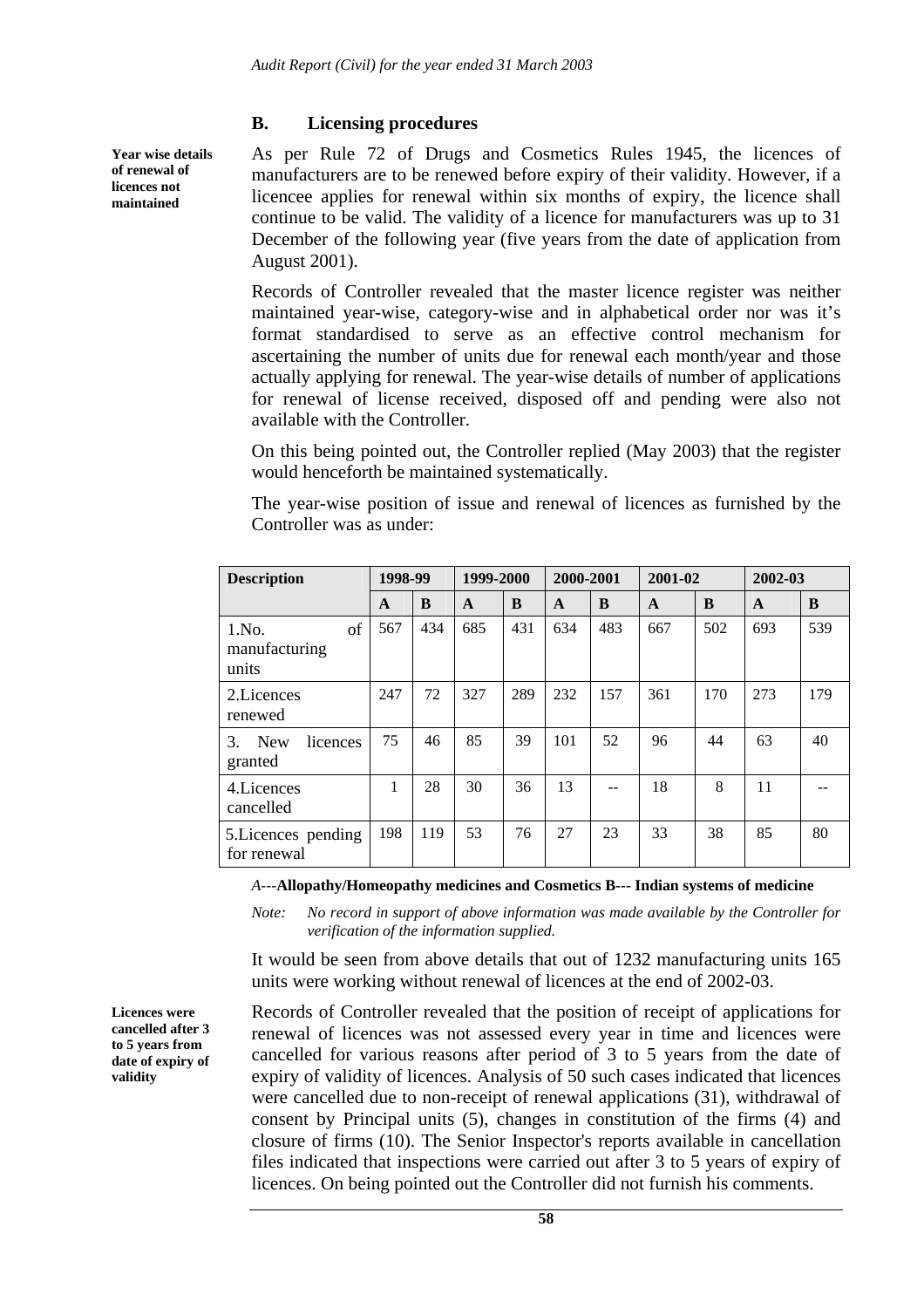Thus the provision relating to submission of applications for renewal within six months after expiry of licence period has provided leverage to administrative staff for not taking timely action for renewal of licence, which in turn, enabled the manufacturers to continue production and sale beyond period of valid licence.

## **C. Lack of check over retail sales premises**

Rules 65(2) of the Drugs & Cosmetics Rule 1945 provide that retail sales of drugs on the prescription of a registered medical practitioner shall be made only under supervision of a registered pharmacist. The State Pharmacy Council was the competent authority to issue registration certificates to pharmacists. It was observed that the list of registered pharmacists was never obtained by the Controller to check that retail sellers hold valid pharmacist certificate.

On being enquired about how many licences were checked and cancelled due to bogus registration certificates, the Controller stated (March 2003) that no list of persons holding bogus registrations was received from the Pharmacy Council. The reply was disturbing because (i) the Controller was required to exercise necessary checks after collecting lists of pharmacists registered by the Council and (ii) the State Economic Offence Wing was investigating the issue of fake registration numbers (6924 to 14463) issued during 1997-98. The Controller had thus failed to take any action to curb unauthorised retail drugs selling activities.

However, the Controller called for the list of registrations cancelled during the period 1998-2003 in May 2003 after the omission was pointed by Audit. Further developments were awaited.

# **D. Inspection of manufacturing premises**

Rule 52 and Rule 162 of Drugs & Cosmetics Rules 1945 provide that all manufacturing premises of modern medicines and cosmetics shall be inspected by the Senior Drugs Inspectors and those of ayurvedic and Unani manufacturing units by the Superintendent-cum-District Ayurveda Officer (DAO). Inspectors were authorised to inspect the manufacture of Allopathic or Ayurvedic (including Siddha) or Unani drugs twice every year up to 27 September 2001 and once every year thereafter. Inspection was mandatory at the time of grant or renewal of licences to ensure that the manufacturers fulfill the conditions stipulated in the licences and maintained good manufacturing practices as prescribed in the Rules.

 It was, however, observed that against 5799 inspections due, only 3225 inspections were carried out during 1998-2002 resulting in shortfalls ranging from 40 to 66 per cent **(Appendix XXXIX)**. Shortfalls declined to nil during 2002-03 only after the number of inspections prescribed was reduced by 50 per cent. The data regarding inspection of units manufacturing Ayurvedic and Unani drugs were not collected by the Controller from DAOs.

The Controller attributed (July 2003) the shortfalls in inspections to shortage of field staff.

The reply of Controller was not relevant in respect of inspections of ayurvedic and Unani units because for these even yearwise details of inspections were

**Verification of validity of registration of pharmacists was not done** 

**Short fall in inspection of Manufacturing premises ranged between 40 to 66 per cent** 

**Report of Inspections from DAOs were not obtained**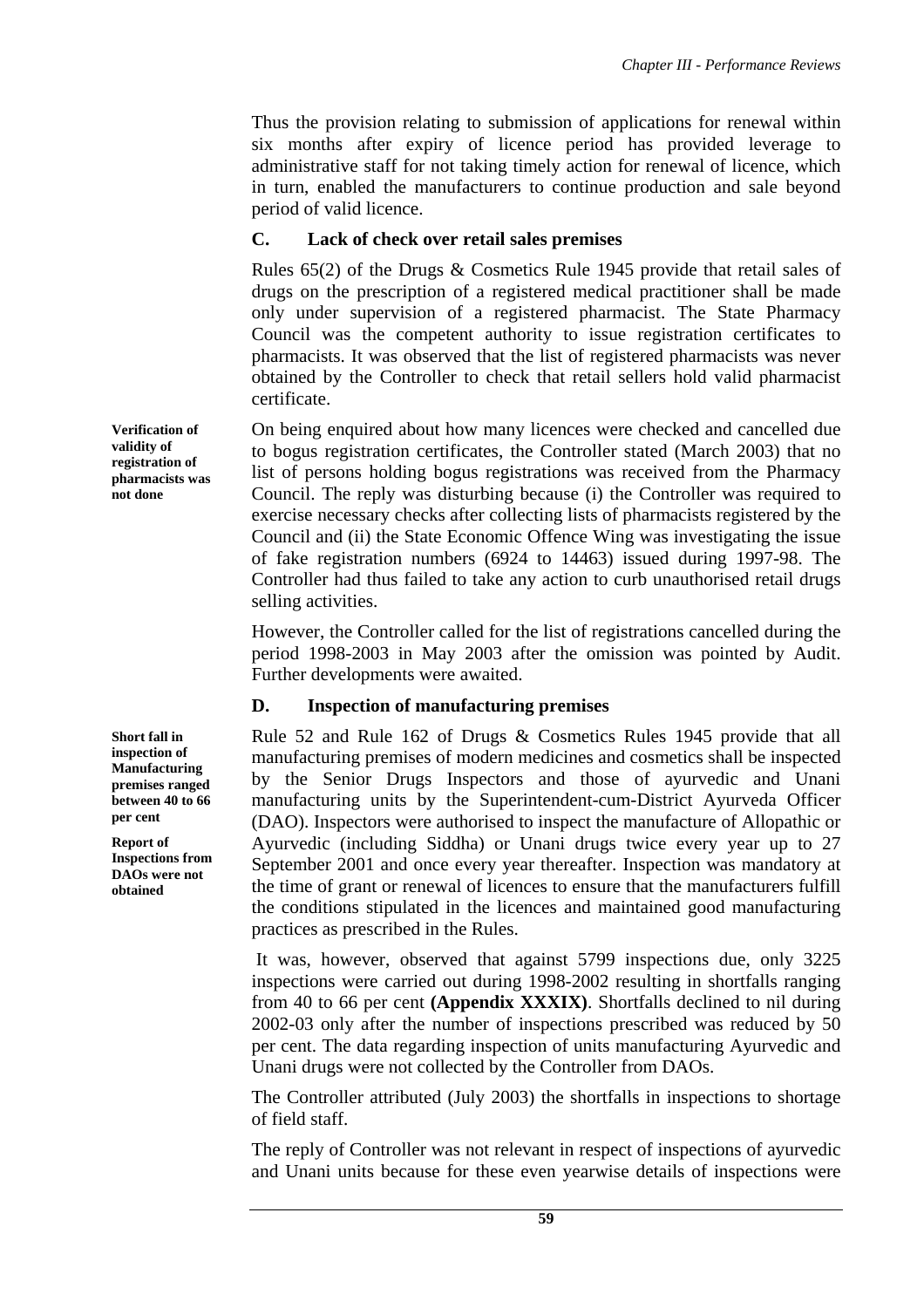not collected by him. Failure to conduct regular inspections of manufacturing premises could lead to production and supply of fake and adulterated drugs.

### **E. Inspection of sales premises**

**Shortfall in inspection of sales premises ranged between 24 to 78 per cent.** 

Under Rule 51 of Drugs & Cosmetics Rules 1945, a Drugs Inspector was required to inspect the drugs sales premises twice a year up to 27 September 2001 and once a year thereafter to satisfy himself that conditions of licences were being complied with including maintenance of records. The information regarding inspections conducted for the years 1998-99 to 2002-03 as intimated by the Controller indicated large scale shortfall as brought out here under:

| Year    | Number of<br>licensed<br>sales units | No.<br>inspections<br>required<br>to be done | <b>Licensee</b><br>of Inspections<br>done<br>not<br>fulfilling<br>conditions<br>of licences |     | Percentage<br>of<br>sales<br>premises<br>inspected | Percen-<br>tage<br>shortfall |
|---------|--------------------------------------|----------------------------------------------|---------------------------------------------------------------------------------------------|-----|----------------------------------------------------|------------------------------|
| 1998-99 | 17250                                | 34500                                        | 9000                                                                                        | 700 | 26                                                 | 74                           |
| 1999-00 | 17691                                | 35382                                        | 11360                                                                                       | 359 | 32                                                 | 68                           |
| 2000-01 | 15531                                | 31062                                        | 6814                                                                                        | 327 | 22                                                 | 78                           |
| 2001-02 | 13206                                | 26412                                        | 9064                                                                                        | 416 | 34                                                 | 66                           |
| 2002-03 | 14741                                | 14741                                        | 11218                                                                                       | 519 | 76                                                 | 24                           |

*Note: Sale premises of Ayurveda and Unani drugs do not require licencing and inspection.* 

Inspections of sale premises were not conducted even once a year and shortfall ranged from 66 to 78 per cent during 1998-2000; the shortfall during 2002-03 when the quantum of inspections was halved too was 24 per cent. The Controller attributed (March 2003) the shortfall to shortage of field staff. Failure to conduct prescribed inspections leaves scope for unauthorised persons to indulge in selling of spurious, fake and adulterated drugs.

## **F. Collection of drug samples**

As per the norms fixed (May 1999) by the Controller, each Senior Drugs Inspector/Drugs Inspector was required to collect 10 samples of different categories of drugs per month including two samples of such drug for which laboratory testing facility was not available at SDL and which were required to be sent to Central Drugs Laboratory, Calcutta. It was observed that required number of samples were not collected and samples required to be sent to Central Drugs laboratory Calcutta were not sent. No norms for checking of Ayurveda and Unani drugs were fixed.

The year-wise details of samples of allopathic and homeopathic medicines collected were as under:-

**Shortfall in collection of samples ranged between 23 to 39 per cent.**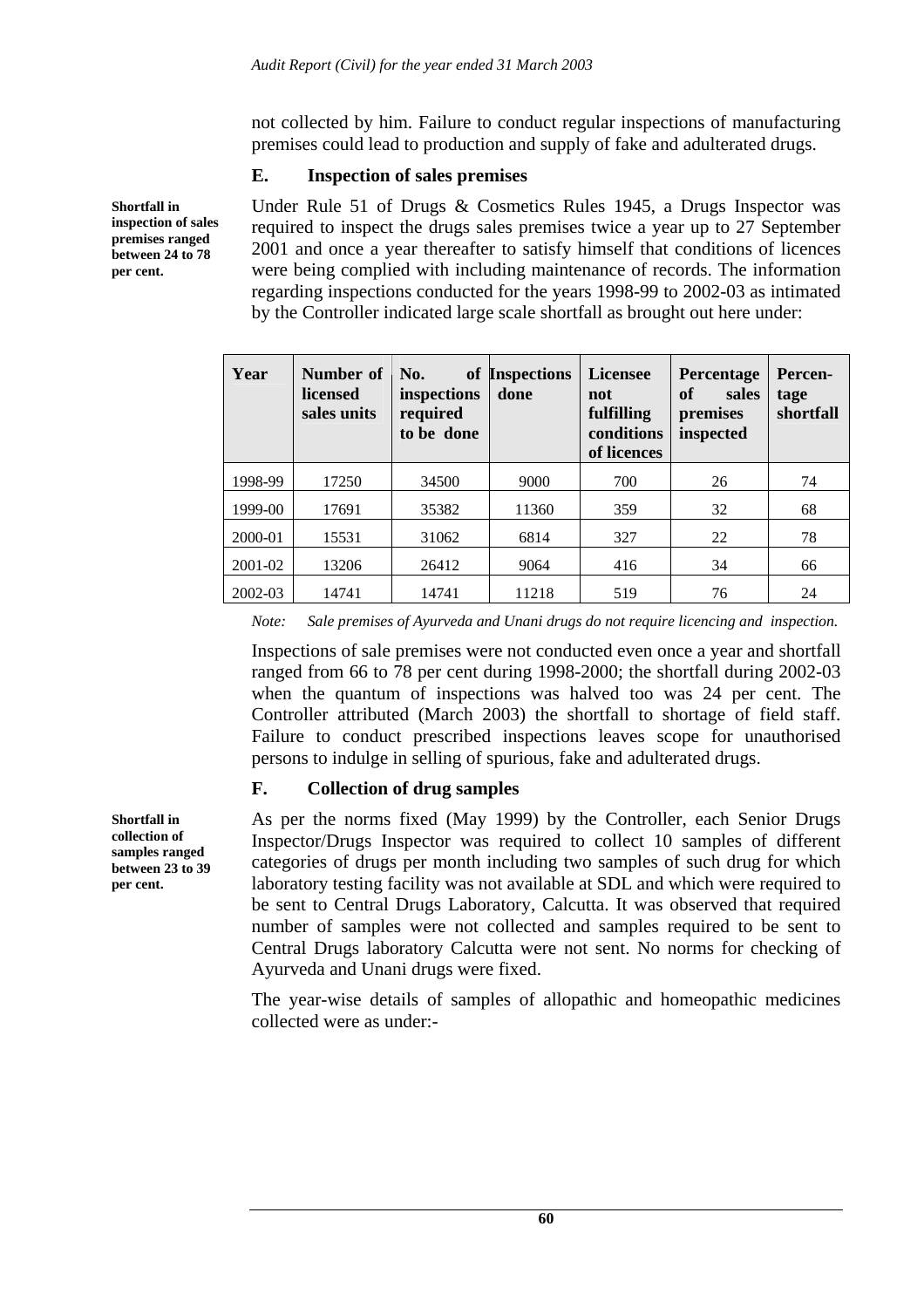| Year    | Working<br>strength<br>of<br><b>SDIs/DIs</b> | Annual<br>norms<br>for collection of<br>samples | <b>Samples</b><br>required<br>be<br>to<br>collected | <b>Samples</b><br>collected | <b>Shortfall</b> | Percentage<br>of shortfall |
|---------|----------------------------------------------|-------------------------------------------------|-----------------------------------------------------|-----------------------------|------------------|----------------------------|
| 1998-99 | 53                                           |                                                 | Target<br>not fixed                                 | 2380                        |                  |                            |
| 1999-00 | 53                                           | 120                                             | 6360                                                | 3974                        | 2386             | 38                         |
| 2000-01 | 47                                           | 120                                             | 5640                                                | 3437                        | 2203             | 39                         |
| 2001-02 | 45                                           | 96                                              | 4320                                                | 3180                        | 1140             | 26                         |
| 2002-03 | 45                                           | 96                                              | 4320                                                | 3334                        | 986              | 23                         |

Note: SDIs= Senior Drugs Inspectors; DIs= Drugs Inspectors

The Controller stated (March 2003) that capacity of the laboratory at Bhopal was very limited and hence the collection of samples as per the prescribed norms was not insisted upon. The CDL Calcutta too was facing the same problem and had requested not to send samples (November 1999) and accordingly the department had stopped sending samples to Calcutta too. Government had not initiated any action either to increase the capacity of SDL or to set up other laboratory(ies) to cope with the requirement.

In respect of Ayurvedic and Unani drugs the Udupa Committee Report<sup>§</sup> had disclosed that costly raw materials such as gold, musk, pearl, saffron, etc., which are component ingredients in various Ayurvedic and Unani drugs were either not used or were substituted by imitation products.

The Controller confirmed (August 2003) that the targets for collection of samples of Ayurvedic and Unani preparations were not fixed and samples containing costly raw materials were also not collected. Thus in absence of specific norms and directions to collect category-wise samples containing costly raw materials, the consumers were left at the mercy of manufacturers, dealers and practitioners.

## **G. Short collection of samples from retailers in rural areas**

As per directions issued (May 1999) by the Controller, collection of samples of drugs/cosmetics was to be 2/3rds from urban areas and 1/3rd from rural areas. However, details of rural retailers were not available with him. The following data indicates that the prescribed proportion of samples was not collected from rural areas, generally more susceptible to supply of substandard, misbranded and adulterated drugs & cosmetics:

*\$ As referred to in Preamble to the Drugs and Cosmetics Act* 

**Required proportion of samples collection from rural areas was not achieved** 

 $\overline{a}$ 

*<sup>\*</sup> In addition a negligible number of 16, 12, 19, 74 and 22 samples of Ayurvedic and Unani medicines was also collected during these years.*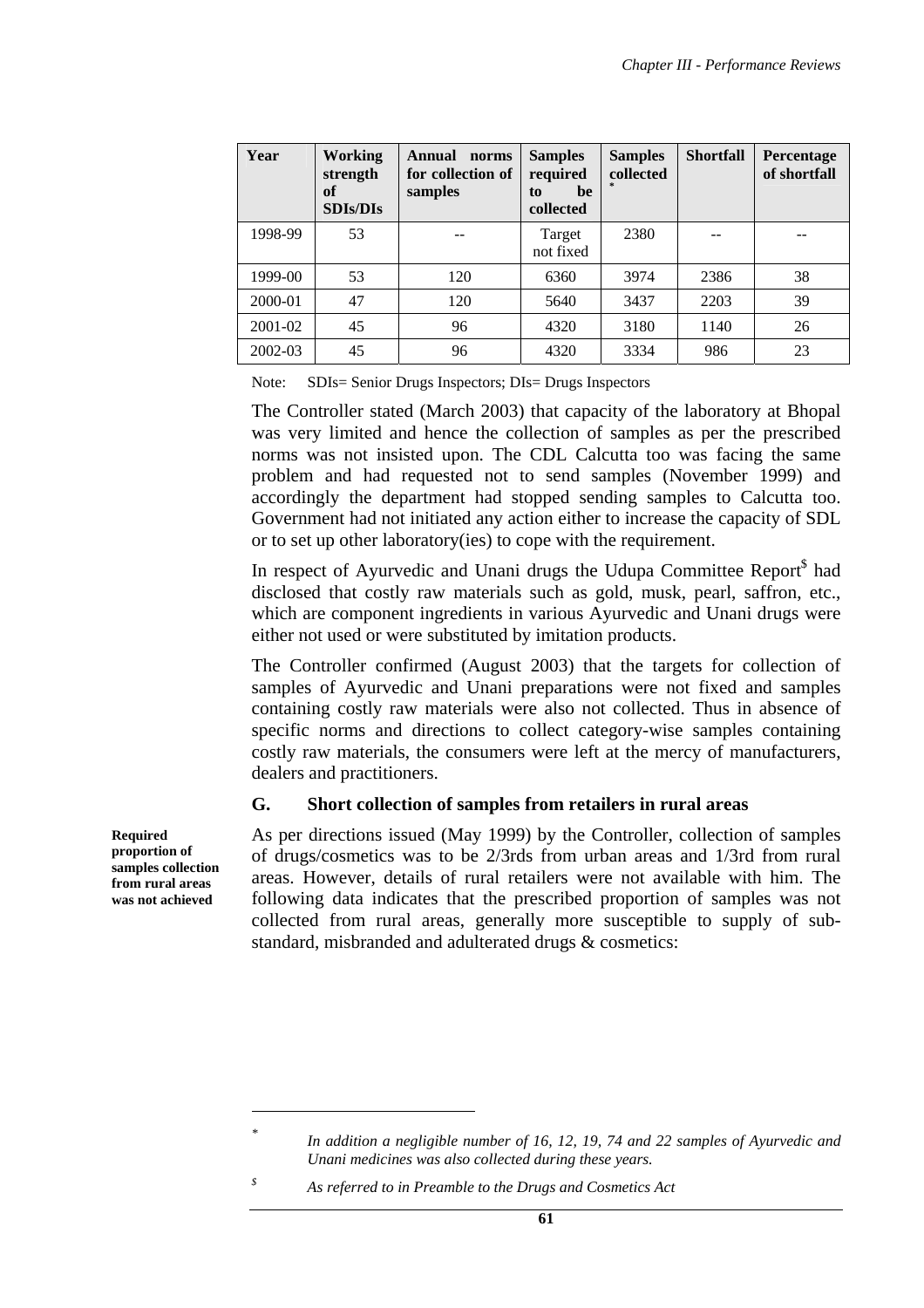| Year    | <b>Total</b><br>samples<br>collected<br>from<br>retailers | $2/3^{\text{rd}}$ of total<br>samples<br>(urban areas) | $1/3^{rd}$ of total<br>samples<br>(Rural areas) | <b>Actual samples</b><br>collected from<br>rural areas | <b>Shortfall</b><br>of<br>number<br>samples | Percentage<br>of shortfall |
|---------|-----------------------------------------------------------|--------------------------------------------------------|-------------------------------------------------|--------------------------------------------------------|---------------------------------------------|----------------------------|
| 1998-99 | 1654                                                      | 1103                                                   | 551                                             | 249                                                    | 302                                         | 55                         |
| 1999-00 | 3159                                                      | 2106                                                   | 1053                                            | 551                                                    | 502                                         | 48                         |
| 2000-01 | 2668                                                      | 1779                                                   | 889                                             | 531                                                    | 358                                         | 40                         |
| 2001-02 | 2308                                                      | 1539                                                   | 769                                             | 400                                                    | 369                                         | 48                         |
| 2002-03 | 1504                                                      | 1003                                                   | 501                                             | 283                                                    | 218                                         | 44                         |

On this being pointed out, the Controller stated (May 2003) that required quantity of samples were not available in rural areas due to small/lesser number of shops. The reply was not supported by records and was in contradiction of spirit of his own orders.

### **H. Non-conducting of tests of sera, vaccine and blood and blood products**

**Non collection of samples of blood and blood products, Vaccines, Sera.** 

As per Section 23 of Drugs & Cosmetics Act, 1940, if the samples of a drug or cosmetics be such that it is likely to deteriorate or otherwise be damaged by exposure, the Drugs Inspector shall take three or four samples of the drug in the container of the manufacturer. The containers of samples of sera, vaccine, blood and blood products are required to be kept under specific storage conditions so that they do not deteriorate. The position of licences issued to manufacturers of large volume parenterals (LVPs), sera, vaccine and blood banks and samples collected for the period 1998-2003 was as under:

| Year    | No. of LVPs<br>manufacturers | No.<br>of <sub>1</sub><br>samples<br>collected | No. of Vaccines<br>$\boldsymbol{\alpha}$<br>sera<br>manufacturers | No.<br><sub>of</sub><br>samples<br>collected | No. of Blood<br>products<br>manufacturers | No.<br>-of<br>samples<br>collected |
|---------|------------------------------|------------------------------------------------|-------------------------------------------------------------------|----------------------------------------------|-------------------------------------------|------------------------------------|
| 1998-99 | 10                           | 31                                             | 01                                                                | <b>Nil</b>                                   | 76                                        | Nil                                |
| 1999-00 | 09                           | 15                                             | 01                                                                | Nil                                          | 78                                        | Nil                                |
| 2000-01 | 10                           | 37                                             | 01                                                                | <b>Nil</b>                                   | 84                                        | Nil                                |
| 2001-02 | 12                           | 46                                             | 01                                                                | Nil                                          | 90                                        | Nil                                |
| 2002-03 | 12                           | <b>NA</b>                                      | 01                                                                | Nil                                          | 97                                        | Nil                                |

The non-collection of samples of blood and blood products and vaccines and sera and consequently non-testing of these products could lead to exposure of patients being administered such products to risks of such serious infections as that of HIV, hepatitis B/C, AIDS, etc.

On being pointed out in audit, the Controller stated (March 2003) that the samples were not collected due to non-availability of storage facility with district offices. It is unfortunate that such an important facility of storage has not been provided by Department inspite of the fact that the blood product are categorised as drugs under the Act.

## **I. Non-confiscation of substandard and spurious drugs**

Section 18 of the Drugs & Cosmetics Act 1940 prohibits manufacture or sale of or stock for sale or distribute any drug which is not of standard quality (NSQ) or is misbranded, adulterated or spurious. The Act also provides that

**62**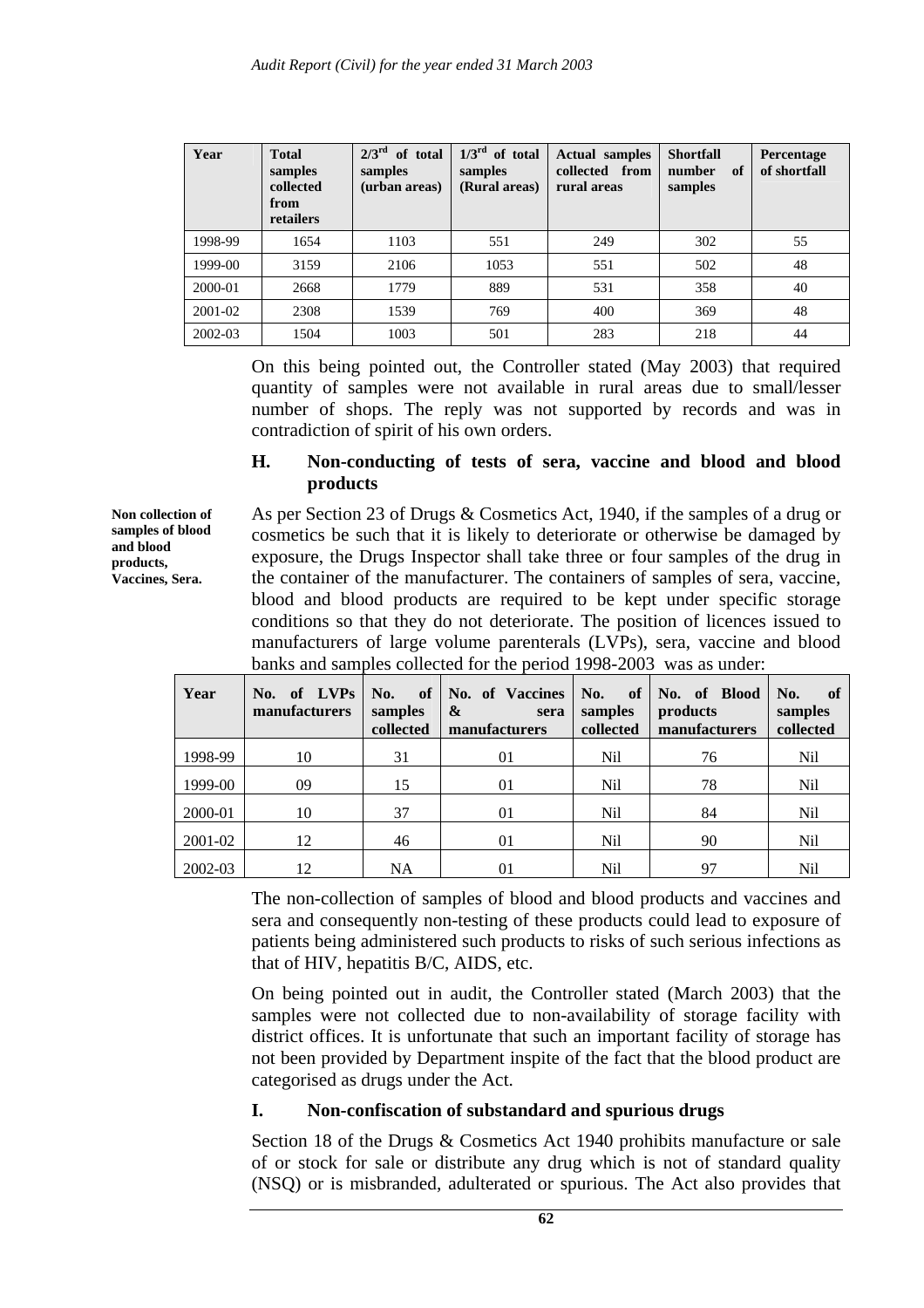where court is satisfied on the application of the Inspector or otherwise that the drug/cosmetics are of sub-standard quality, such drugs and cosmetics are liable to be confiscated. It was observed that in 722 cases (241 in 1998-99, 170 in 1999-2000, 125 in 2000-01, 96 in 2001-02 and 90 in 2002-03) drugs were found to be NSQ in laboratory tests. Further, the following drugs were found to be spurious with names of the manufacturers noted against each:

| Sl. No. | Names of drugs and batch numbers              | <b>Manufacturers</b>        |
|---------|-----------------------------------------------|-----------------------------|
| 1.      | Analgin (B No.01), Paracetamol IP (B. No. 01) | M/s D of Gwalior            |
| 2.      | Premethazine IP (B. no. 99019)                | $M/s$ B of Indore           |
| 3.      | Analgin-IP 500 mg $(B. No. 11)$               | $M/s$ S of Bhind            |
| 4.      | Brufen Plus (B. No. R 21)                     | M/s P of Sambalpur (Orissa) |
| 5.      | Chloroquine Inj. (B.No. CH-12)                | M/s. G of Indore            |
| 6.      | Amoxiline Trihydrate (B. No. 190)             | M/s. S of Ujiain            |

No action, however, was found to have been initiated to move the courts to confiscate the drugs found to be spurious/ of sub-standard quality.

On being pointed out, the Controller stated (December 2002) that action for confiscation could be taken only after conviction by courts. The reply was not tenable as the Controller ignored the provision of Sec.31(ii) whereunder, confiscation of sub-standard/adulterated/spurious drugs could be ordered by Court on specific application of Inspector but no such application was found submitted before court(s). As a result spurious and sub-standard drugs continued to be sold in the market against the provisions of the Act.

### **J. Poor performance in launching of prosecutions**

Section 18 of the Act provides that any person stocking or exhibiting for sale, any drug, which is not of standard quality or is misbranded/spurious is liable to be prosecuted. Scrutiny of records of the Controller revealed that the register of court cases filed/list of cases pending in various courts prior to 1997-98 was not maintained. The year-wise details of court cases filed, decided and pending for the years 1998-2003 were as under:

| Year         | <b>Cases</b><br>pending at | Fresh<br>prosecutions         | <b>Cases</b><br>actually    | <b>Total</b><br>number | decided<br><b>Cases</b><br>vear leading to | <b>Cases</b><br>pending |                |                                    |
|--------------|----------------------------|-------------------------------|-----------------------------|------------------------|--------------------------------------------|-------------------------|----------------|------------------------------------|
|              | beginning<br>of the year   | ordered<br>during the<br>year | filed<br>during<br>the year | of cases               | Impri-<br>sonment                          | <b>Fines</b>            | Acquittal      | the<br>at<br>end<br>of<br>the year |
| 1998-99      | 425                        | 19                            | 9                           | 434                    | 3                                          | 1                       | 25             | 405                                |
| 1999-00      | 405                        | 19                            | 22                          | 427                    | 1                                          | $- -$                   | 10             | $416*$                             |
| 2000-01      | 341                        | 20                            | 17                          | 358                    | 5                                          | $-$                     | 3              | 350                                |
| 2001-02      | 350                        | 14                            | 13                          | 363                    | 3                                          | $- -$                   | $\overline{4}$ | 356                                |
| $2002 - 03$  | 356                        | 6                             | 10                          | 366                    |                                            | $- -$                   | 3              | 363                                |
| <b>Total</b> |                            | 78                            | 71                          |                        | 12                                         | $\mathbf{1}$            | 45             |                                    |

\* *75 cases were transferred to Chhattisgarh* 

**Delayed prosecution resulted in discharge/dismissal of 78 percent cases**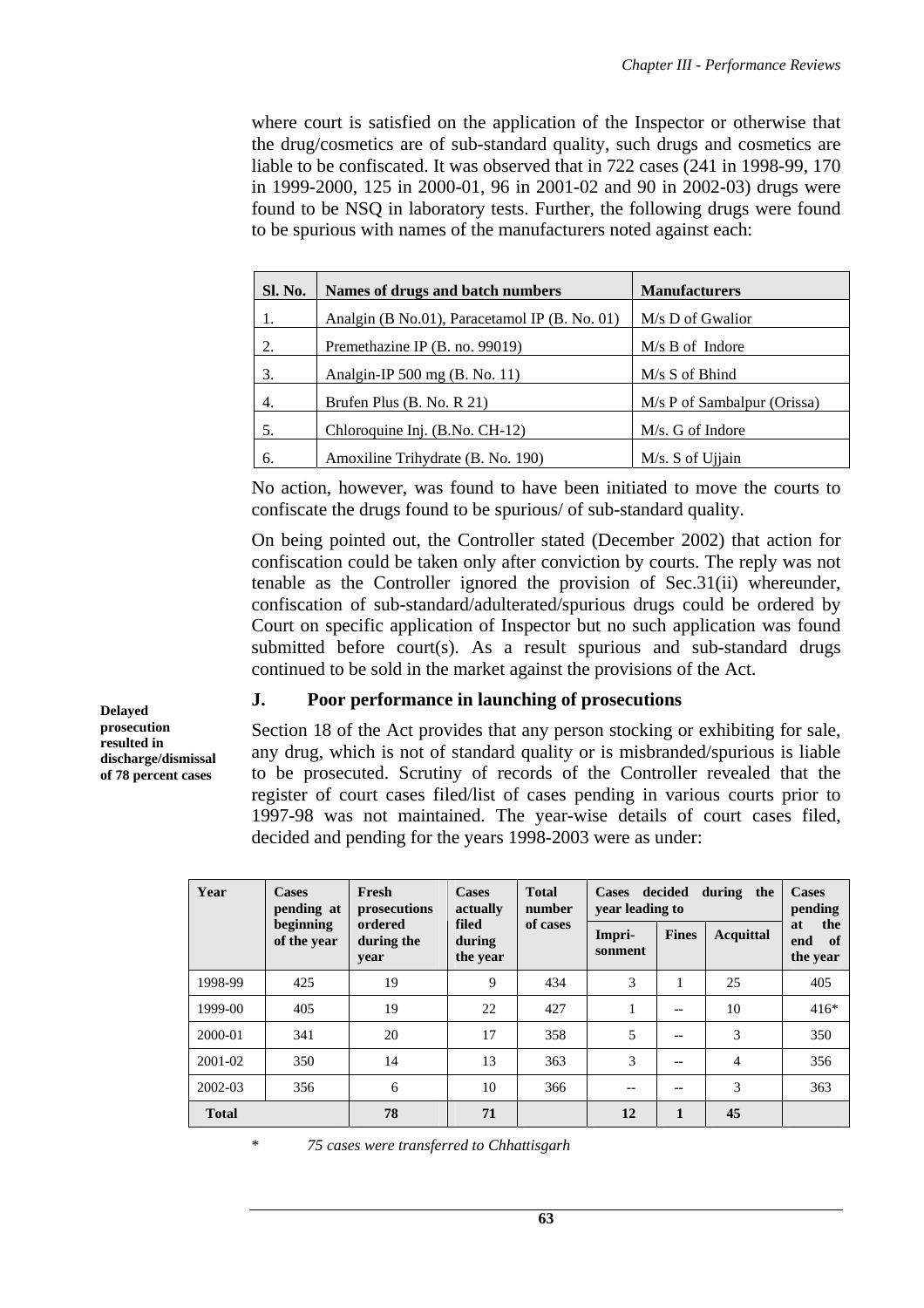It was observed that pace of launching prosecutions was very slow. The follow-up of cases was also poor. The progress of pending court cases was not being reported by the field offices. The Controller stated (May 2003) that delays occurred due to delay in obtaining original documents from manufacturers and dealers. The delayed prosecution and poor follow-up resulted in discharge/ dismissal of as many as the 78 per cent of the 58 cases in courts.

## **K. Non-establishment of intelligence-cum-legal cell and anti-spurious drugs squads**

Under Rule 51 of Drugs and Cosmetics Rules 1945, the Drugs Inspectors are required to investigate complaints about sale of spurious/fake drugs received by the Controller. For this purpose, a committee to suggest remedial measures to combat the menace of manufacture and sale of spurious drugs/fake medicines set up by GOI had recommended (July 2002) that each State should have an intelligence-cum-legal cell and anti-spurious squads under the supervision of senior officers for investigation, co-ordination and follow-up of cases of spurious drugs. It was observed that no intelligence and surveillance wing was set up with the result that reports of complaints about fake drugs/cosmetics manufacturers were not being investigated. A list of serious nature of complaints/news items received in Controller's office during 2000-03 but not investigated is given in **Appendix XL**. Year-wise details of complaints received and investigated were neither maintained by the Controller nor at district level.

Though the Controller confirmed (May 2003) that raids were conducted by district police authorities and huge quantity of drug stocks was seized by them, the fact remained that these cases could not be departmentally detected; no intelligence cell was setup as required.

# **L. Dissemination of information about banned drugs**

The GOI prohibited manufacture, sale, distribution of certain drugs involving risk to human beings or animals. The Controller was required to circulate the fact to all trade associations, district hospitals, nursing homes, medical associations etc. so that the use of banned drugs could be stopped forthwith. It was observed that no action had been taken by the Controller to circulate the GOI notifications thereby helping prolonged use of banned drugs in the State.

On being pointed out, the Controller issued a circular in May 2003.

## **M. Ineffective action for circulation of information on sub-standard drugs**

The main purpose of the Act was to see that no sub-standard drug is sold or administered. The Act also required every manufacturer to have each batch of his product lab-tested in his own lab or the one appointed by Food and Drugs Administration (FDA). Test-check of cases of "drugs found sub-standard, detected by Drugs Controllers of other States and reported to the Controller FDA, Madhya Pradesh for withdrawal of batches", revealed that notices for withdrawal were issued after delays of two to fifteen months. No action was

**Non calling batches of fake, adulterated and misbranded drugs from market.**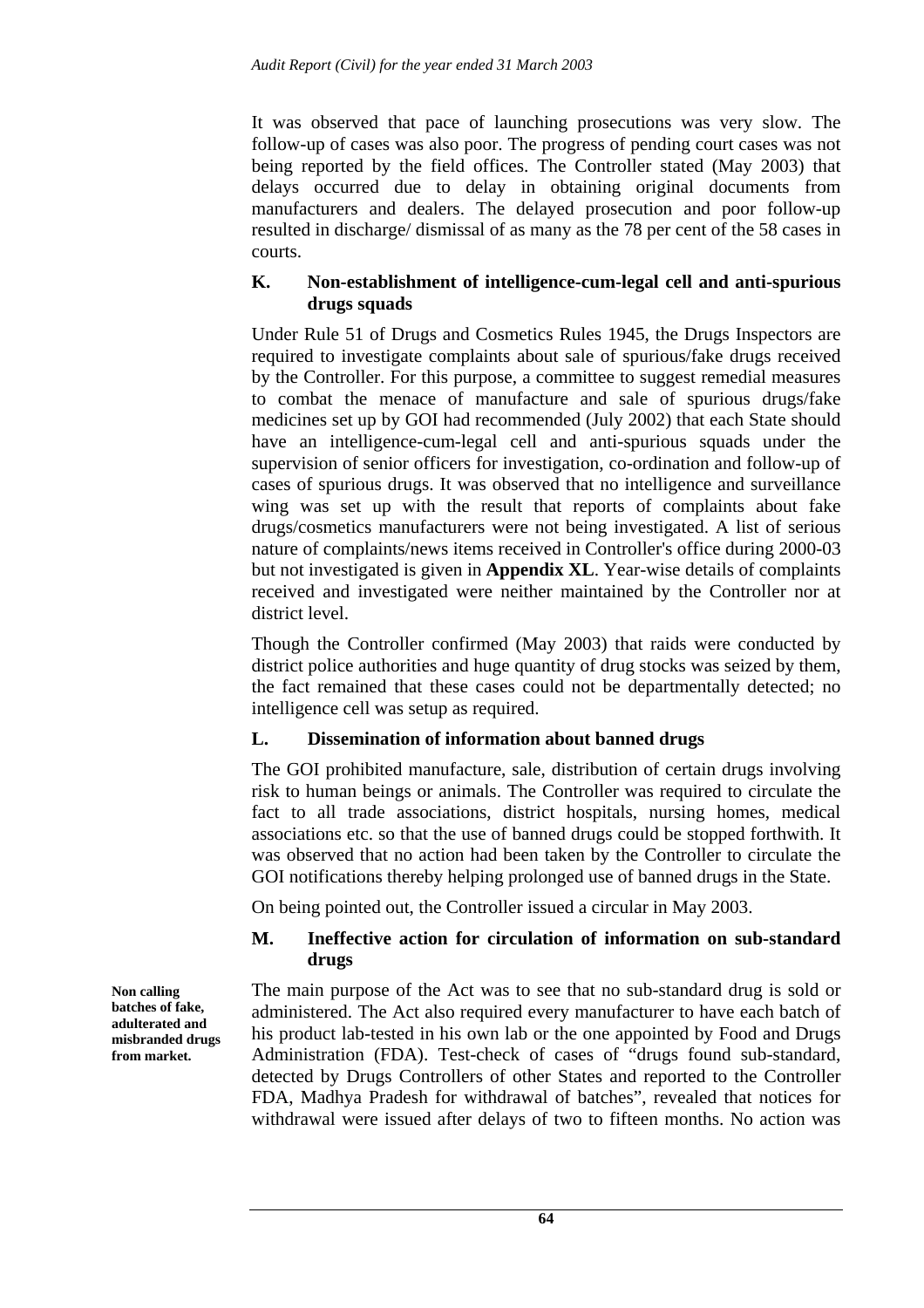taken by the manufacturers to call back the batches of sub standard drugs from the market and destroy them. Thus whole stocks sold were consumed by hospitals and other institutions. A few instances are detailed in **Appendix XLI**.

The Controller replied (November 2002) that batches of the drugs reported as NSQ were fully exhausted by the manufacturers and hence could not be confiscated. The reply was not tenable as his own failure to take timely action facilitated distribution and sale of NSQ drugs by the manufacturers.

### **N. Non-collection of data on deaths occurring in hospitals and nursing homes due to spurious drugs**

The annual reports of activities sent to GOI by the Controller during 1998-99 to 2002, indicated that no death had occurred in the State due to intake of fake/spurious drugs. Audit scrutiny revealed that neither any returns/reports in this regard were collected from district hospitals and nursing homes nor was any such report/return prescribed by the Controller. However, the news paper (Dainik Bhasker dated 28 December 2002) reported a case of death due to use of spurious drugs in Gwalior district. The reports thus sent to GOI were without obtaining the factual position from the Hospitals.

### *3.2.6. Working of the State Drugs Testing Laboratory*

**(a) Inadequate capacity:** Testing of the samples of drugs and cosmetics collected from manufacturing and sales premises is crucial to ensure proper implementation of the Act. The State Drugs Testing Laboratory (SDL) at Bhopal had a capacity to analyse 1,800 to 2,000 samples per year. The SDL did not have its own separate building and lacked modernization. Even the facility of simple tests for sterility and pyrogen was not available due to lack of equipments like HPLC/FTIR\* , with the result that 57 vital drugs of different categories could not be tested. The Central Drugs Testing Lab, Calcutta, which was expected to test samples of these 57 drugs had expressed its inability to carry out the tests owing to its own workload. As such, the drug testing facilities in the State were grossly inadequate. The FTIR/HPLC equipments received in July 2001 and July 2002 respectively were not installed as of May 2003.

**(b) Shortage of staff:** The laboratory was working with a skeleton technical staff, who were not able to test even few samples collected by SDIs/DIs during the year. The year-wise position of samples received and tested was as follows:

**15 per cent samples collected could not be tested due to inadequate facilities in laboratory.** 

 $\overline{a}$ 

*<sup>\*</sup> High Performance Liquid chromotograph/ Fourier Transform Infrared Spectrophotometer*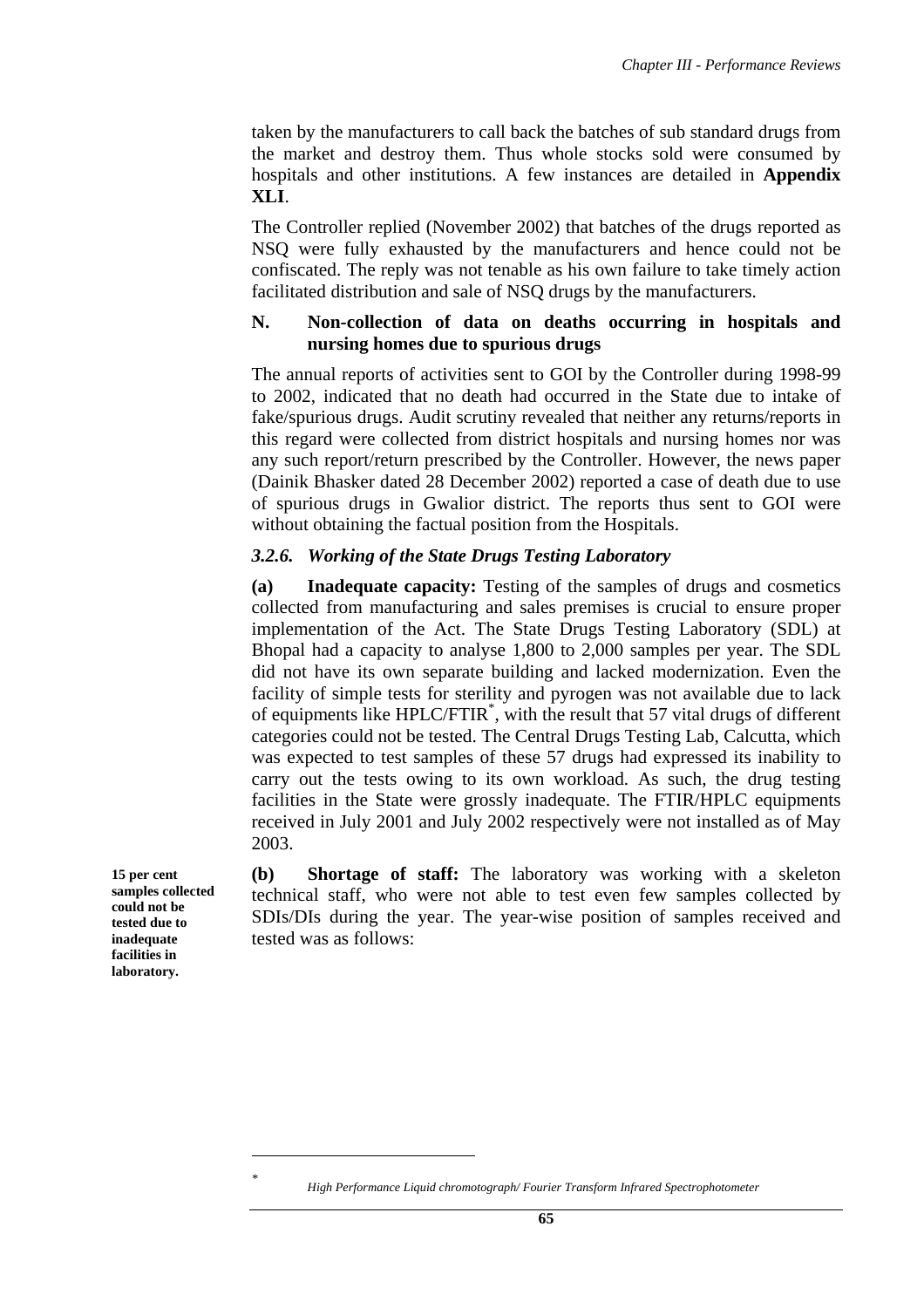| Year        | of<br>No.<br>received<br><b>laboratory</b> | samples<br>the<br>in | No. of samples tested    |            | No. of samples<br>rejected |            | of<br>No.<br>samples<br>pending |                 |                            |                    |
|-------------|--------------------------------------------|----------------------|--------------------------|------------|----------------------------|------------|---------------------------------|-----------------|----------------------------|--------------------|
|             | <b>Allopathy</b><br>/Homeo-                | Avurvedic/<br>Unani. | Allopathy/<br>Homeopathy |            | Avurvedic,<br>Unani, Sidha |            | <b>Allopat</b><br>hy,           | Avurve<br>dic,  | <b>Allopathy</b><br>Homeo- | Ayurvedic<br>Unani |
|             | pathy                                      | Sidha                | <b>STD</b>               | <b>NSO</b> | <b>STD</b>                 | <b>NSO</b> | Homeo-<br>pathy                 | Unani,<br>Sidha | pathy                      | Sidha              |
| 1998-99     | 2380                                       | 16                   | 1926                     | 241        | 16                         | $-$        | 213                             | $- -$           | --                         | --                 |
| 1999-00     | 3974                                       | 12                   | 1834                     | 170        | 3                          | --         | 539                             | 9               | 1431                       |                    |
| 2000-01     | 3437                                       | 19                   | 1916                     | 125        | 18                         | $- -$      | 1137                            | 1               | 259                        | --                 |
| $2001 - 02$ | 3180                                       | 74                   | 1859                     | 96         | 45                         | $-$        | 377                             | 5               | 848                        | 24                 |
| 2002-03     | 3334                                       | 22                   | 1846                     | 90         | --                         | $- -$      | 218                             |                 | 1180                       | 21                 |
| Total       | 16305                                      | 143                  | 9381                     | 722        | 82                         | --         | 2484                            | 16              | 3718                       | 45                 |

Thus, 2500 (15 per cent) of 16,448 samples collected were not tested either due to non availability of testing facilities or the samples becoming timeexpired before they could be taken up for testing.

**Inordinate delay ranging from 45 to 365 days was observed in reporting of test reports.** 

**(c) Delayed communication of test results:** As per directions issued (October 2001) by the Controller, test reports of samples of food items should be sent to field offices within 40 days from the date of its receipt but no time schedule was specified for samples of drugs. Test-check of the samples register maintained in SDL revealed that test results of samples of drugs received and analysed by it during 1998-99 to 2002-03 were reported to the field offices, with delays ranging from 46 days to more than 365 days as indicated below:

| Year    | of<br><b>Total</b><br>$\mathbf{n}\mathbf{o}$<br><b>NSQ</b> samples | <b>Reported</b><br>within 45 days | 46-100<br>days | 101-200<br>days | 201-365<br>days | More than<br>365 days |
|---------|--------------------------------------------------------------------|-----------------------------------|----------------|-----------------|-----------------|-----------------------|
| 1998-99 | 241                                                                | 50                                | 88             | 85              | 14              |                       |
| 1999-00 | 170                                                                | 3                                 | 20             | 67              | 58              | 22                    |
| 2000-01 | 125                                                                | 32                                |                | 23              | 38              | 27                    |
| 2001-02 | 96                                                                 | 39                                | 7              | 10              | 25              | 15                    |
| 2002-03 | 90                                                                 | 76                                | $\overline{4}$ | 5               | $\overline{4}$  |                       |
| Total   | 722                                                                | 200                               | 124            | 190             | 139             | 69                    |

Thus 72 per cent test reports were reported after 45 days, out of which 40 per cent were reported after 200 days.

## *3.2.7 Sale of scheduled formulations at prices higher than those fixed by GOI*

In order to make available scheduled drugs at reasonable prices to public, GOI promulgated the Drugs (Price Control) Order, 1995 (DPCO) and reserved the right to fix from time to time the retail price/ceiling price of drugs. The retail price once fixed under DPCO was not to be increased by any manufacturer except with prior approval of Government. Copies of approved rate lists were to be provided to State FDAs by the manufacturers to enable the Drugs Inspectors to check the prices fixed by GOI.

The GOI informed (January 2001) the Controller that products manufactured by M/s Russel India Limited and M/s Hoecth Marrion Russsel Limited were

**Sale of scheduled drugs at higher rates**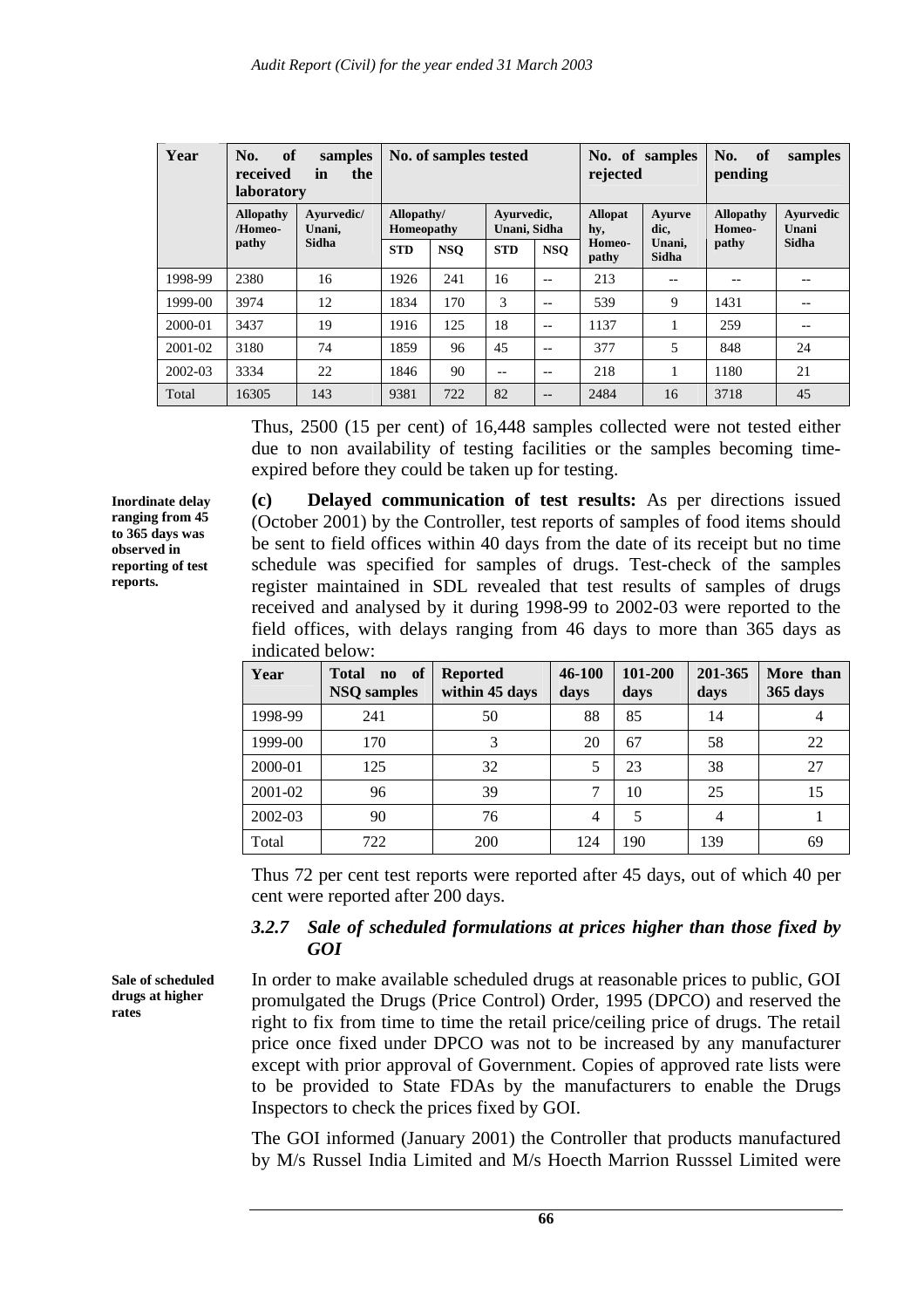| Name of product           | Pack size              | Price fixed (Rs.) | <b>MRP</b> charged (Rs.) |
|---------------------------|------------------------|-------------------|--------------------------|
| Avil - Inj.               | 10 ml. Amp.            | 7.11              | 10.95                    |
| Avil - Inj.               | $10x2$ ml. Amp.        | 27.59             | 39.94                    |
| Sofradex - F Cream        | $15 \text{ gm}$ . Tube | 17.03             | 28.00                    |
| <b>Sofradex - F Cream</b> | $20 \text{ gm}$ . Tube | 20.13             | 27.65 (15 gm. tube)      |

being sold at rates higher than those fixed by National Pharmaceutical Pricing Authority (NPPA) as follows:

MRP= Maximum retail price as required to be indicated.

Audit observed that apart from the above cases, rates of drugs as fixed by NPPA were not being checked with market prices and no details of cases if any, booked under DPCO were available. Even the approved rate lists of GOI were not available with the Controller or his field officers.

On being pointed out, Deputy Directors Drugs Administration, Indore and Gwalior, stated (May 2003) that action regarding price fixation and overcharging by manufacturers was the responsibility of the Controller.

The replies were not tenable as the Controller had forwarded copy of the NPPA communication to all field officers to ensure compliance of the said order. The Controller too however, did not follow up the matter. Year-wise details of number of cases if any, booked under DPCO were however, awaited (December 2003) from him. Thus the Controller and his field officers has failed to check the overpricing of drugs by manufacturers even when brought to their notice, thereby defeating the very objective of DPCO.

## *3.2.8 Refresher courses and training*

Refresher courses and training for field and technical staff are necessary to keep them abreast of the modern technological advances. It was observed that no refresher courses/training for field/ laboratory staff were organised by the Controller, who stated (November 2002) that field/technical staff already possessed necessary qualification and as such no training was organised. The reply was not tenable in the context of continuous modernisation in technology underlining the need to continuously update the knowledge of field and technical staff.

## *3.2.9 Other topics of interest*

 $\overline{a}$ 

## **(a) Purchase of sub-standard injectable drugs through Madhya Pradesh Laghu Udyog Nigam**

The DHS placed an order (March 1999) for supply of injectable drugs<sup>\*</sup> for Rs.54.86 lakh with Madhya Pradesh Laghu Udyog Nigam (MPLUN), which in turn placed orders with four firms. Audit scrutiny revealed that (i) one of the suppliers M/s. Karnataka Antibiotics Pvt. Ltd. (KAPL) Bhopal, from whom the drugs were purchased and distributed through Regional Joint

*<sup>\*</sup> Injection Benazyle Pencillin- 5 lakh units: Injection Benazyle Pencillin- 10 lakh units Procain Pencillin-4 lakh units and Injection Steptomycin-0.75 gm.*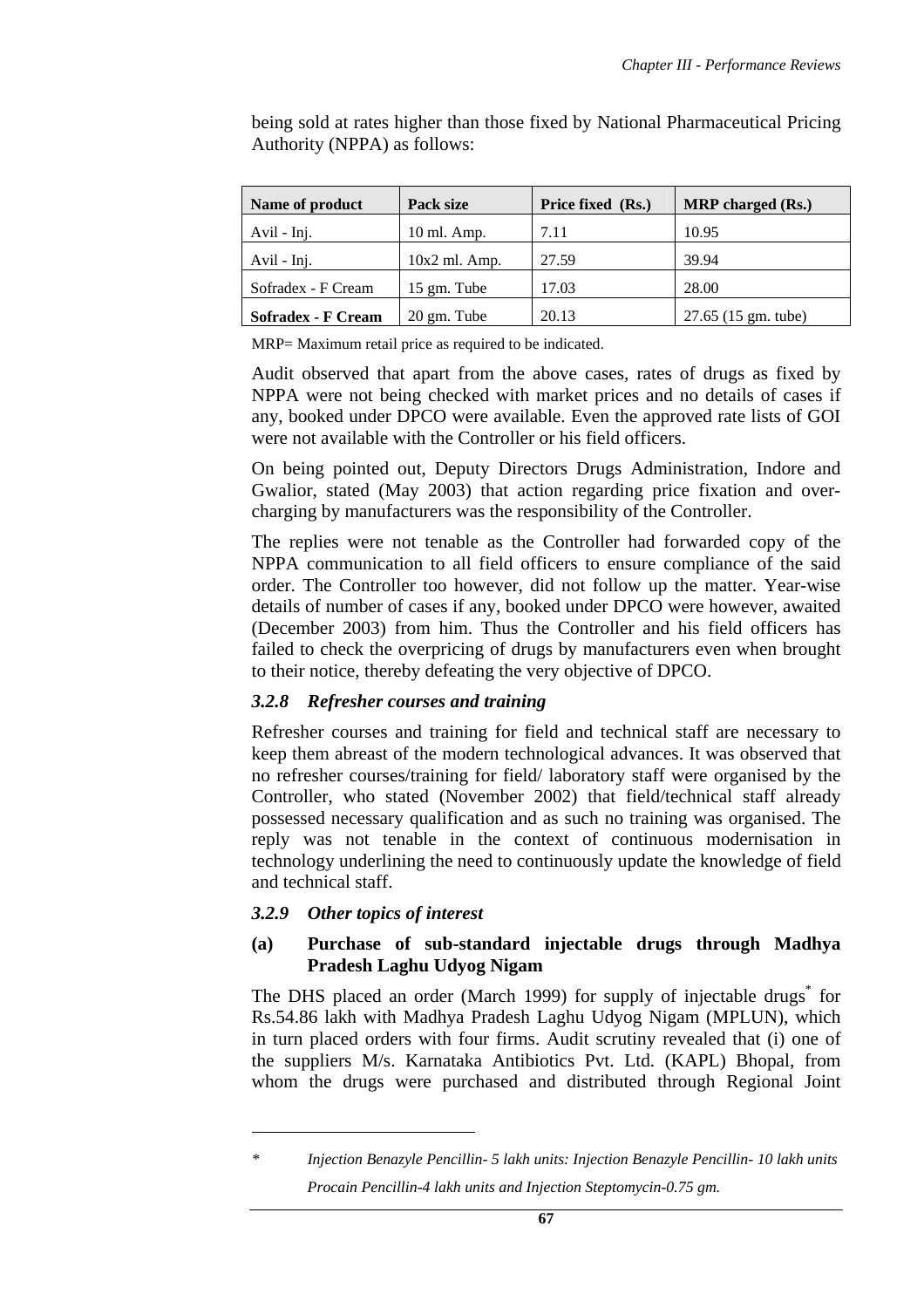Directors (RJD), Health Services was found to be a non-existent dealer and (ii) The samples of the drugs taken by Drug Inspector, Narsinghpur from the District Hospital, Narsinghpur were found to be sub-standard. The Inspector demanded copies of supply vouchers and the details of quantities of drugs supplied by the firms from RJD Jabalpur so as to establish link between the manufacture and total production and supply thereof in the State for initiating necessary investigations. The RJD did not furnish the requisite vouchers (June 2003) in utter disregard of the provisions of the Act resulting in nonwithdrawal of batches of sub-standard drug. No punitive action was taken against the RJD under provisions of the Act or otherwise.

### **(b) Purchase of drugs and medicines in contravention of the provisions of the Act**

The Act, provides that all bills and vouchers for supply of drugs should contain name of manufacturer, batch number, manufacturing date, expiry date etc.

Test-check of records of CMHO, Indore revealed that the DHS had placed orders with MPLUN for supply of medicines worth Rs.1.13 crore for control of seasonal epidemics during 2000-01. These were to be supplied to district hospitals. Scrutiny of stock register of the CMHO, Indore, Jabalpur, Mandsaur and Ujjain revealed that the prescribed details, viz. manufacturing date, expiry date etc. were not found recorded therein. In absence of full details, samples of the drugs could not be collected by drugs inspectors.

On being pointed out in audit, CMHOs stated (May 2003) that required details were not supplied by manufacturers. The CMHO also confirmed that samples were also not collected by Drug Inspectors. Thus the possibility of procurement of spurious/fake misbranded and even time-expired drugs could not be ruled out.

### *3.2.10. Monitoring and evaluation*

The Controller was the chief regulatory authority at State level. The various regulatory functions entrusted to him required close monitoring to ensure that the objectives of the organisation are achieved effectively. The scrutiny of annual returns prescribed by GOI regarding collection of samples, inspection of sale premises, progress of court cases and investigation of cases of drugs found to be sub-standard, adulterated or spurious revealed that the monitoring was practically non-existent as information on various points prescribed in the returns, like, number of sale premises as on 31 March, number of cases pending in courts etc. were not furnished by the district officers. The Controller had mentioned in each report that information was awaited from the districts and would be supplied on receipt. This indicated poor monitoring of the implementation of the Drugs and Cosmetics Act in the State.

Periodical State level meetings under the chairmanship of the Controller were not held regularly to evaluate the work done vis-à-vis the targets nor were any reports/returns prescribed by the Controller for collection of information from hospitals/nursing homes about casualties occurring due to administration of spurious drugs thereby failing to evaluate the extent of usage of fake and substandard drugs.

**Irregularities in purchase of medicines for seasonal epidemic control** 

**Non-monitoring and evaluation of over all performance of drug control administration**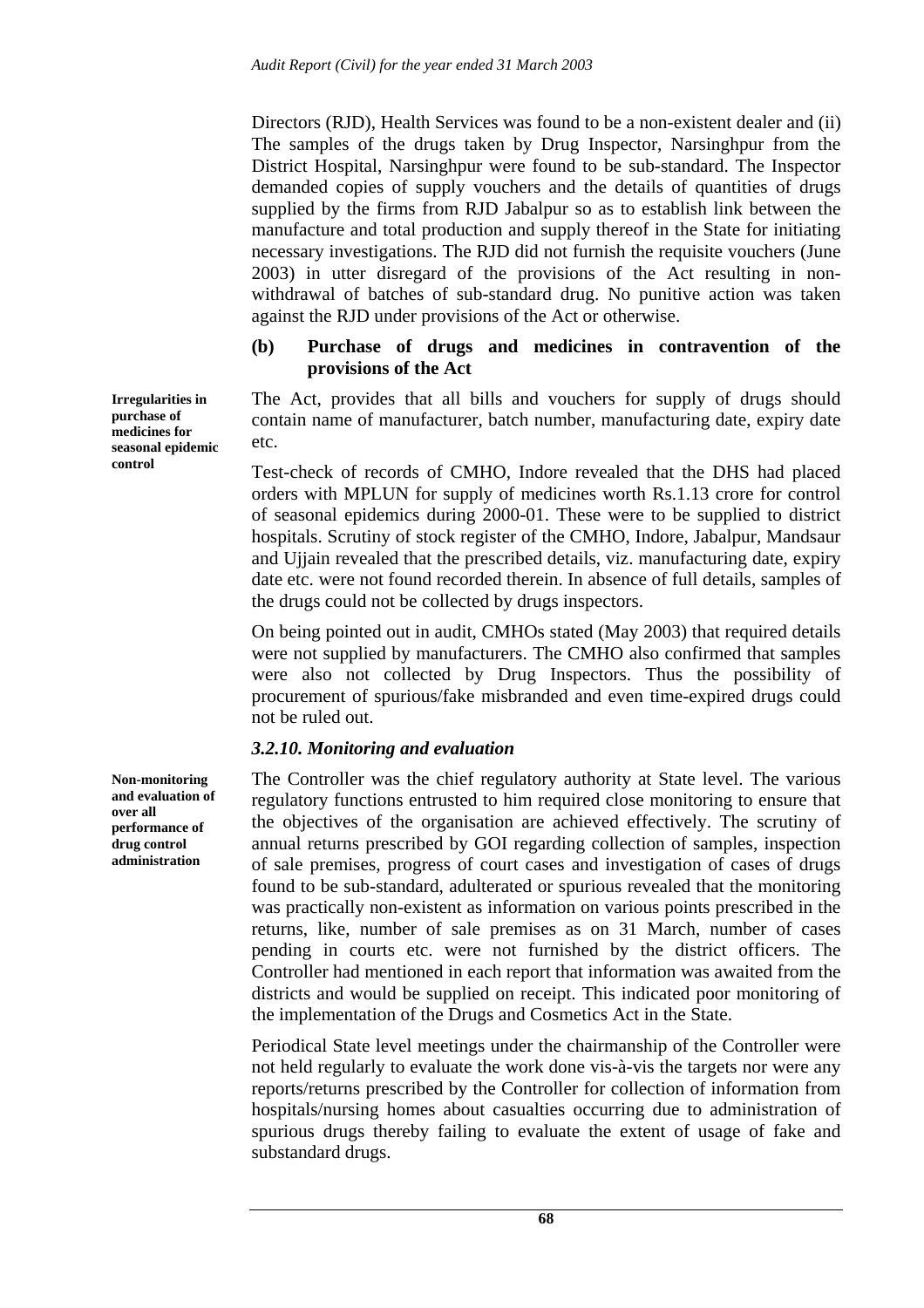# *3.2.11. Conclusion*

The implementation of Act suffered from major shortcomings such as inordinate delay in the cancellation of licences wherever renewal of licences was not approved, huge shortfalls in the inspection of manufacturing/selling units, delays in testing of samples collected, lack of prompt action to stop the manufacturing /sale of NSQ drugs. Although the Act provided for confiscation of substandard, fake and adulterated drugs, no specific departmental instructions exist for making field staff incumbent for approaching the court for obtaining confiscation order. No provision was made in the rules and procedures for dissemination of information of drugs found spurious/fake and adulterated by Government analyst to other States to ensure effective control over sale of such drugs throughout the country.

# *3.2.12. Recommendations*

- $\Rightarrow$  Provision should be made to ensure renewal of licences before expiry of validity of licence.
- $\Rightarrow$  Notices to the manufacturers/dealers, where products are found substandard or fake/spurious need to be communicated promptly so as to ensure timely withdrawal of such drugs from the market.
- $\Rightarrow$  It is very crucial to complete laboratory analysis within a fixed time frame; shorter time span between sampling and test analysis is a paramount need to curb production and circulation of substandard/spurious/fake/ misbranded drugs.
- $\Rightarrow$  The state drug testing laboratory needs to be modernised with proper personnel and their training at regular intervals to update knowledge & skills.
- $\Rightarrow$  A master control register should be maintained to watch issue/renewal of licences to manufacturers/dealers as well as submission of regular returns from District offices, effective monitoring and control on periodical renewal of licences.

# **Public Health and Family Welfare Department**

# **3.3 National AIDS Control Programme**

# *Highlights*

*National AIDS Control Programme (NACP) launched in 1987 as a cent per cent Centrally sponsored scheme has since moved through three phases. To reduce the spread of HIV infection and to strengthen the country's capacity to respond to the HIV/AIDS on a long term basis, NACP-II was launched in 1999 in the third phase (1999-2004). Due to faulty implementation, the programme failed to make much of a dent even after spending Rs.19.18 crore during 1998-2003.*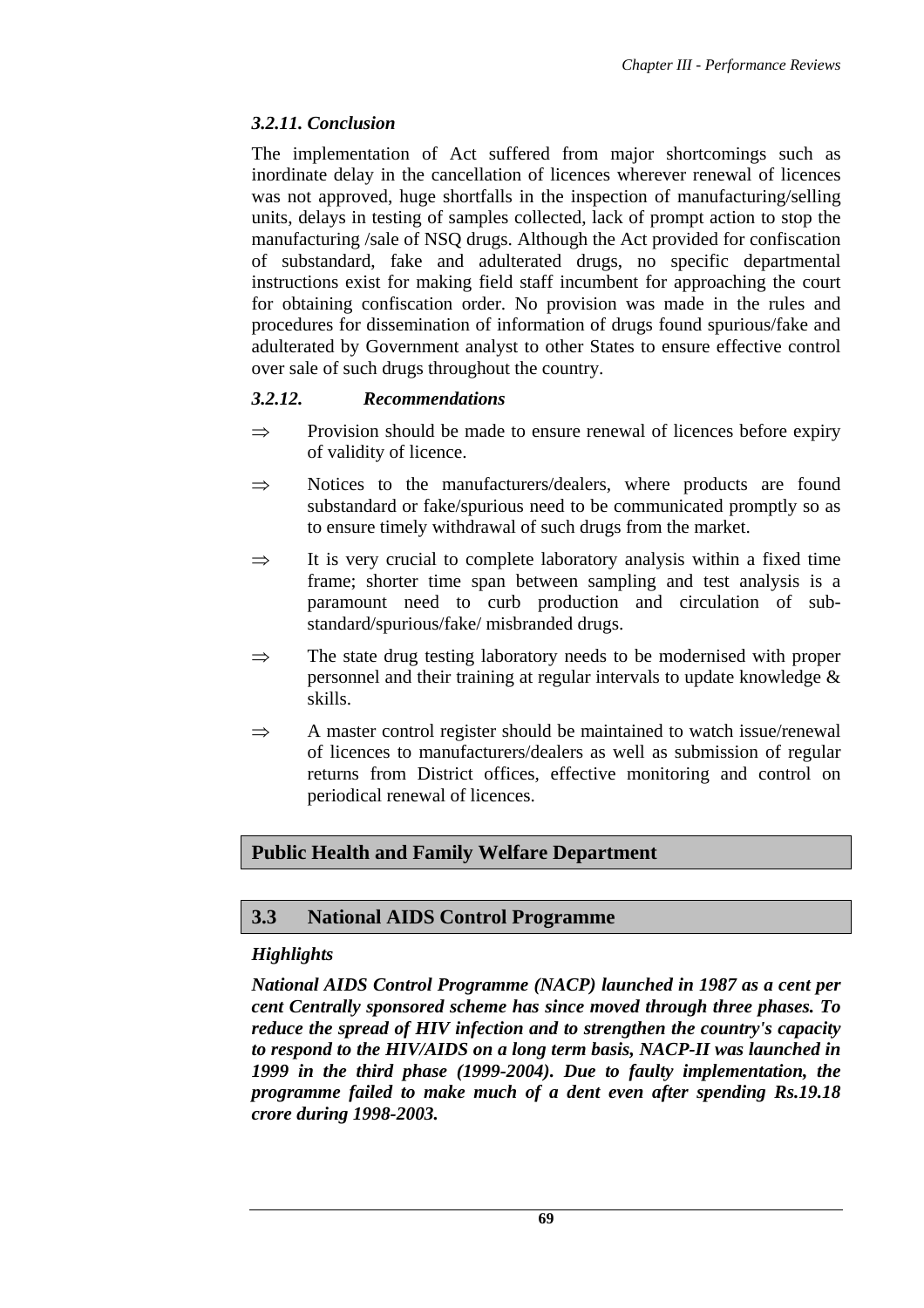MP State Aids Control Society (MPSACS) at the apex could utilise only 36 to 64 per cent of funds available with it for the implementation of the AIDS control programme during 1998-2003. Rupees 4.10 crore were lying unutilised as of March 2003 with 90 different implementing agencies.

## *(Paragraph 3.3.4)*

Number of AIDS patients in the State increased from 303 to 1011 registering a growth of 234 per cent during the period from 1998 to June 2003.

# *(Paragraph 3.3.5)*

Survey to identify the location and number of persons forming part of high risk group had not been completed so far. NGO participation in implementing projects relating to targeted interventions for groups at high risk was negligible.

# *(Paragraph 3.3.6 (i)(a))*

Condom promotion programme was highly deficient. Testing and treatment facilities at STD clinics were not provided to 52 per cent of patients.

## *(Paragraph 3.3.6 (i)(b) & (c))*

Only 46 per cent of the 22,400 health care workers in the State were provided training in syndromic case management and counselling in condom use.

## *(Paragraph 3.3.6 (ii))*

Out of 8383 Secondary and Senior Secondary schools in the State, AIDS education programme was taken up for the first time only in 2002-03 and that too only in 1360 schools (16 per cent) of 11 districts.

*(Paragraph 3.3.6 (iii)(c))* 

# *3.3.1 Introduction*

In order to combat and control the spread of Acquired Immuno Deficiency Syndrome (AIDS) disease, National Aids Control Programme was launched in 1987 and has since moved through three phases: the first phase (1986-92), was marked by the denial threat of HIV to India; the second phase (1992-99), called National AIDS Control Programme-I (NACP-I) was implemented with financial support extended by World Bank. To encourage and enable the States themselves to take on the responsibility of responding to the epidemic on a long term basis, NACP-II was launched in 1999 for a period of 5 years (1999-2004) in the third phase. This project is expected to be completed by October 2004.

The key objectives of NACP-II were (a) to reduce the spread of HIV infection, and (b) to strengthen the country's capacity to respond to the HIV/AIDS on a long term basis.

# *3.3.2. Organisational set-up*

Madhya Pradesh State AIDS Control Society (MPSACS) was registered on 14 July 1998 under the chairmanship of Principal Secretary, Public Health and Family Welfare Department. For day-to-day working an executive committee was constituted at State level with a Project Director as its Secretary.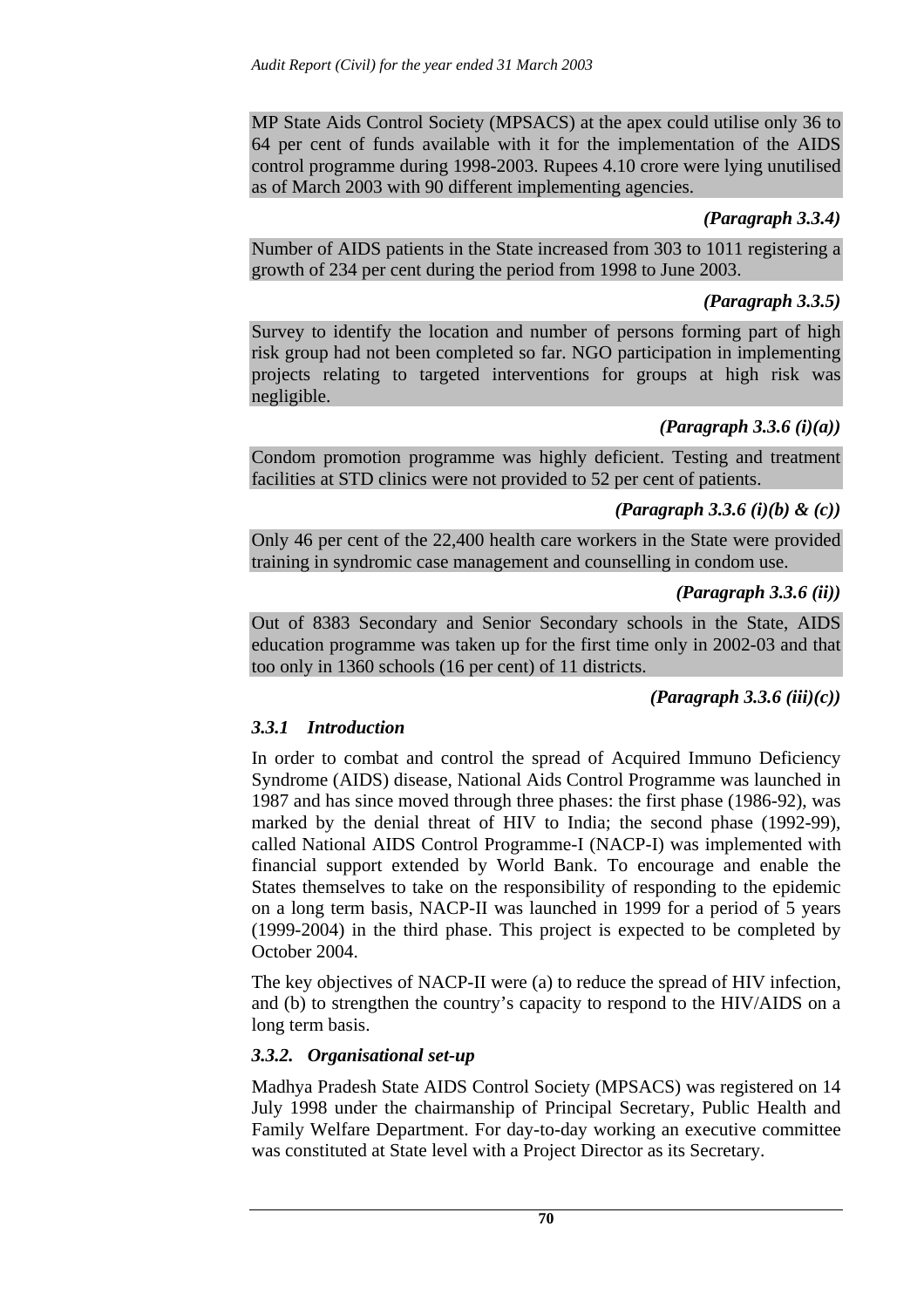District AIDS Control Societies were responsible for implementing the Programme at district level under the chairmanship of District Collector through the Chief Medical and Health Officer (CMHO) of the district.

## *3.3.3. Audit coverage*

Records of the Project Director, MPSACS,  $9^{\$}$  out of 45 CMHOs and  $3^{\circ}$  out of 5 medical colleges for the period 1998-03 were test-checked between December to June 2002 and December 2003. Significant points noticed are mentioned in the succeeding paragraphs.

## *3.3.4. Financial arrangements*

The project is a cent per cent Centrally sponsored scheme.

Grants were released by National AIDS Control Organisation (NACO) directly to MPSACS from July 1998 onwards. The position in respect of grants released and expenditure incurred was as under:

|              |                                               |                    |                                 |                                |                             |                  |                    | (Rupees in crore)                                                  |
|--------------|-----------------------------------------------|--------------------|---------------------------------|--------------------------------|-----------------------------|------------------|--------------------|--------------------------------------------------------------------|
| Year         | Annual plans<br>approved<br>by<br><b>NACO</b> | Opening<br>balance | Grants<br>received<br>from NACO | Miscella-<br>neous<br>receipts | Total<br>funds<br>available | Expend-<br>iture | Closing<br>balance | Expenditure<br><b>as</b><br>percentage<br>available<br>of<br>funds |
| 1998-99      | 6.47                                          | 0.00               | 3.15                            | 1.58                           | 4.73                        | 1.77             | 2.96               | 37                                                                 |
| 1999-00      | 7.14                                          | 2.96               | 3.55                            | 0.65                           | 7.16                        | 4.55             | 2.61               | 64                                                                 |
| 2000-01      | 5.30                                          | 2.61               | 5.42                            | 0.01                           | 8.04                        | 3.61             | 4.43               | 45                                                                 |
| 2001-02      | 12.38                                         | 4.43               | 7.80                            | 0.08                           | 12.31                       | 4.71             | 7.60               | 38                                                                 |
| 2002-03      | 10.03                                         | 7.60               | 4.82                            | 0.01                           | 12.43                       | 4.54             | $7.89**$           | 36                                                                 |
| <b>Total</b> | 41.32                                         |                    | 24.74                           | 2.33                           |                             | 19.18            |                    |                                                                    |

*1.Component-wise position of utilisation of funds under NACP-I (1998-99) and NACP-II (1999-2003) is summarised in Appendix XLII.* 

It was noticed that separate expenditure accounts for family health awareness campaigns (FHACs) were not maintained by the State/district level AIDS Control Societies, despite instructions issues by NACO. Separate bank accounts were not maintained by DACSs, Chhindwara and Shahdol. Instead the funds received under the programme were kept mixed up with other programme funds.

**29 per cent funds remained unutilised** 

*<sup>2.</sup>Miscellaneous receipts includes drawals relating to NACP-I: Rs.1.58 crore; receipts in kind (vehicles, scanners, etc.): Rs.31.27 lakh; funds transferred from State AIDS Cell: Rs.14.87 lakh; interest receipts: Rs.15.91 lakh; miscellaneous adjustment and receipts: Rs.13.28 lakh.* 

*<sup>3.</sup>Of the unutilised amounts, Rs.4.10 crore were with 90\* different implementing agencies (March 2003).*

 *\$ Barwani, Bhopal, Chhindwara, Dhar, Gwalior, Indore, Satna, Shahdol and Ujjain* 

*<sup>@</sup> Bhopal, Gwalior and Indore* 

*<sup>\*\*</sup> It includes Rs.0.86 crore which belongs to Chhattisgarh State* 

*<sup>\*</sup> Collectors:29; CMHOs:45; Deans Medical Colleges:5 RHFWTC:3; Civil Surgeons:2; RMRC, Jabalpur, Surgical Specialist, Burhanpur, Superintendent M.Y.Hospital, Indore, and Medical College, Rewa, Principal, SMS Medical College, Jaipur and Principal Controller, Dean Medical College, Jabalpur.*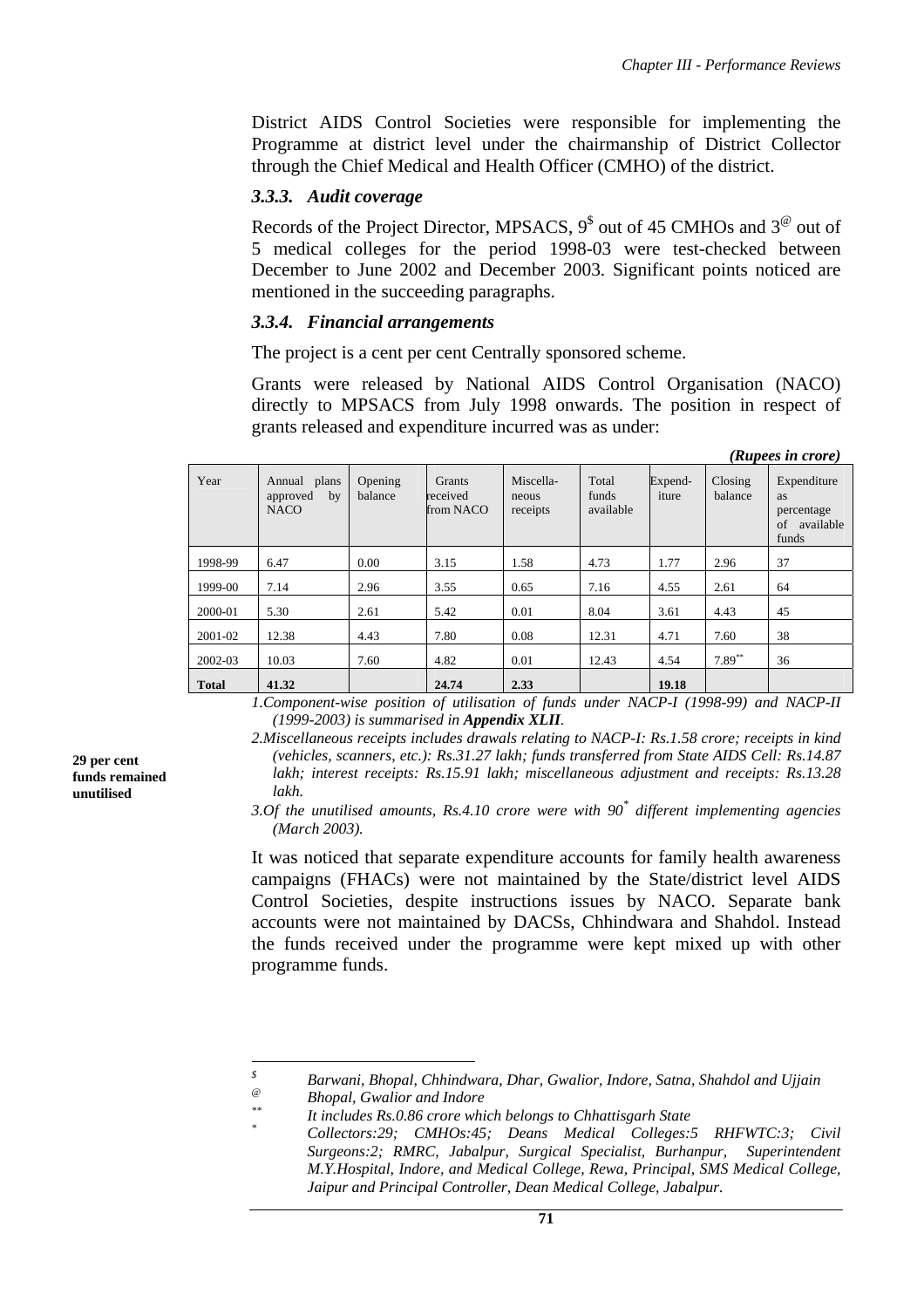**29 per cent funds were lying unadjusted in account.** 

In test checked units, the accounts were not found maintained properly. Expenditure of Rs.3.54 crore was shown as incurred by 8 CMHOs $^*$  and Dean, Medical College, Indore. MPSACS, however, adjusted only Rs.2.51 crore in its books of accounts during 1998-2003 leaving a difference of Rs.1.02 crore as detailed in **Appendix XLIII**.

Project Director, MPSACS stated (November 2003) that the funds remained unutilised during initial years due to formation of new State/district level AIDS control societies, new plan of action, non-availability of staff and late receipt of annual budget and guidelines. It was further stated that due to nonavailability of eligible NGOs as per NACO guidelines, limited schemes were taken up under targeted intervention for high risk groups. Funds provided for salary of 14 VCTCs staff sanctioned in 2002-03 also could not be utilised due to their non-posting.

## *3.3.5. Position of AIDs cases in the State*

As at the end of 2002 there were 45.80 lakh (estimated) HIV/AIDS patients in the country. Of which, 1011 confirmed AIDS cases were found in Madhya Pradesh as of May 2003 as against 303 cases reported in the state by end of December 1998. The prevalence of HIV/AIDS was found to be concentrated in  $12^{\circ}$  districts of Malwa-Nimar region contributing 70 per cent cases. 47 per cent of cases (477) were reported in two districts of Ujjain & Indore.

Of these, 836 cases (83 per cent) were in the age group of 21-45 years and in 593 cases (59 per cent) HIV occurred through sexual route and in 208 (21 per cent) cases through blood transfusion.

|  |  | Year-wise position of cases registered and death cases was as under: |  |  |
|--|--|----------------------------------------------------------------------|--|--|
|  |  |                                                                      |  |  |

| Year                  | No. of AIDS cases registered | No. of death cases |
|-----------------------|------------------------------|--------------------|
| Up to 1997            | 201                          | 42                 |
| 1998                  | 102                          | 2                  |
| 1999                  | 211                          |                    |
| 2000                  | 127                          |                    |
| 2001                  | 156                          | 6                  |
| 2002                  | 156                          | 3                  |
| 2003 (up to May 2003) | 58                           | っ                  |
| <b>Total</b>          | 1011                         | 60                 |

## *3.3.6. Programme implementation*

## **(i) Priority targeted intervention for groups at high risk**

The programme aimed at reducing spread of HIV in high risk groups by identifying target population and providing peer counselling, condom

**47 per cent AIDS cases were in two districts only.** 

 *\* Barwani, Bhopal, Chhindwara, Gwalior, Dhar, Indore, Satna and Ujjain*

<sup>⊗</sup> *Barwani, Dewas, Dhar, Indore, Jhabua, Khandwa, Khargone, Mandsaur, Neemuch, Ratlam, Shajapur and Ujjain.*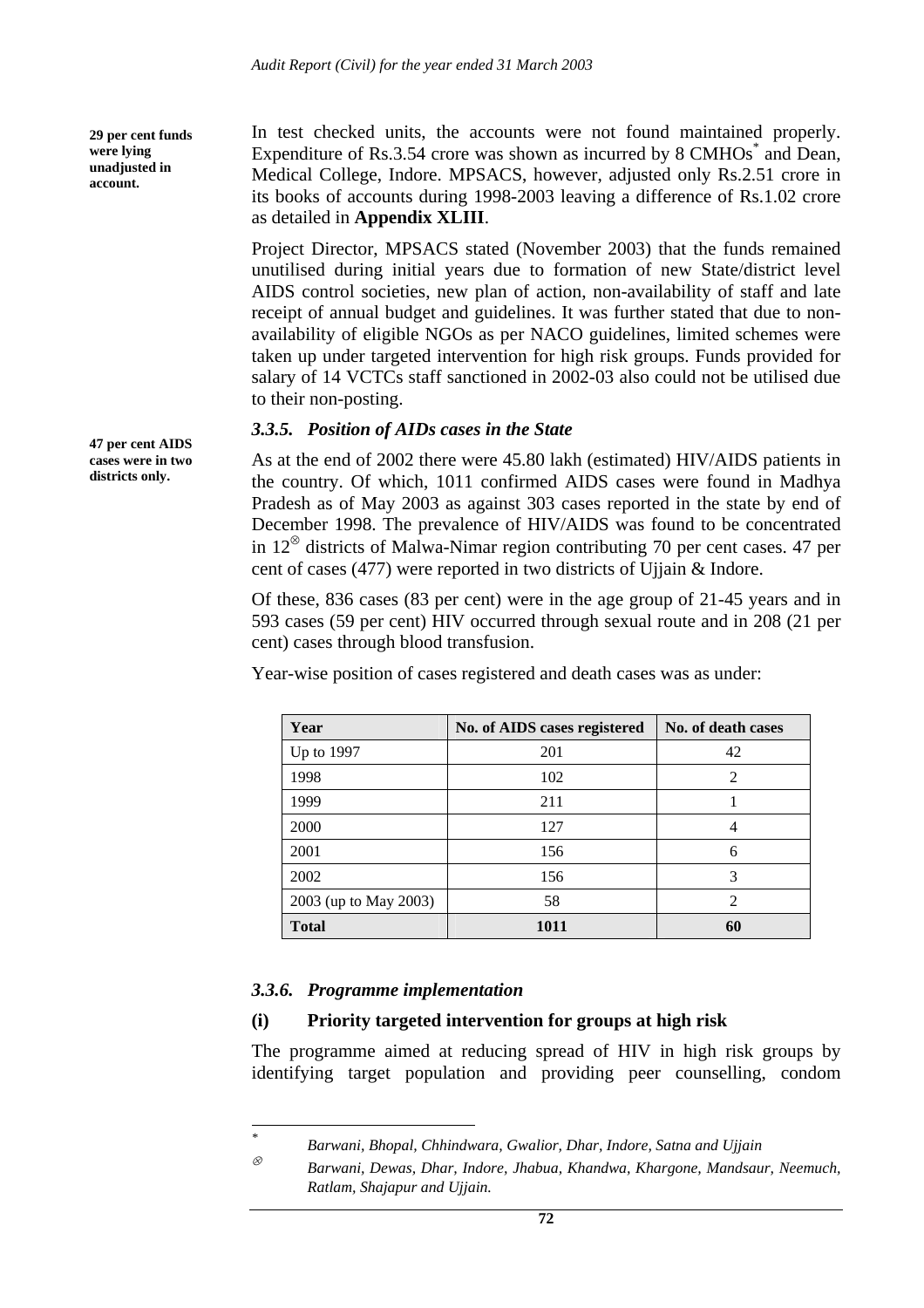promotion, treatment of sexually transmitted infections (STIs) and client<sup>#</sup> programmes. Rupees 8.53 crore were provided by NACO to the MPSACS during 1999-2003, which incurred only Rs.3.93 crore (46 per cent) on this component.

#### **(a) Identification of target population**

Commercial sex workers, truck drivers, industrial migrant labour, street children and slum community were classified as groups at high risk in the State. It was observed that survey to identify the locations and number of persons at high risk was not conducted by MPSACS. Project Director, MPSACS, stated (November 2003) that the agency to whom the work was assigned had submitted its draft report on 20 February 2003; further action was to be taken by NACO.

In the absence of a survey, the MPSACS planned 57 projects for targeted interventions on the basis of information available with Regional Transport Officer, Women and Child Welfare, Labour and Police Departments, to cover 61,200 persons during 1998-2003 as per details in **Appendix XLIV**. (truck drivers: 40,000; slum community: 16,000; commercial sex workers: 3,200 and street children: 2000).

Against these 57 projects, only 12 projects covering 6795 persons (slum community:5129; commercial sex workers: 410 and street children: 1256) 11 per cent could be taken up. Ten NGOs were appointed since 1999-2000 for targeted intervention for 7 high risk groups and Rs.63.38 lakh were disbursed to them as of March 2003. As per GOI guidelines, the NGOs were required to complete project within one to three years and submit utilisation certificates together with audited statements of accounts and full project reports within one month of completion of the project.

The test-check revealed that against Rs.26.85 lakh disbursed as grant-in-aid to 6 NGOs up to March 2002, utilisation certificates for Rs.15.40 lakh only were received by March 2003. It was further observed that work done by  $3<sup>§</sup>$  of these (six) NGOs was not found satisfactory by MPSACS and it was decided to place them under independent evaluation.

When the matter of providing grant-in-aid for conducting TIs in fewer Projects was pointed out in audit, NGO Adviser of MPSACS, attributed (July 2003) it to lengthy process of selection of NGOs and non-availability of required number of eligible NGOs.

### **(b) Promotion of condoms**

The main objective of containing spread of HIV was to be achieved through promoting the use of condoms up to not less than 90 per cent among high risk groups. To achieve this goal, condoms were to be distributed free of cost through various channels. It was observed that during 1998-2000 condoms were not distributed under this programme.

 $\overline{a}$ 

**Survey for the identification of persons at high risk was not completed.** 

> **NGOs participation in targeted intervention was only 11 per cent.**

> > **Deficient condom promotion programme.**

*<sup>#</sup> Persons coming in contact with commercial sex workers* 

*<sup>\$</sup> 1 B.R.Ambedkar Social Welfare and Research Society, Bhopal,* 

*<sup>2.</sup> Malwanchal Vikas Parishad, Bhopal and* 

*<sup>3.</sup> Arambh, Bhopal*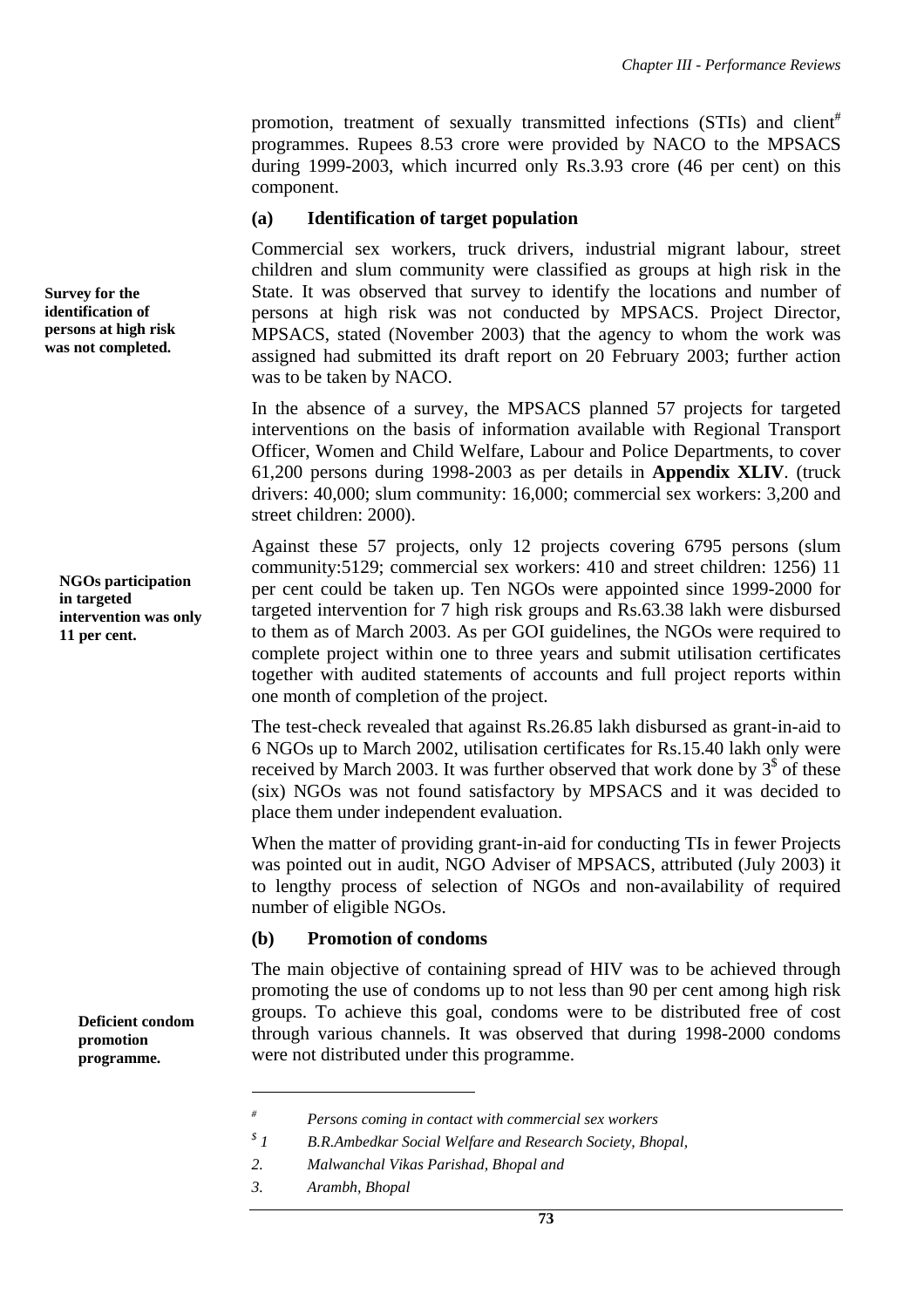However, during 2000-03, out of 23 lakh condoms received for distribution by CMHOs (8 lakh from NACO and 15 lakh from State Government) only 18.96 lakh were distributed. Project Director, MPSACS, Bhopal stated (November 2003) that during 1998-2000 condoms were already distributed by the State Health and Family Welfare Department under National Family Welfare programme. The reply was not satisfactory as under the programme condoms were required to be distributed among high risk groups through NGOs.

### **(c) STD clinics**

As sexually transmitted diseases (STD) increase the chance of HIV infection, STD control was assigned a major role in programme strategy. The main focus was to provide treatment to STD patients and ensure their protection from AIDS since STD can be cured while AIDS cannot.

In order to achieve this goal, STD clinics were to be opened in each district hospital and medical college hospitals. While all the 5 medical colleges were having STD clinics, 4 district hospitals (Dindori, Harda, Sheopur and Umaria) were not having these clinical facilities. Department's failure to open STD clinics in these 4 districts had resulted in non-detection of STD patients from that area, their treatment and counselling.

The State level position of number of patients who attended STD clinics and the numbers treated was as under:

| Year         | No. of patients who attended<br><b>STD</b> clinics | Number of patients<br>reported and treated | Number of patients not treated |
|--------------|----------------------------------------------------|--------------------------------------------|--------------------------------|
| 1998         | 5204                                               | 4108                                       | 1096                           |
| 1999         | 11606                                              | 11107                                      | 499                            |
| 2000         | 15069                                              | 8827                                       | 6242                           |
| 2001         | 19209                                              | 9129                                       |                                |
| 2002         | 49242                                              | 15205                                      | 34037                          |
| <b>Total</b> | 1,00,330                                           | 48,376                                     | 51,954                         |

Further, 51,954 patients did not take up the treatment after registration and expressed their unwillingness to undergo tests and treatment. Project Director stated in November 2003 that these patients were referred to other specialists as they were suffering from diseases other than STD.

According to the guidelines, seven essential equipments were prescribed for each STD clinic. Scrutiny of records revealed that a number of STD clinics were not having these equipments (microscope-8 clinics; hot air oven with rotating fan; 11 clinics; water bath-serological: 8 clinics; timer clock-8 clinics; VDRL $^{\oplus}$  rotator-9 clinics; refrigrator-20 clinics; and autoclave-45 clinics).

Project Director, MPSACS, stated (July 2003) that Rs.7.50 lakh were sanctioned for the purchase of these equipments in 2002-03 but the tenders were not issued due to technical reasons. Thus, these clinics were not fully

**STD clinics were devoid of essential equipments.** 

 $\overline{a}$ 

<sup>⊕</sup> *Venereal Diseases Reference Laboratory (syphilis test)*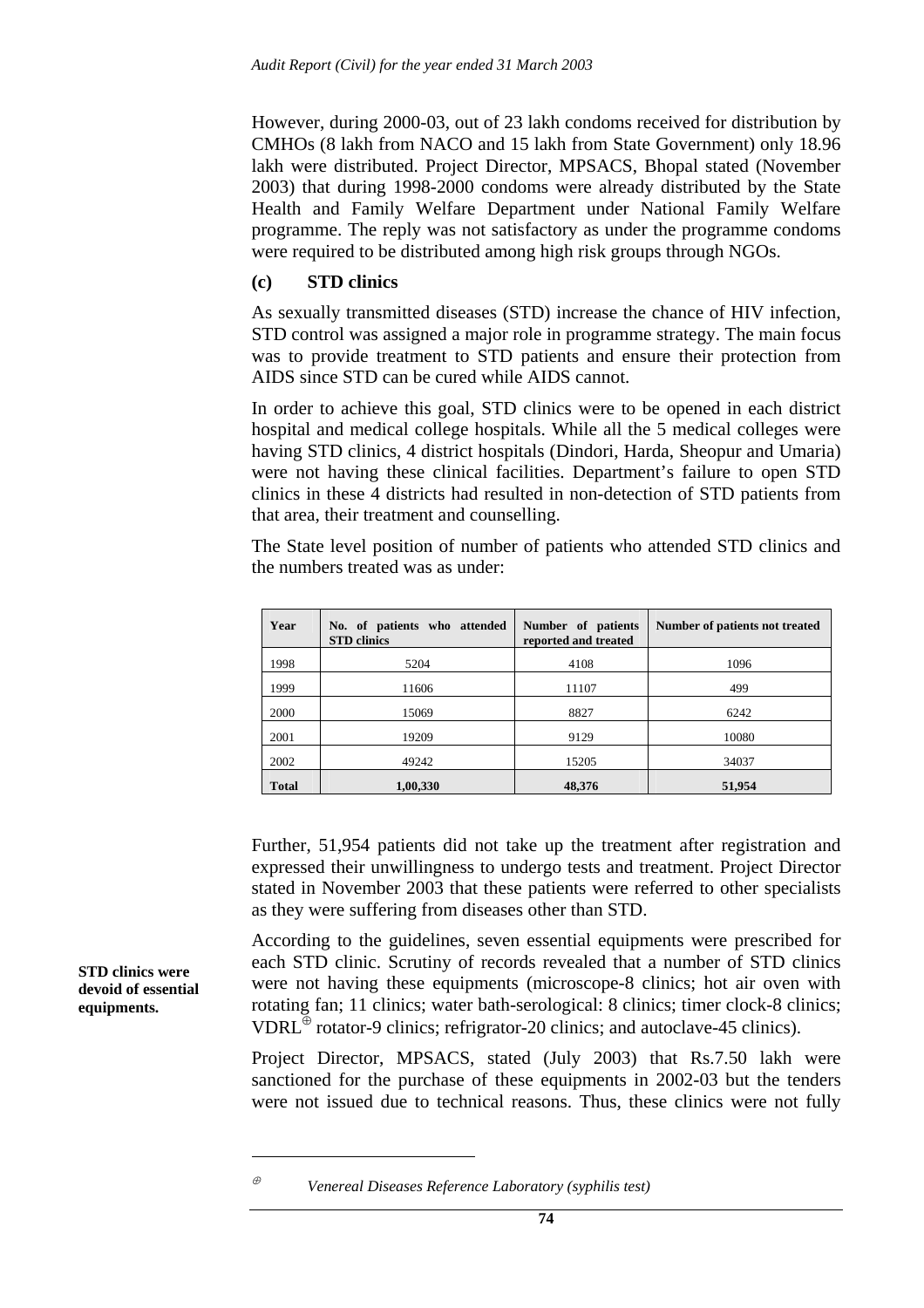functional even as of October 2003 with the result that STD patients were deprived of proper investigation facilities for their treatment.

## **(ii) Training to health care workers**

Primary Health Care Providers were to be trained in syndromic case management and counselling in condom use and medical staff / para-medical staff were to be trained in quality control of VDRL tests.

Out of 22,400 health care workers in the State, only 10,283 (46 per cent) were trained in syndromic case management and counselling in condom use as of March 2003.

The shortfall in training was attributed by MPSACS to the large number of vacancies, as a result of which medical officers and para-medical staff could not be spared for training; conducting of too many training courses every year; emergency duties in hospitals and lack of interest due to over-work.

MPSACS did not however, specify the steps taken or proposed to be taken to overcome these constraints.

## **(iii) Preventive intervention for general community (Prevention among low risk groups)**

Under this component, activities to be undertaken were (i) Information, education and communication (IEC) and Family Health Awareness Campaigns (FHAC); (ii) providing voluntary testing and counselling; and (iii) reducing transmission by blood transfusion and occupational exposure.

Against grants of Rs.18.14 crore received from NACO during 1999-2003 under this component, only Rs.8.40 crore (46.29 per cent) were utilised. Reasons for short utilisation were not intimated.

## **(a) IEC and awareness campaigns**

IEC activities included general awareness and social mobilisation through mass media, press advertisements, hoardings, glowshine boards, advertisements on AIR/Doordarshan, wall writting etc.

Audit observed that only 22 per cent (Rs.46.04 lakh) of the funds allocated (Rs.2.14 crore) for this component were spent during 2001-2002.

# **(b) Family health awareness campaigns**

To raise the level of awareness on re-productive track infections (RTI)/sexually transmitted diseases (STD) and HIV/AIDS in rural areas and other vulnerable groups of the urban population and to facilitate early detection and prompt treatment of RTI/STD and to promote use of condoms, Family Health Awareness Campaigns (FHACs) were to be organised by CMHOs annually in each district for a period of 7-15 days, covering the population in 15-49 years age group.

The period-wise details of FHACs conducted, number of persons who actually attended the camps, the number of persons referred to treating units and RTI/STD cases actually treated are given below:

**Only 46 per cent health care workers were trained in syndromic case management.**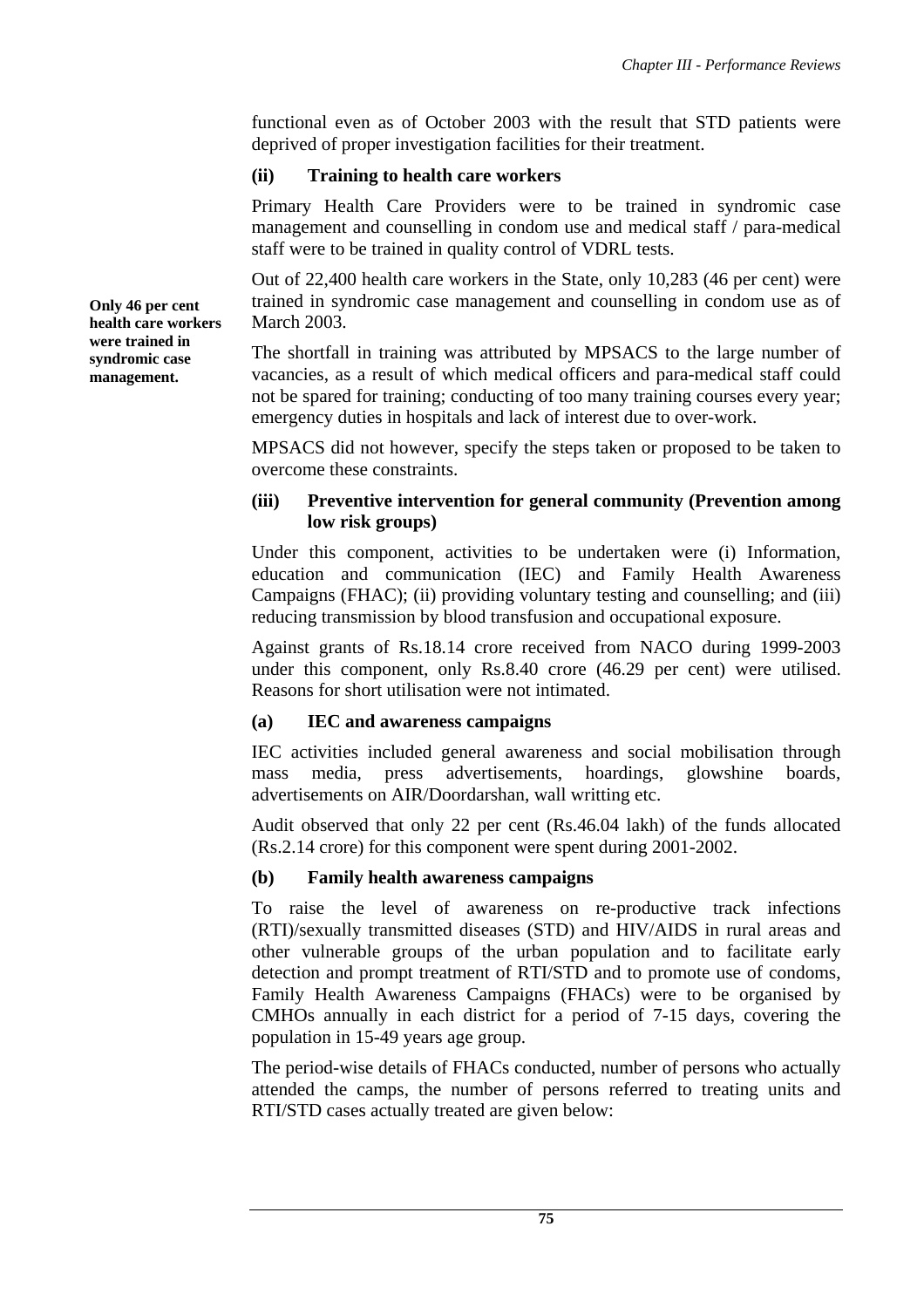| rii uunii iluliloofsi                                   |                       |                                  |                                  |                                   |              |  |  |  |
|---------------------------------------------------------|-----------------------|----------------------------------|----------------------------------|-----------------------------------|--------------|--|--|--|
|                                                         | 1999<br>1-12 to 15-12 | 2000<br>$(1-6 \text{ to } 15-6)$ | 2001<br>$(1-6 \text{ to } 15-6)$ | 2002<br>$(11-2 \text{ to } 28-2)$ | <b>Total</b> |  |  |  |
| estimated<br>Total<br>target<br>population              | 186.61                | 285.64                           | 190.27                           | 198.45                            |              |  |  |  |
| 2. Number of persons who<br>actually attended camps     | 22.41                 | 57.32                            | 32.16                            | 33.88                             | 145.77       |  |  |  |
| 3. Percentage of persons who<br>actually attended camps | 12.01                 | 20.07                            | 16.90                            | 17.07                             |              |  |  |  |
| 4. Number of patients referred<br>to treating units     | 1.59                  |                                  | 2.61                             | 3.01                              | 11.05        |  |  |  |
| 5. Number of patients actually<br>treated               | 1.32                  |                                  | 1.39                             | 1.81                              | 6.66         |  |  |  |
| of<br>Percentage<br>persons<br>6.<br>actually treated   | 83.01                 | 55.72                            | 53.25                            | 60.13                             |              |  |  |  |

*(In lakh numbers)*

**Follow up action was not taken in respect of patients attended FHACs.** 

**Late start of school AIDs education programme in the state.** 

Neither the remedial action taken in respect of 4.39 lakh (11.05 lakh –6.66) lakh) patients who were not treated, nor the information as to how many of 11.05 lakh patients referred to RTI/STD clinics were HIV positive, was made available by the MPSACS.

For conducting these FHACs, NACO released separate funds over and above those approved under the annual action plan. Though no diversion of funds from the approved annual action plan for the FHAC was permissible, it was observed that the expenditure incurred by the CMHOs against the allotment for FHAC was mixed up with the general programme component/activities. As a result, the expenditure on FHAC was not distinctly verifiable.

### **(c) School education**

According to National plan for school AIDS education guidelines, all schools, preferably higher secondary schools, were to be covered at the rate of 20 per cent per year so that all were covered in 5 years. School AIDS education was to be taken up in IX and XI classes to make the students aware of the growing threat of HIV/AIDS. All principals/head-masters and identified teachers and students (2 teachers and 2 peer educators from each school) were to be provided training at district level by a master trainer. Rupees 1100 were to be provided to each school for conducting school level activities. Regular monitoring was to be carried out by NGOs implementing the programme.

Scrutiny of records revealed that due to non-receipt of action plan and funds, school AIDS education programme was not taken up during the first three years (1998-2001) of the project. In 2001-02, Rs.25.90 lakh were provided by NACO and the programme was taken up on experimental basis in 18 schools of 8 districts utlising Rs.0.61 lakh only. The programme was taken up on large scale for the first time during 2002-03 when 1360 schools in 11 districts, against the target of 2718 schools, were selected. Rupees 78.41 lakh were allotted to these 11 districts against Rs.80 lakh provided by NACO. Information about expenditure actually incurred was not available with MPSACS as of November 2003.

Thus out of total 8383 Secondary and Senior Secondary schools in the State, School AIDS education programme was taken up for the first time only in 2002-03 and that too in 1360 schools (16 per cent). As against 2720 teachers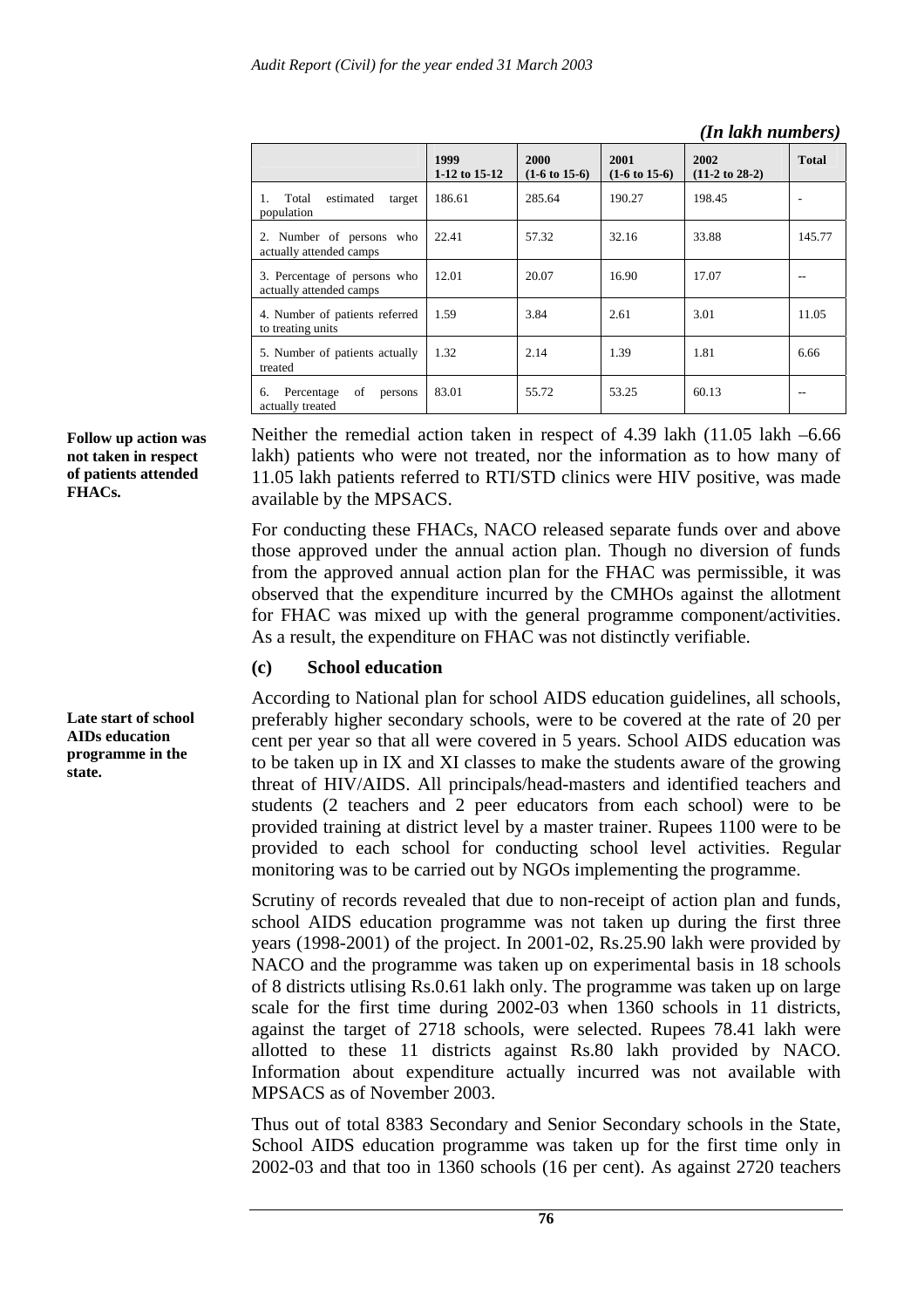and 2720 students required to be trained only 1745 teachers (64.15 per cent) and 1767 students (64.96 per cent) were actually trained during 2002-03.

#### **(d) Voluntary testing and counselling**

This activity involved (i) increasing availability of and demand for voluntary testing, specially joint testing of couples, (ii) training of grassroot level workers in HIV/AIDs counselling, and (iii) providing counselling services through all blood banks in the State and through STD clinics.

The position of setting up of voluntary counselling and testing centres (VCTC) and their performance was as under:

| Year      | of<br>No.                 | of<br>No.                            | Year | <b>Performance</b>                                      |                                        |                                           |                             |      |  |  |  |
|-----------|---------------------------|--------------------------------------|------|---------------------------------------------------------|----------------------------------------|-------------------------------------------|-----------------------------|------|--|--|--|
|           | <b>VCTC</b><br>sanctioned | operational<br>sites<br>(cumulative) |      | <b>Blood testing</b>                                    |                                        | found positive<br><b>Number</b><br>out of | provided to                 |      |  |  |  |
|           |                           |                                      |      | For<br>clinically<br>suspected<br><b>HIV/AIDS</b> cases | For<br>voluntary<br><b>HIV</b> testing | <b>Clinically</b><br>suspected            | <b>Voluntary</b><br>testing |      |  |  |  |
| 1998-99   | 3                         | 3                                    | 1998 | 6334                                                    | 9239                                   | 258                                       | 26                          | 1852 |  |  |  |
| 1999-2000 | $- -$                     | 3                                    | 1999 | 4693                                                    | 10342                                  | 376                                       | 31                          | 1864 |  |  |  |
| 2000-01   | $- -$                     | 3                                    | 2000 | 4865                                                    | 9714                                   | 462                                       | 30                          | 1970 |  |  |  |
| 2001-02   | 16                        | 19                                   | 2001 | 3695                                                    | 9143                                   | 527                                       | 29                          | 2207 |  |  |  |
| 2002-03   | 14                        | 19                                   | 2002 | 4800                                                    | 1447                                   | 496                                       |                             | 3552 |  |  |  |

It was observed that 14 VCTCs established in 2002-03 could not be made operational as required staff was not appointed and the necessary equipment were also not provided by SACS.

#### **(e) Reduction of transmission of HIV through blood transfusion and occupational exposure**

According to the National Blood Safety Policy, testing of every unit of blood is mandatory for detecting infectious diseases like hepatitis, syphilis, malaria and HIV/AIDS. To carry out such tests, assistance was being provided by NACO to blood banks for purchase of necessary equipment, consumables and for salaries of lab technicians. Under this activity, setting up of new modern blood banks, upgrading of existing major blood banks and setting up of new district level blood banks was to be taken up.

The position of setting up of modern blood banks was as under:

|                                                                | district<br>At<br>level | <b>Medical</b><br>College<br>hospitals | <b>Major blood banks</b> |
|----------------------------------------------------------------|-------------------------|----------------------------------------|--------------------------|
| Number of blood banks existing in the<br>State as on 1-4-1998. | 39                      | 06                                     | 03                       |
| Number transferred to Chhattisgarh                             |                         |                                        |                          |
| Number of new blood banks established<br>during 1998-2002      |                         |                                        | --                       |
| Total number of modernised blood banks<br>as on December 2002  | 35                      |                                        |                          |

Scrutiny of records revealed that:

(1) Out of 42 blood banks, 5 (District Hospitals Datia, Hoshangabad, Panna, Raisen and Rajgarh) were functioning without a valid licence from the State Controller, Food and Drugs during 2002-03. Project Director, MPSACS

**14 voluntary testing and counselling centers not made operational.**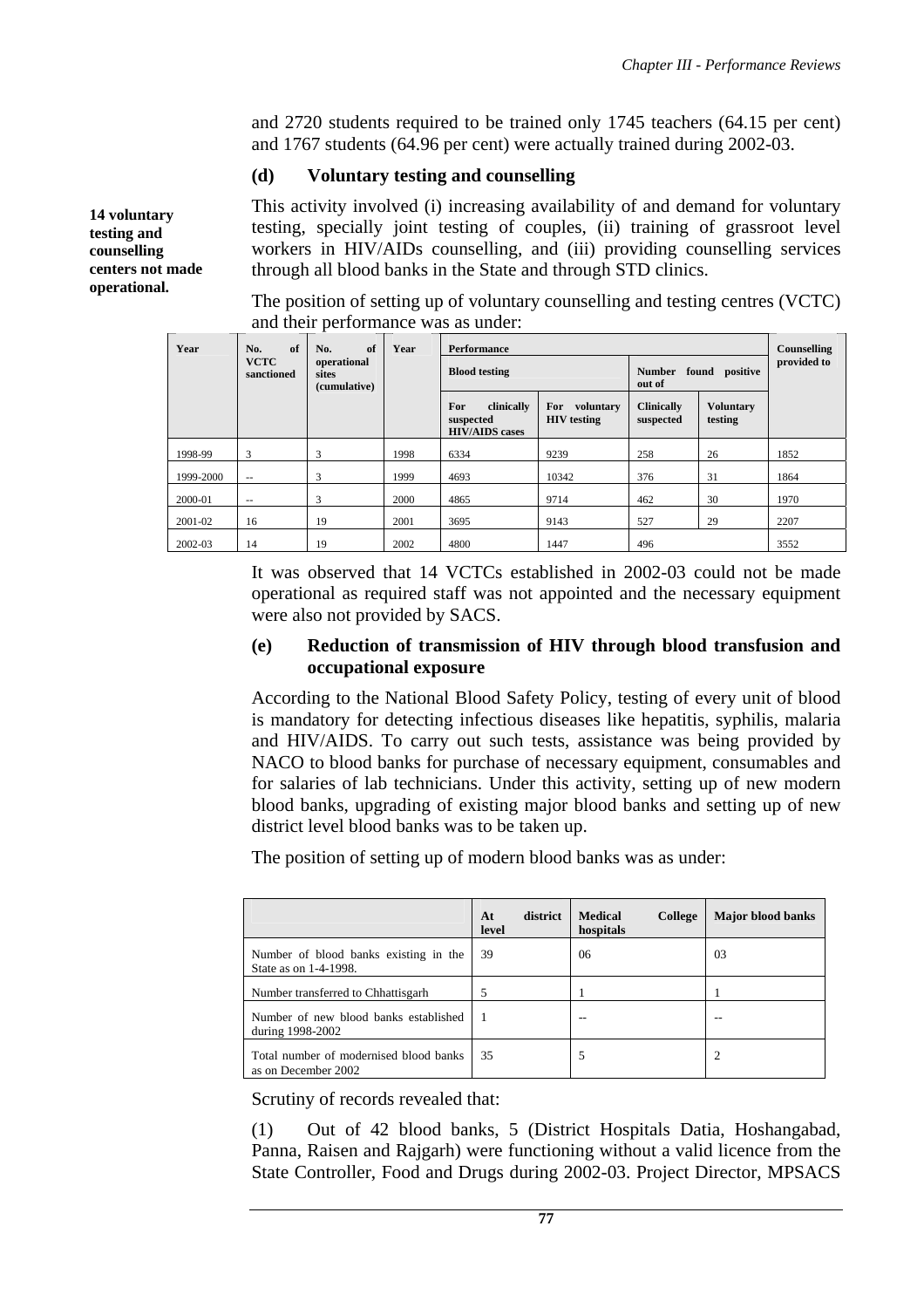stated (November 2003) that action was being taken to get the licences revalidated from the competent authority.

(2) Although project implementation plan envisaged that every district would have at least one modernised blood bank by 2002, 5 districts (Dindori, Harda, Neemuch, Sheopur and Umariya) in the State were not having any blood bank as of March 2003.

(3) 35 district level and 2\*\* major blood banks were not having some of the essential equipment (airconditioner:25; refrigerator:17; refrigerated water bath:36; ELISA reader:20 and tube sealer:35) as of March 2003.

(4) Of the 50 sanctioned posts of lab technicians, 24 (48 per cent) were lying vacant as of March 2003, for periods ranging from one year to 2 years.

### **(f) Establishment of blood separation units**

To promote rational use of blood and blood products by establishing component separation facilities and blood fraction facilities, 3 blood component separation units (BCSU) were established (1998-99) in 3 medical colleges of the State at Bhopal, Gwalior and Indore.

It was observed that though the equipment were provided by NACO during July 1995 to July 2000 and recurring grants of Rs.16 lakh during 2000-03 by MPSACS to each of the 3 blood component separation units, all the units were functioning without obtaining valid license from State Controller of Food and Drugs as of June 2003. While the units at Bhopal and Indore stopped functioning from December 2002 and June 2001 respectively, the Gwalior unit continued to function even as of June 2003 without a valid licence, a prerequisite condition for establishing blood bank under the Drugs and Cosmetics Rules 1945 and GOI Gazette notification dated 5 April 1999.

Project Director, MPSACS stated (November 2003) that while Bhopal and Indore units had been granted licence by the State Controller, Food and Drugs, Gwalior unit was in the process of obtaining it.

Equipment worth Rs.55.38 lakh (27.69 x 2) were lying idle at BCSUs Indore and Bhopal since July 2001 and January 2003 respectively. Thus, the facilities created for rational use of blood products for patients at large continued to be unused even after spending Rs.87.38 lakh on their creation.

### **(iv) Low cost AIDS care**

The objectives of the activities under low cost AIDS care were to provide funding for home-based and community-based care, including increasing the availability of cost effective interventions for common opportunistic infections, usually encountered by AIDS patients. Specific activities to be taken up were (i) providing appropriate drugs for treating common opportunity infection at district hospitals, (ii) training at selected State level hospitals to medical officers for providing referral services.

**5 district level Blood Banks not having valid licence.** 

**Equipment provided by NACO remained idle in 2 blood separation units.** 

 $\overline{a}$ 

*<sup>\*\*</sup> District Hospital, Ujjain and J.P. Hospital, Bhopal.*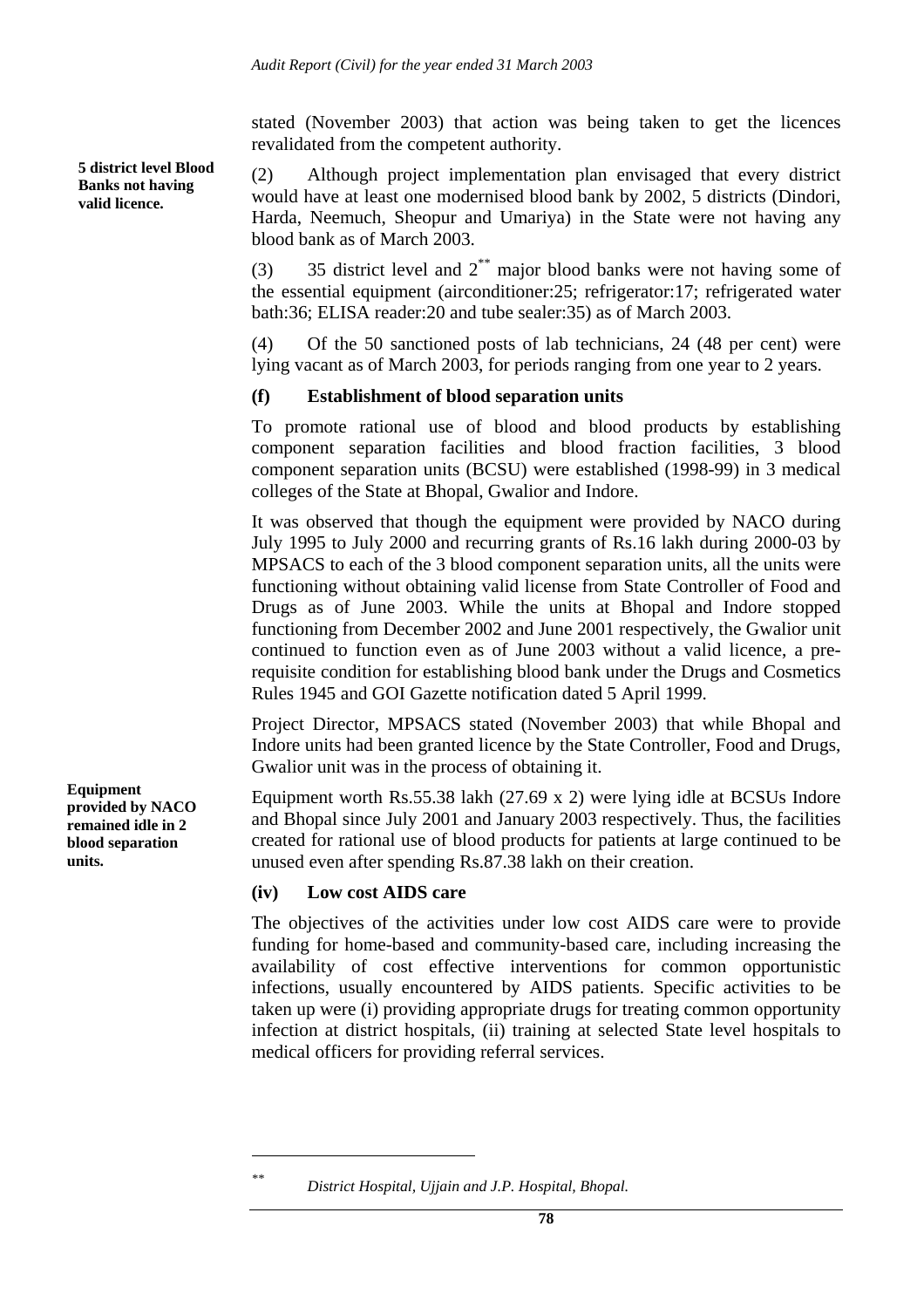**Home based care not provided to AIDS patients.** 

(1) It was observed that no such hospital/centre was established in the State as of March 2003. Project Director, MPSACS stated (November 2003) that Madhya Pradesh being low prevalence State, home based programme were not started.

(2) Against Rs.32.10 lakh approved by NACO for providing appropriate drugs for treating opportunistic infections at district hospitals during 1999- 2003, Project Director, MPSACS stated that Rs.8.19 lakh were allotted to district hospitals in 2001-02 for purchasing appropriate drugs but the UCs were not received as of November 2003.

(3) Training at selected State level hospitals for the provision of referral services was not organised by MPSACS.

# **(v) Results of sentinel surveillance**

In order to provide critical data on the progression of the epidemic geographically among various sections of the population and to plan appropriate strategies, sentinel surveillance was carried out by establishing sentinel surveillance centres. The data so collected was to be extrapolated to the large population of the State for arriving at the extent of HIV infection.

During 1998-2002, five rounds of surveillance were conducted on mothers attending antenatal centres (ANC) and patients attending STD clinics situated in 10 districts in 1998-99 which were gradually raised to 23 districts in 2002- 03, of the State covering each region. Results of the surveillance are given below:

| Period         | <b>Sentinel</b><br>group | of<br>No.<br>sites | Targets to<br>be tested | <b>Actually</b><br>tested | <b>Number</b><br>positive | State level HIV<br>prevalence rate |
|----------------|--------------------------|--------------------|-------------------------|---------------------------|---------------------------|------------------------------------|
| August 1998 to | <b>STD</b>               | 4                  | 1000                    | 665                       | 15                        | 2.25                               |
| September 1998 | ANC                      | 6                  | 2400                    | 1807                      | $\overline{2}$            | 0.11                               |
| August 1999 to | <b>STD</b>               | $\overline{4}$     | 1000                    | 1000                      | 6                         | 0.60                               |
| October 1999   | ANC                      | 6                  | 2400                    | 2400                      | 6                         | 0.25                               |
| August 2000 to | <b>STD</b>               | 8                  | 2000                    | 1569                      | 26                        | 1.65                               |
| October 2000   | <b>ANC</b>               | 6                  | 2400                    | 2400                      | 4                         | 0.16                               |
| August 2001 to | <b>STD</b>               | 6                  | 1500                    | 1170                      | 24                        | 2.05                               |
| November 2001  | <b>ANC</b>               | 10                 | 4000                    | 4000                      | 13                        | 0.32                               |
| August 2002 to | <b>STD</b>               | 10                 | 2500                    | 1784                      | 39                        | 2.18                               |
| November 2002  | ANC                      | 13                 | 5200                    | 5200                      | 6                         | 0.11                               |

The table showed that the trend of prevalence of HIV in high risk group in STD cases was on the increase.

# **(vi) Inter-sectoral collaboration**

With the object of promoting collaboration among the public, private and voluntary sectors, activities were to be coordinated with other programmes within the Union Ministry of Health and Family Welfare and other Central/State Ministries and Departments. Collaboration would focus on (i) learning from the innovative HIV/AIDS programmes that existed in other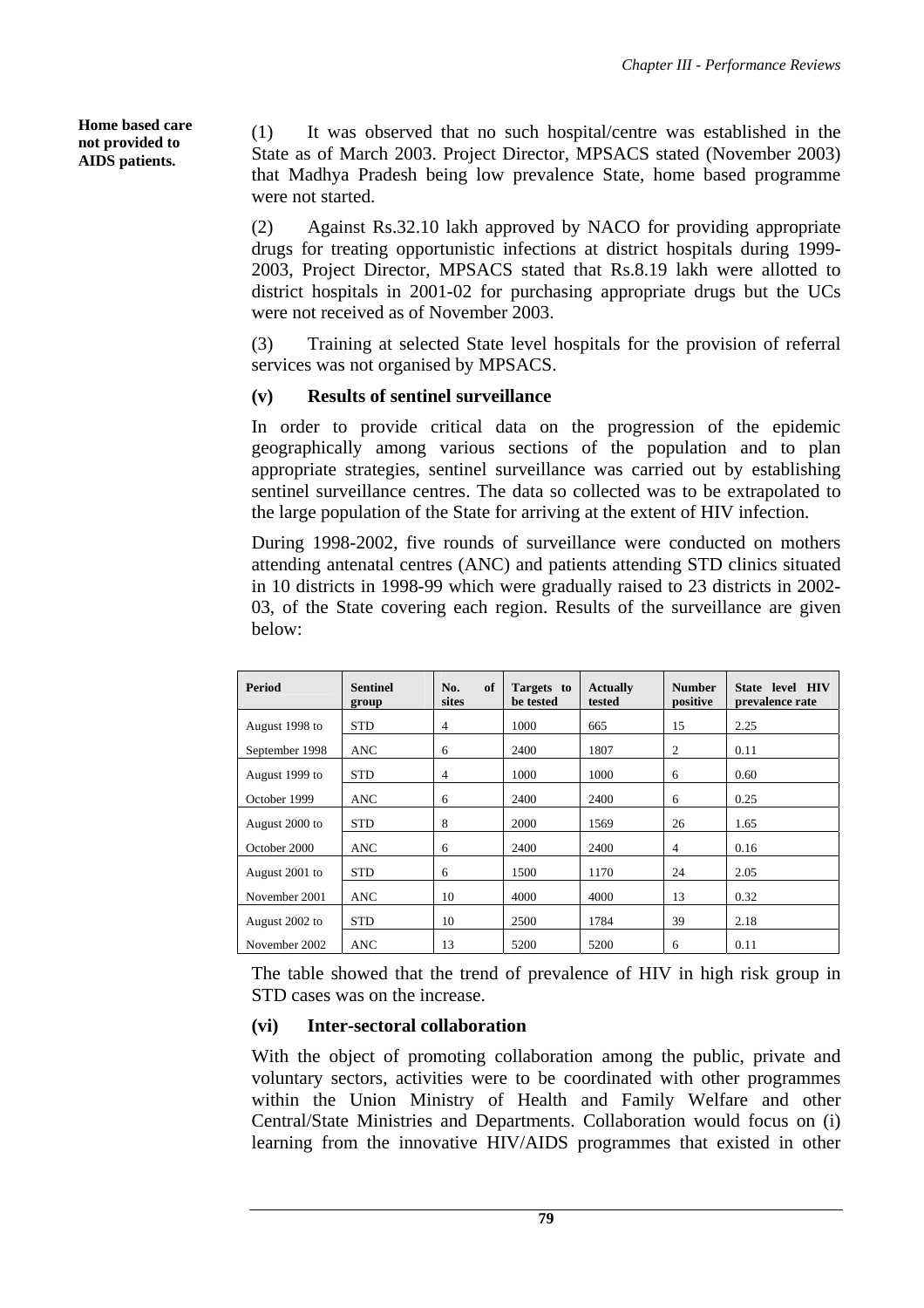sectors, and (ii) sharing in the work of generating awareness, advocacy at delivering interventions.

 It was observed that even detailed plans for promoting inter-sectoral collaboration were not prepared by MPSACS although an amount of Rs.36.80 lakh was sanctioned and provided by the NACO for undertaking this activity during 1999-2003. Rupees 2.10 lakh (5.70 per cent) only were spent during 1999-2003 on this activity. Project Director, MPSACS stated (November 2003) that due to non-receipt of guidelines, the funds provided by the NACO could not be utilised.

## **(vii) Capacity building for monitoring and evaluation of programme**

As per guidelines, monitoring and evaluation were to be conducted by an outside agency at baseline, interim and final year. Scrutiny of records revealed that information regarding conducting baseline, mid term and final evaluations was not available with MPSACS as these activities were to be conducted by NACO.

# *3.3.7. Conclusion*

Implementation of the AIDS control programme was still at a nascent stage; Targeted intervention is based on unscientific data and NGOs' participation in targeted intervention was negligible. Spouses of STD patients were not examined although envisaged under the guidelines. Rs.7.89 crore out of Rs.24.74 crore released, remained unutilised both at the level of MPSACS and with various implementing agencies. Appropriate drugs for treating common opportunistic infections were not provided. Small community based hospitals, drop-in centers and home-based care were not provided to persons living with AIDS. A number of blood banks/ blood component separation units had failed to obtain licences from the State Controller of Drugs. School AIDS education programme was started late, only from the fourth year of NACP-II. Thus, the impact of the programme is still to be felt.

# *3.3.8. Recommendations*

- $\Rightarrow$  Survey to identify the locations and number of persons at high risk should be completed on priority so as to identify higher risk groups for targeted intervention.
- $\Rightarrow$  Systematic and sustained campaigns for general awareness and social mobilisation by associating mass media, press advertisements, hoardings, AIR and Doordarshan need to be organised.
- ⇒ Efforts should be made to obtain valid license from State Controller of Food and Drugs for all the blood banks/blood separation units established in the State and to fill up vacant posts of lab technicians and counsellors.
- $\Rightarrow$  NGOs' participation in implementing the AIDS control programme needs to be enhanced.
- ⇒ District Hospitals, Community and Primary Health Centres need to be associated and well equipped to provide proper care to HIV/AIDS patients.

**Evaluation of the programme not done.**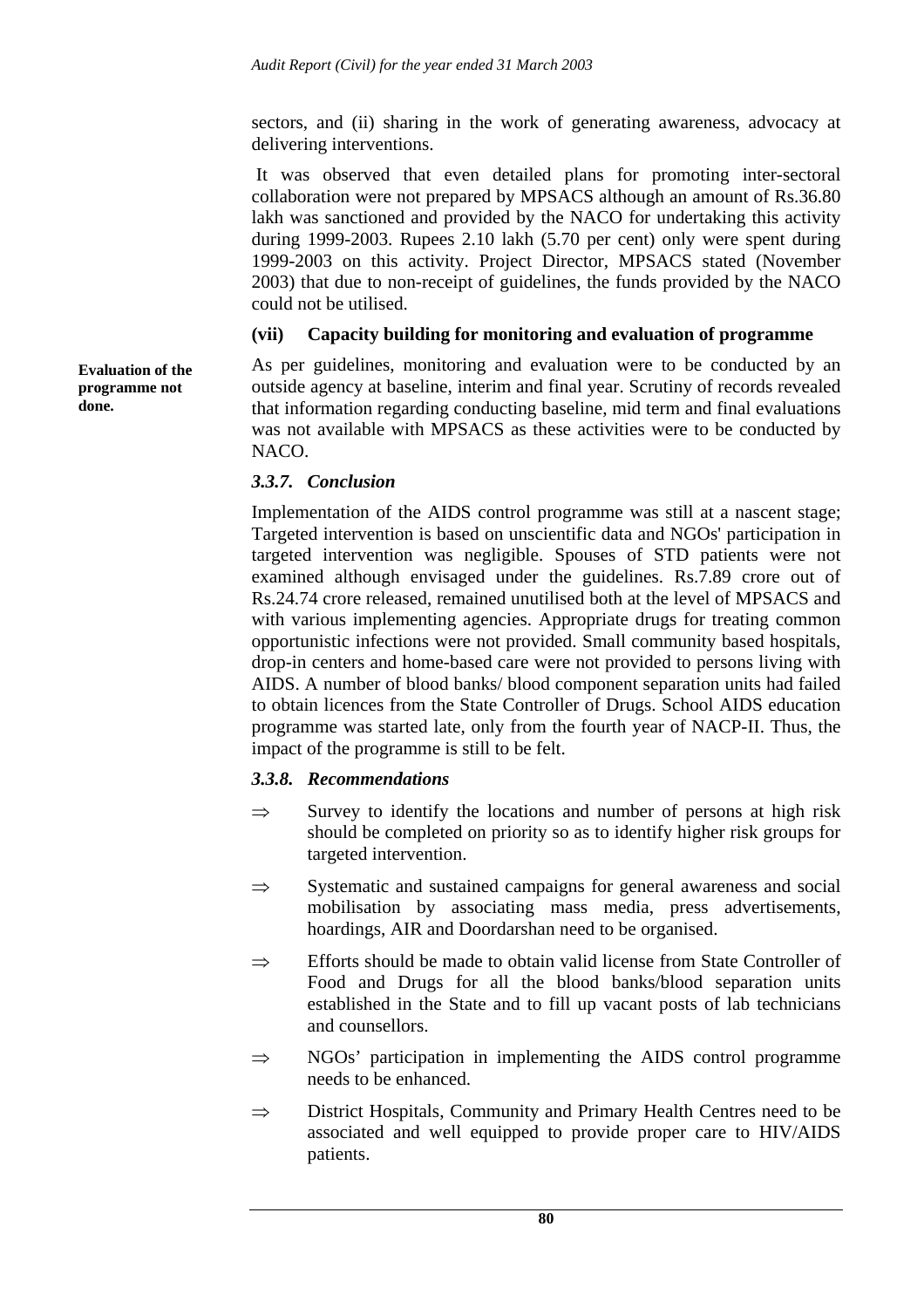**Urban Administration and Development Department and Home (Police) Department** 

## **3.4 Prevention and control of fire**

## *Highlights*

*Fire services in the State are provided by municipalities under Local Self Government for rural as well as urban areas except in respect of seven major fire stations at Indore (5), Bhopal (1) and Malanpur (1). For these the services are provided by Home (Police) Department (Chief superintendent, Police fire Brigade, Indore). Out of 336 urban local bodies and 11 industrial areas, Fire services were available only in 102 urban local bodies and 4 industrial towns. However, the details of fire stations and fire vehicles available in the state were not available with Urban Development Directorate. Fire Force Bill regulating prevention of fire and adoption of safety measures has not been enacted in the State. Further, risk hazard analysis was not done and maximum response time for attending to fire incidents was not prescribed.* 

In 26 local bodies test checked, against the norms of 164 fire stations and 210 fire vehicles, only 31 fire stations and 122 fire vehicles were available. Of these, fire station buildings were not available at five places while source of water was not available in the fire station premises at 7 fire stations.

### *(Paragraph 3.4.5 (i)(a),(b))*

Building for fire station Dewas was not handed over even after its completion and Rs.60 lakh advanced for construction of building at Urla (Raipur) in March 2000 were not got refunded from the executing agency though the work was not taken up.

Twelve fire vehicles were purchased for these fire stations in March 2000 though fire stations were not yet functional

### *(Paragraphs 3.4.5 (ii))*

Fire services training centre was not established and an amount of Rs.77.98 lakh released under Tenth Finance Commission was diverted for fabrication of bodies of fire vehicles.

*(Paragraph 3.4.5 (iv))* 

### *3.4.1. Introduction*

Fire prevention and related safety measures are an integral part of town planning and building construction. To combat any fire related calamities, fire services are organised as first responder to save life and property. 'Fire Services' has been included as a municipal function in Schedule XII of the Constitution of India. Government of India (GOI) felt that any departure from this could be justified only where municipal authorities are found unable to provide fire fighting facilities on a scale which the State Government considers necessary. GOI had accepted the recommendations of the Expert Committee that there should be a uniform fire legislation in all States but State Government is still to accept them. The Standing Fire Advisory Committee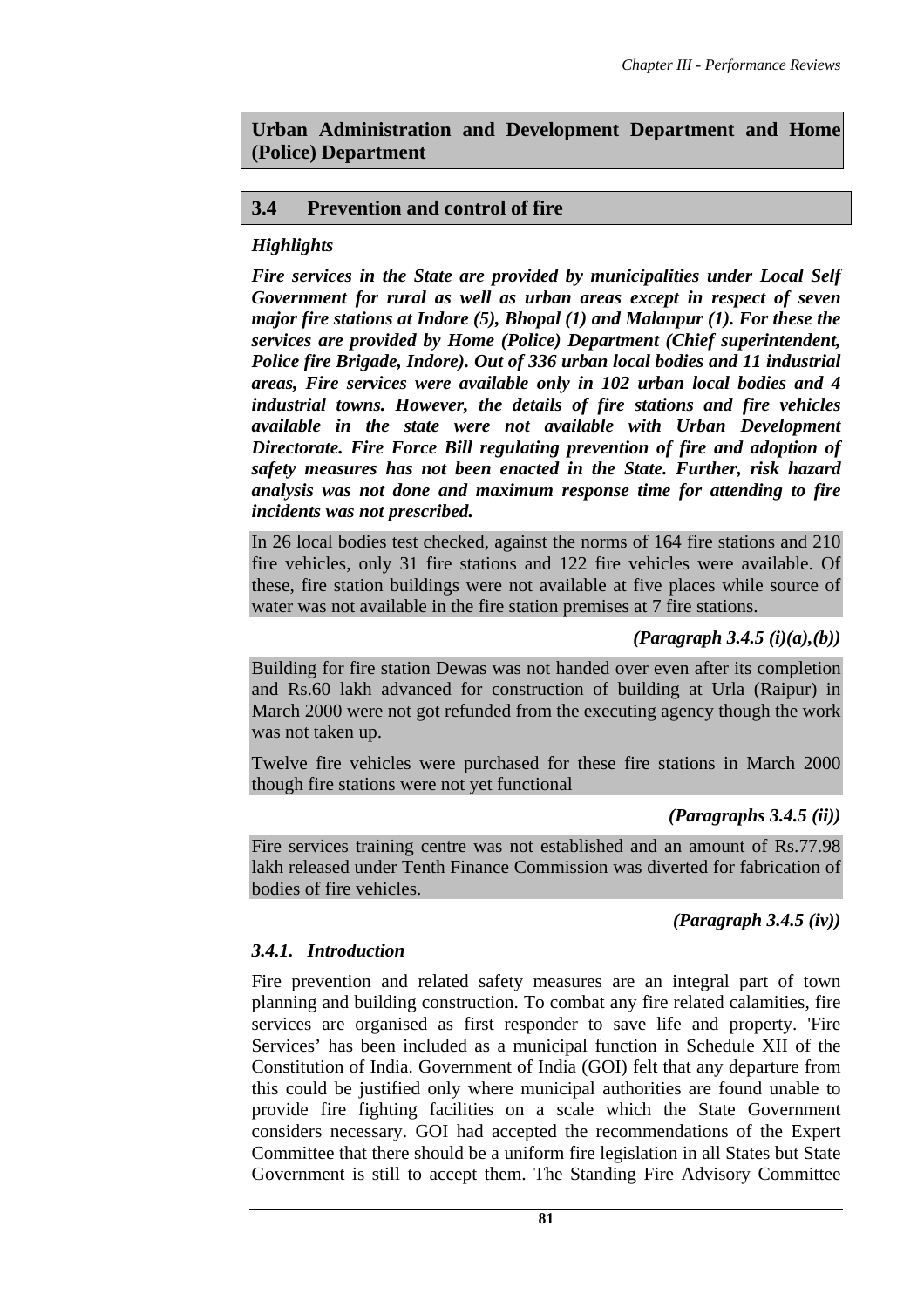(SFAC) also recommended that every State should have a Fire Advisor or a State Fire Chief with authority to inspect and direct fire services. However, in absence of fire legislation no Fire Advisor or State Fire Chief was appointed.

### *3.4.2. Organisational set-up*

Home (Police) Department was required to provide fire services in Indore City, Mantralaya (Vallabh Bhawan) at Bhopal, and 11 industrial areas of the State. Principal Secretary, Home (Police) Department was the head at State level and Director General of Police (DGP), and Additional Director General of Police (Fire Services), Indore, were executive heads of the fire services managed by Police. The Chief Superintendent, Police Fire Brigade, Indore (Superintendent) was in overall charge of police fire services. Fire services in remaining urban areas were provided by Urban Administration and Development (UAD) Department, headed by a Principal Secretary at State level. He was assisted by the Director, Urban Administration and Development (Director) at the apex of the local bodies and 7 Deputy Directors at divisional level. Similarly, out of 336 urban local bodies in the State, fire services were being provided by 102, while Home (Police) Department was providing fire services at 4 industrial towns<sup>⊗</sup>.

### *3.4.3. Audit coverage*

Test-check of the records was carried out during November 2002 to November 2003 of Director, Superintendent, Police Fire Station, Indore, and Vallabh Bhawan and 26 urban local bodies<sup>\*</sup> for the period 1998-2003 with a view to examine efficacy of the fire fighting facilities available. The results of test check are as follows.

### *3.4.4. Finance*

 $\overline{a}$ 

*\**

Position of budget allotment, expenditure and grants received from Government of India (GOI) and utilised during 1998-2003 was as under:

|              |                   |                          |                              |                                 |                    |                                          | (Rupees in lakh)                          |
|--------------|-------------------|--------------------------|------------------------------|---------------------------------|--------------------|------------------------------------------|-------------------------------------------|
| Year         | <b>Department</b> | expenditure              | Pay and allowances and other | <b>Grants</b> received from GOI |                    | <b>Savings</b><br>$(-)$<br>$/Excess (+)$ | <b>Scheme</b><br>under<br>which<br>grants |
|              |                   | <b>Allotment</b>         | <b>Expenditure</b>           | <b>Allocation</b>               | <b>Expenditure</b> |                                          | received<br>from<br>GOI                   |
| 1998-99      | Home (Police)     | 179.91                   | 167.57                       | 200.00                          | 200.00             | $(-) 12.34$                              | Tenth<br>Finance<br>Commission (TFC)      |
|              | Urban Admn        | $- -$                    | $\sim$ $\sim$                | $\sim$ $\sim$                   | $-$                | $\sim$ $\sim$                            |                                           |
| 1999-2000    | Home (Police)     | 423.75                   | 160.21                       | 200.00                          | 200.00             | $(-)$ 263.54                             | (TFC)                                     |
|              | Urban Admn        | $- -$                    | $- -$                        | $\sim$ $\sim$                   | $-$                | $\qquad \qquad -$                        | $\sim$ $-$                                |
| 2000-01      | Home (Police)     | 520.00                   | 203.55                       | $-$                             | $-$                | $(-)316.45$                              | $- -$                                     |
|              | Urban Admn        | $-$                      | $-$                          | 826.40                          | 415.48             | $(-)410.92$                              | Finance<br>Eleventh<br>Commission (EFC)   |
| 2001-02      | Home (Police)     | 257.58                   | 219.82                       | $\frac{1}{2}$                   | $---$              | $(-)37.76$                               | $\qquad \qquad -$                         |
|              | Urban Admn        | $\overline{\phantom{a}}$ | $- -$                        | 413.20                          | 413.20             | $\qquad \qquad -$                        | <b>EFC</b>                                |
| 2002-03      | Home (Police)     | 592.97                   | 284.25                       | Ni1                             | Nil                | $(-)308.72$                              | $\overline{\phantom{m}}$                  |
|              | Urban Admn        | $\qquad \qquad -$        | $\sim$ $\sim$                | 412.00                          | 412.00             | $\overline{\phantom{a}}$                 | <b>EFC</b>                                |
| <b>Total</b> | Home (Police)     | 1974.21                  | 1035.40                      |                                 | $\qquad \qquad -$  | $(-)938.81$                              | $\qquad \qquad -$                         |
|              | Urban Admn.       | $- -$                    | $- -$                        | 1651.60                         | 1240.68            | $(-)410.92$                              | $\qquad \qquad -$                         |

<sup>⊗</sup> *Indore, Malanpur (Bhind), Pithampur (Dhar) and Vallabh Bhawan (Bhopal).* 

*Bhopal, Burhanpur, Betul, Barwani, Damoh, Dewas, Dhar, Guna, Gwalior, Harda, Hoshangabad, Jabalpur, Jaora, Jhabua, Katni, Khargone, Multai, Mandsaur, Raisen, Ratlam, Shivpuri, Sagar, Shahdol, Sehore, Satna and Umaria.*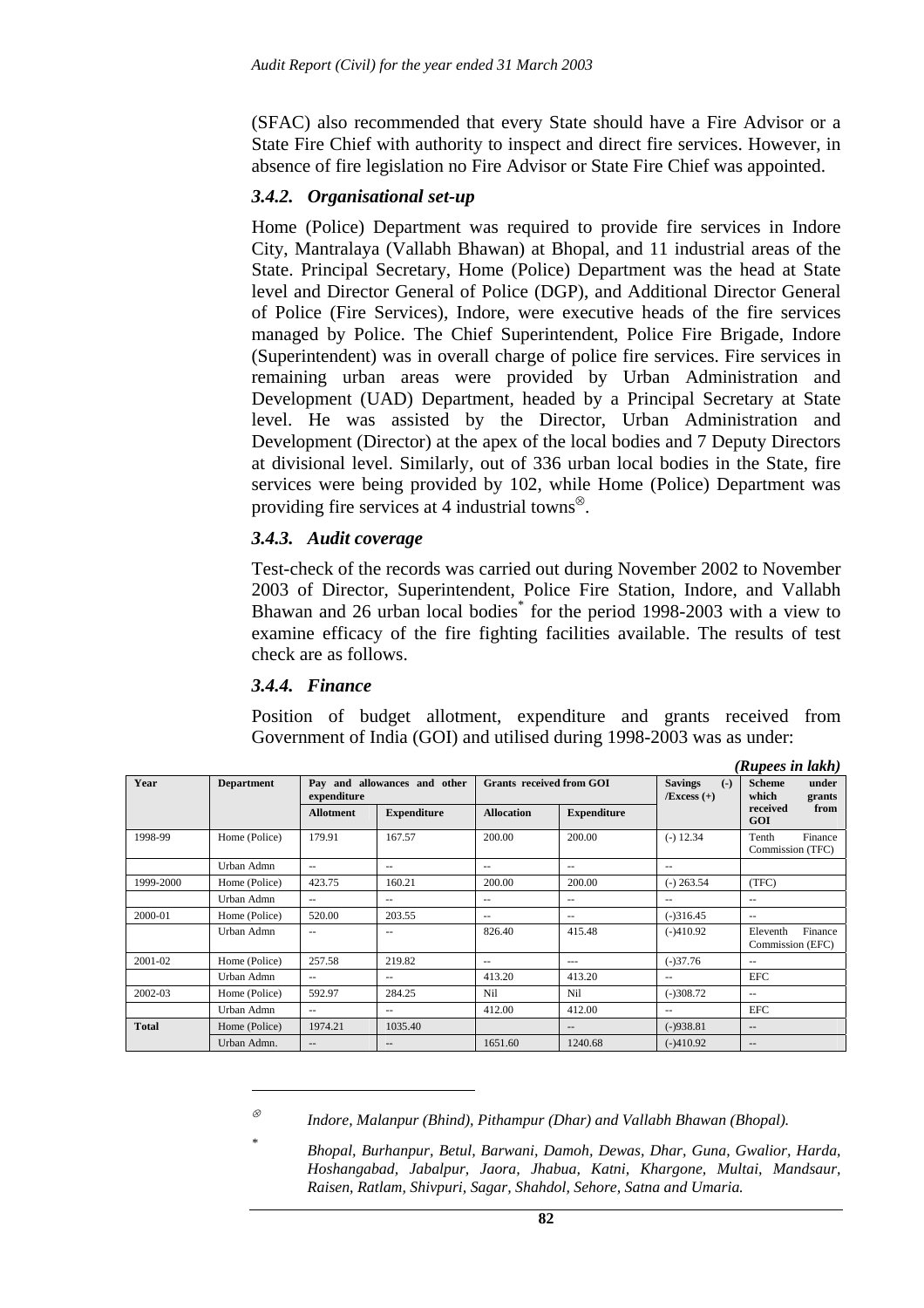Savings under the head Urban Administration was stated to be due mainly to non-posting of staff. The reply indicated that the provision was being made in the budget for vacant posts in contravention of state financial rules.

Following shortcomings were noticed in management of finances:

# **(a) Parking of funds in Civil Deposits/Bank accounts**

Rules\* provide that no money shall be drawn from treasury unless required for immediate disbursement. However, funds amounting to Rs.14.41 crore meant for upliftment of fire services were drawn during 1998-2003 and kept in Civil Deposits and banks to avoid lapse of budget allocations. Of this only Rs.10. 29 crore could be utilised/disbursed in subsequent year of the drawal with delays of 7 to 13 months and remaining amount of Rs.4.12 crore was still lying unutilised in Civil Deposits (January 2004).

Director and Superintendent admitted (December 2002, April 2003 and January 2004) that amounts were kept in Civil Deposits and banks but stated that it was done as per directions of the State Government and due to delayed finalisation of action plan as per recommendations of Eleventh Finance Commission.

# **(b) Loss of interest**

The Director drew Rs.4.15 crore (meant for purchase of vehicles) from treasury in March 2001 and kept it in State Bank of Indore, Bhopal. The amount was disbursed to local bodies in May 2002. The amount remained in Bank's suspense account from April 2001 to April 2002, which resulted in loss of interest of Rs.31.58 lakh, computed at the rates applicable for overdraft by State Government.

The Director stated (January 2004) that the amount was kept in suspense account as there was no bank account in the name of the department. The reply was not tenable as the drawal itself, not being required for immediate disbursement was irregular and resulted in the loss of interest.

# **(c) Non-utilisation of assistance by urban local bodies**

An amount of Rs.8.29 crore was disbursed to 95 local bodies by the Director in May 2002 (Rs.4.16 crore) and October 2002 (Rs.4.13 crore) for purchase of fire vehicles within 6 and 3 months respectively. In case of non-utilisation within the stipulated period, the amount was to be refunded but only 3 local bodies had intimated utilisation of Rs.35.07 lakh as of January 2004. Abnormal delay in utilisation/refund by remaining 92 urban local bodies, would deprive the citizens at large of the envisaged benefits of improved fire services.

# *3.4.5. Programme Management*

 $\overline{a}$ *\**

The SFAC had recommended certain scales for establishing fire stations, provision of appliances and manpower depending upon population coverage and risk hazards. The number of fire stations set-up and equipments and manpower available in urban and rural sector is discussed below:-

**Of Rs.14.41 crore parked in Civil Deposit/banks Rs.4.12 crore were still lying in Civil Deposit.** 

**Keeping of Rs.4.15 crore in bank suspense resulted in loss of interest of Rs.31.58 lakh.** 

**Of the assistance of Rs.8.29 crore disbursed to local bodies, Rs.7.94 crore were lying unutilised.** 

*Rule 284 of Madhya Pradesh Treasury Code, Volume I*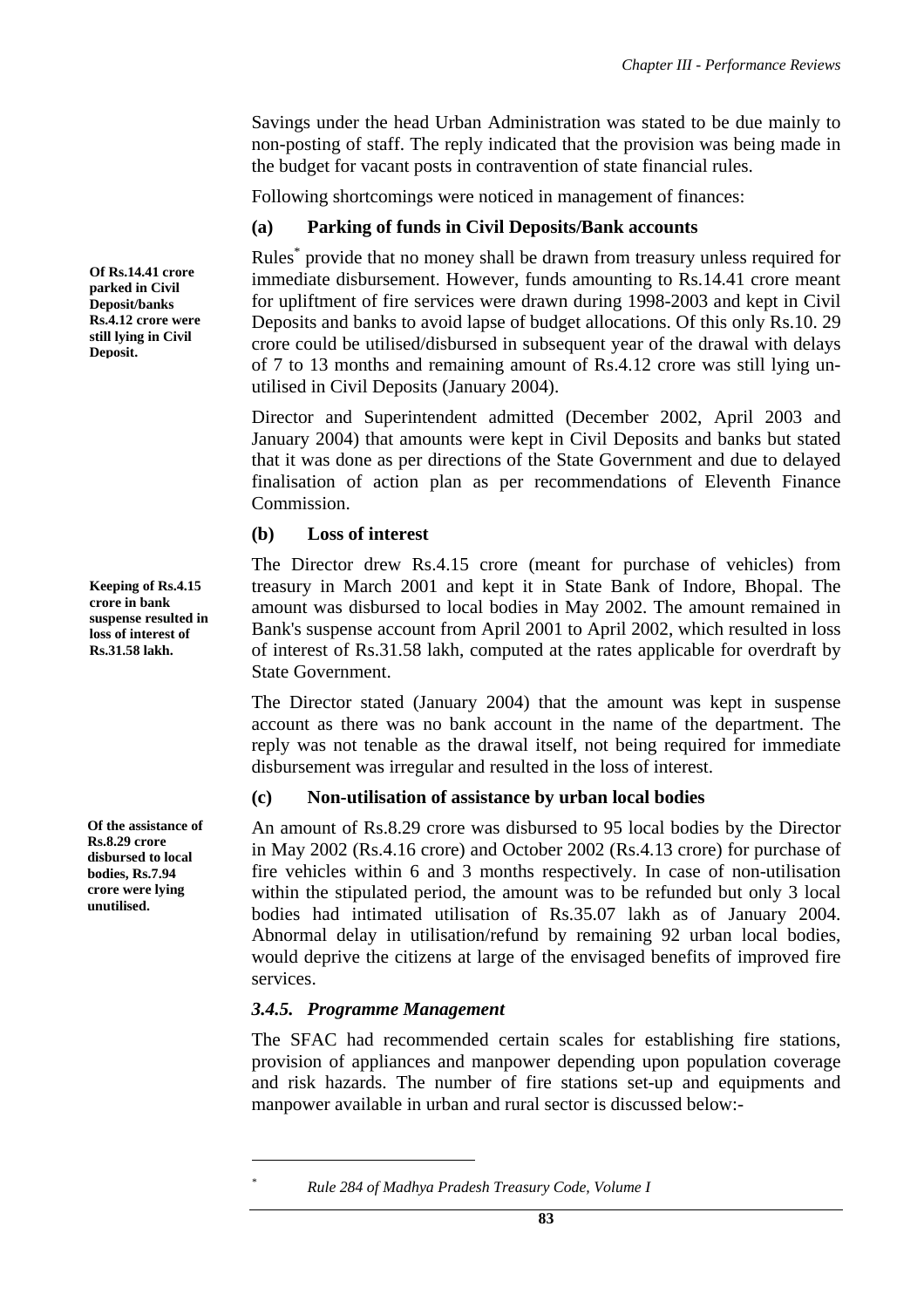# **(i) Creation of Infrastructure**

**(a)** SFAC had suggested establishment of a fire station for 10 Sq.km. of area and maintenance of pumping and rescue vehicles with manpower resources depending upon the size of population covered. Information relating to fire stations setup and fire vehicles available with urban local bodies vis-àvis actually required for the State as a whole was not available with the Director. The actual availability of fire stations and fire vehicles with Home (Police) Department and test-checked urban local bodies vis-à-vis their requirement was as under:

| of<br><b>Name</b>               | <b>Fire Stations</b> |               |                  | <b>Fire Vehicles</b> |               |                  |  |
|---------------------------------|----------------------|---------------|------------------|----------------------|---------------|------------------|--|
| <b>Department</b>               | <b>Requirement</b>   | <b>Actual</b> | <b>Shortfall</b> | <b>Requirement</b>   | <b>Actual</b> | <b>Shortfall</b> |  |
| Urban Admn (26<br>local bodies) | 101                  | 24            | 77               | 109                  | 74            | 35               |  |
| Home (Police)                   | 63                   |               | 56               | 101                  | 48            | 53               |  |
| <b>Total</b>                    | 164                  | 31            | 133              | 210                  | 122           | 88               |  |

Local bodies intimated (September 2003) that they could not establish the fire stations and acquire fire vehicles as per requirement due to their adverse financial position. Home (Police) Department intimated (January 2004) that fire station and fire vehicles could not be maintained due to paucity of funds and staff. The reply was not tenable as GOI funds to extent Rs.7.94 crore remained unutilised with department.

**(b)** Though fire vehicles were available with local bodies of Damoh, Jhabua, Multai, Sagar and Umaria, buildings for fire stations were not constructed. As a result, fire vehicles were being parked near office buildings. Similarly, source of water was not available in the premises of fire stations at Fatehgarh and Pulbogada (Bhopal), Shivpuri, Gwalior (2 stations), Malanpur and Timber market (Indore). Non-provision of fire station buildings by local bodies for want of funds and non-availability of source of water in the premises adversely affected delivery of service to public.

**(c)** Rent-free accommodation was required to be provided to all members of the service within the premises of the fire stations for ensuring immediate availability to attend emergent situation. However, as against 233 employees working in the Police Fire Services, only 97 were provided with rent-free accommodation. As regards urban local bodies test-checked, out of 119 employees 7 employees were provided rent free accommodation within the premises of fire stations deployed on fire fighting services.

**(d)** As regards communication facility in test checked units, only telephones were available at all fire stations. Walkie-Talkie Sets and Mobiles sets were provided only at Gwalior, Jabalpur, Bhopal and Dewas to the fire officers as contemplated in the SFAC guidelines. Fire fighting teams of Home (Police) were not well equipped with Mobiles etc. at all the stations. Reasons for not providing Walkie-Talkie and Mobile Sets to all fire fighting teams throughout the State were stated to be due to adverse financial position of the urban local bodies.

**Rent free accommodation could not be provided to 248 employees.**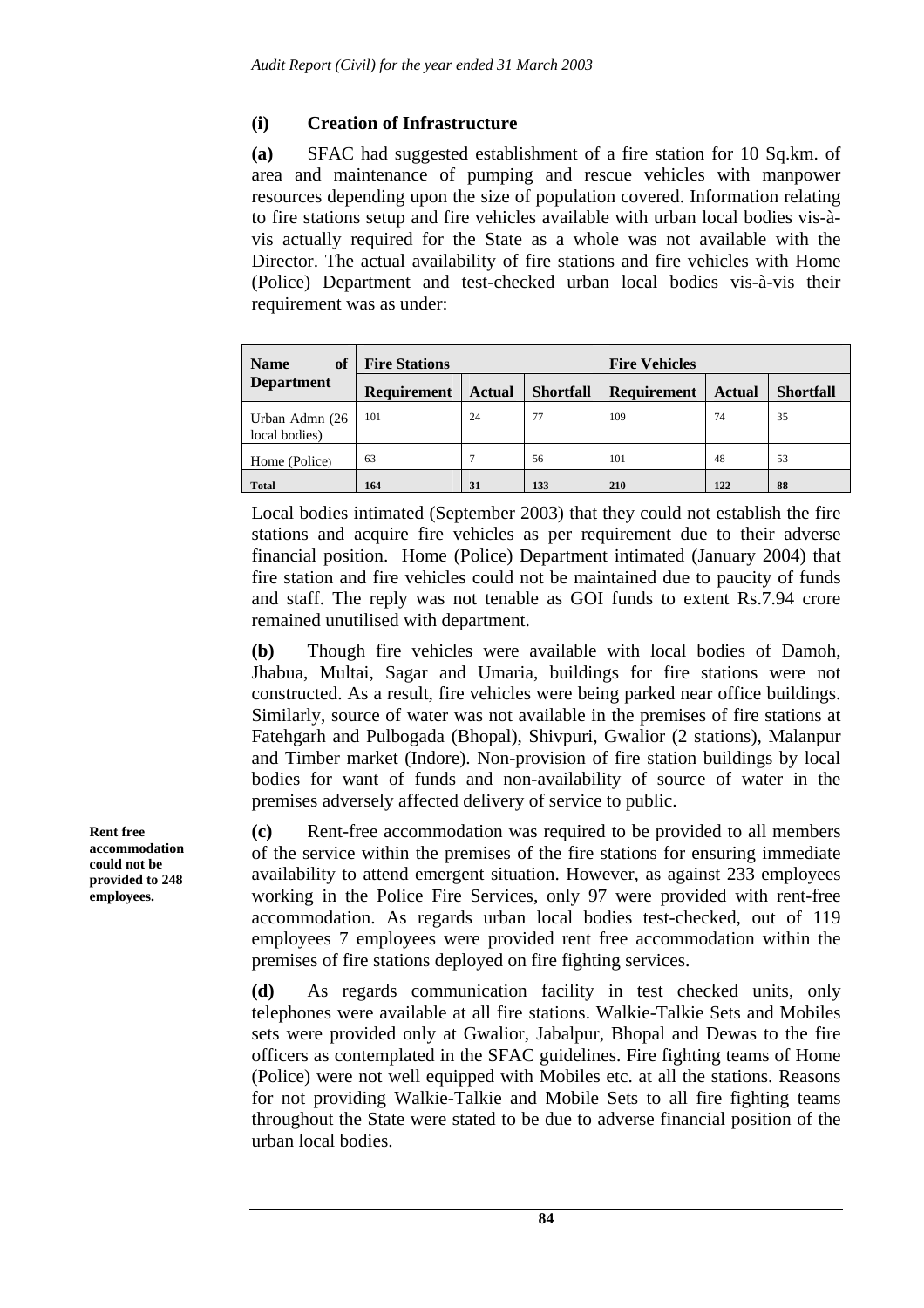# **(ii) Non establishment of fire stations and diversion of vehicles**

Additional Director General of Police (Fire Services), Indore, paid Rs.1.20 crore to the M.P Police Housing Corporation (Corporation) for construction of fire station, garage, office building and staff quarters at Dewas and Urla (Raipur) in March 2000. Though the works were required to be completed within 3-4 months, the Corporation had not handed over the building constructed at Dewas as of January 2004 due to non-payment of the additional amount of Rs.12.85 lakh. Besides, the Corporation which had not started the construction work at Urla, had not refunded the amount of Rs.60 lakh advanced to it for the works at Urla. The Superintendent stated (January 2004) that it would be recovered from the Corporation.

The Home (Police) Department simultaneously initiated purchase of 12 fire vehicles and 2 Gypsy vehicles in March 2000 for police fire stations at Dewas and Urla at a total cost of Rs.1.53 crore (Dewas:Rs.83 lakh and Urla: Rs.70 lakh). As fire stations could not be established, the vehicles were diverted to Police Fire Station, Indore which is Headquarters of Police fire services.

Abnormal delay of three years in completion of buildings resulted in nonestablishment and non commissioning of fire station at Dewas besides undue financial assistance of Rs.60 lakh to the Corporation. The purchase of vehicles without immediate requirement did not serve the purpose for which they were procured.

## **(iii) Fire management**

(a) Information regarding fire accidents reported, attended to, human lives lost, property lost and saved, in respect of urban local bodies was not monitored by the Director. Out of 26 urban local bodies test checked, 24 units did not maintain the records containing above details. In Bhopal and Gwalior, the property lost, property saved and lives lost during the years 1998-2003 were Rs.20.46 crore, Rs.55.44 crore and 26 respectively in 7233 fire incidents, the corresponding position of fire stations under control of Home (Police) department was Rs.95.69 crore, Rs.382.75 crore and 162 in 4044 fire incidents during 1998-2002.

Accuracy of the amounts of property reported and claimed respectively as lost and saved could not be verified in audit in absence of prescribed method of valuation. While the Home (Police) Department records value of property on the basis of "Panchanama" with multiple of four for recording property saved, the local bodies record the value as per information supplied by property owners and estimates made by firemen. Thus two separate methods are adopted for the purpose. On enquiry about the quantum of insurance claims made and settled it was replied (December 2002) that the information was not being compiled separately.

**(b)** Scrutiny of the records of police fire station, Indore, Vallabh Bhawan (Bhopal) and Municipal Corporation, Gwalior, further revealed that the amounts of property reported as lost and saved included the amounts of Rs.1.33 crore and Rs.4.61 crore respectively (Indore: Rs.73.03 lakh and Rs.2.92 crore, Vallabh Bhawan: Rs.29.59 lakh and Rs.1.18 crore, and

**Non handing over/non commencement of construction of buildings resulted in non establishment of fire station besides diversion of vehicles.** 

**There was no uniform procedure of recording values of property lost and saved.**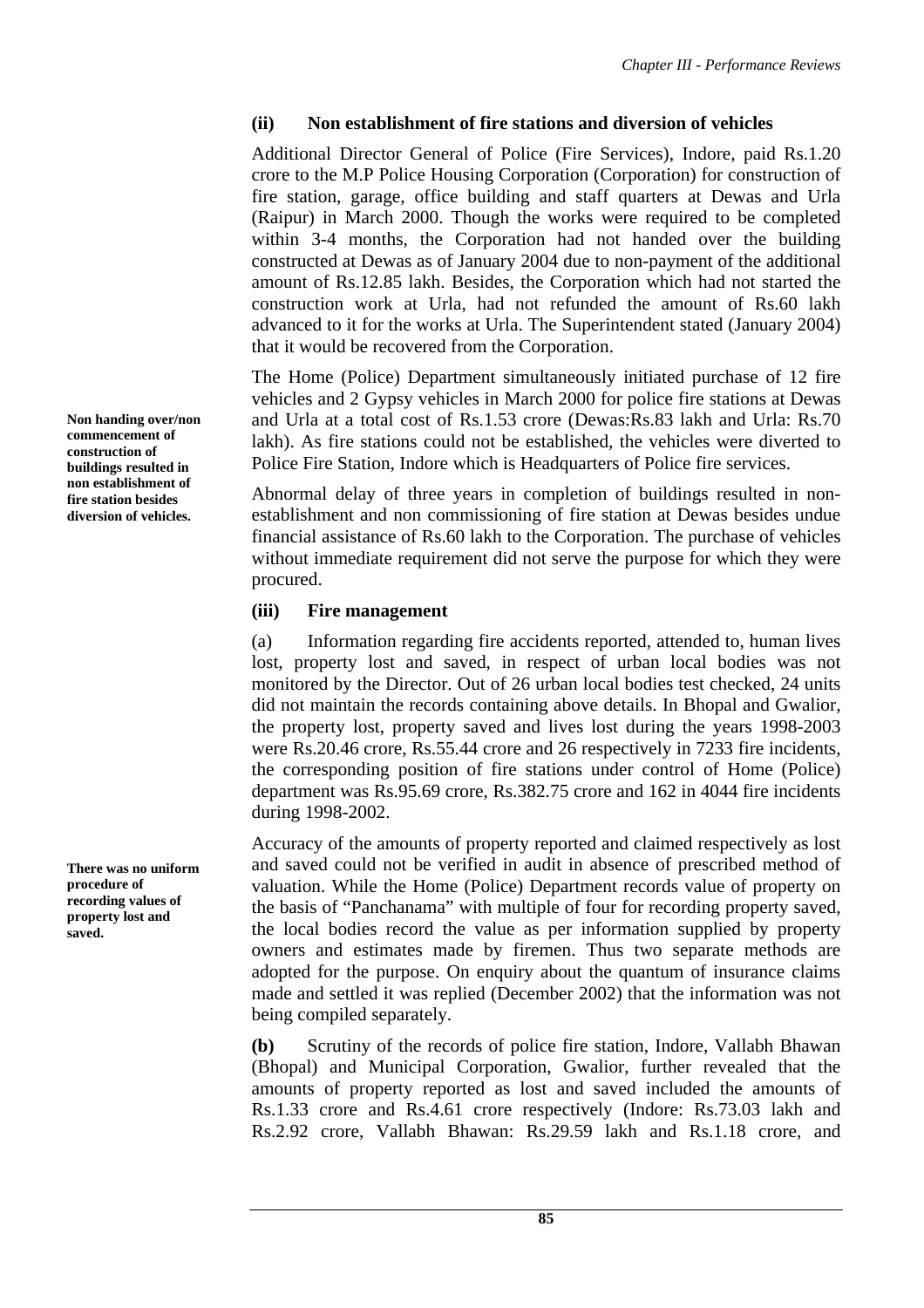Gwalior: Rs.30.46 lakh and Rs.51.00 lakh) pertaining to incidents of fire where the fire had already been extinguished before the arrival of the fire station teams and without any contribution in fire fighting operations.

In reply, it was stated that the loss in fire accident was a 'national loss' and hence included to ascertain the national loss.

**(c)** As per the recommendations of the SFAC, risk hazard analysis was to be made and accordingly a town was required to be divided into 3 major groups depending upon the risk hazard analysis and maximum response time fixed for attending to the fire incidents. However, neither the towns were so divided as per risk hazard analysis nor was the maximum response time fixed. No reasons were forthcoming for this failure.

### **(iv) Training and awareness**

**(a)** No fire services training centre was working under either Home (Police) Department or UAD Department. In March and May 2000 Government released Rs.77.98 lakh as per Tenth Finance Commission's recommendations and placed the amount at the disposal of Police Headquarters for Fire Services Training Centre. However, the amount was diverted for fabrication of bodies of fire vehicles and paid to Madhya Pradesh Laghu Udyog Nigam. Only 39 firemen of urban local bodies were imparted training from other training institutions while no firemen working under Home (Police) Department was imparted such training.

**(b)** Neither were any special courses for high rise buildings fire hazard, chemical fire, fire in industrial/factory sheds, were conducted, nor was any training/awareness programme for use of latest available appliances and technology to public /other agencies including groups exposed to heavy fire risk such as residents of congested localities/multistoryed/offices/ commercial areas, organised.

### *3.4.6. Manpower*

As per SFAC norms, the operational staff required per shift per vehicle was one driver, four fire men, one leading fire man, and one officer plus 25 per cent for leave reserve against staff and 50 percent against officer cadres. The total number of vehicles in Home (Police) and Urban local bodies was 48 and 74 respectively.

The position of staff required and persons-in-position for fire stations and fire vehicles in urban local bodies was not available with the Director. Audit observed that no staff was provided exclusively for fire stations by urban local bodies and fire stations were managed by the staff meant for fire vehicles.

However, position of staff required as per SFAC norms and that available in Home (Police) Department and test-checked urban local bodies for fire vehicles as available was as under:

**Non-establishment of training centre due to diversion of funds**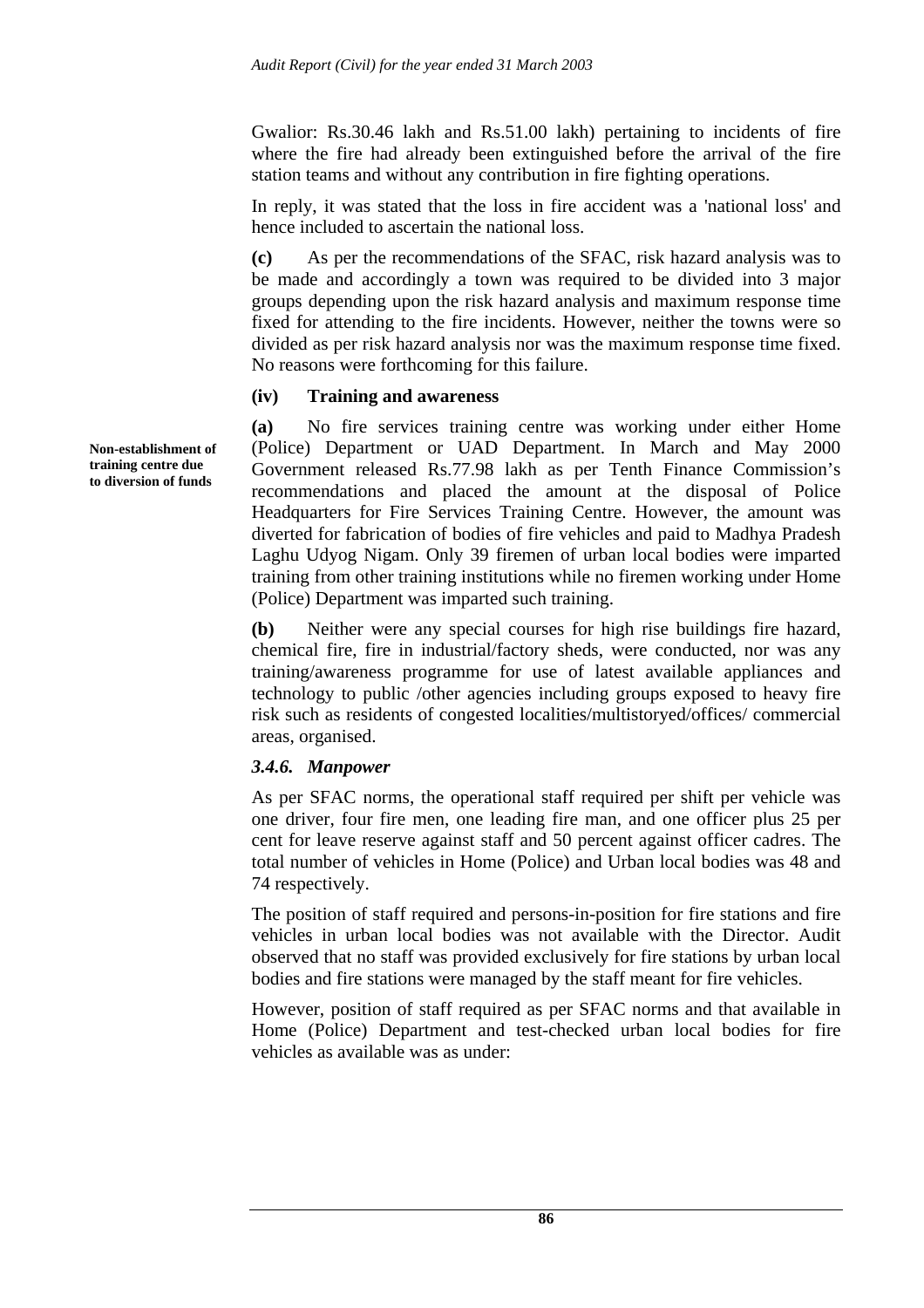| SI.<br>No.     | <b>Department</b>               | Post               | <b>of</b><br>No.<br>posts<br>required | <b>Persons</b><br>in<br>position | <b>Shortage</b> | Percentage<br>of shortage |
|----------------|---------------------------------|--------------------|---------------------------------------|----------------------------------|-----------------|---------------------------|
| 1              | Home (Police)                   | Driver             | 180                                   | 46                               | 134             | 74                        |
| 2.             | $-do-$                          | Firemen            | 720                                   | 185                              | 535             | 74                        |
| 3              | $-do-$                          | Leading<br>Firemen | 180                                   |                                  | 180             | 100                       |
| $\overline{4}$ | $-do-$                          | Officer            | 216                                   | --                               | 216             | 100                       |
| 5              | Urban<br>Local<br><b>Bodies</b> | Driver             | 283                                   | 154                              | 129             | 46                        |
| 6              | $-do-$                          | Firemen            | 1002                                  | 268                              | 734             | 73                        |
| 7              | $-do-$                          | Leading<br>Firemen | 373                                   | 28                               | 345             | 92                        |
| 8              | $-do-$                          | Officer            | 341                                   | 18                               | 323             | 95                        |

The shortages were attributed to (a) adverse financial position of urban local bodies and (b) non-sanction of posts as per norms by the Government in Home (Police) Department.

The mismatch of manpower in various categories has mainly arisen as the Government was still in the process of examining the SFAC norms and are yet to adopt the scale.

# *3.4.7. Other point of interest*

Test-check revealed that the six urban local bodies (Guna, Harda, Hosahangabad, Sagar, Shahdol and Gwalior) fire vehicles were being utilised for supply of water to the officers' residences and watering of playgrounds, etc. Diversion/misutilisation of fire vehicles resulted in avoidable burden of Rs.6.74 lakh (diesel) on fire services, apart from the avoidable wear and tear of fire vehicles etc.

It was stated (April 2003) that watering of grounds was done and water supplied to officers and other non-government officials as per the orders of higher authorities due to scarcity of water.

# *3.4.8 Conclusion*

Due to non-enactment of Fire Force Bill in the State, no statute/rules/ departmental instructions were in place for prevention of fire and adoption of safety measures in respect of high-rise buildings, warehouses, cinema halls, railway stations, public halls, offices, explosives manufacturing units, major oil installations, power plants, workshops etc. The licences were not issued to builders/owners/users of the public premises/high-rise buildings/industrial establishments regarding adequacy of fire fighting measures. No fire prevention wing was established to periodically inspect the vulnerable buildings, cinema halls, industrial estates and other premises with high fire risk. There was no system in place for providing training in fire drill to school children, employees/workers of industrial establishments, offices and residents of high-rise buildings. Walkie-talkie and mobiles sets were not provided to fire staff.

**Large number of posts were lying vacant against the requirement as per SFAC norms.**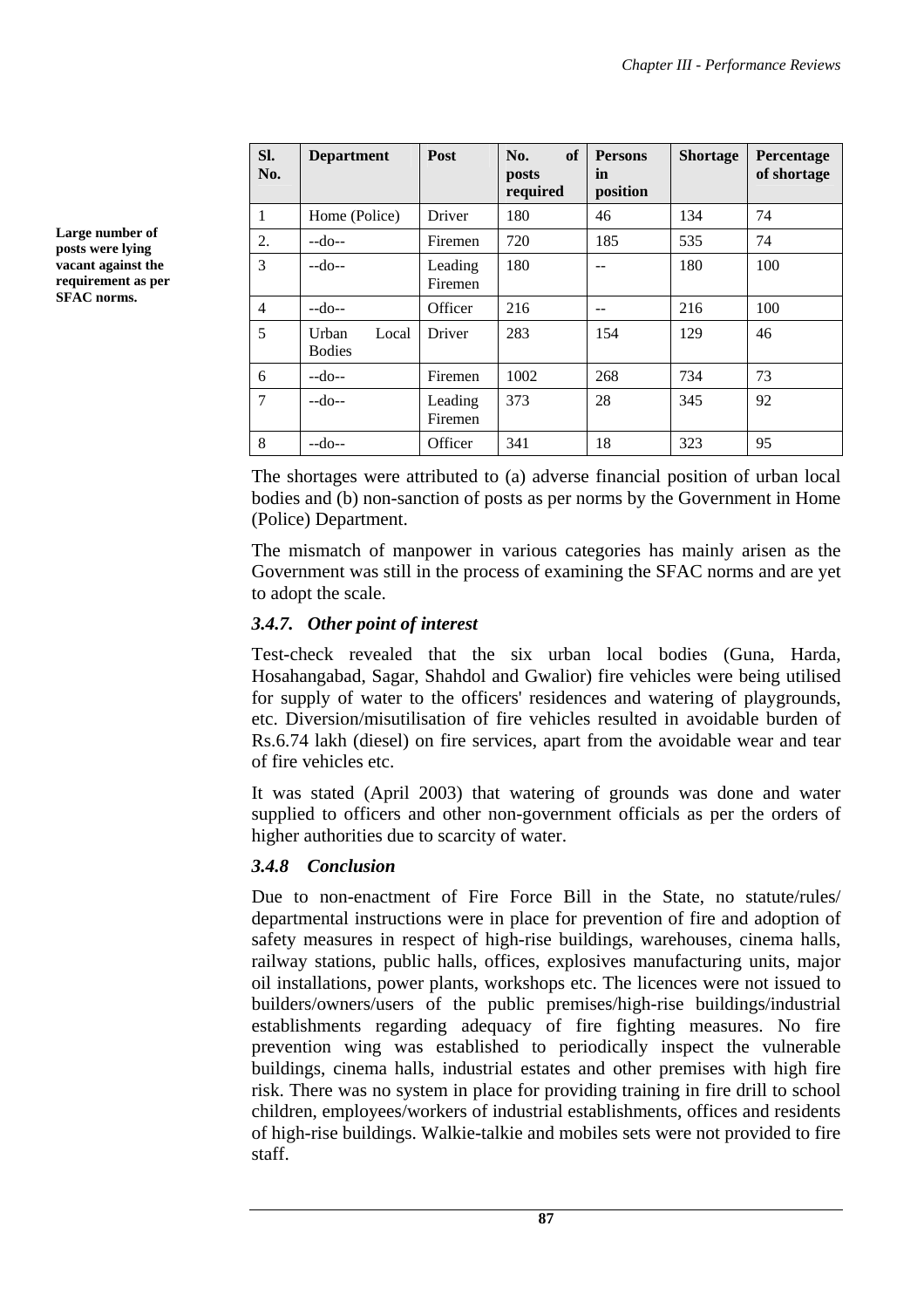# *3.4.9 Recommendations*

- $\Rightarrow$  The recommendations of the SFAC should be examined and norms devised by the State Government on priority basis. There was an urgent need to fill-up the vacant posts, establish new fire stations, upgrade the existing fire stations by supplying adequate fire tenders and thus reduce the response time/damages to property/lives.
- $\Rightarrow$  Implementation of the recommendations regarding enactment of Fire Force Bill and Rules there under should be ensured in the State.
- ⇒ A separate Fire Prevention wing needs to be established to create awareness among the general public for adopting fire safety norms. Precautionary measures for high rise buildings, cinema hall, industrial buildings and public places should be prescribed and effectively followed.
- $\Rightarrow$  Local bodies should be provided sufficient funds to setup Fire Stations.

# **Water Resources & Narmada Valley Development, Departments**

# **3.5 Accelerated Irrigation Benefit Programme (AIBP)**

# *Highlights*

*With a view to develop the irrigation potential (IP) from on-going projects which were at an advanced stage of construction, a scheme "Accelerated Irrigation Benefit Programme (AIBP)" was launched (1996-97) by the Government of India (GOI). Eleven projects were selected (1996-2001) to create an additional irrigation potential of 4.84 lakh ha within two years from the date of inception of the project, at an estimated cost of Rs.3565.74 crore. Even after lapse of seven years and incurring an expenditure of Rs.1764.79 crore (49.49 per cent of estimated cost), an additional IP of only 39888 hectare (8 per cent of projected potential) was created as of March 2003. Dismal performance was mainly due to incorrect selection of projects, poor planning, improper utilisation of funds and lack of monitoring.* 

Shortfall in matching share to the tune of Rs.222.21 crore by GOMP resulted in disqualification of projects for CLA sanctioned during the year.

## *(Paragraph 3.5.4)*

An expenditure of Rs.125.06 crore beyond the scope of AIBP was incurred on work charged and daily wages staff and was charged to earth/masonry work during 1996-03. Another Rs.3.41 crore were diverted to procurement of vehicles and other inadmissible items.

*(Paragraph 3.5.4 (b)(i))*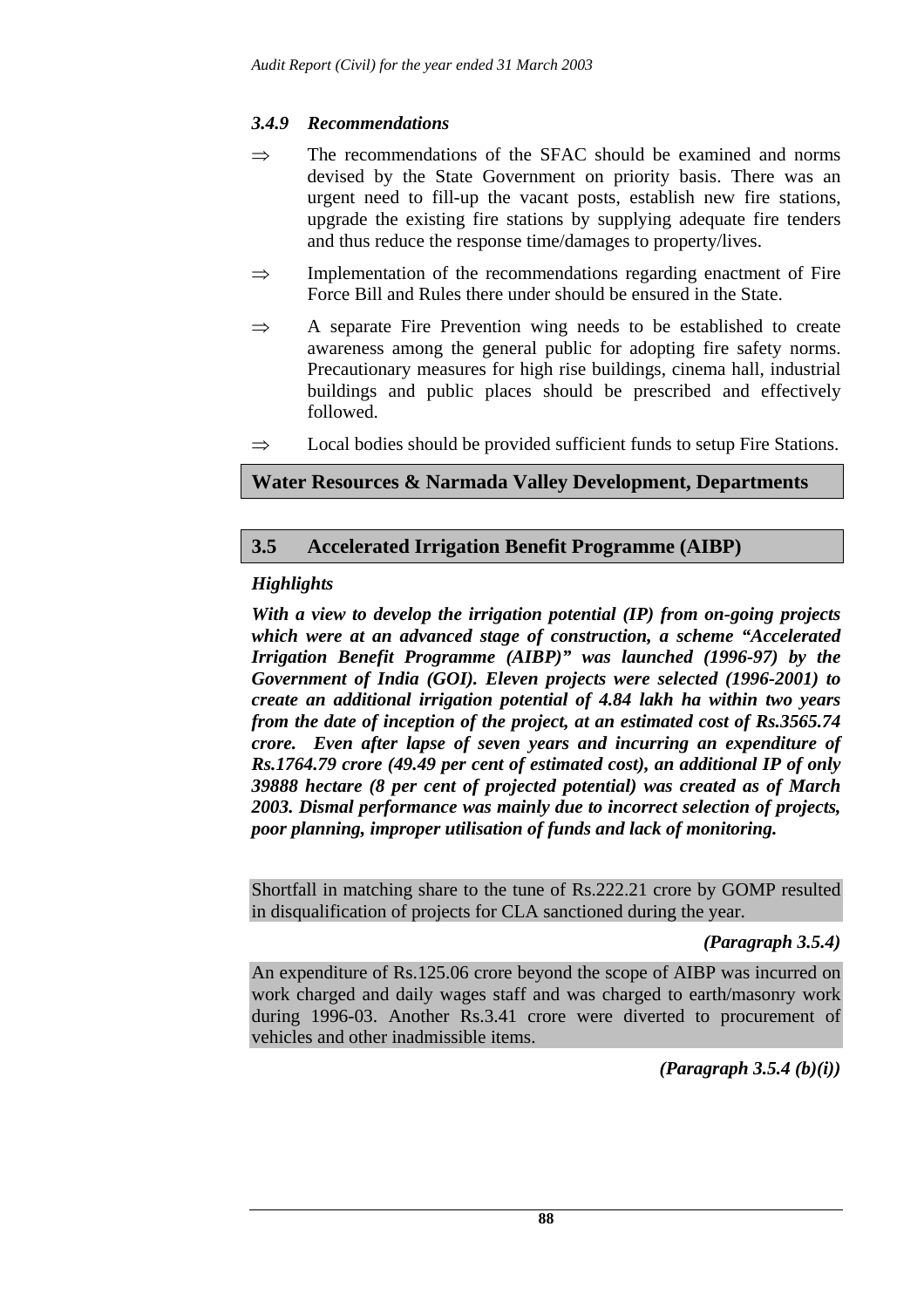In Bansagar project, against the CLA of Rs.203.59 crore based on the entire expenditure of Rs.317.82 crore including the share of UP and Bihar States the GOMP incurred only Rs.174.69 crore during 1996-2002. The remaining amount of Rs.28.90 crore along with its share of Rs.75.48 crore was diverted for other purposes. An expenditure of Rs.49.19 crore incurred on canal system of Bansagar project during 1996-2001 was also beyond the scope of AIBP.

## *(Paragraph 3.5.4 (a)(i), 3.5.4 (b)(i) & 3.5.7(d))*

Rs.52.99 crore towards advance for land acquisition and shifting of HT/LT line, were lying with Land Acquisition Officers (LAO) and MPSEB as of March 2003.

### *(Paragraph 3.5.4 (c)(i)& (ii))*

During the three years (1999-2002), the actual utilisation of created potential ranged between 37 per cent and 46 per cent.

### *(Paragraph 3.5.6)*

Expenditure of Rs.20.47 crore upto March 2003 on right bank canal (RBC) Sindh Phase-II and Samoha pick-up weir beyond Barua aquaduct for which agency was not fixed (August 2002) proved to be unfruitful till the completion of Barua aquaduct.

### *(Paragraph 3.5.6 (ii))*

Injudicious and irregular award of work of earthen and masonry dam at Madikheda without forest clearance led to time extension of 7 years and avoidable cost of Rs.57.82 crore.

### *(Paragraph 3.5.7(a))*

Rs.5.18 crore additional security deposit was not deducted from the contractors bills under Bargi Diversion project (BDP) in terms of contracts to safeguard the interest of Government.

Due to Failure in implementation of programme for Bargi Diversion Project – "Fast Track", CLA of Rs.50.34 crore could not be utilised, the amount was diverted to other purposes which created an additional liability of interest of Rs.5.79 crore.

*(Paragraph 3.5.7(e))* 

## *3.5.1 Introduction*

At the end of  $8<sup>th</sup>$  Plan (1992-97), there were 19 Major and 22 Medium ongoing projects in State of Madhya Pradesh at various stages of construction. Of these, 8 major and 16 medium projects with spilled over cost of Rs.1308.43 crore for creation of 4.52 lakh ha irrigation potential were identified for completion by the end of the  $9<sup>th</sup>$  Plan. Despite huge investment having already been made on these projects, the projected benefit could not be derived. To accelerate the completion of these irrigation and multipurpose on-going projects which had spilled over from Plan to Plan mainly because of financial constraints faced by the State Governments, "Accelerated Irrigation Benefit Programme" (AIBP) was introduced by Government of India (GOI) during 1996-97 to provide Central Loan Assistance (CLA) to the State Governments

**GOMP failed to complete the projects even after lapse of 7 years as against the stipulated period of 2 years.**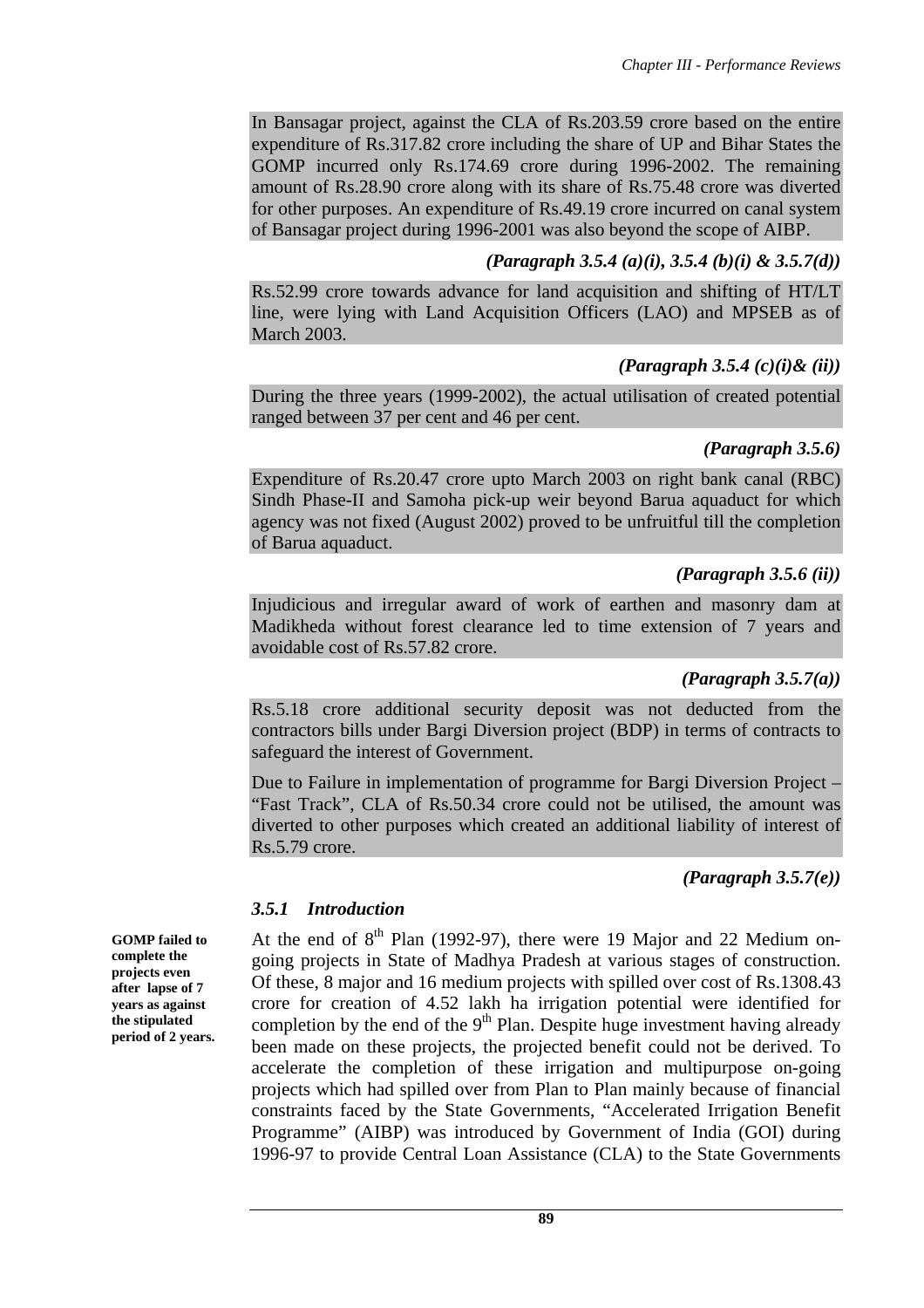with the main objective of realising the irrigation potential of these projects over the next four working seasons, i.e. two years.

Eleven projects (10 major and 1 medium) were selected during 1996-97 to 2000-01 for construction under the programme to create 4.84 lakh ha additional irrigation potential at an estimated cost of Rs.3565.74 crore. As against the projected irrigation potential, only 39888 ha (8 per cent) had been created by incurring an expenditure of Rs. 1764.79 crore (49.49 per cent) as on March 2003. The GOMP failed to complete the projects (except one major and one medium) even after lapse of 7 years as against the stipulated period of 2 years.

### *3.5.2 Organizational Set up*

Water Resources Department (WRD) and Narmada Valley Development Department (NVDD) of the state headed by the Principal Secretaries, were executing nine and two projects, respectively. The Engineer-in-Chief (E-in-C) of WRD and NVDA (a high power body, with a Chairman, Vice Chairman and 4 full time members) had the overall responsibility for planning and implementation of the schemes falling under their respective jurisdiction. At the field level, Executive Engineers (EE) were responsible for execution of the works under the direction and control of Superintending Engineer (SE) and Chief Engineer (CE).

### *3.5.3 Scope of Test Audit*

The review is based on the test check of records of  $\text{Six}^{\$}$  out of 11projects, accounting for 94 per cent of total expenditure of Rs.1764.79 crore of the programme relating to the period from 1996-97 to 2002-03, in the offices of E-in-C, one CE, one SE and 12 Divisions of WRD and NVDD, conducted during December 2002 to June 2003. The information and data were also collected from Water Resources Department, & Narmada Valley Development Authority (NVDA) of the State and CWC.

The audit objective in this review was to make an assessment of the methodology of selection of projects for CLA under AIBP, efficacy of the implementation process and effectiveness of expenditure as demonstrated by the key factor of completion of the projects. The points noticed during audit are discussed in succeeding paragraphs.

### *3.5.4 Financial Outlay and Expenditure*

 Central assistance under the scheme was to be given in the form of loan on matching share basis. According to guidelines modified from time to time, the ratio of share between GOI and GOMP was 1:1, 2:1 and 4:1 during 1996-99, 1999-2002, and 2002-2003 respectively. Under Fast Track Project CLA for entire expenditure was admissible. The CLA was to be released quarterly during 1996-97 and from 1997-98 onwards in two equal instalments. The second instalment was to be released only after incurring more than 70 per cent expenditure together with state share. No CLA for establishment cost was considered during the period 1999-2002. However, the establishment cost upto

 $\overline{a}$ 

**GOMP could get CLA of Rs.936.60 crore only as against sanctioned CLA of Rs.1326.81 crore due to noncontribution of required matching share.** 

*<sup>§</sup> 6 Projects:- Bansagar, Upper Wainganga, Sindh Phase- II, Bariyarpur, Indira Sagar and Bargi Diversion (Fast Track)*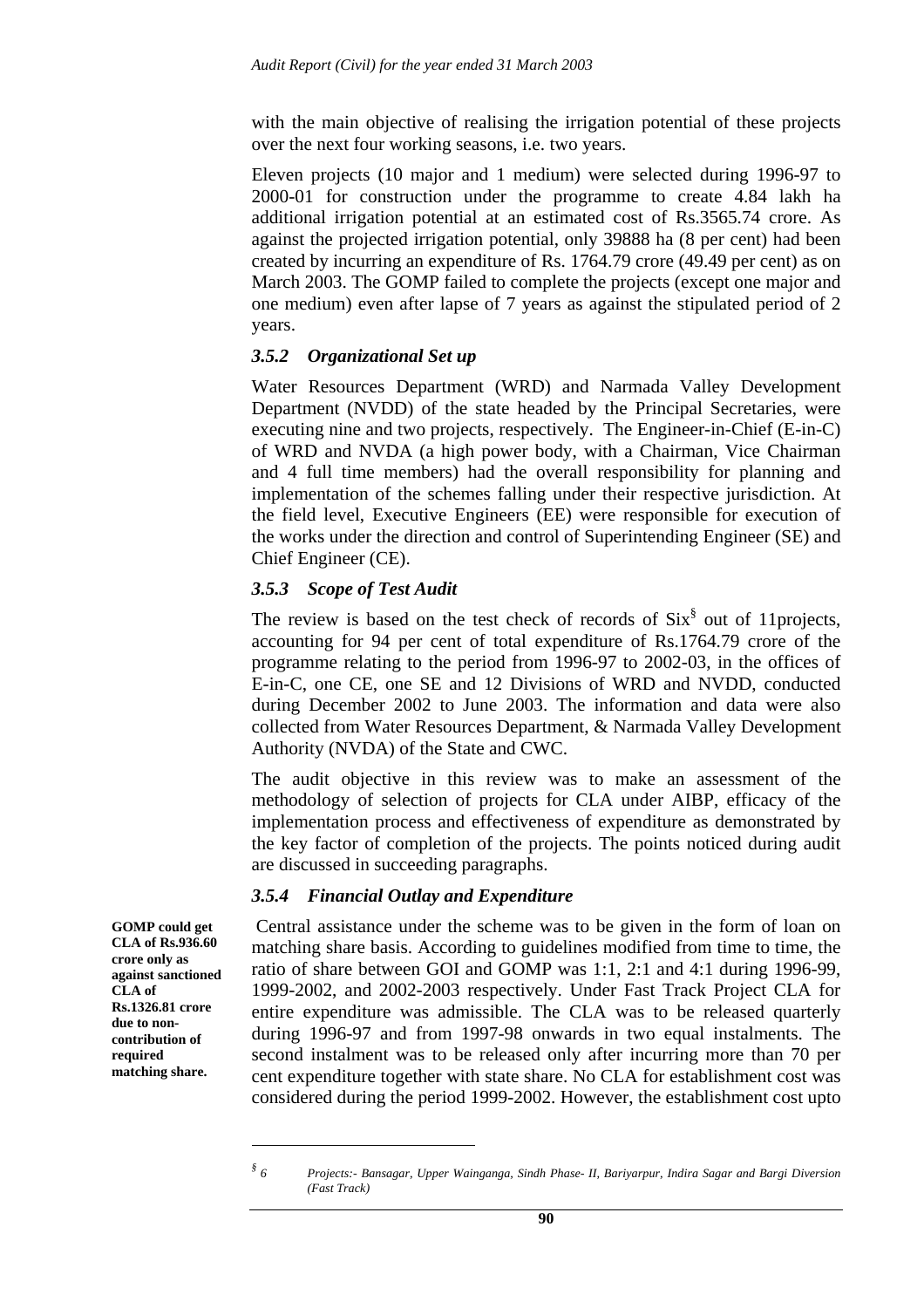15 per cent subject to adjustment of the State share, except for fast track projects was admissible for CLA during the year 2002-2003.

It was observed in audit that CLA was demanded by the GOMP on the basis of budget provision deducting the balance CLA of previous year. The demand had been considered and recommended by the CWC for release of first instalment. However, the expenditure was not commensurate with budget provision.

Project-wise financial status during 1996-03 as detailed below:

|                    |                  |            |                      |              |              |                    |                   | (Rupees in Crore)   |
|--------------------|------------------|------------|----------------------|--------------|--------------|--------------------|-------------------|---------------------|
| of<br><b>Name</b>  | <b>Budget</b>    | CLA        | <b>Central Share</b> | <b>State</b> | <b>Total</b> | <b>Expenditure</b> |                   | <b>Shortfall</b> in |
| project            | <b>Provision</b> | sanctioned |                      | <b>Share</b> |              | <b>Actual</b>      | <b>Admissible</b> | matching<br>share   |
|                    | $(1996-03)$      |            | (CLA)                |              |              |                    |                   |                     |
| 1                  | $\overline{2}$   | 3          | 4(a)                 | 4(b)         | 4(c)         | 5(a)               | 5(b)              | 6                   |
|                    |                  |            |                      |              |              |                    |                   | $[4 (c) - 5 (b)]$   |
| Bansagar           | 483.99           | 256.34     | 203.59               | 150.42       | 354.01       | 463.31             | 229.88            | 124.13              |
| Upper<br>Wainganga | 113.44           | 68.02      | 49.09                | 31.90        | 80.99        | 106.46             | 79.31             | 1.68                |
| Rajghat            | 46.05            | 45.40      | 27.81                | 19.65        | 47.46        | 46.00              | 46.00             | 1.46                |
| Sindh-Ph I         | 14.06            | 12.90      | 6.82                 | 2.83         | 9.65         | 12.63              | 12.63             | $\boldsymbol{0}$    |
| Sindh-Ph II        | 246.25           | 142.57     | 105.96               | 42.31        | 148.27       | 214.40             | 202.67            | $\boldsymbol{0}$    |
| Bariyarpur         | 30.28            | 21.87      | 12.06                | 4.27         | 16.33        | 28.30              | 25.78             | $\boldsymbol{0}$    |
| Urmil              | 7.25             | 3.20       | 1.93                 | 0.82         | 2.75         | 7.24               | 3.84              | $\boldsymbol{0}$    |
| Banjar             | 2.64             | 2.80       | 1.40                 | 0.60         | 2.00         | 2.45               | 2.45              | $\boldsymbol{0}$    |
| Mahi               | 42.61            | 53.62      | 21.87                | 6.48         | 28.35        | 37.87              | 37.87             | $\mathbf{0}$        |
| Indra Sagar        | 1023.53          | 394.01     | 343.01               | 216.00       | 559.01       | 798.41             | 705.37            | $\mathbf{0}$        |
| Bargi<br>Diversion | 259.93           | 326.06     | 163.06               | $\theta$     | 163.06       | 47.72              | 47.72             | 115.34              |
| <b>Total</b>       | 2270.03          | 1326.81    | 936.60               | 475.28       | 1411.88      | 1764.79            | 1393.52           | 222.21              |

**GOMP's matching share was short by Rs.222.21 crore even against the curtailed CLA of Rs.936.60 crore received from GOI.** 

Due to failure in contribution of matching share, the GOMP could get only Rs.936.60 crore as against sanctioned CLA of Rs. 1326.81 crore. As a result, three projects – Sindh Phase-I (2000-01), Bariyarpur and Banjar (2001-02) were disqualified for full amount of sanctioned CLA. Besides this, all the projects were disqualified for second instalment of CLA at least in two or more financial years during 1996-03.

### **(a) Excess receipt of CLA**

Audit scrutiny revealed that the GOMP demanded CLA on the expenditure other than what it was admissible for, as below:

(i) CLA of Rs.203.59 crore instead of admissible amount of Rs.99.21 crore, was obtained for Bansagar Project by reporting incorrect expenditure of Rs.317.82 crore during 1996-02 including Rs.143.13 crore share of UP and Bihar State, resulting in receipt of excess CLA of Rs.104.38 crore.

(ii) There were no clear-cut guidelines for CLA on account of establishment cost during the years 1996-99. However, 15 per cent of work expenditure which worked out to Rs.51.92 crore, was taken in to account by the State Government for CLA.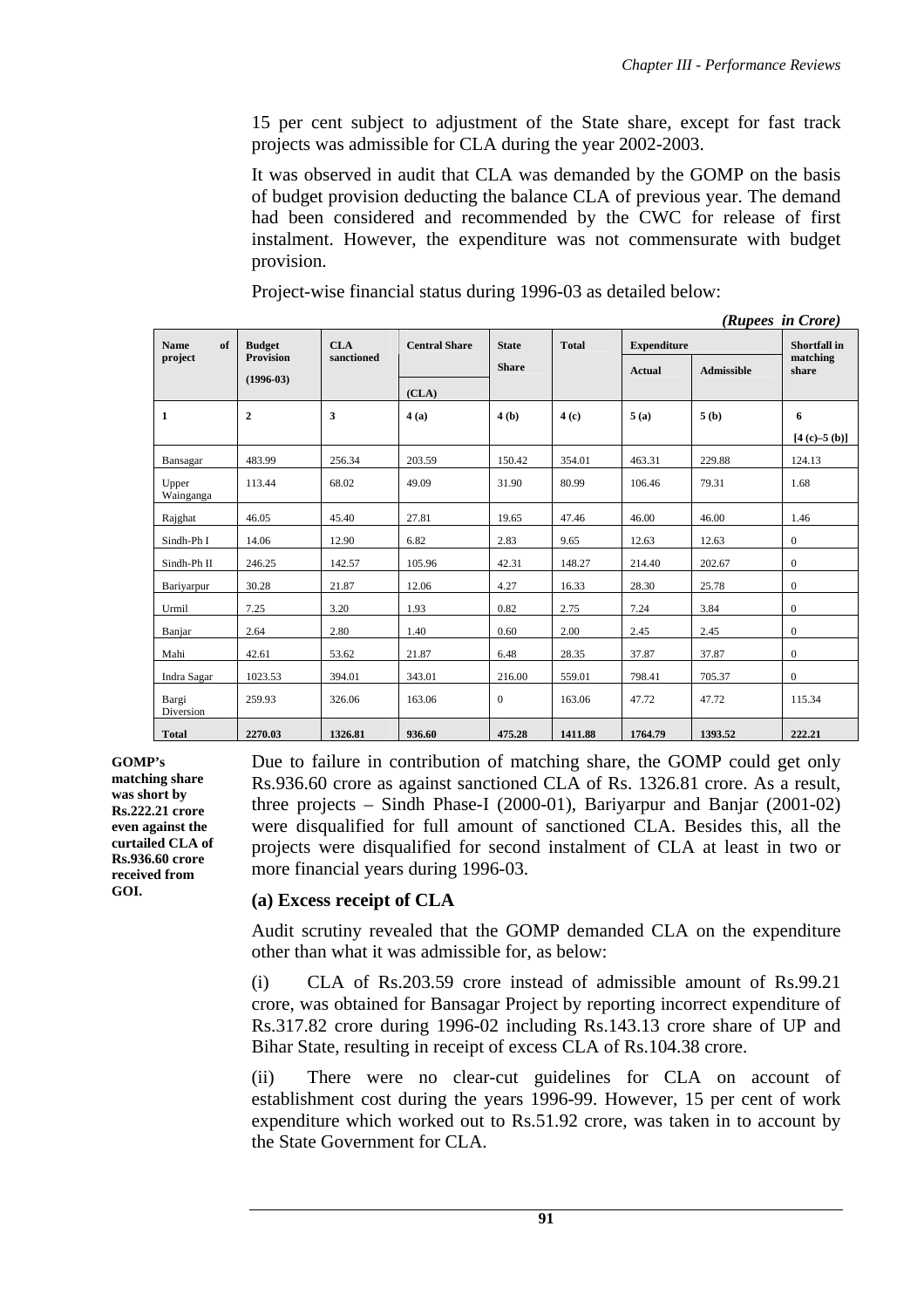### **(b) Diversion and Under-Utilisation of funds**

The guidelines, inter-alia, stipulated that the CLA and matching share of the state should solely and exclusively be utilised only on those AIBP components of the project for which it was sanctioned and would not be diverted to any other project/ purposes.

Test check of records, however, revealed that CLA and matching share of State of Rs.299.75 crore was diverted to other projects/purposes and Rs.68.14 crore was under utilised as detailed below:

### **(i) Diversion**

- Huge expenditure of Rs.125.06 crore\*\* beyond the scope of AIBP, was incurred on work charged and daily wages staff by charging to the earth and masonry work during 1996-2003 on 9 projects. Besides this, an amount of Rs.3.41 crore had been diverted and utilised on the procurement of vehicles (Rs.0.94 crore) and on other inadmissible items (Rs.2.47 crore) in Upper Wainganga, Sindh Phase-II, Bariyarpur and Bansagar projects during May1999 to May 2003.
- CLA of Rs.98.06 crore  $(1<sup>st</sup>$  instalment) was released for Bargi Diversion Project (BDP), Phase-I in March 2002, of which only Rs.60 crore were allotted to the project. However, only Rs.47.72 crore could be utilised on works during the year 2002-03. The remaining amount of Rs.50.34 crore was utilised on other projects/purposes during the year.
- In Bansagar Project, against total CLA of Rs.203.59 crore, an expenditure of Rs.174.69 crore (MP State Share) was incurred by GOMP during 1996-2002. Thus Rs.28.90 crore CLA was diverted to other purposes, besides withholding its matching share to the tune of Rs.75.48 crore.
- Rs.15.50 crore out of CLA of Rs.54 crore released for Bansagar project during 1997-98 was handed over to MPSEB for construction of head regulator and common water carrier for power generation, which was beyond the scope of AIBP.

## **(ii) Non/ Under Utilisation**

 $\overline{a}$ 

- CLA of Rs.65 crore for BDP, Phase-II was released (March 2003) under "Fast Track" by the GOI without scrutinising the plan for its utilization, as the project was at survey stage and even agencies for work were not fixed. Consequently, released CLA could not be utilized.
- Though the matching share of Rs.1.68 crore was lying with the GOMP and the project was incomplete, upper Wainganga Project was withdrawn (March 2003) from AIBP. Hence, the pre-mature withdrawal of the project from AIBP was not justified.

**An amount of Rs.299.75 crore was diverted to other projects/ purposes.** 

*<sup>\*\*</sup> Ban Sagar-Rs.65.17 crore, Bariyarpur –Rs.2.79 crore, Upper Wainganga –Rs.20.19 crore , Sindh Phase-I- Rs.0.44 crore, Sindh Phase-II –Rs.7.77 crore, Banjar-Rs.0.40 crore , ISP-Rs.27.02 crore Bargi Diversion –Rs.0.17 crore and Mahi-Rs.1.11 crore.*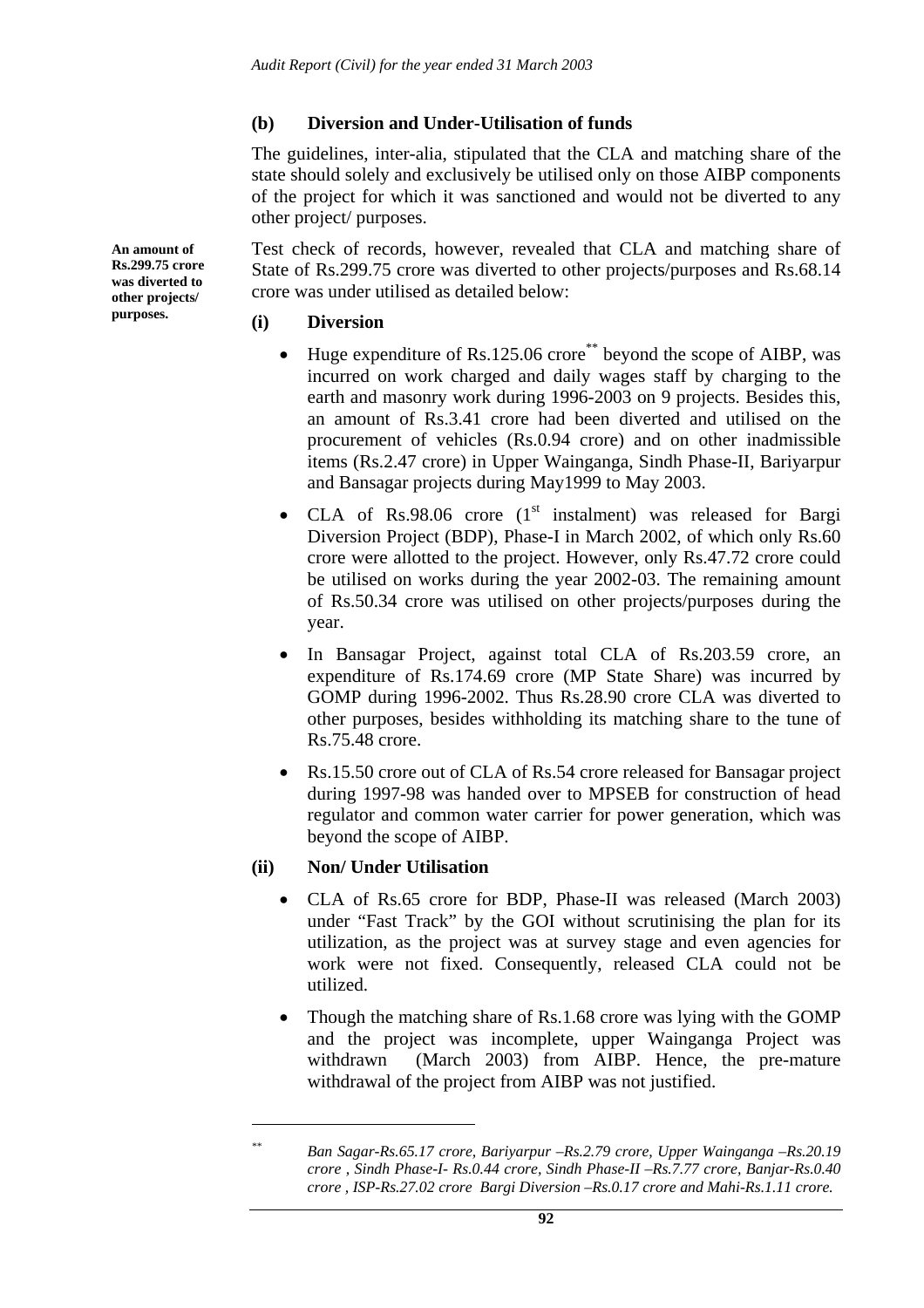The matching share of Rs.1.46 crore was not released to Betwa River Board (BRB) during 1999-2003 as of March 2003.

 The above shortcomings and diversion of AIBP funds indicate Government's failure in pursuing the true spirit of the programme.

### **(c) Advance payment**

(i) Codal provisions stipulated that advance payments to Land Acquisition Officer (LAO) for acquisition of private land was to be accounted for under suspense head "Land Acquisition" which was to be cleared on receipt of the account from LAO.

Notwithstanding the above provisions, the advance payments for Rs.65.63 crore were made to the LAOs for acquiring 5493.297 ha private land and charged to final head of account instead of suspense head during 2001-03. Out of this only Rs.13.47crore was paid to the landowners and remaining amount of Rs.52.16<sup> $\dagger\ddagger$ </sup> crore was lying with the LAOs as of March 2003. No prompt action was taken by the project authorities and LAOs for timely land acquisition, and only 1756.031 ha land was acquired finally out of 5493.297 ha of land.

Further scrutiny of records also revealed that there was an apparent lack of realistic assessment while working out the requirements of funds for land acquisition. Some of the instances noticed in audit are summarised below:

(1) An advance payment of Rs.3.62 crore was made by the EE ND Division No.24 Khargone, to the LAOs against the actual requirement of Rs.2.17 crore resulting in excess payment of Rs.1.45 crore.

(2) In BDP, as against the provisions of Rs.1.53 crore for land acquisition an amount of Rs.15.72 crore was advanced to the LAO.

(ii) Similarly, an advance payment of Rs.82.50 lakh<sup>‡‡</sup> was also made to the Madhya Pradesh State Electricity Board (MPSEB) for shifting of high tension (HT) and low tension (LT) lines by the EEs during 2002-2003 against which the account was awaited from MPSEB as of May 2003.

 On this being pointed out, the EEs admitted the facts and stated that the payments were made on the demand of LAOs and MPSEB; and cases were in process as of March 2003. EE ND DN No-24, Khargone, however, stated that

| Indira Sagar project (ND DN No-14 Sanawad and                 | Rs. | 8.99 Crore      |
|---------------------------------------------------------------|-----|-----------------|
| ND DN No 24, Khargone                                         |     |                 |
| Bargi diversion project (ND DN No.4, DN No.7 and RBC DN No.1) |     | Rs. 14.02 Crore |
| Bariyarpur                                                    |     | Rs. 13.54 Crore |
| Sindh Phase-II                                                |     | Rs. 15.61 Crore |
| Total                                                         |     | Rs. 52.16 Crore |

*‡‡* 

 $\overline{a}$ *††* 

| Indira Sagar project (ND DN No-14 Sanawad                     | Rs.55.93 Lakh |
|---------------------------------------------------------------|---------------|
| Bargi diversion project (ND Division No.4, No.7 and RBC No.1) | Rs.26.57 Lakh |
| Total                                                         | Rs.82.50 Lakh |

**An amount of Rs.52.99 crore was lying with the LAOs and MPSEB as of March 2003**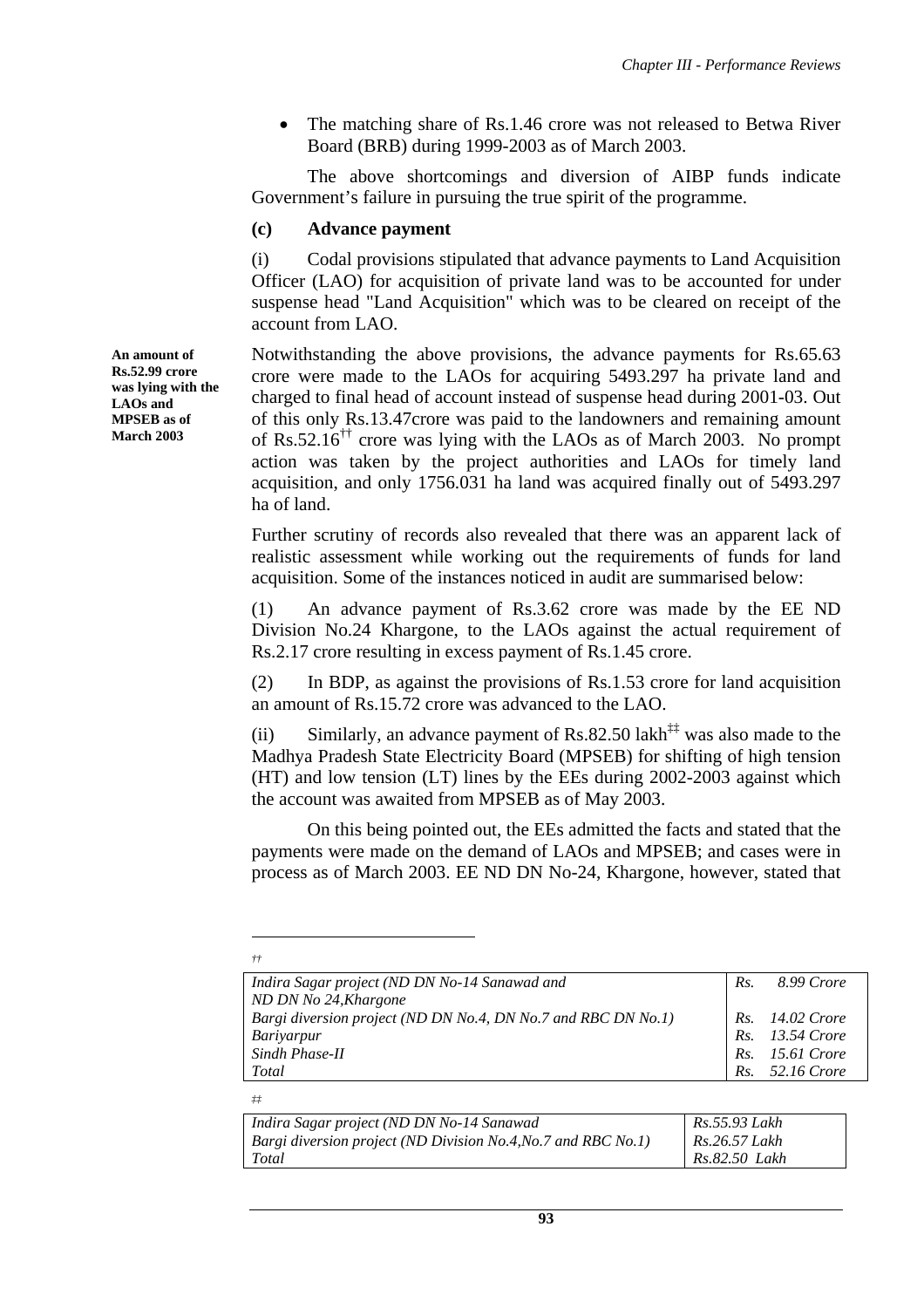the excess payment would be adjusted in acquiring the remaining land of other villages.

### *3.5.5 Project Selection*

Criteria for selection of projects for CLA under AIBP envisaged that:

(a) Only those Major/medium projects were to be identified which had investment clearance of the Planning Commission and were in advance stage of completion i.e. expenditure to the extent of 75 per cent of projected cost or more had been incurred thereon. The limit was relaxed to 50 per cent or more from 1999-2000;

(b) Projects which could be completed with little additional resources to get projected irrigation benefit in one of the next four agricultural seasons (i.e. 2 years);

(c) Phased completion of large projects to derive benefit with comparatively smaller investment which were languishing for want of funds;

(d) Project with larger irrigated area per unit of additional investment; and

(e) Projects which were already receiving assistance from domestic agencies were not to be considered.

(f) Projects which were in advanced stage and could be completed in one year be selected under "Fast Track" with 100 per cent central assistance.

It was, however, seen that projects were selected in total disregard to the laid down criteria. Five projects viz Indira Sagar Phase-I, Bansagar, Mahi, Bariyarpur and Sindh Phase-II were in preliminary stages of construction and expenditure incurred was 35 per cent, 38per cent, 21 per cent, 34 per cent and 18 per cent respectively of the projected cost at the time of their selection were considered against the prescribed stage of 75/50 per cent.

The physical progress of these projects at the time of selection was as under:

(i) **Sindh Project Phase-II**: Dam and canals of the project were in the initial stages, even the final forest clearance from the GOI was not obtained.

(ii) **Indira Sagar Project**: Dam was at a preliminary stage of foundation work which could not be raised due to non completion of rehabilitation and resettlement (R&R) work. Alignment of ISP main canal beyond km 58 was not approved and even the control structure, without which irrigation was not possible, was not started.

(iii) **Bansagar Project**: Although, the dam was cleared by the Planning Commission in 1978, the canal system, without which irrigation was not possible, could be got cleared from the Planning commission as late as in October 2001. However, the dam was selected for CLA without canal system. Moreover, both dam and canal were in preliminary stages of construction.

(iv) **Rajghat Project**: The construction of dam of Rajghat, an interstate (MP&UP) Project, was entrusted to Betwa River Board (BRB) constituted by Government of India. It was included (1998-99) under AIBP for CLA to contribute the share of expenses on remaining work of dam and land and property acquisition, though the dam (Civil Work) was not cleared by the Planning Commission.

**Selection of projects was in contravention of the laid down criteria. The selected projects failed to achieve the projected benefit.**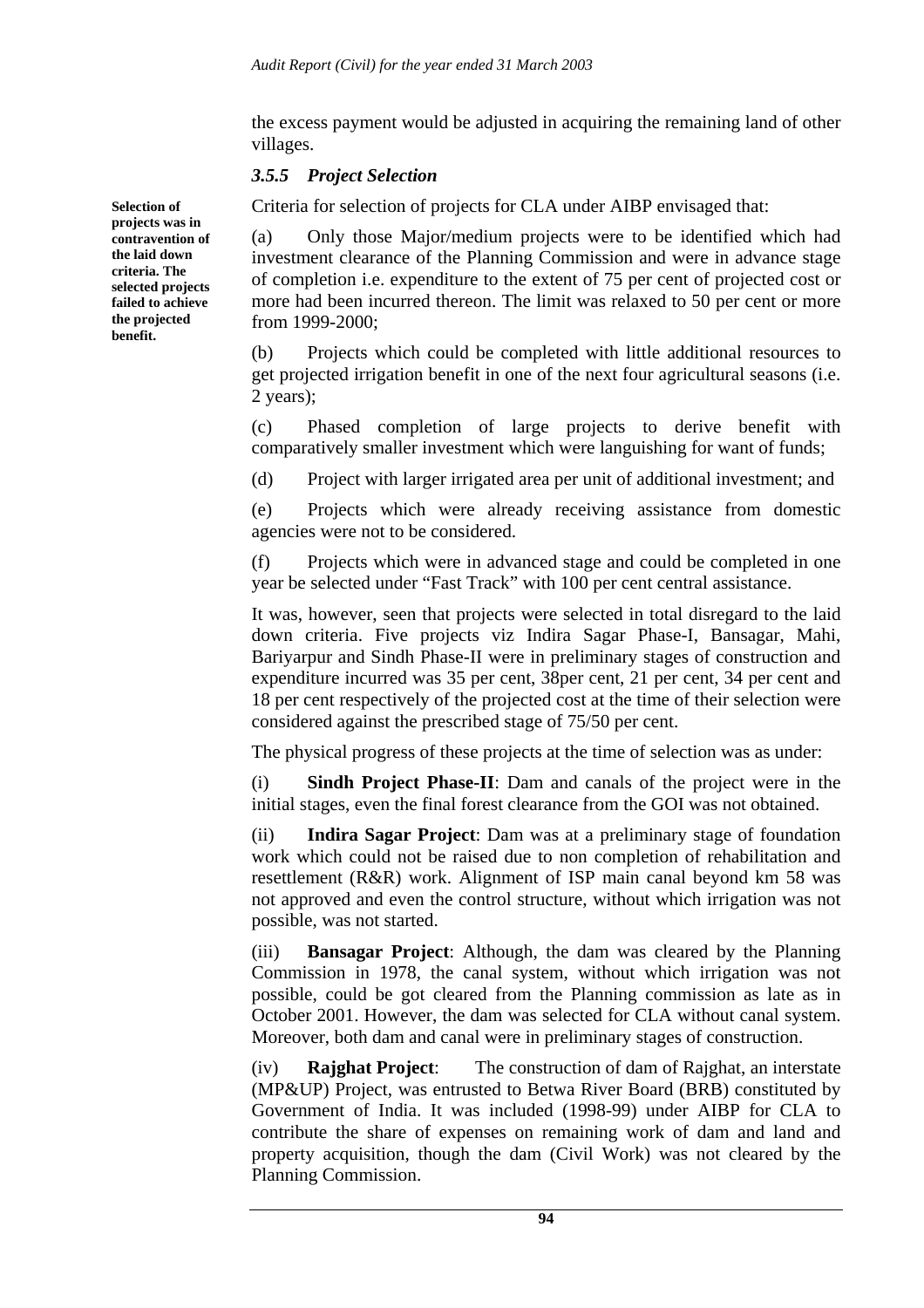(v) Two projects namely **Bawanthadi** and **Mahan** with balance cost of Rs.89.03 crore and Rs.71.78 crore to create 29412 ha and 19740 ha Irrigation potential respectively had been recommended for inclusion under AIBP in the financial year 2003-04. Such small projects which could yield greater irrigation benefit with comparatively smaller investment could have been selected at an earlier stage.

(vi) **Bargi Diversion Project**: Right Bank Canal (km 16 to 63) of Bargi dam(constructed in 1988) was the only project selected (March 2002) for CLA under AIBP - "Fast Track" for completion within one year (upto May 2003). The project was approved (July 1998) by the Planning Commission for Rs.1101.23 crore. The RBC with its distribution system in initial reaches upto km 16 taken under loan assistance from NABARD was planned to be completed within 2 years upto March 2004. Thus, the desired irrigation benefit would not be derived till the completion of initial reaches up to km 16. Bargi Diversion Project is one project which had already been funded by NABARD upto km 16, selection and inclusion of such project was an infringement of the laid down criteria. Moreover, on expiry of the prescribed period of completion only 25 per cent work was completed and has been recommended by the CWC under normal AIBP for next financial year 2003-04. The selection of the project under "Fast Track" was incorrect.

Thus, the selected projects *prima-facie* did not fulfill the prescribed stipulations and laid down criteria under AIBP. As a result, projected benefit could not be achieved in the prescribed time frame.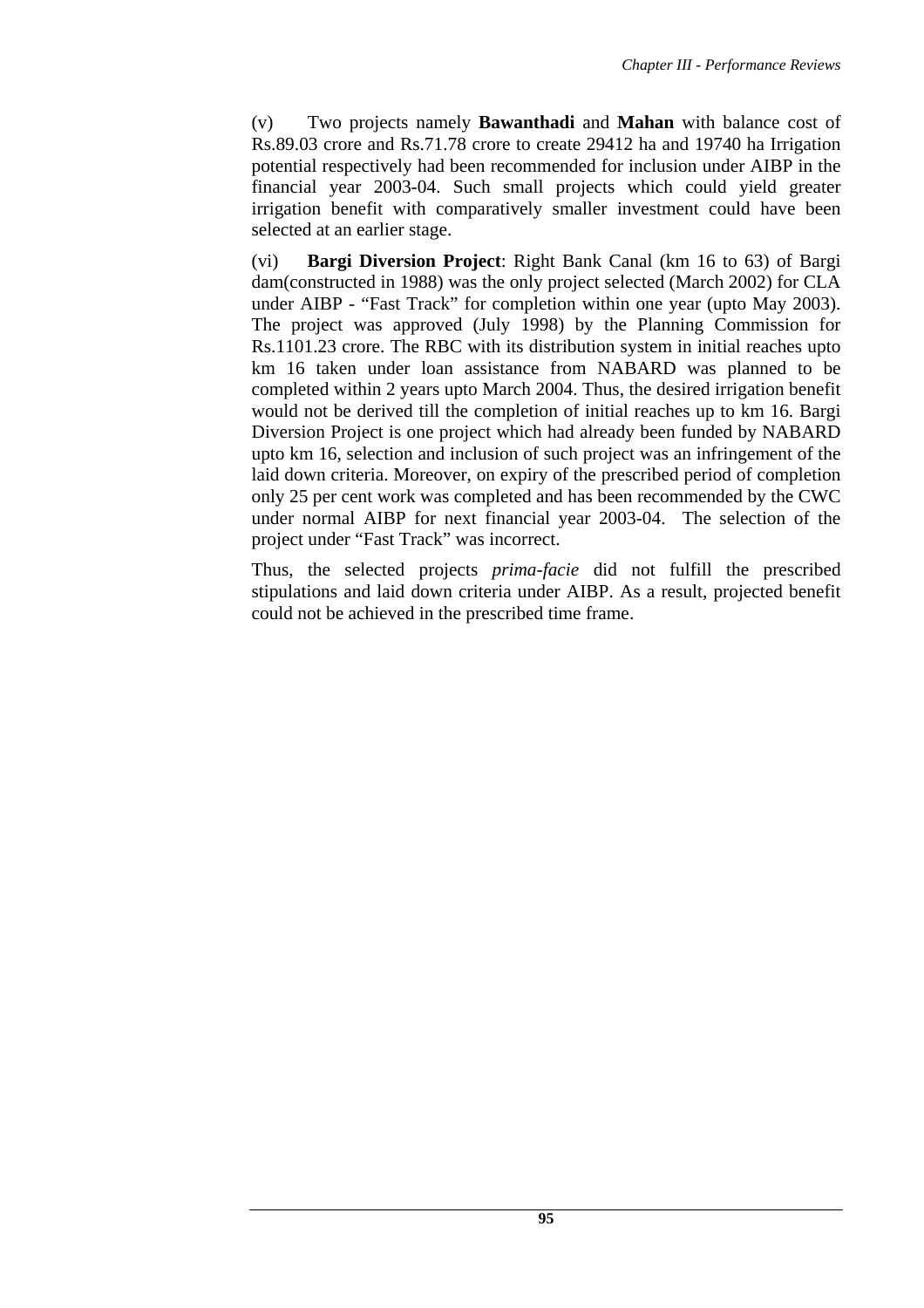#### **Table-1**

| Sl.<br>No.     | <b>Name</b><br>of<br>project         | <b>Estimated</b><br>cost/<br>Year | cost of AIBP<br>components | Year<br>of<br>sanction<br>under<br><b>AIBP</b> | <b>Stipulated</b><br>of<br>date<br>completion of<br>${\bf AIBP}$<br>the | <b>Revised</b><br>date<br>of completion<br>of the AIBP  | <b>Additional</b><br><b>Irrigation</b><br>potential | irrigation<br><b>Actual</b><br>created |                               | potential      | <b>Utilisation</b> |
|----------------|--------------------------------------|-----------------------------------|----------------------------|------------------------------------------------|-------------------------------------------------------------------------|---------------------------------------------------------|-----------------------------------------------------|----------------------------------------|-------------------------------|----------------|--------------------|
|                |                                      |                                   |                            |                                                | portion                                                                 | portion                                                 | (designed)                                          | <b>Before</b><br><b>AIBP</b>           | <b>Through</b><br><b>AIBP</b> | <b>Total</b>   |                    |
| 1              | $\mathbf{2}$                         | $\mathbf{3}$                      | $\overline{\mathbf{4}}$    | $\overline{4}$                                 | 5                                                                       | 6                                                       | $\overline{7}$                                      | 8                                      | $\boldsymbol{9}$              | 10             | 11                 |
|                | <b>Water Resources Department</b>    |                                   |                            |                                                |                                                                         |                                                         |                                                     |                                        |                               |                |                    |
| $\overline{1}$ | Bansagar<br>Project                  | 1281.00<br>(1991)                 | 794.33                     | 1996-97                                        | Unit-I 3/98<br>Unit-II $6/05$                                           | Unit-I-6/04<br>Unit-II<br>Phase-I 6/04<br>Phase II 6/06 | 193359<br>(193359)                                  | $\mathbf{0}$                           | 350                           | 350            | 350                |
| 2              | Upper<br>Wainganga<br>(Withdrawn)    | 207.57<br>(4/96)                  | 56.62                      | 1996-97                                        | 6/2000                                                                  | 6/2003                                                  | 35253<br>(105253)                                   | 70000                                  | 28253                         | 98253          | 40810              |
| 3              | Sindh Phase I                        | 56.42<br>(11/91)                  | 17.97                      | 1999-00                                        | 6/2002                                                                  | 6/2004                                                  | 10577<br>(13627)                                    | 3050                                   | $\overline{0}$                | 3050           | $\boldsymbol{0}$   |
| $\overline{4}$ | Sindh Phase<br>$\mathbf{I}$          | 607.67<br>(11/91)                 | 329.29                     | 1998-99                                        | 3/2005                                                                  | 6/2005                                                  | 83084<br>(162100)                                   | 4162                                   | 8998                          | 13160          | 8000               |
| 5              | Bariyarpur<br><b>LBC</b> Project     | 190.87<br>(8/2002)                | 144.90                     | 2000-01                                        | 3/2005                                                                  | 3/2005                                                  | 43850<br>(43850)                                    | $\Omega$                               | $\Omega$                      | $\overline{0}$ | $\theta$           |
| 6              | <b>Urmil Project</b><br>(Completed)  | 27.62<br>(2000)                   | 3.00                       | 2000-01                                        | 6/2002                                                                  | 3/2003                                                  | 1192<br>(7692)                                      | 6500                                   | 1192                          | 7692           | 4090               |
| $\overline{7}$ | <b>Banjar Project</b><br>(Completed) | 8.55<br>(1998)                    | 3.00                       | 2000-01                                        | 6/2002                                                                  | 3/2003                                                  | 1095<br>(2024)                                      | 1334                                   | 1095                          | 2429           | 1133               |
| 8              | Mahi Project                         | 265.75<br>(1998)                  | 179.36                     | 2000-01                                        | 3/2003                                                                  | 3/2006                                                  | 26429<br>(26429)                                    | $\Omega$                               | $\Omega$                      | $\Omega$       | $\theta$           |

 **(Rs in Crore/ Irrigation Potential in ha.)**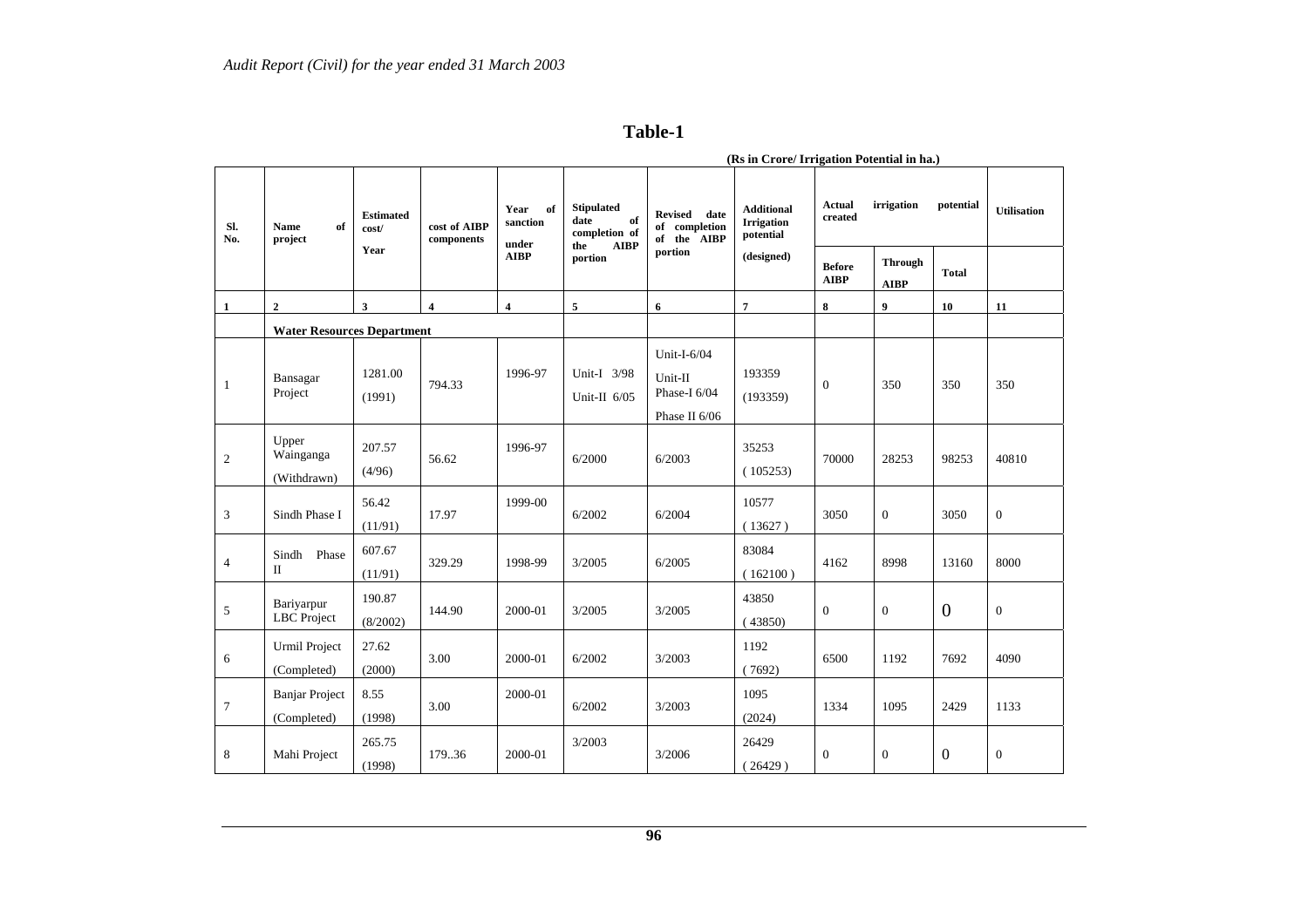| 9                                             | Rajghat<br>project                                   | N.A                 | 46.21            | 1998-99                  | 6/2001                   | 3/2003 | $\overline{0}$             | $\theta$ | $\theta$       | $\mathbf{0}$ | $\boldsymbol{0}$ |
|-----------------------------------------------|------------------------------------------------------|---------------------|------------------|--------------------------|--------------------------|--------|----------------------------|----------|----------------|--------------|------------------|
| <b>Narmada Valley Development, Department</b> |                                                      |                     |                  |                          |                          |        |                            |          |                |              |                  |
| $\mathbf{1}$                                  | Sagar<br>Indira<br>Project phase                     | 2167.67<br>(11/90)  | 1500.00          | 1996-97                  | 3/2001<br>Phase-I        | 6/2005 | 36100<br>(123000)          | $\Omega$ | $\mathbf{0}$   | $\mathbf{0}$ | $\boldsymbol{0}$ |
| 2                                             | Bargi<br>Diversion<br>Project<br>Phase I<br>Phase II | 2604.50<br>(4/2001) | 196.06<br>295.00 | 2001-02<br>2002-03       | 5/2003<br>3/2004         | 3/2004 | (245010)<br>21194<br>31900 | 651      | $\overline{0}$ | 651          | 651              |
|                                               | Total                                                | 7417.62             | 3565.74          | $\overline{\phantom{a}}$ | $\overline{\phantom{a}}$ |        | 484033<br>(922344)         | 85697    | 39888          | 125585       | 55034            |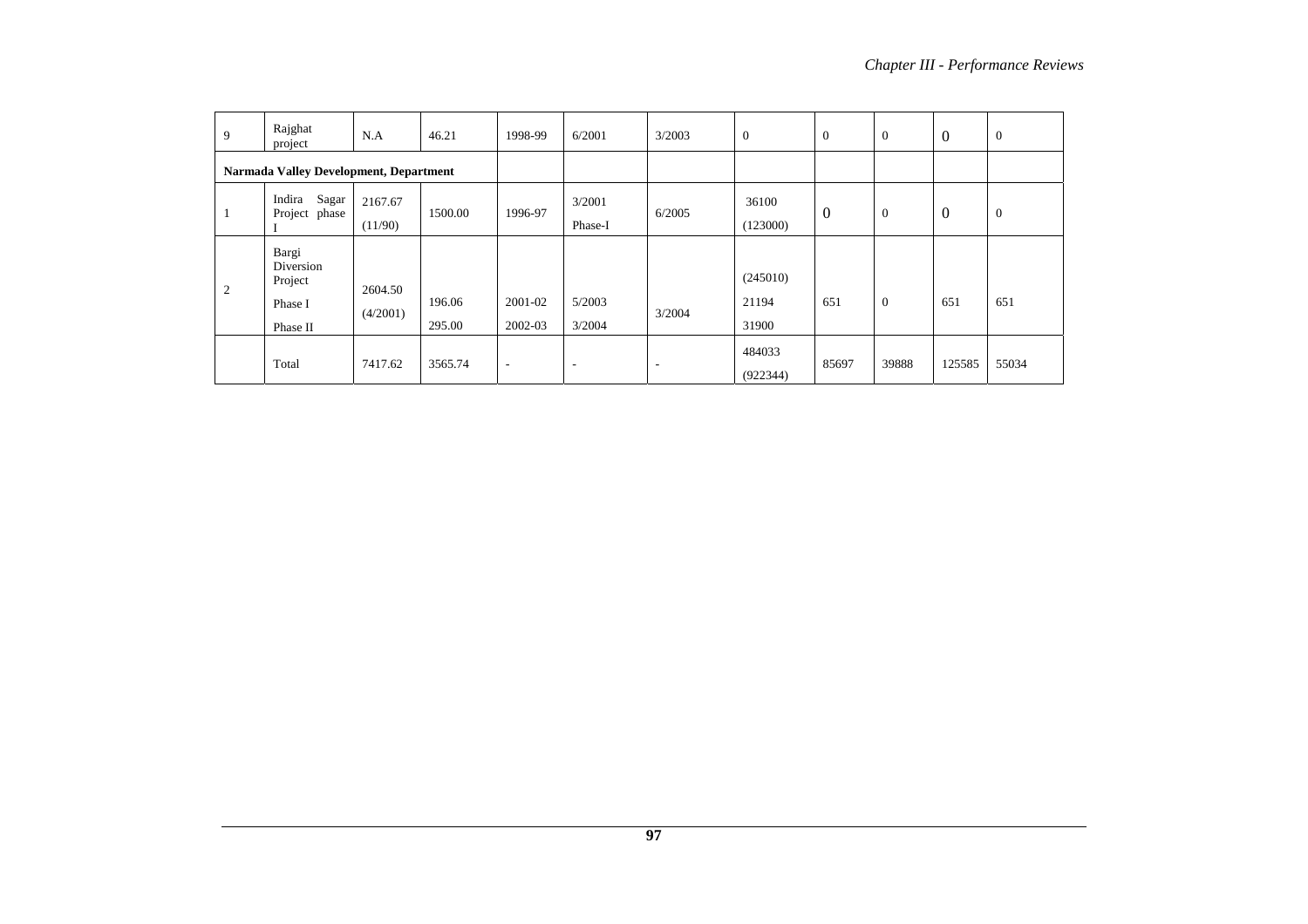## *3.5.6 Planning and Implementation*

Eleven incomplete irrigation projects at balance estimated cost of Rs.3565.74 crore were sanctioned by GOI, MOWR for CLA, under AIBP during 1996-97 to 2001-02, with the aim to realise additional IP of 4.84 lakh ha within one/ two years. Target and achievement of the projects as of March 2003 are shown in Table-1.

Two projects (Urmil and Banjar) were completed in March 2003, after three years from their sanction against the prescribed period of one year. One incomplete project (Upper Wainganga) was withdrawn (March 2003) after creating 80 per cent of projected IP by the GOMP with a view to include another new project.

The GOMP kept revising its targets for projected IP every year. The expenditure of Rs.1764.79 crore (49.49 per cent) over a period of 7 year was not commensurate with the created IP of only 39888 ha. (8 per cent).

Audit noticed that reasons for non achievement of targets included incorrect selection of projects, faulty planning, delay in clearance of forest land, delay in R & R work, delay in fixing of agencies, frequent changes of engineers and inadequate budget outlay resulting in creation of liability of loan and interest thereon without yielding projected irrigation benefit and depriving the farmers from irrigation facility, as discussed in succeeding paragraphs.

Further the actual utilisation of over all created potential of 20 lakh ha, 20.31 lakh ha and 20.59 lakh ha during the years 1999-2000 to 2001-2002 was only 9.25 lakh ha (46.25 per cent), 7.37 lakh ha (36.85 per cent) and 9.91 lakh ha (44.63 per cent) respectively up to March 2002.The shortfall in utilization was attributed by the department to reluctance of cultivators to take water from Government sources due to sufficient rains which fulfilled their need, and less rainfall leading to the administration reserving water for drinking and other purpose and shortage of power.

The contention of the department is not acceptable as the project were conceived and constructed only on the basis of irrigation requirement of their respective command area. The inability to utilise even partly created potential of less than 50 per cent on grounds of low or no demand from cultivators was thus an alarming situation and would bear a question mark on the very utility of the project when completed.

Audit further observed that there was poor planning and heavy slippages in the implementation of the programme as discussed below:

(i) Bansagar Project was planned to create 13500 ha IP through its 5 canals by June 2000. Though the dam was completed (June 2000), the construction of the canal system was not started simultaneously because of non clearance by Planning Commission. As a result the department was forced to re-plan the completion of the canal by June 2004.

Looking at the slow progress of work, CWC suggested (July 1998) development of one canal at a time to achieve some benefit instead of the original 5 canals. This was not reviewed by the departmental authorities and work on all five canals continued; and only 350 ha irrigation potential could be created as of March 2003.

**Even after incurring an expenditure of Rs.1764.79 crore (49.49 per cent), irrigation potential of only 39888 ha. (8 per cent) could be created.**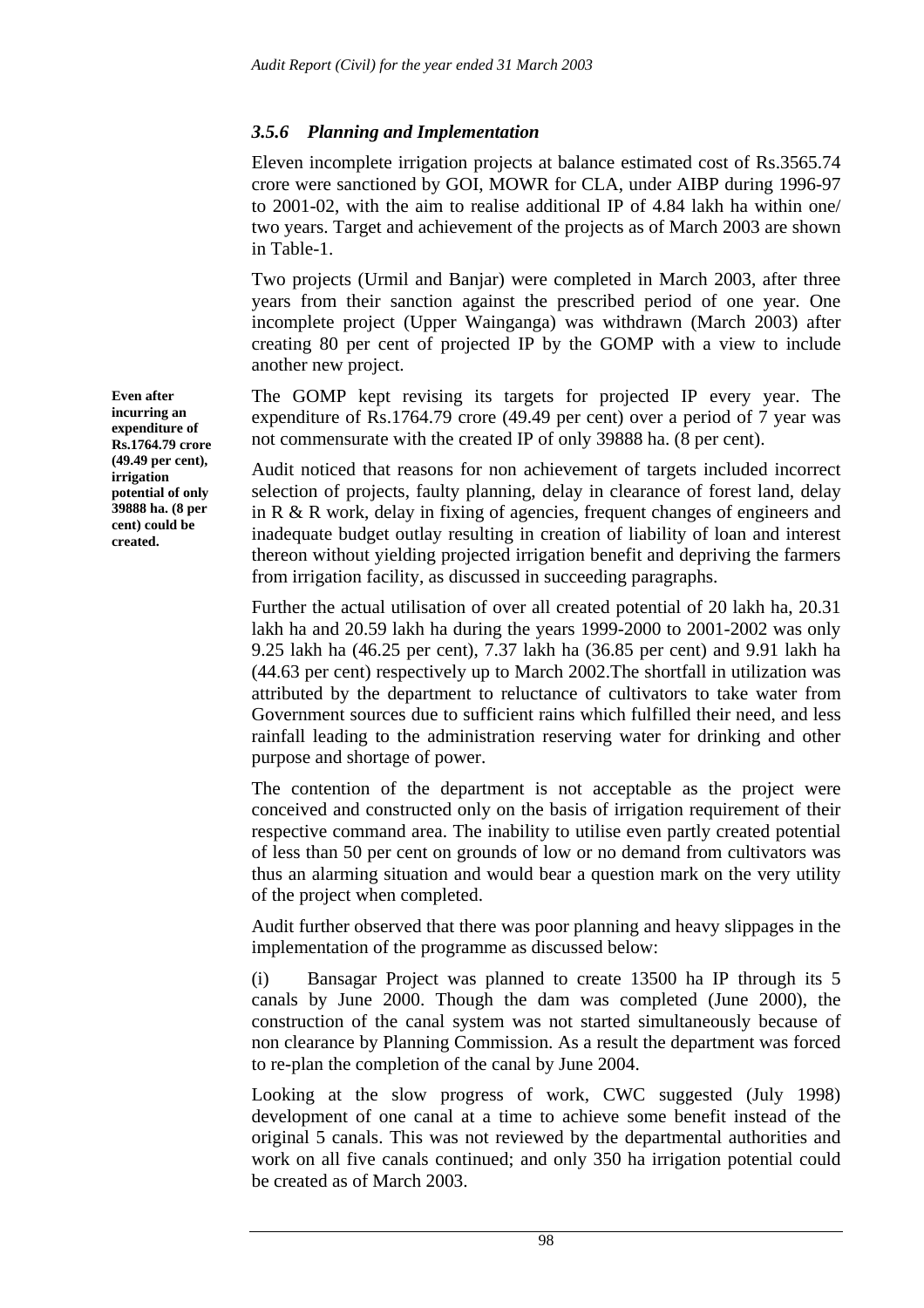On this being pointed out the CE did not offer (May 2003) any specific comment.

(ii) Construction of structures in reaches of Right Bank Canal of Sindh Phase-II beyond Mahuar river and Samoha Pick up Weir which were beyond the Barua Aquaduct (12.75 km) had been taken up while the agencies for the balance work of Barua Aquaduct had not been fixed upto August 2002. As the water cannot reach beyond Barua Aquaduct unless it is completed, expenditure to the tune of Rs.20.47 crore incurred as of March 2003 on RBC beyond Mahuar river (Rs.4.71 crore) and Samoha pick up weir (Rs.15.76 crore) was unfruitful and did not serve any purpose.

(iii) The targets and completion schedules of Indira Sagar Project dam<sup>§§</sup> up to crest level and canal system up to 81 km under phase I to provide irrigation in an area of 36100 ha were revised from time to time due to failure to achieve the specified targets of those years and finally planned to be completed by March 2001. Canal system inter-alia envisaged the construction of control structure of main canal, lining of canals, other structures and tunnels. These works had not been taken up in a planned manner and their progress was negligible as of March 2003.

Thus, despite incurring an aggregate expenditure of Rs.1546.67 crore (Rs.705.37 crore under AIBP), the department failed to implement the programme for creation of IP of 36100 ha even after lapse of 7 years.

## *3.5.7 Execution*

Projects were to be planned for their phased completion in such a way that benefit could start flowing easily, and priority was to be given to those components which quickly create more irrigation potential with lesser investment.

It was, however, noticed that not only were the objectives of AIBP ignored while submitting the proposals of projects and planning for their implementation, but the execution also suffered owing to lackadaisical approach, such as, the construction of distribution system was not synchronized with dam work and vice-versa. Huge amount was incurred on dam work only, leaving the construction of their canals without which irrigation was not possible.

Some illustrative instances noticed by Audit are brought out below:

# **(a) Sindh Phase-II**

 $\Rightarrow$  In 1998-99, project components with an objective to create IP of 40838 ha up to 2000-01 at the cost of Rs.62.72 crore were included under AIBP. Subsequently (2000-01), Madikheda dam upto crest level and balance reaches of canals with additional IP of 42248 ha at an estimated cost of Rs.266.57 crore were also taken under AIBP.

**Expenditure of Rs.20.47 crore on the construction of RBC beyond Barua Aquaduct did not serve the purpose.** 

**GOMP failed to create irrigation potential even after incurring an expenditure of Rs.1546.67 crore.** 

 $\overline{a}$ 

*<sup>§§ (</sup>Transferred to Narmada Hydro Electric Development Corporation Ltd, a joint venture of National Hydro Power Corporation and GOMP from September 2000)*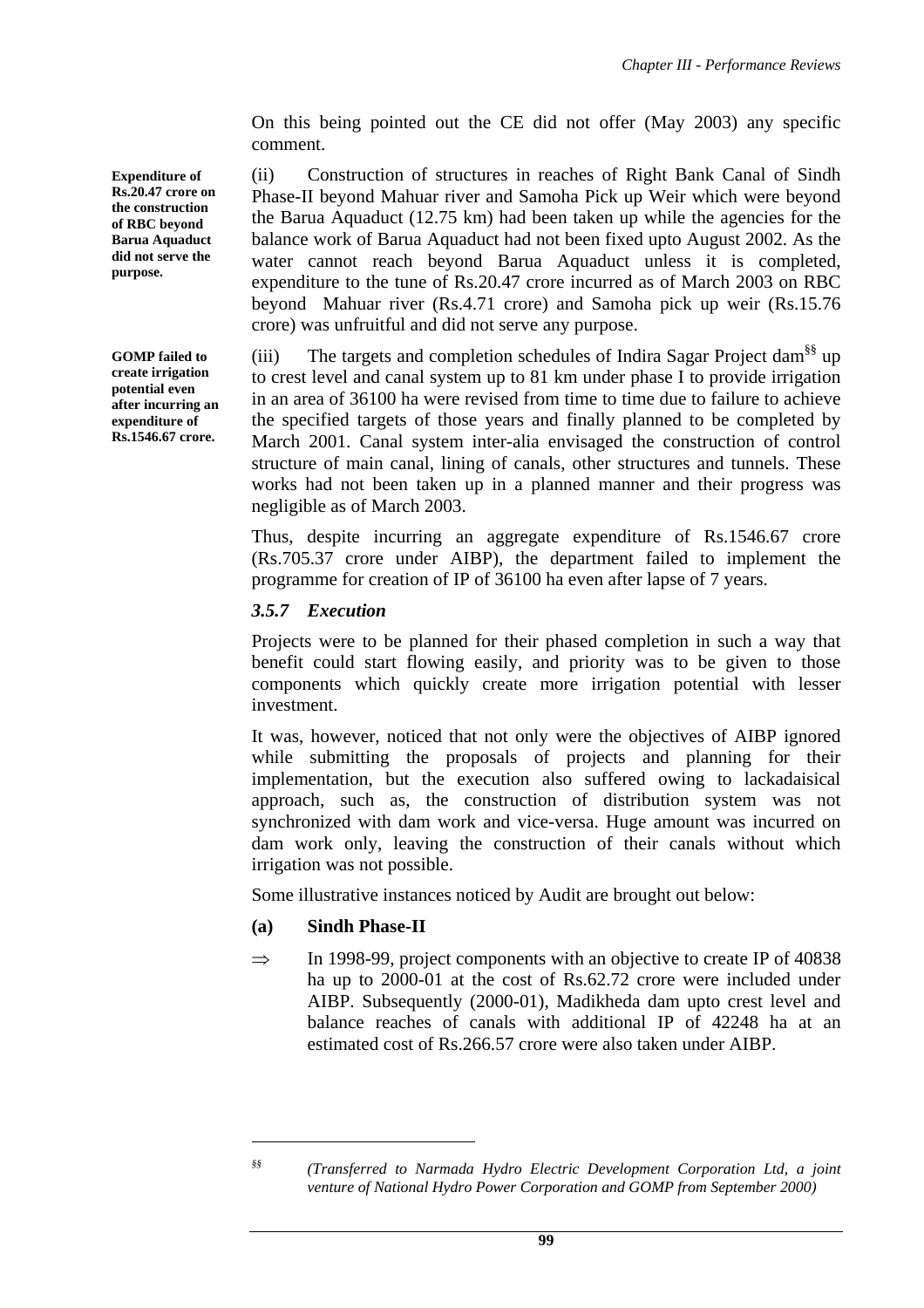- $\Rightarrow$  As against the target of additional IP of 83086 ha upto 2002-03, only 8998 ha (11 per cent) potential could be created as of March 2003, after incurring an expenditure of Rs.214.40 crore (65 per cent).
- $\Rightarrow$  Non-achievement of target was due to slow progress in canal work, greater concentration on dam work, award of dam work without clearance of forest land and delay in fixing of agencies for canal system.
- $\Rightarrow$  14272 ha IP could have been created (by investing only Rs.15.10) crore) for completing the balance work of left bank Doab canal (12548 ha) and Ukaila canal (1724 ha) with sufficient available water in Mohni Pick up Wier and Ukaila Anicut, which were already constructed. Though these works were part of AIBP, priority was not given to complete these cost-effective works despite specific recommendation (March 2001) by CWC. Lackadaisical approach of the department in construction of Canals deprived the farmers from irrigation facility.
- ⇒ Work of Madikheda earthen and masonry dam was awarded (January 1994 and November 1993) to two contractors at a cost of Rs.25.91 crore and Rs.122.87 crore respectively to be completed within stipulated period of 5 years including rainy season, without prior final clearance of forest land from GOI as required under Forest (Conservation) Act 1980. The final forest clearance by GOI was given in February 2000. Besides, private land for the dam axis was acquired after 7 years from the date of award of work.

As a result, the progress of earthen and masonry dam was a meagre 0.5 per cent and 2 per cent, respectively upto their stipulated period of completion (January 1999 and October 1998). Both the contractors were granted time extension of 7 years, which was more than the stipulated period. Thus, award of work without forest clearance and the lack of proper planning by the department resulted in avoidable cost of Rs.57.82 crore (masonary dam Rs.43.23 crore, earthen dam Rs.14.59 crore) payable on account of escalation beyond the stipulated period due to unwarranted time over-run.

On this being pointed out, the EE stated (December 2002) that tenders were called for in anticipation of forest clearance from GOI. The reply is however not tenable in the light of codal provisions.

# **(b) Bariyarpur Left Bank Canal Project**

Bariyarpur left bank canal (LBC) 49 km in length, taking off from the old Bariyarpur pick up weir (Constructed in 1906) across river Ken was sanctioned under AIBP during 2000-01 by GOI for balance cost of Rs.144.90 crore to create IP of 43850 ha. with the target to complete the project by 2004- 05.

Scrutiny of records revealed that the department failed to plan for completion of the project in specified period. Actually there was no sound planning as the

**Avoidable cost over-run of Rs.57.82 crore due to poor planning**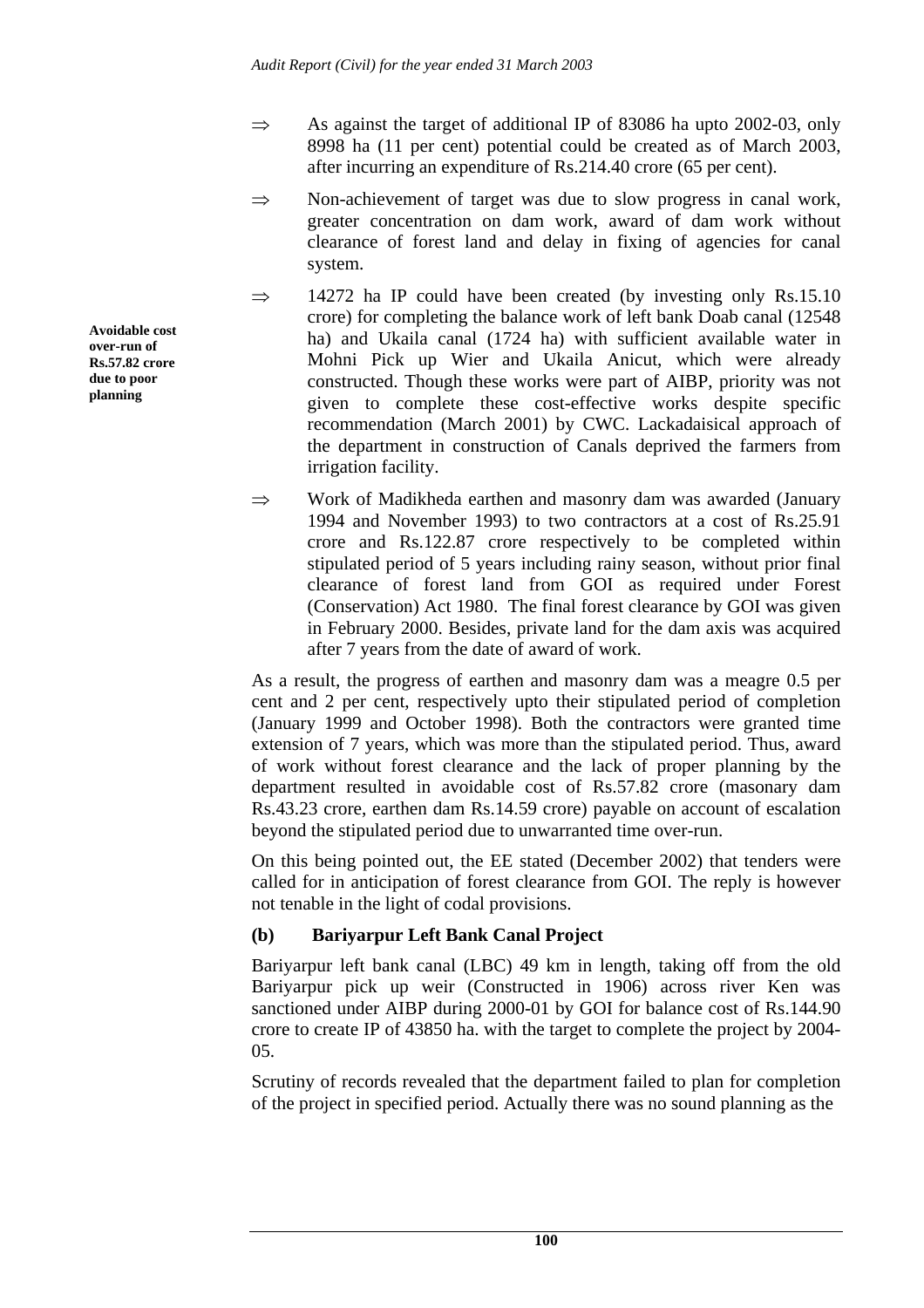target for creation of IP were revised<sup>\*\*\*</sup> every year for continuation under AIBP. Even after lapse of 3 years and an expenditure of Rs.28.30 crore, the achievement was nil as of March 2003. This was mainly due to delay in fixation of agencies for execution of works and delay in land acquisition. Despite repeated reporting by CWC to Department/ GOMP no effective steps were taken for timely completion of work.

### **(c) Upper Wainganga Project**

The project with an estimated cost of Rs.207.57 crore (April 1996), had incurred an expenditure of Rs.150.98 crore by 1996-97.Thereafter the project with its balance cost of Rs.56.62 crore was taken up under AIBP to create an additional IP of 35253 ha by June 2000. This target could not be achieved due to insufficient allotment of matching funds during 1997-2001 by the State.

Further, as against the approved balance cost of Rs.56.62 crore under AIBP, an expenditure of Rs.106.46 crore was incurred as of March 2003 on the incomplete project. The project was withdrawn from AIBP after creation of additional IP of 28253 ha as of March 2003. The increase in cost was mainly attributable to slow progress of work in initial years. Consequently the project cost was revised to Rs.243.48 crore but the investment clearance from Planning Commission was not obtained despite considerable increase (481 per cent) in the cost of the project.

### **(d) Bansagar Project**

Bansagar Project, was included under AIBP during 1996-97 with an aim to create 193359 ha IP with balance cost of Rs.794.33 crore (Dam- Rs.526.25 crore and canal-Rs.268.08 crore) which was revised to Rs.1665.29 crore (Dam-Rs.1054.96 crore and canal-Rs.610.33 crore) at 1998 price level. The revised cost was however, not approved by Planning Commission as of March 2003.

Cost over-run of Rs.384.29 crore with respect to estimated cost of Rs.1281 crore at price level of 1990-91 was due to time over run as a result of delay in getting environmental clearance, consequently delay in seeking investment clearance of Unit-II canal from Planning Commission, inadequate budget provision, delay in floating and finalising the tenders and slow progress of work by contractors. Thus, after incurring an expenditure of Rs. 463.31 crore (28 per cent) and lapse of 7 years, an IP of 350 ha could only be created. The expenditure of Rs.49.19 crore under AIBP on canal system of the project during 1996-2001 without clearance of Planning Commission was beyond the scope of AIBP.

| Year of proposal |         | Target (Fig. in ha) |         |         |       |  |
|------------------|---------|---------------------|---------|---------|-------|--|
|                  | 2001-02 | 2002-03             | 2003-04 | 2004-05 | Total |  |
| 2000-01          | 1000    | 15850               | 22350   | 4650    | 43850 |  |
| 2001-02          |         | 10000               | 25000   | 8850    | 43850 |  |
| 2002-03          |         |                     | 25000   | 18850   | 43850 |  |
| 2003-04          |         |                     | 13920   | 29930   | 43850 |  |

 $\overline{a}$ \*\*\*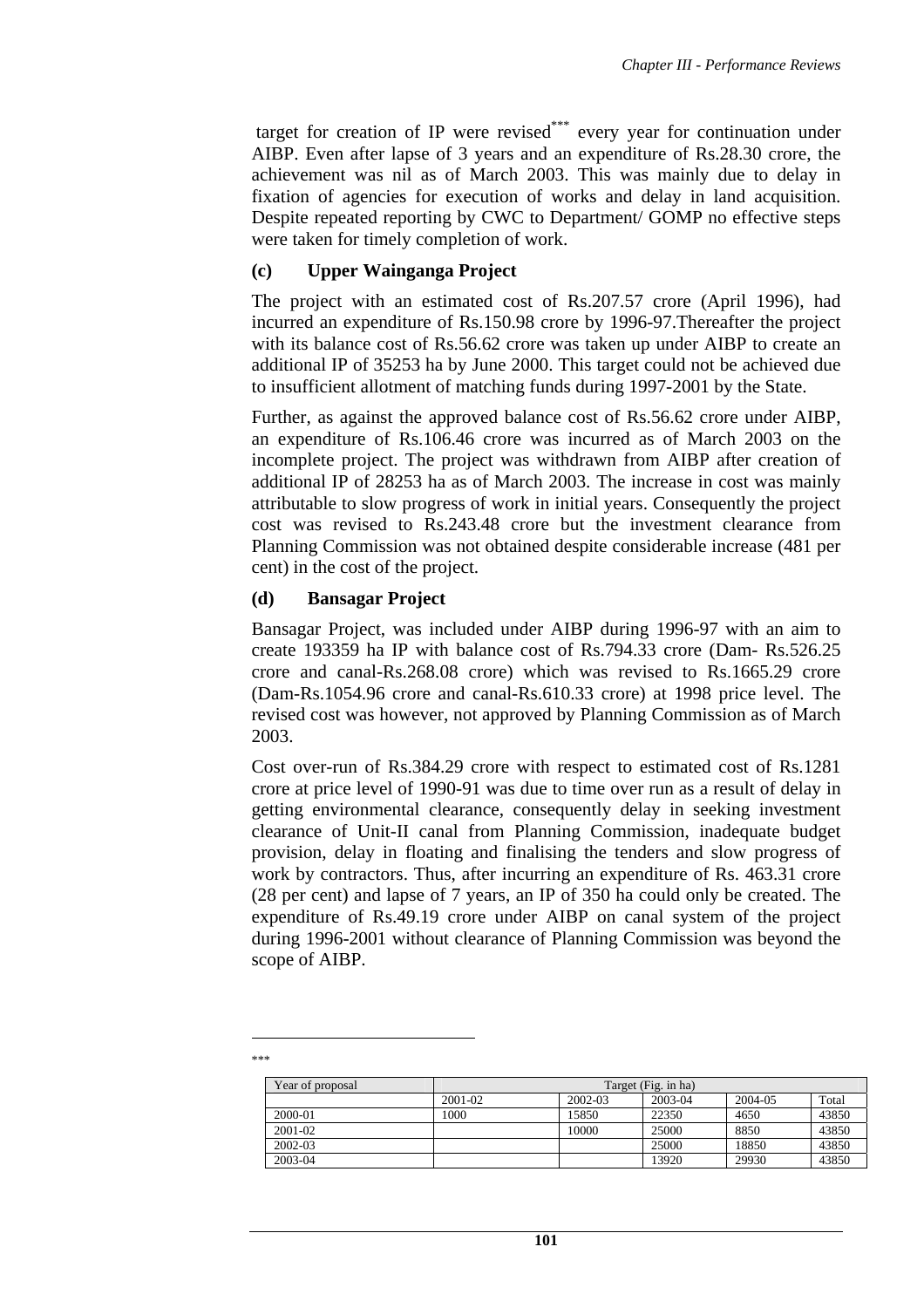### **(e) Bargi Diversion Project**

The construction of Right Bank Canal (RBC), 194 km in length with CCA of 2.45 lakh ha taking off from right bank of Bargi dam completed in 1987-88 identified as "Bargi Diversion Project", was taken up under Fast Track programme (March 2002) by a Memorandum of Understanding (MOU) signed between GOMP and GOI.

An amount of Rs.196.06 crore was sanctioned (March 2002) by GOI for completion of RBC in km 16 to 63 to create an IP of 21194 ha. According to the MOU, the works under Fast Track Programme were to be competed by 31 May 2003. The agencies for various works were fixed as late as upto May 2003. As a result, the department could utilise only Rs.47.72 crore as against released first instalment of Rs. 98.06 crore and the Government was put to a loss of Rs.5.79 crore on account of interest on unutilized CLA of Rs.50.34 crore, besides depriving the farmers from irrigation benefit.

According to the construction programme, the works of lining and canal structures were to be executed simultaneously with earth work. It was, however, seen that the earth work of canal section was done in a haphazard manner in the entire reaches without completing the designed canal section. The tender rates of the contractor were unbalanced and the progress of work indicated that the contractors were interested only in execution of excavation and earth work for which quoted rates were more beneficial to them whereas the rates for the items of CC lining (Rs.800-900 per Cum against ruling USR rates of Rs.1393 to Rs.1633 per Cum) and structures were unworkable. The contractor was not advised to follow the scheduled programme. The department failed to monitor and synchronize the progress in terms of construction schedule specified in the MOU.

Further scrutiny revealed that clause 3.26 of the agreement was not invoked for making payments of running bills of the contractors from time to time. According to the clause, in case, the quoted rates for some items are disproportionately high or the tender is unbalanced, the payment of such items shall be limited to the estimated rates plus or minus overall percentage as the case may be. The balance payment of such items was to be retained as additional security to safeguard the interest of Government, which was to be released only after completion of entire work. If the contractors were to leave the work incomplete for any reason, the additional security so deducted was to be 'stand forfeited' to the Government. The EEs however, failed to deduct additional security to safeguard the interest of Government resulting in irregular/undue financial aid to contractors amounting to Rs.5.18 crore†††.

On this being pointed out the EE stated (June 2003) that there were no specific orders of tender accepting authority. Hence the clause was not applied. The reply is not tenable in the light of contractual provisions.

 $\dot{\tau}\dot{\tau}\dot{\tau}$ 

**Undue financial aid of Rs.5.18 crore to contractor due to non implementation of contractual provisions.**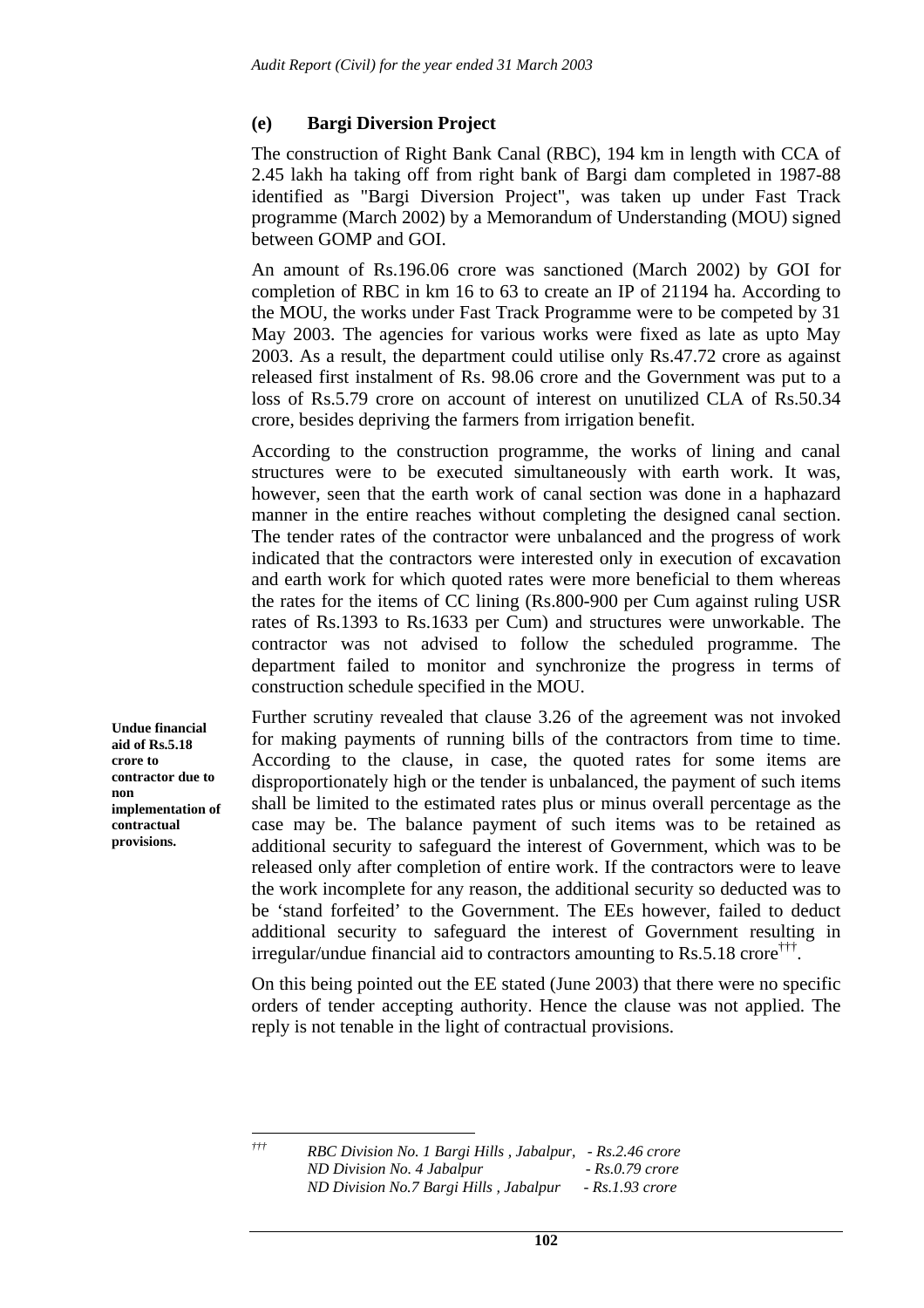### *3.5.8 Monitoring*

As per the guidelines the overall monitoring of programme was to be done by MOWR, Planning Commission with comprehensive physical and financial periodical monitoring by CWC. The release of instalments of sanctioned CLA was to be based on the recommendation of CWC.

At the State level, the implementation of the programme was required to be monitored by the E-In-C and CEs of the projects with a view to ensure that the various targets relating to time, cost, quality, social and economic benefit were achieved.

It was, however, seen that although the prescribed status reports were regularly submitted by the EEs, effective steps for expediting the execution of the project and removal of bottlenecks particularly in planning the activities of construction and progress thereof by  $CPM/PERT^{\ddagger\ddagger\ddagger}$  chart were not taken by the E-In-C and CE.

Further, though CWC pointed out shortcomings in implementation and planning, yet the projects were recommended for release of CLA without ensuring the compliance thereof. As a sequel the monitoring by CWC remained ineffective and the works were executed in unplanned manner without achieving the required targets.

### *3.5.9 Conclusion*

Out of 11 projects taken up under AIBP (Normal/ Fast Track), in 6 projects against a targeted additional IP of 1.70 lakh ha, no IP could be created as of March 2003 despite an investment of Rs.970.93 crore, thus considerably overshooting the completion period. In the remaining 5 projects, against targeted IP of 3.14 lakh ha, the additional created IP under AIBP was only 39888 ha, despite expenditure of Rs.793.86 crore. If additional IP of 28253 ha of Upper Wainganga project taken up under AIBP at nearly completion stage is ignored, the additional IP created in the rest 10 projects was dismal.

No impact assessment study was undertaken by GOMP to assess the productivity. The extent of enhancement of socio-economic benefit with reference to prescribed indicators, especially benefits accrued to small farmers is not known.

### *3.5.10 Recommendations*

 $\overline{a}$ 

- $\Rightarrow$  The GOMP should ensure provision and release of the required matching share timely to optimize the CLA and to achieve the objectives of the programme.
- $\Rightarrow$  The GOMP should take appropriate action to motivate cultivators to utilise the created IP.
- ⇒ Project wise accounts of CLA and its repayment with interest should be maintained and reconciled by the Finance Department to ensure fiscal discipline.

*<sup>‡‡‡</sup> Critical Path Method/ Project Evaluation Review Technique*